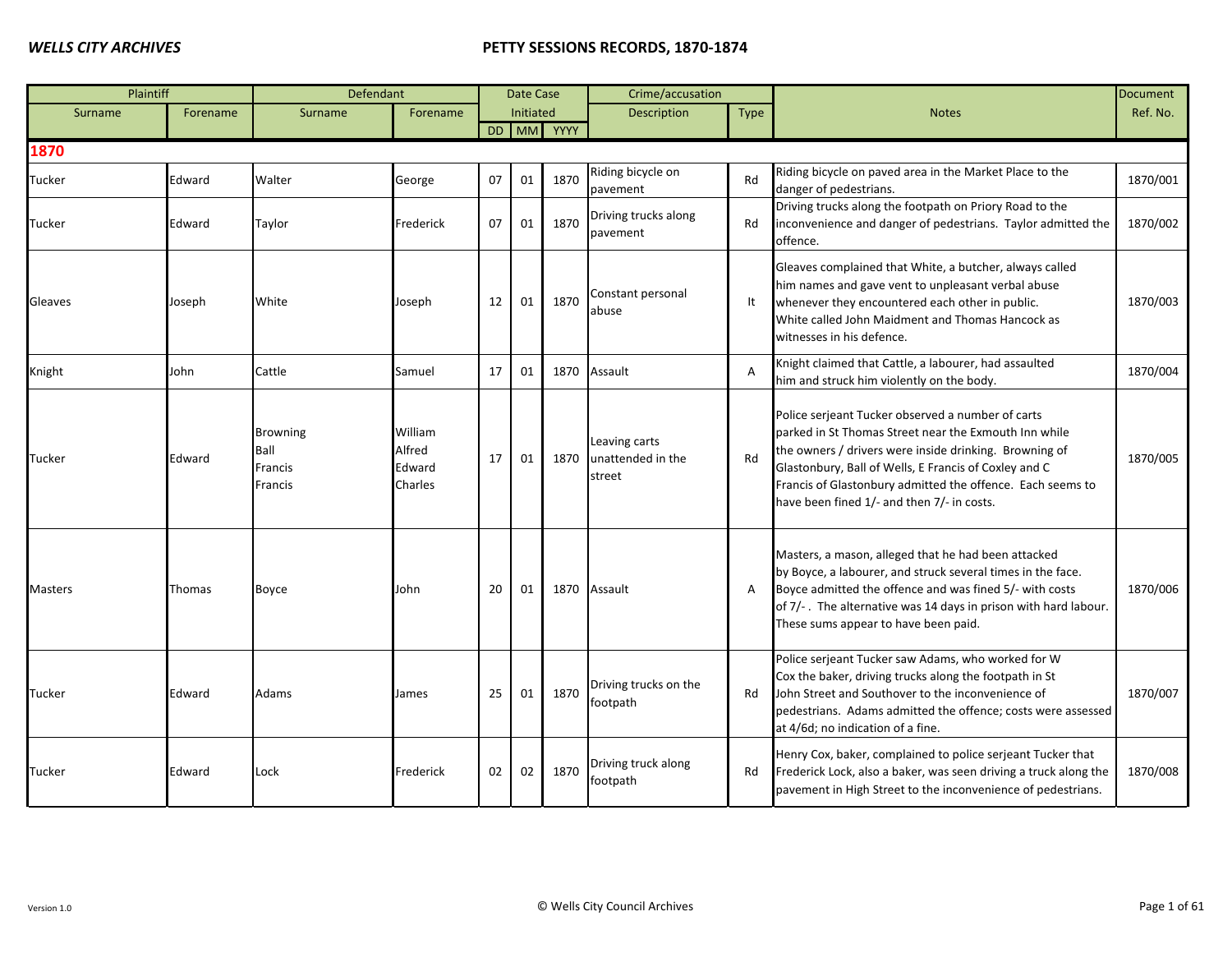| Plaintiff                    |          | Defendant                                       |                                                 |    | Date Case |      | Crime/accusation                                                                 |             |                                                                                                                                                                                                                                                                                                                                                         | <b>Document</b> |
|------------------------------|----------|-------------------------------------------------|-------------------------------------------------|----|-----------|------|----------------------------------------------------------------------------------|-------------|---------------------------------------------------------------------------------------------------------------------------------------------------------------------------------------------------------------------------------------------------------------------------------------------------------------------------------------------------------|-----------------|
| Surname                      | Forename | Surname                                         | Forename                                        |    | Initiated |      | <b>Description</b>                                                               | <b>Type</b> | <b>Notes</b>                                                                                                                                                                                                                                                                                                                                            | Ref. No.        |
|                              |          |                                                 |                                                 |    | DD MM     | YYYY |                                                                                  |             |                                                                                                                                                                                                                                                                                                                                                         |                 |
| Tucker                       | Edward   | Drewe<br>Weare<br>Creedy<br>Richards<br>Binsham | William<br>George<br>William<br>Reuben<br>Henry | 02 | 02        | 1870 | Obstructing footpath                                                             | $\Omega$    | Police serjeant Tucker spotted a group of young men<br>obstructing the footway by Penniless Porch, making it<br>difficult for pedestrians, particularly females, to get<br>past them. At least one appears to have admitted the offence.<br>There is no indication of a fine, but the costs of the case were<br>assessed at 8/-.                        | 1870/009        |
| Tucker                       | Edward   | Sage<br>Price<br>York<br>Wills                  | Thomas<br>Thomas<br>Mary<br>Charles             | 02 | 02        | 1870 | Filthy state of privy,<br>vard and drains                                        | E           | The defendants lived in properties in St Thomas Street<br>owned by Mary Boulting, Tucker, in his capacity as Inspector of<br>Nuisances, had investigated the state of sanitation and found it<br>unsatisfactory. Case adjourned until later meeting of<br>magistrates. An entry in pencil suggests case costs of 6/-.                                   | 1870/010        |
| Tucker                       | Edward   | Lovell                                          | George                                          | 02 | 02        | 1870 | Cattle suffering from<br>foot and mouth disease<br>brought to market for<br>sale | Lm          | George Lovell, a farmer from Wedmore, had supposedly<br>brought 12 head of cattle to Wells market for sale.<br>These beasts were said to be suffering from foot and<br>mouth disease and should not have been moved from the<br>farm.                                                                                                                   | 1870/011        |
| Tomlinson                    | William  | Pearce                                          | James                                           | 04 | 02        | 1870 | Wheeling barrow<br>along footpath                                                | Rd          | PC Tomlinson accused James Pearce of wheeling a<br>barrow full of pipes along a footpath on Priory Road<br>intended for pedestrians. Pearce admitted the offence and<br>was fined 1/- with costs of 7/-.                                                                                                                                                | 1870/012        |
| Standard                     | James    | Western<br>Maule<br>Green                       | William<br>Edward<br>John                       | 08 | 02        | 1870 | Wilful damage                                                                    | Wd          | Standard worked for Mr Hillier who owned a field at the<br>bottom end of Tucker Street. Standard saw the defendants<br>leaving the field and noted damage to the crop, to tiles on the<br>cowshed and to the fence through which they left the field.<br>A note on the documents indicates that the case was<br>settled - presumably without a hearing. | 1870/013        |
| Teal                         | Margaret | Churchouse                                      | Edward                                          | 10 | 02        | 1870 | Assault                                                                          | Α           | Teal, wife of Going (?) Teal, claimed that Churchouse<br>had seized her violently and thrown her to the ground.<br>The case is shown as settled - presumably without a hearing.                                                                                                                                                                         | 1870/014        |
| Wells Corps of<br>Volunteers |          | Gleaves                                         | Joseph                                          | 10 | 02        | 1870 | Refusal to pay dues                                                              | N           | Gleaves was alleged to have refused to pay the fee<br>of 10/- which was the contribution required from each<br>volunteer to help cover the expenses of the Corps.                                                                                                                                                                                       | 1870/015        |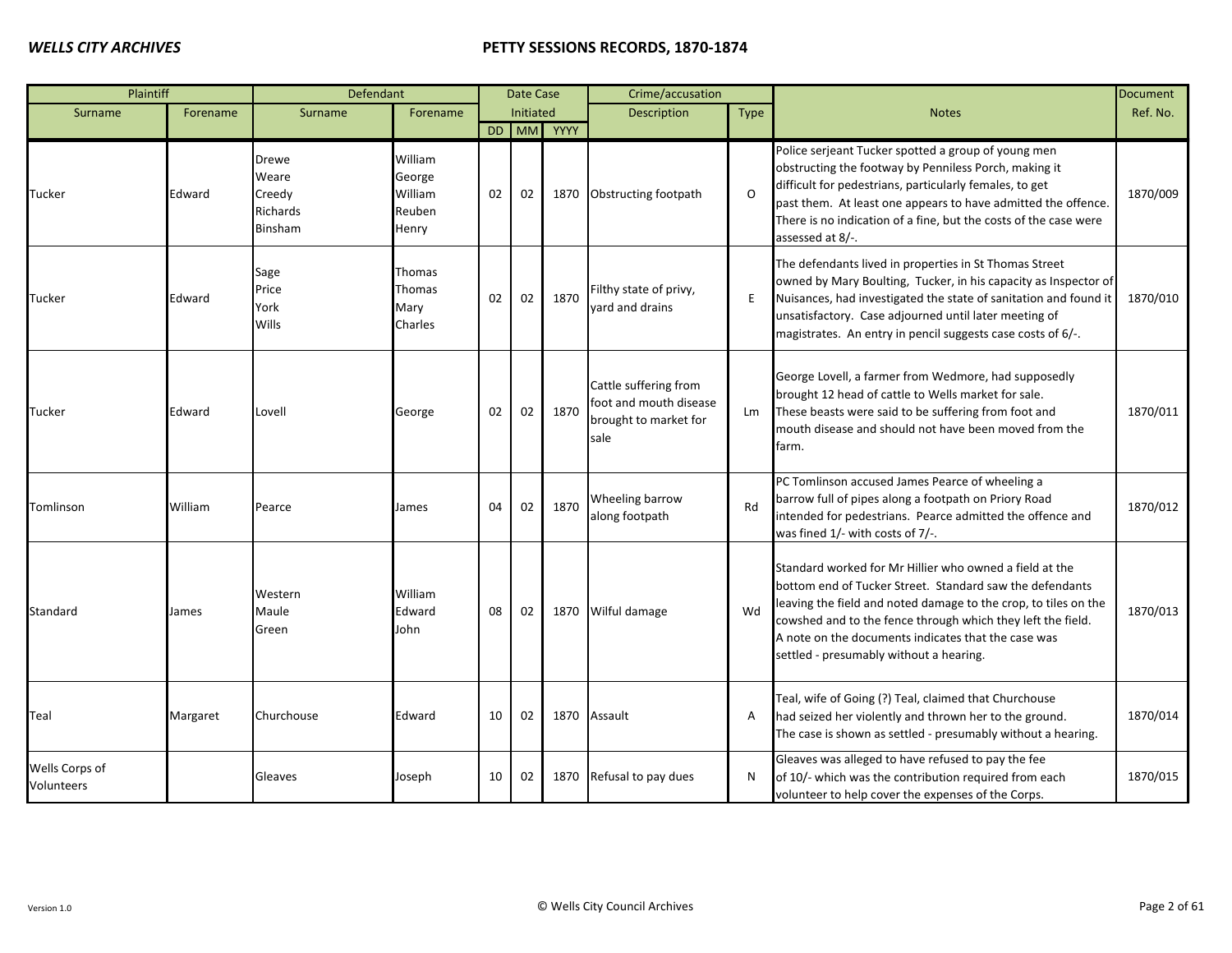| Plaintiff |           | Defendant     |                     |    | <b>Date Case</b> |            | Crime/accusation                              |                |                                                                                                                                                                                                                                                                                       | <b>Document</b> |
|-----------|-----------|---------------|---------------------|----|------------------|------------|-----------------------------------------------|----------------|---------------------------------------------------------------------------------------------------------------------------------------------------------------------------------------------------------------------------------------------------------------------------------------|-----------------|
| Surname   | Forename  | Surname       | Forename            |    | Initiated        |            | <b>Description</b>                            | <b>Type</b>    | <b>Notes</b>                                                                                                                                                                                                                                                                          | Ref. No.        |
|           |           |               |                     |    |                  | DD MM YYYY |                                               |                |                                                                                                                                                                                                                                                                                       |                 |
| Cardwell  | Emma      | Cardwell      | James               | 14 | 02               | 1870       | Assault                                       | $\overline{A}$ | Emma Cardwell claimed that her husband, James, had<br>assaulted and beaten her because lunch was not ready when<br>he returned home. She alleged that he had beaten her<br>frequently and caused her several serious injuries. She<br>appealed for sureties as to his future conduct. | 1870/016        |
| Tomlinson | William   | Gray          | Mr                  | 23 | 02               | 1870       | Riding bicycle on<br>pavement                 | Rd             | P C Tomlinson accused Gray of Pilton (no forename<br>given) of riding a bicycle along the pavement in High Street.<br>The case is marked as 'settled'.                                                                                                                                | 1870/017        |
| Tucker    | Edward    | Gaite         | William             | 24 | 02               | 1870       | Riding dangerously<br>on the shafts of a cart | Rd             | Police serjeant Tucker saw Gaite sitting on the shafts of a cart<br>being pulled by a single horse. Tucker considered this to be a<br>position that endangered both Gaite and other users of the<br>highway.                                                                          | 1870/018        |
| Tucker    | Edward    | Lane          | James               | 12 | 03               | 1870       | Horse and cart left<br>in Sadler Street       | Rd             | Police serjeant Tucker saw a horse and cart parked in<br>Sadler Street with no-one in charge of it. The vehicle<br>was still in the same place more than 3 hours later. Lane<br>of Cannards Grave came out of the Mitre and offered<br>Tucker a drink to keep quiet about the matter. | 1870/019        |
| Perkins   | William S | <b>Drewe</b>  | Elizabeth           | 12 | 03               | 1870       | <b>Drunkenness</b>                            | D              | Perkins, who kept the Mermaid Inn, was called by his<br>staff to deal with Elizabeth Drewe who had come into the pub<br>and was clearly already drunk. When she was ejected she<br>became very quarrelsome and abusive.                                                               | 1870/020        |
| Harris    | William   | <b>Barber</b> | George              | 31 | 03               | 1870       | Non-payment of poor<br>rate                   | N              | William Harris, collector of rates, claimed that Barber of Union<br>Street had failed to pay the poor rate assessment of<br>28 October 1869. The amount outstanding was 3/6d, excluding<br>costs which were set at 2/-.                                                               | 1870/020a       |
| Harris    | William   | Locke         | <b>Henry Robert</b> | 31 | 03               | 1870       | Non-payment of poor<br>rate                   | N              | William Harris, collector of rates, claimed that Locke of<br>High Street had failed to pay the poor rate assessment of<br>28 October 1869. The amount outstanding was 16/4d,<br>excluding costs which were set at 2/-.                                                                | 1870/020b       |
| Harris    | William   | ??            | Clothier            | 31 | 03               | 1870       | Non-payment of poor<br>rate                   | N              | William Harris, collector of rates, claimed that Clothier of Broad<br>Street had failed to pay the poor rate assessment of<br>28 October 1869. The amount outstanding was 4/8d, excluding<br>costs which were set at 2/-.                                                             | 1870/020c       |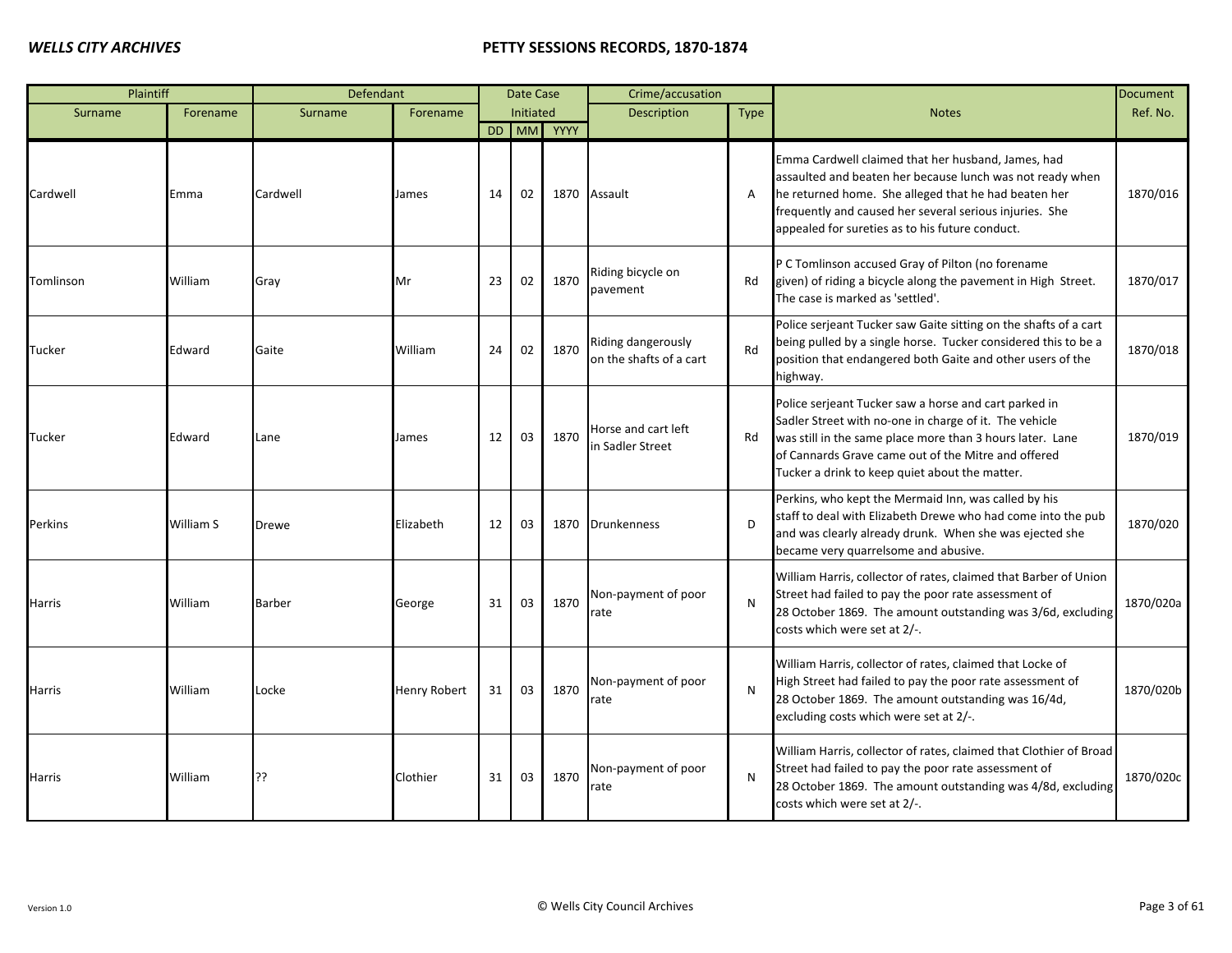| Plaintiff      |          | Defendant                                                         |                                                                           |    | Date Case |            | Crime/accusation                                                             |                |                                                                                                                                                                                                                                                                                                                                                                                                     | <b>Document</b> |
|----------------|----------|-------------------------------------------------------------------|---------------------------------------------------------------------------|----|-----------|------------|------------------------------------------------------------------------------|----------------|-----------------------------------------------------------------------------------------------------------------------------------------------------------------------------------------------------------------------------------------------------------------------------------------------------------------------------------------------------------------------------------------------------|-----------------|
| Surname        | Forename | Surname                                                           | Forename                                                                  |    | Initiated |            | <b>Description</b>                                                           | <b>Type</b>    | <b>Notes</b>                                                                                                                                                                                                                                                                                                                                                                                        | Ref. No.        |
|                |          |                                                                   |                                                                           |    |           | DD MM YYYY |                                                                              |                |                                                                                                                                                                                                                                                                                                                                                                                                     |                 |
| Harris         | William  | Judd                                                              | Philip                                                                    | 31 | 03        | 1870       | Non-payment of poor<br>rate                                                  | N              | William Harris, collector of rates, claimed that Judd of<br>Broad Street had failed to pay the poor rate assessment of<br>28 October 1869. The amount outstanding was 4/1d, excluding<br>costs which were set at 2/-.                                                                                                                                                                               | 1870/020d       |
| Tucker         | Edward   | Russ<br>Vonberg<br><b>Barnes</b><br>Lovegrove jnr<br>Cox<br>Baker | Frederick<br>Martin<br>Henry Erle<br>John<br>Walter<br>Adolphus<br>George | 02 | 04        | 1870       | Riding bicycles in a<br>manner dangerous to<br>other users of the<br>highway | Rd             | Police serjeant Tucker saw several persons riding<br>bicycles in a dangerous and obstructive manner in High<br>Street, Queen Street and Broad Street.                                                                                                                                                                                                                                               | 1870/021        |
| <b>Higgs</b>   | John     | Coles                                                             | Walter                                                                    | 12 | 04        | 1870       | Obtaining money by<br>false pretences                                        | Fr             | Higgs claimed that he bought a dog from Coles and paid<br>him 5/-. The intention was for Coles to keep the dog for a short<br>time but when Higgs went to claim the dog, Coles said that it<br>belonged to Mrs Puddy, the lady with whom he was living.<br>Higgs claimed that he had handed over the money on the basis<br>of false statements made by Coles regarding his ownership of<br>the dog. | 1870/022        |
| <b>Baker</b>   | Anna     | <b>Hawkins</b>                                                    | Charles                                                                   | 14 | 04        | 1870       | Theft of cider                                                               | $\mathsf{T}$   | Anna Baker, wife of John of West Horrington, bought a<br>gallon of cider at the New Inn in St Thomas Street (price<br>1/-). She then left the bottle containing the cider by the<br>door while she spoke to someone inside the pub. The<br>cider and bottle disappeared. Baker accused Hawkins<br>of the theft.                                                                                     | 1870/023        |
| <b>Hawkins</b> | James    | Hedges                                                            | James                                                                     | 18 | 04        |            | 1870 Assault                                                                 | $\overline{A}$ | Hawkins claimed that he was walking past the New Inn<br>in St Thomas Street when Hedges, who had been sitting<br>on the step of a house on the opposite side of the street, came<br>over and launched an unprovoked assault on him.<br>A warrant was issued for the arrest of Hedges, who admitted<br>the offence and was fined 10/- with costs of 6/-.                                             | 1870/024        |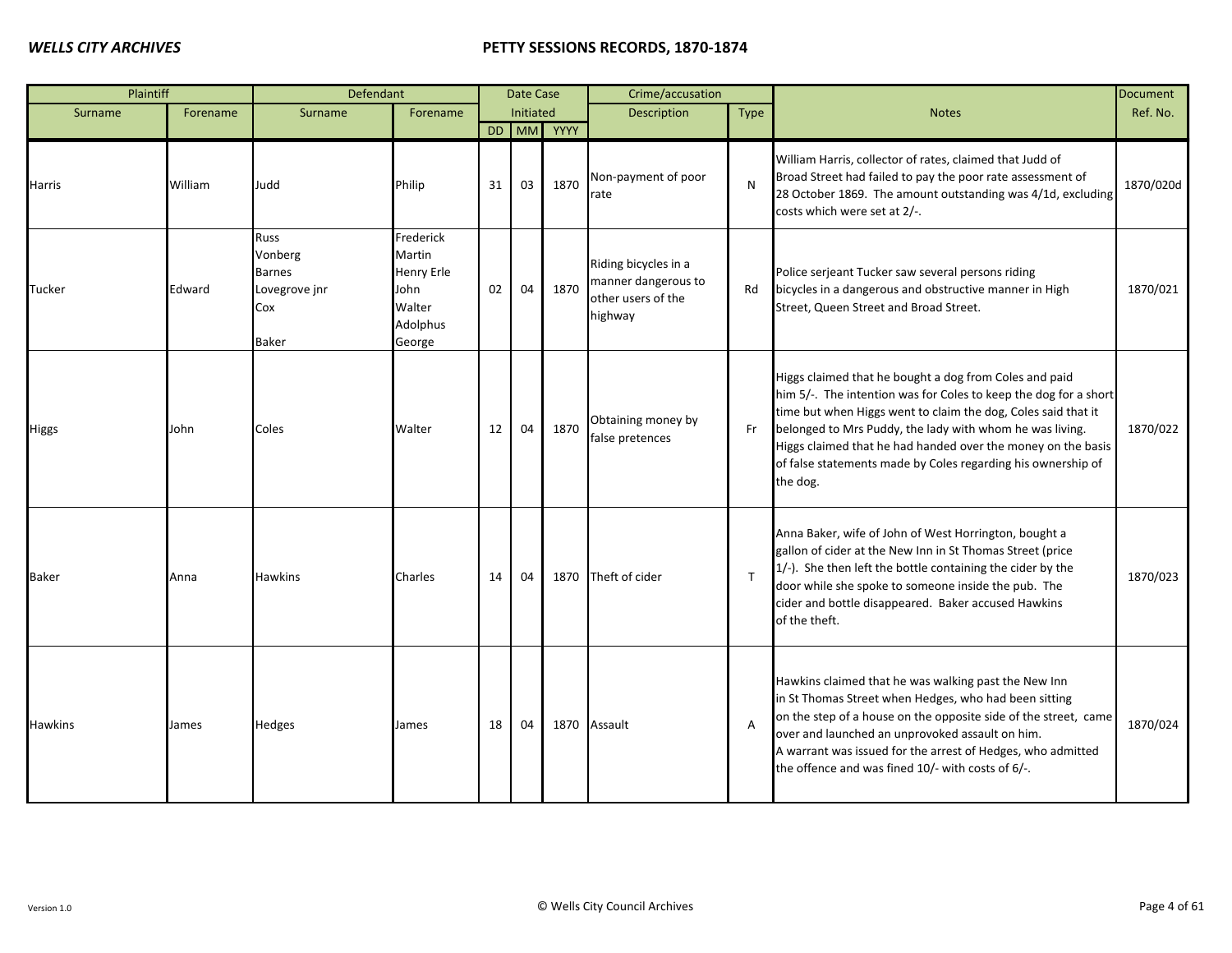| Plaintiff |                | Defendant |           |    | Date Case |            | Crime/accusation                |       |                                                                                                                                                                                                                                                                                                                                                            | <b>Document</b> |
|-----------|----------------|-----------|-----------|----|-----------|------------|---------------------------------|-------|------------------------------------------------------------------------------------------------------------------------------------------------------------------------------------------------------------------------------------------------------------------------------------------------------------------------------------------------------------|-----------------|
| Surname   | Forename       | Surname   | Forename  |    | Initiated |            | <b>Description</b>              | Type  | <b>Notes</b>                                                                                                                                                                                                                                                                                                                                               | Ref. No.        |
|           |                |           |           |    |           | DD MM YYYY |                                 |       |                                                                                                                                                                                                                                                                                                                                                            |                 |
| Perry     | George         | Lock      | Frederick | 26 | 04        |            | 1870 Embezzlement               | Em    | Perry claimed that he employed Lock as a journeyman<br>baker. One of Lock's responsibilities was to deliver bread to<br>customers and either collect money from them or supply<br>details of their debts to Perry's wife who kept the accounts.<br>Perry claimed that Lock was receiving money from customers<br>but reporting that they had not paid him. | 1870/025        |
| Allen     | James          | Connor    | John      | 07 | 05        |            | 1870 Assault                    | A     | Allen of Ashcott alleged that Connor of the Red Lion Inn,<br>Bristol, had assaulted him and knocked him down.                                                                                                                                                                                                                                              | 1870/026        |
| Taylor    | W <sub>B</sub> | Palmer    | Ann       | 07 | 05        | 1870 ????  |                                 | ַרְכִ | In a short letter Taylor states that he has enquired of<br>Messrs Barnard and Garrod and the notice is good.<br>The note is written on stationery from Queen's Cross Brewery<br>in Wells. No further explanation is given.                                                                                                                                 | 1870/027        |
| Sullivan  | James          | Berry     | Edward    | 09 | 05        |            | 1870 Assault                    | A     | Sullivan alleged that Berry assaulted him and struck him<br>with several violent blows.                                                                                                                                                                                                                                                                    | 1870/028        |
| Meek      | Ellen          | Puddy     | George    | 19 | 05        | 1870       | Non-payment of<br>turnpike toll | N     | Ellen Meek, on behalf of her husband, lessee of the<br>Wells Turnpike at the Southover Gate, asserted that<br>George Puddy of Cocklake had driven through the gate<br>without paying, had shouted 'I'll be back' but had neither<br>returned nor paid the toll of fourpence ha'penny.                                                                      | 1870/029        |
| Lewis     | Richard        | Allen     | James     | 19 | 05        |            | 1870 Drunkenness                | D     | Lewis, the keeper of the New Inn in St Thomas Street,<br>claimed that Allen of West Horrington had come into<br>his establishment in a drunken condition and, when<br>ejected, had become abusive and quarrelsome.                                                                                                                                         | 1870/030        |
| Merchant  | Martha         | Lacy      | Henry     | 24 | 05        |            | 1870 Assault                    | A     | Merchant claimed that Lacy, a labourer, had assaulted<br>her and struck her a violent blow in the face. William Creedy of<br>South Street was summoned to give evidence<br>on her behalf.                                                                                                                                                                  | 1870/031        |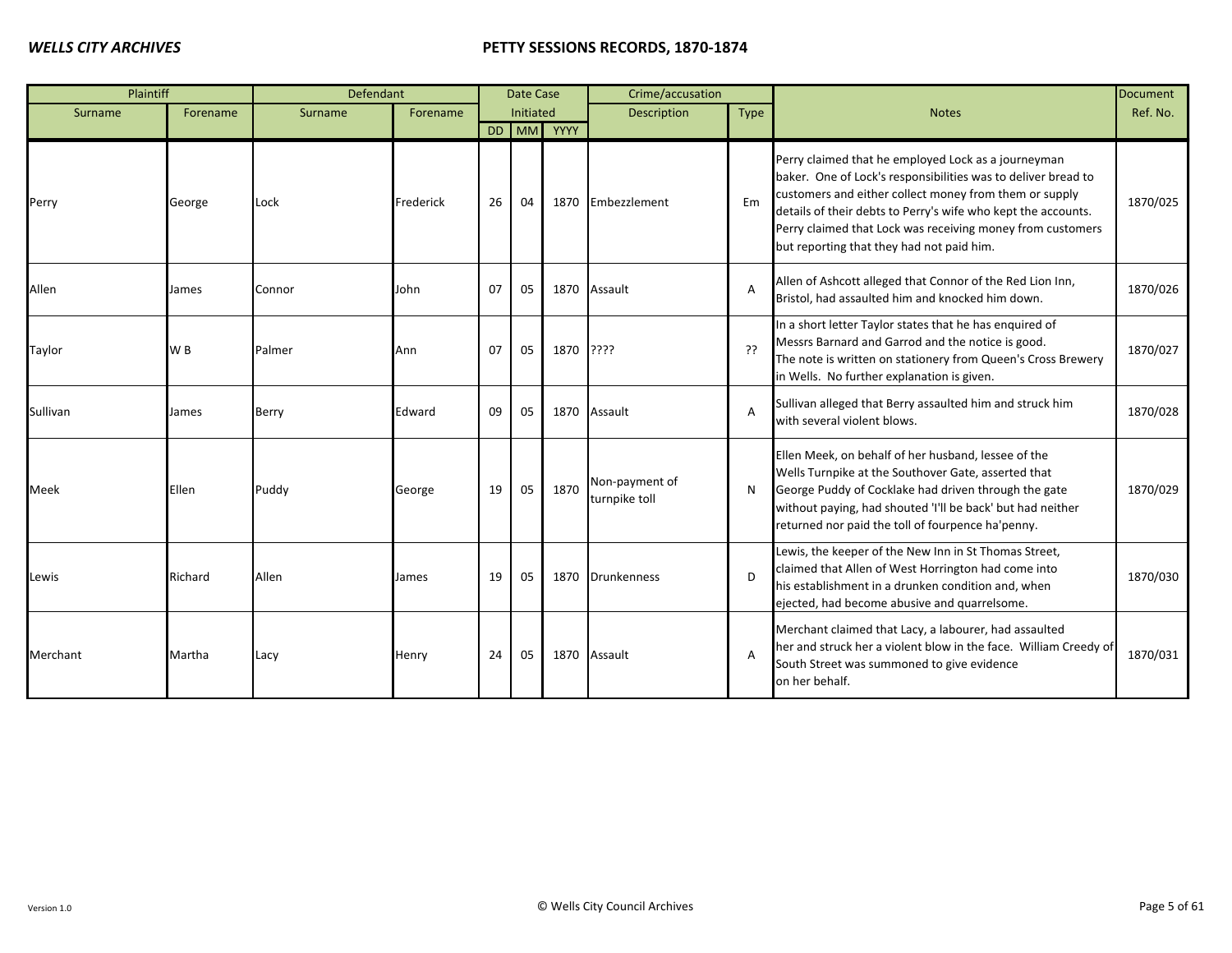| Plaintiff |              | Defendant         |                   |    | Date Case |            | Crime/accusation                       |             |                                                                                                                                                                                                                                                                                                                                                                                                                                                                                | <b>Document</b> |
|-----------|--------------|-------------------|-------------------|----|-----------|------------|----------------------------------------|-------------|--------------------------------------------------------------------------------------------------------------------------------------------------------------------------------------------------------------------------------------------------------------------------------------------------------------------------------------------------------------------------------------------------------------------------------------------------------------------------------|-----------------|
| Surname   | Forename     | Surname           | Forename          |    | Initiated |            | <b>Description</b>                     | <b>Type</b> | <b>Notes</b>                                                                                                                                                                                                                                                                                                                                                                                                                                                                   | Ref. No.        |
|           |              |                   |                   |    |           | DD MM YYYY |                                        |             |                                                                                                                                                                                                                                                                                                                                                                                                                                                                                |                 |
| Allen     | William      | Allen             | Thomas            | 07 | 06        | 1870       | Breach of the peace                    | Dp          | William Allen of Tor Street claimed that Thomas Allen<br>and his wife, Eliza, had turned up at his house and had<br>threatened him and his wife with physical violence.<br>Thomas Allen had also burst open the door of the house.<br>William Allen asked for sureties regarding the future<br>conduct of Thomas Allen and advised that the latter was<br>planning to leave Wells for Bristol.<br>No indication is given of the family relationship between the<br>two Allens. | 1870/032        |
| Charles   | Charles John | Lacy              | Henry             | 07 | 06        | 1870       | Assault                                | A           | Charles complained that Lacy, a labourer, had put his fists in<br>Charles' face and threatened to hit him. No one appeared<br>when the case was called.                                                                                                                                                                                                                                                                                                                        | 1870/033        |
| Tucker    | Edward       | Baker             | James             | 11 | 06        | 1870       | Failure to control<br>horse and waggon | Rd          | Police serjeant Tucker saw a horse and waggon going<br>down Sadler Street late at night. There appeared to be<br>no person riding on or controlling the vehicle. Baker<br>was found to be asleep (and drunk) in the back of the<br>waggon. Baker admitted the offence.                                                                                                                                                                                                         | 1870/034        |
| White     | Joseph       | Crandon<br>Creese | Thomas<br>Samuel  | 25 | 06        | 1870       | Causing an affray                      | Af          | PC White found Crandon and Creese fighting in the<br>street close to the Fountain Inn. Crandon appears to<br>have been the only one summoned to appear before<br>the magistrates.                                                                                                                                                                                                                                                                                              | 1870/035        |
| White     | Joseph       | Maundrell<br>Fry  | Thomas<br>Charles | 25 | 06        | 1870       | Causing an affray                      | Af          | PC White was called to the Lamb Inn in St Thomas<br>Street to stop fighting between Maundrell and Fry who had<br>both refused to leave the premises even when asked to do so<br>by Mrs Attwood, the landlady. The defendants were fined<br>10/6d with costs of 4/-.                                                                                                                                                                                                            | 1870/036        |
| White     | Joseph       | Brown             | Walter<br>Emanuel | 25 | 06        | 1870       | Offence against<br>licence             | L           | PC White visited the Exmouth Inn at 10 minutes past<br>midnight and found a number of people still in the pub<br>with glasses and cups of liquor on the tables. Brown,<br>the landlord, appealed to White to ignore the offence.<br>The case was settled on payment of 4/6d.                                                                                                                                                                                                   | 1870/037        |
| Salisbury | Thomas       | Brown             | Walter            | 25 | 06        | 1870       | Keeping a dangerous<br>dog             | Dd          | Salisbury complained that, when walking along St<br>Thomas Street, he had been severely bitten on the knee by<br>Brown's dog. He had also heard other reports of the animal's<br>ferocity and its tendency to chase children. The case was<br>recorded as settled.                                                                                                                                                                                                             | 1870/038        |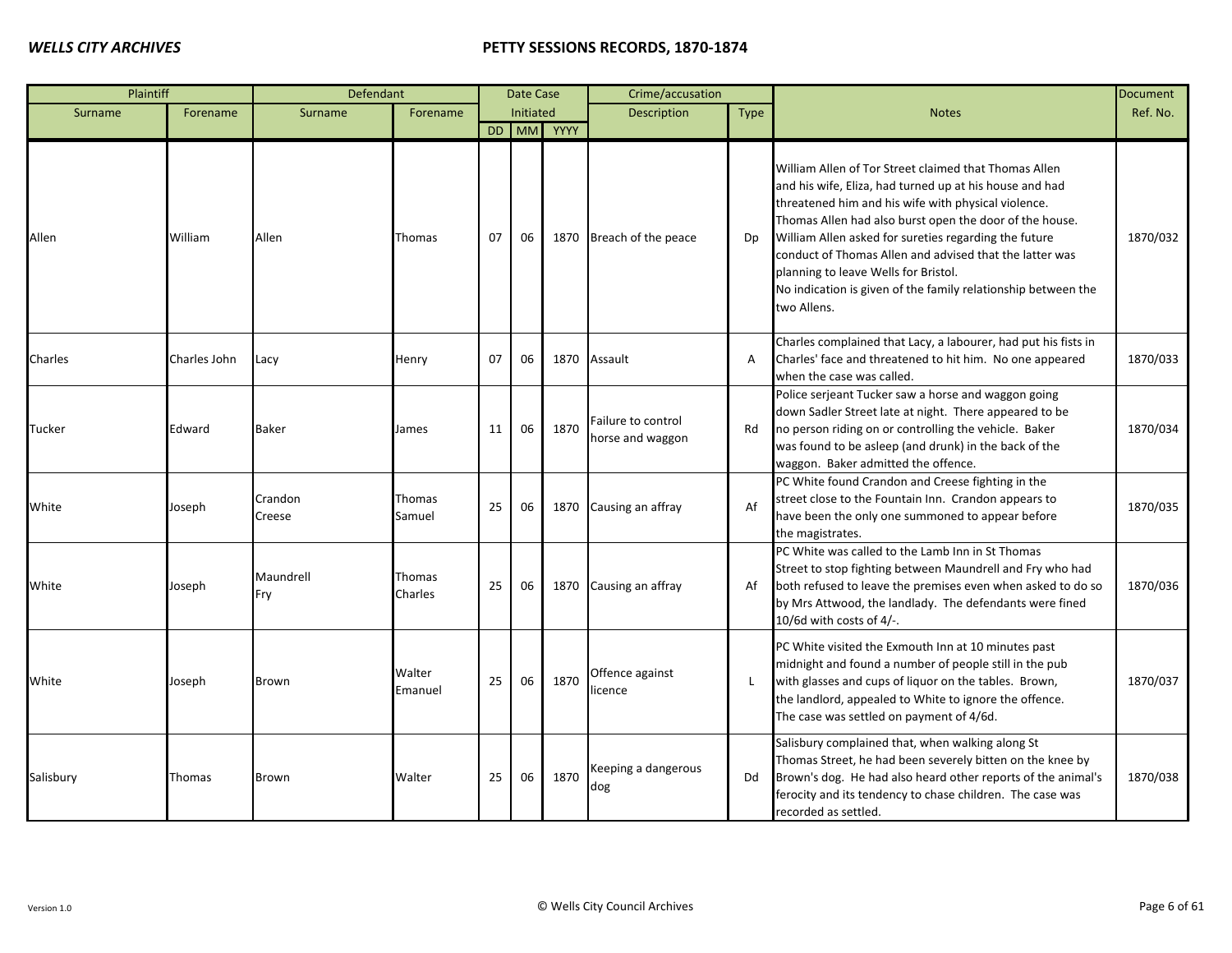| Plaintiff     |          | Defendant      |                    |    | Date Case |            | Crime/accusation                           |             |                                                                                                                                                                                                                                                                                                                                                                                                                                                                                                                                                                                                                                                                                                                   | <b>Document</b> |
|---------------|----------|----------------|--------------------|----|-----------|------------|--------------------------------------------|-------------|-------------------------------------------------------------------------------------------------------------------------------------------------------------------------------------------------------------------------------------------------------------------------------------------------------------------------------------------------------------------------------------------------------------------------------------------------------------------------------------------------------------------------------------------------------------------------------------------------------------------------------------------------------------------------------------------------------------------|-----------------|
| Surname       | Forename | Surname        | Forename           |    | Initiated |            | <b>Description</b>                         | <b>Type</b> | <b>Notes</b>                                                                                                                                                                                                                                                                                                                                                                                                                                                                                                                                                                                                                                                                                                      | Ref. No.        |
|               |          |                |                    |    |           | DD MM YYYY |                                            |             |                                                                                                                                                                                                                                                                                                                                                                                                                                                                                                                                                                                                                                                                                                                   |                 |
| Hill          | William  | <b>Simmons</b> | John               | 09 | 07        |            | 1870 Wilful damage                         | Wd          | Hill claimed that he had seen a boy (Simmons) with a shovel<br>leaving one of his father's fields near Dulcote. On<br>checking the field he found that a bank had been significantly<br>damaged by digging. He estimated the value of the damage as<br>2/6d. The boy admitted the offence. The case was recorded as<br>settled.<br>Initially the boy's surname was given in the case<br>documents as 'Phillis', later changed to 'Simmons'.                                                                                                                                                                                                                                                                       | 1870/039        |
| White         | Joseph   | Willmott       | Thomas             | 11 | 07        | 1870       | Sureties for the peace                     | Su          | White, a butcher of Queen Street, claimed that Willmott<br>had verbally abused him on a number of occasions and<br>also threatened him with physical violence, several<br>times challenging White to fight. Willmott was summoned to<br>explain why he should not be bound over by offering sureties<br>as to his future conduct.<br>The case header document shows 'Wilful Damage' and<br>appears to have originally had the same information as<br>case 1870/039.                                                                                                                                                                                                                                               | 1870/040        |
| Collins       | Ann      | Collins        | Robert<br>Cannings | 19 | 07        | 1870       | Application for order to<br>protect assets | Mw          | Ann Collins married Robert Cannings Collins, a maltster<br>and brewer, on 1 January 1866. She lived with him as<br>man and wife in several different locations up to August 1869<br>when he deserted her. She now sought to protect the property<br>and assets which she acquired at that point and since that<br>point from her husband and any creditors<br>of her husband. She submitted an application for a protection<br>order. The protection order was granted by<br>the magistrates.<br>Pencilled amendments to the application and to the order<br>indicate that there was another application in 1872 on behalf<br>of Emma Mary Ann Charlotte Silk against her<br>husband, Daniel Silk (see 1872/043). | 1870/040a       |
| <b>Tucker</b> | Edward   | <b>Hawkins</b> | James              | 22 | 07        | 1870       | Profane and obscene<br>language            | Pr          | Hawkins was accused of using profane and obscene<br>language on Cathedral Green. Hawkins was ordered to<br>pay the costs of the case; the sum involved appears to<br>have been 6/6d.                                                                                                                                                                                                                                                                                                                                                                                                                                                                                                                              | 1870/041        |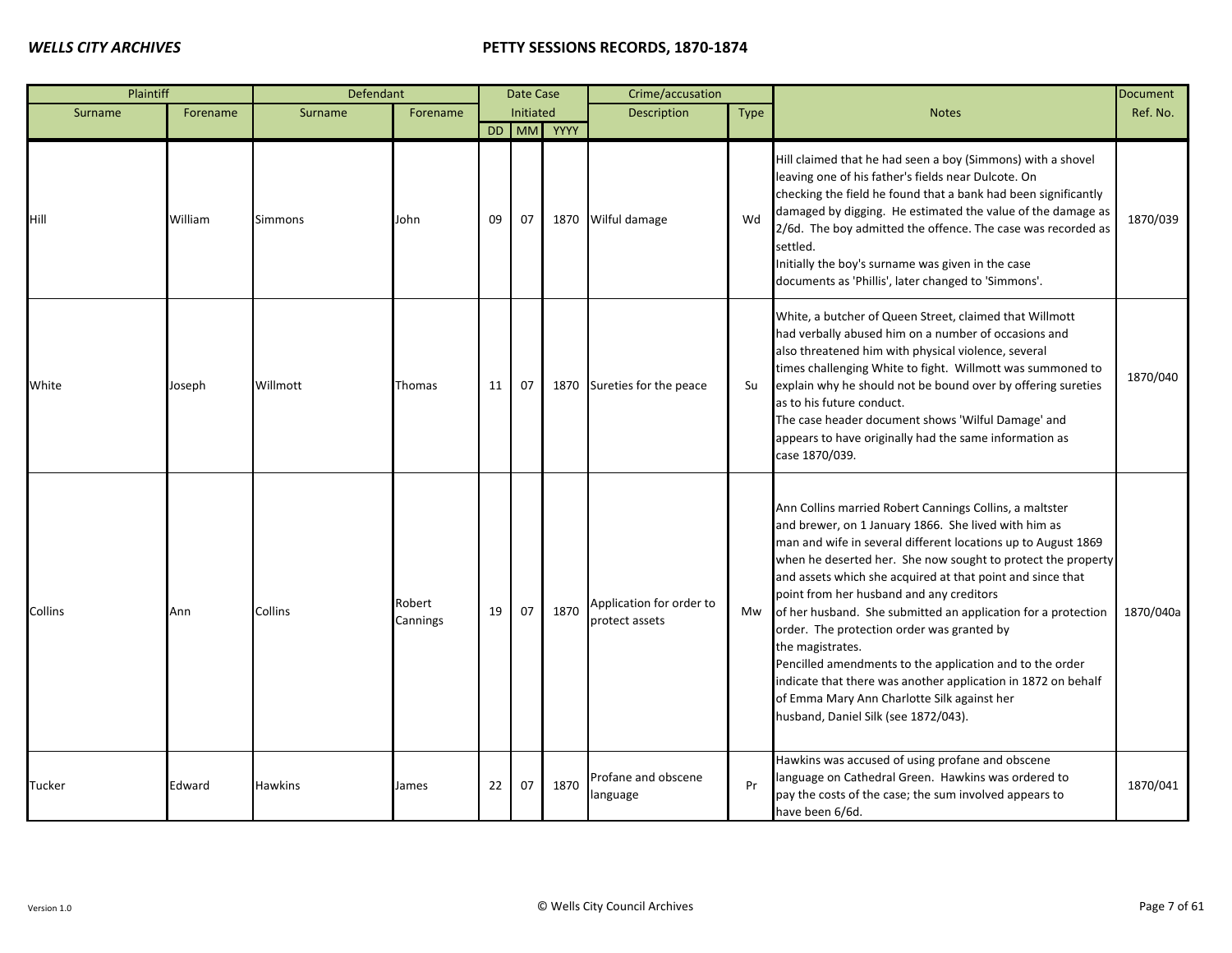| Plaintiff      |                   | Defendant                         |                            |    | Date Case |            | Crime/accusation                |              |                                                                                                                                                                                                                                                                                                                                       | Document |
|----------------|-------------------|-----------------------------------|----------------------------|----|-----------|------------|---------------------------------|--------------|---------------------------------------------------------------------------------------------------------------------------------------------------------------------------------------------------------------------------------------------------------------------------------------------------------------------------------------|----------|
| Surname        | Forename          | Surname                           | Forename                   |    | Initiated |            | <b>Description</b>              | <b>Type</b>  | <b>Notes</b>                                                                                                                                                                                                                                                                                                                          | Ref. No. |
|                |                   |                                   |                            |    |           | DD MM YYYY |                                 |              |                                                                                                                                                                                                                                                                                                                                       |          |
| Trim           | Martha Jane       | Scudamore                         | Mary Ann                   | 08 | 08        | 1870       | Profane and obscene<br>language | Pr           | Martha Jane Trim, wife of George Trim of High Street,<br>alleged that Mary Ann Scudamore, wife of James<br>Scudamore, had come to her house and verbally abused her.<br>Scudamore had then supposedly delivered more verbal abuse<br>later in the day in High Street using many<br>profane oaths.                                     | 1870/042 |
| Say            | James<br>Clement  | Loxton                            | William John               | 16 | 08        | 1870       | Ill-treatent of<br>apprentice   | It           | Say claimed that he had been apprenticed by Wells<br>Union some 6 years ago to Loxton, a shoemaker. As part of the<br>indenture Loxton was to feed Say and pay him a small wage.<br>Say alleged that he had had to leave Loxton's house because he<br>was not being given sufficient food and was not being paid the<br>agreed wages. | 1870/043 |
| Collins        | Edwin<br>Adolphus | <b>Stevens</b><br>Loxton<br>Davis | Alfred<br>Joseph<br>George | 16 | 08        | 1870       | Theft of fruit                  | $\mathsf{T}$ | Collins claimed that Alfred Stevens had been caught by<br>one of his employees (called Teal) stealing fruit from<br>his garden adjoining the New Market. Stevens admitted<br>the charge and his confession also implicated Loxton and<br>Davis,                                                                                       | 1870/044 |
| <b>Hoskins</b> | C J               | [Justices]                        |                            | 26 | 08        | 1870       | <b>Criminal Justice Act</b>     |              | Letter from Mr Hoskins in Wincanton complaining that<br>the justices had misused the Criminal Justice Act to<br>convict Thomas Wilson on a charge of receiving stolen money.<br>The status of Hoskins is not clear.                                                                                                                   | 1870/045 |
| Tucker         | Edward            | Crowcher                          | Thomas                     | 31 | 08        |            | 1870 Furious riding             | Rd           | Police serjeant Tucker received a complaint that<br>Crowcher had ridden furiously along Chamberlain<br>Street. The case was dismissed as there was said to be<br>no evidence. The complainant, Mr Sugden, was ordered<br>to pay the costs of the case.                                                                                | 1870/046 |
| Wilton         | Richard           | Crandon                           | William                    | 01 | 09        | 1870       | <b>Eviction notice</b>          | Ev           | Notice from Richard Wilton, acting as agent for Edwin<br>Bartlett, giving notice of eviction to William Crandon<br>from a dwelling in Southover.<br>This is not the first notice of eviction to William Crandon.                                                                                                                      | 1870/047 |
| Taylor         | Robert            | Perham                            | Joseph                     | 03 | 09        | 1870       | Assault                         | Α            | Taylor complained that Perham, a carpenter, had<br>threatened physical violence against him and pushed a fist into<br>his face. The case was described as being settled.                                                                                                                                                              | 1870/048 |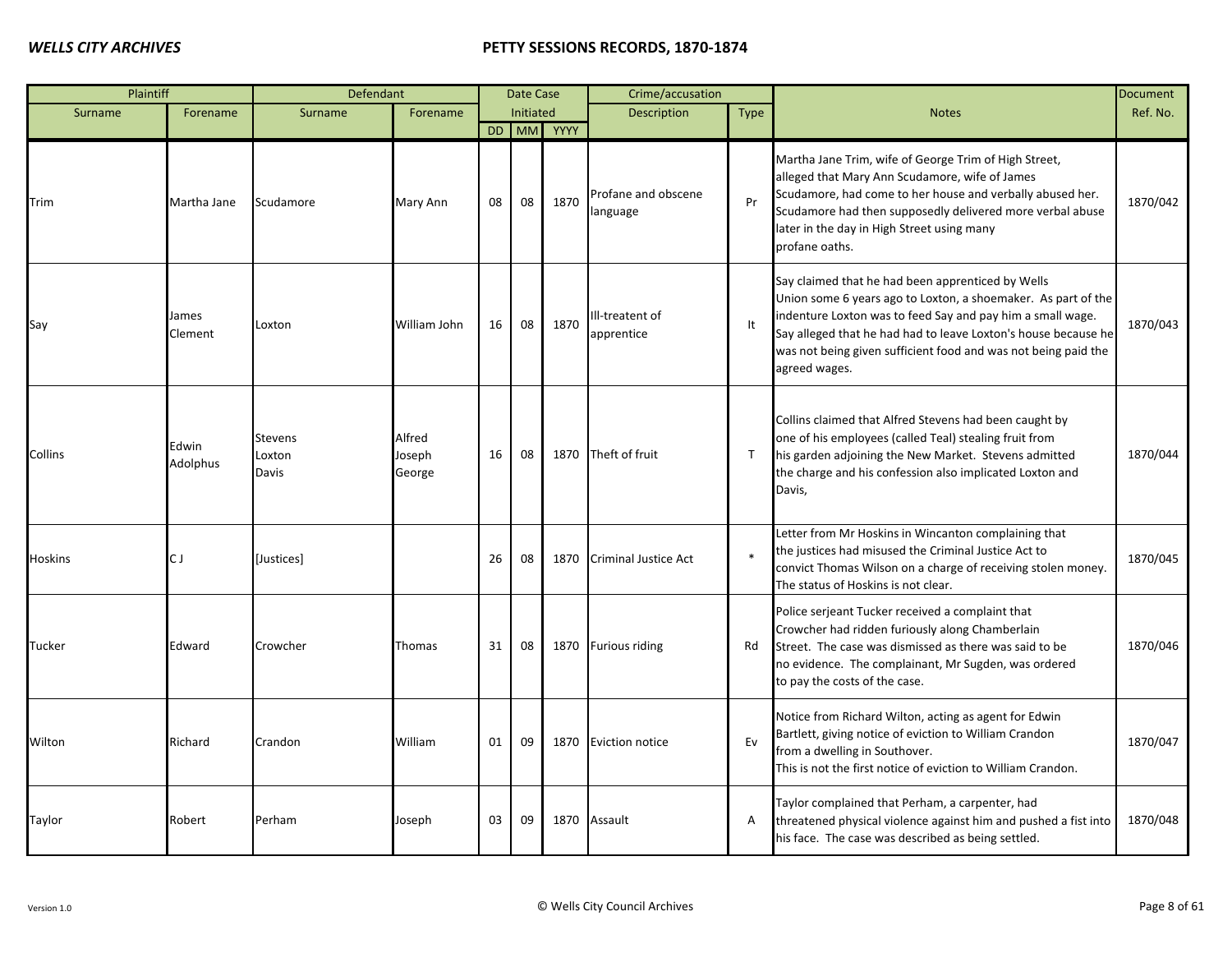| Plaintiff      |          | Defendant |          |    | Date Case |            | Crime/accusation                |                |                                                                                                                                                                                                                                                                                                                                                                                                                                                    | <b>Document</b> |
|----------------|----------|-----------|----------|----|-----------|------------|---------------------------------|----------------|----------------------------------------------------------------------------------------------------------------------------------------------------------------------------------------------------------------------------------------------------------------------------------------------------------------------------------------------------------------------------------------------------------------------------------------------------|-----------------|
| Surname        | Forename | Surname   | Forename |    | Initiated |            | <b>Description</b>              | <b>Type</b>    | <b>Notes</b>                                                                                                                                                                                                                                                                                                                                                                                                                                       | Ref. No.        |
|                |          |           |          |    |           | DD MM YYYY |                                 |                |                                                                                                                                                                                                                                                                                                                                                                                                                                                    |                 |
| Tucker         | Edward   | Ball      | Alfred   | 07 | 09        |            | 1870 Leaving cart in street     | Rd             | Police serjeant Tucker accused Ball of leaving a horse<br>and cart unattended in the street for a considerable<br>length of time. During this time Ball was drinking in the<br>Golden Heart.                                                                                                                                                                                                                                                       | 1870/049        |
| Ball           | Mary Ann | Ball      | Henry    | 12 | 09        |            | 1870 Assault                    | $\overline{A}$ | Mary Ann Ball, wife of William Ball, claimed that Henry<br>Ball, a labourer, had put his fist in her face and threatened to<br>strike her. The defendant admitted the offence and<br>was fined 1/- with costs of 9/6d.<br>No indication is given of the relationship between<br>plantiff and defendant.                                                                                                                                            | 1870/050        |
| <b>Tucker</b>  | Edward   | Moore     | John     | 13 | 09        | 1870       | Profane and obscene<br>language | D<br>Pr        | Police serjeant Tucker observed the landlady of the<br>Blacksmiths Arms, Mrs Sherlock, trying to keep John<br>Moore out of the pub. He was drunk and threatening<br>to strike Mrs Sherlock and then became abusive with<br>extremely bad language and many profane oaths.<br>Moore was fined 2/- with costs of 8/-.<br>The case header documents indicates a charge of<br>drunkenness, but the summons relates to profane and<br>obscene language. | 1870/051        |
| White          | Joseph   | Francis   | George   | 14 | 09        |            | 1870 Assault                    | A              | PC White claimed that he saw George Francis<br>assaulting his wife, Elizabeth, in Southover. Francis<br>was warned that a policeman was present and then tried<br>to punch White who was able to parry the full force of<br>the blow. White asserted that Francis was drunk and<br>was spoiling for a fight. Francis was fined 7/- with costs<br>of 7/-.                                                                                           | 1870/052        |
| <b>I</b> White | Joseph   | Francis   | George   | 14 | 09        | 1870       | Profane and obscene<br>language | Pr             | After the attempted assault upon PC White, Francis<br>resumed the quarrel with his wife during which many<br>profane oaths were uttered by both parties.<br>Francis was fined 3/- with costs of 7/-.<br>At one point Francis apparently remarked that he did<br>not care if he was summoned as he had plenty of money.                                                                                                                             | 1870/052a       |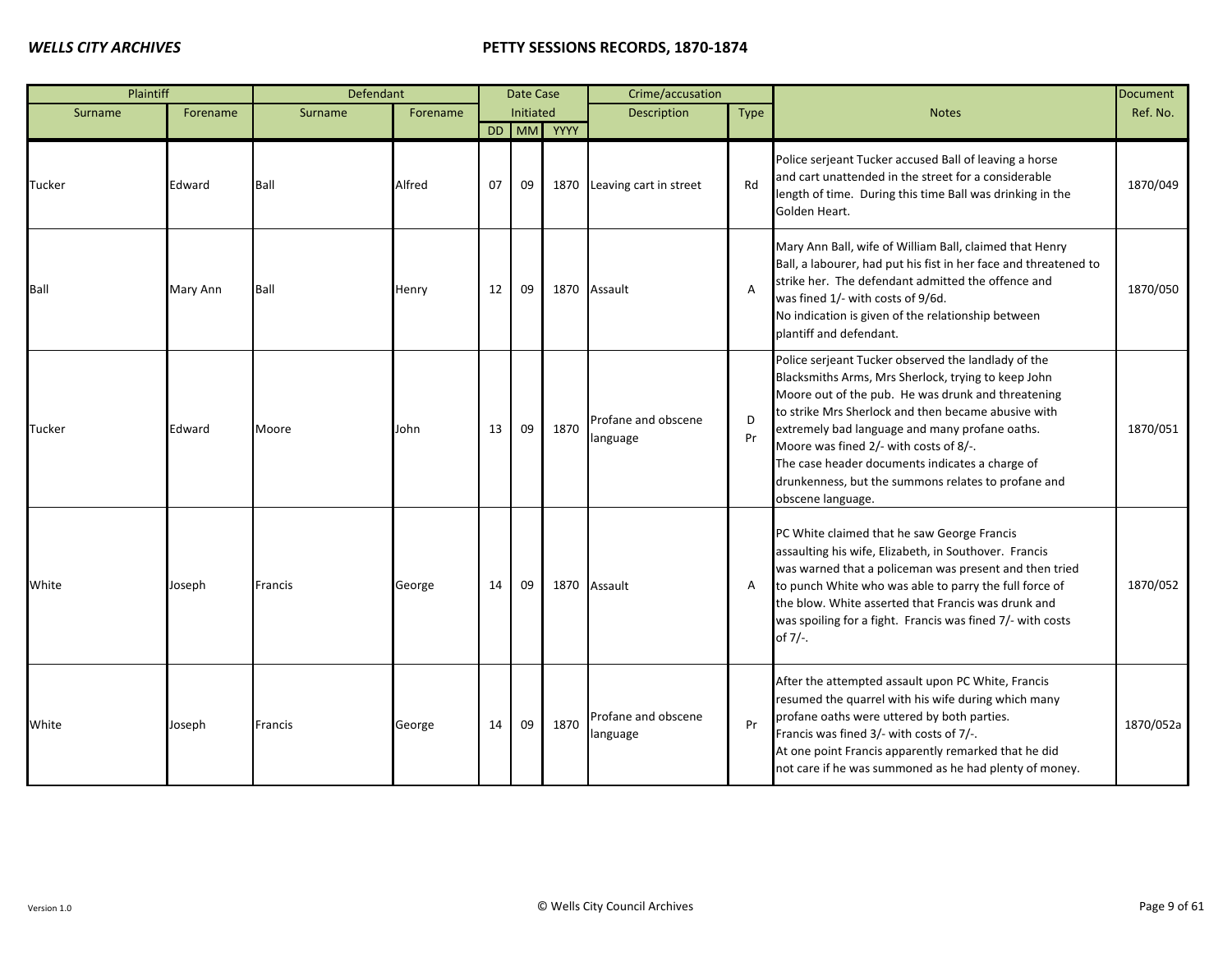| Plaintiff                   |                | Defendant             |           |    | Date Case |            | Crime/accusation                  |        |                                                                                                                                                                                                                                                                                                                                                                                                                                                                                 | <b>Document</b> |
|-----------------------------|----------------|-----------------------|-----------|----|-----------|------------|-----------------------------------|--------|---------------------------------------------------------------------------------------------------------------------------------------------------------------------------------------------------------------------------------------------------------------------------------------------------------------------------------------------------------------------------------------------------------------------------------------------------------------------------------|-----------------|
| Surname                     | Forename       | Surname               | Forename  |    | Initiated |            | <b>Description</b>                | Type   | <b>Notes</b>                                                                                                                                                                                                                                                                                                                                                                                                                                                                    | Ref. No.        |
|                             |                |                       |           |    |           | DD MM YYYY |                                   |        |                                                                                                                                                                                                                                                                                                                                                                                                                                                                                 |                 |
| White                       | Joseph         | Francis               | Elizabeth | 14 | 09        | 1870       | Obscene language                  | Pr     | Elizabeth Francis was quarrelling with her husband, George, in<br>Southover. The row continued for some time with both of<br>them using many profane oaths.<br>Elizabeth Francis was fined 1/- with costs of 7/- for her<br>use of profane and abusive language.                                                                                                                                                                                                                | 1870/053        |
| Tucker                      | Edward         | Ball                  | Alfred    | 14 | 09        | 1870       | Releasing horse from<br>the pound | Op     | Police serjeant Tucker, also Hayward of the Common<br>Pound, had a horse brought to him by a servant of Mr<br>Dowling. The horse had been trespassing on land<br>owned by Mr Dowling. Tucker instructed the horse to be taken<br>to the pound, accompanied by a police constable. At the<br>pound, Alfred Ball, the owner of the horse, had<br>used force to secure the release of the horse from the PC and<br>Mr Dowling's servant.                                           | 1870/054        |
| Maundrell<br><b>Brinnan</b> | James<br>Harry | Knight                | John      | 14 | 09        | 1870       | Non-payment of<br>wages           | N      | Maundrell and Brinnan had contracted with Knight, a house<br>and shop painter of Bristol, to tar telegraph poles<br>on the Cheddar Valley Railway. After 3 days work they<br>were told to stop and they would be paid the next day.<br>The payment was not received as promised and was still<br>outstanding. The amount of wages involved was 12/-<br>for each man. Knight was ordered to pay the overdue wages,<br>plus costs of 17/- and a fine of 2/-, a total of £2.3s.0d. | 1870/055        |
| Lemon                       | Elizabeth      | Weeks                 | Thomas    | 17 | 09        | 1870       | Assault                           | A      | Lemon of Westbury alleged that Weeks of Priddy had<br>assaulted her by both striking her and kicking her.<br>The case appears to have been dismissed.                                                                                                                                                                                                                                                                                                                           | 1870/056        |
| [Clerk of the Peace]        |                | [Town Clerk of Wells] |           | 20 | 09        | 1870       | Magistrates'<br>administration    | $\ast$ | Note to town clerk from Edwin Lovell, clerk of the<br>peace, regarding changes to procedures for the<br>submission of accounts.                                                                                                                                                                                                                                                                                                                                                 | 1870/057        |
| [Town Clerk of Wells]       |                | Smith                 | William   | 20 | 09        | 1870       | Magistrates'<br>accounts          |        | Account from Wells Gaol for custody and subsistence of<br>William Smith, together with a list of other costs<br>relating to the prisoner's conviction.<br>It is not clear who would pay these costs.                                                                                                                                                                                                                                                                            | 1870/058        |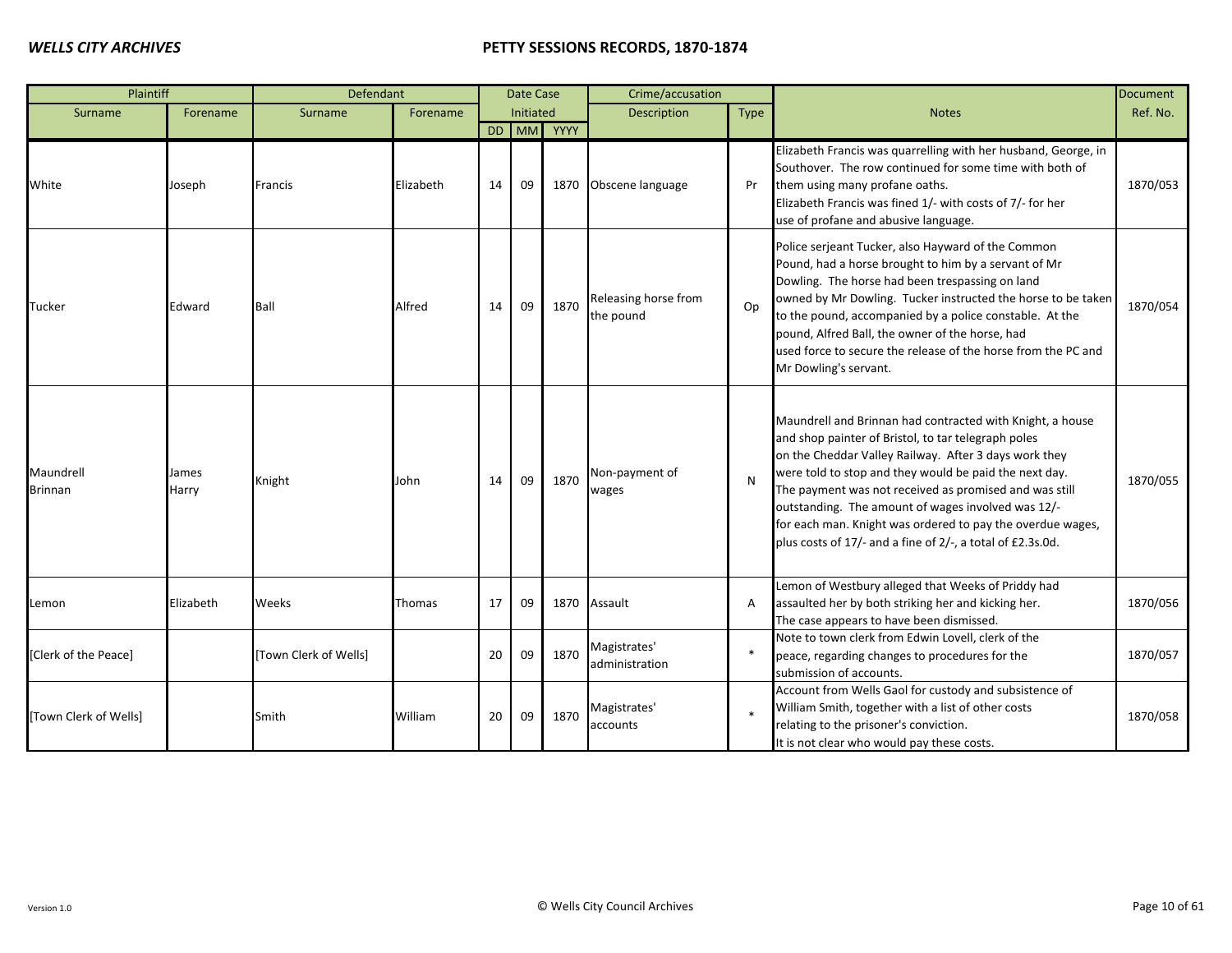| Plaintiff    |          | Defendant    |                     |    | Date Case |            | Crime/accusation                                   |              |                                                                                                                                                                                                                                                                                                                                                                                                                                      | <b>Document</b> |
|--------------|----------|--------------|---------------------|----|-----------|------------|----------------------------------------------------|--------------|--------------------------------------------------------------------------------------------------------------------------------------------------------------------------------------------------------------------------------------------------------------------------------------------------------------------------------------------------------------------------------------------------------------------------------------|-----------------|
| Surname      | Forename | Surname      | Forename            |    | Initiated |            | <b>Description</b>                                 | <b>Type</b>  | <b>Notes</b>                                                                                                                                                                                                                                                                                                                                                                                                                         | Ref. No.        |
|              |          |              |                     |    |           | DD MM YYYY |                                                    |              |                                                                                                                                                                                                                                                                                                                                                                                                                                      |                 |
| Ball         | Mary Ann | Ball         | William             | 24 | 09        | 1870       | Sureties for future<br>conduct towards his<br>wife | Su           | Mary Ann Ball claimed that her husband, William, of<br>Tucker Street, had frequently assaulted and beaten her.<br>Recently he had threatened to "do for her before the night is<br>out". As a result of this threat she feared for her<br>life and had left home. She was now seeking for her<br>husband to be bound over with respect to his future conduct<br>towards her. A warrant for the arrest of William Ball was<br>issued. | 1870/059        |
| Tucker       | Edward   | Porter       | James               | 07 | 10        | 1870       | Indecent exposure                                  | le           | Acting on a complaint from Josiah Hayward, an earthenware<br>dealer of Wells, police serjeant Tucker accused Porter, a grocer<br>from Walton, of indecent exposure in Mill Pond Lane. It<br>appeared that Porter had relieved himself against Hayward's<br>wall opposite the door of Mr Russ. Porter was fined 2/6d with<br>costs of 11/6d.                                                                                          | 1870/060        |
| Tucker       | Edward   | Western      | John                | 13 | 10        | 1870       | Indecent exposure                                  | le           | Police serjeant Tucker accused Western, a coal haulier,<br>of indecent exposure in High Street close to the City<br>Arms. Western was fined 2/6d with costs of 7/-.                                                                                                                                                                                                                                                                  | 1870/061        |
| Harris       | William  | Locke        | <b>Henry Robert</b> | 14 | 10        | 1870       | Non-payment of poor<br>rate                        | $\mathsf{N}$ | William Harris, collector of rates, claimed that Locke of<br>High Street had failed to pay the poor rate assessment of<br>23 April 1870. The amount outstanding was 18/8d,<br>excluding costs which were set at 2/6d.                                                                                                                                                                                                                | 1870/061a       |
| Harris       | William  | Brown        | Robert              | 14 | 10        | 1870       | Non-payment of poor<br>rate                        | N            | William Harris, collector of rates, claimed that Brown of<br>Silver Street had failed to pay the poor rate assessment of<br>23 April 1870. The amount outstanding was 4/8d,<br>excluding costs which were set at 2/6d.                                                                                                                                                                                                               | 1870/061b       |
| <b>Brice</b> | Henry    | <b>Stock</b> | Charles             | 17 | 10        |            | 1870 Eviction notice                               | Ev           | Acting on behalf of the representatives of the late<br>William Hamblin, Brice served notice to quit a tenement<br>or dwelling house in Market Street on Charles Stock.<br>It appears that the notice of eviction was prepared more<br>than a month before the papers were actually served on Stock.                                                                                                                                  | 1870/062        |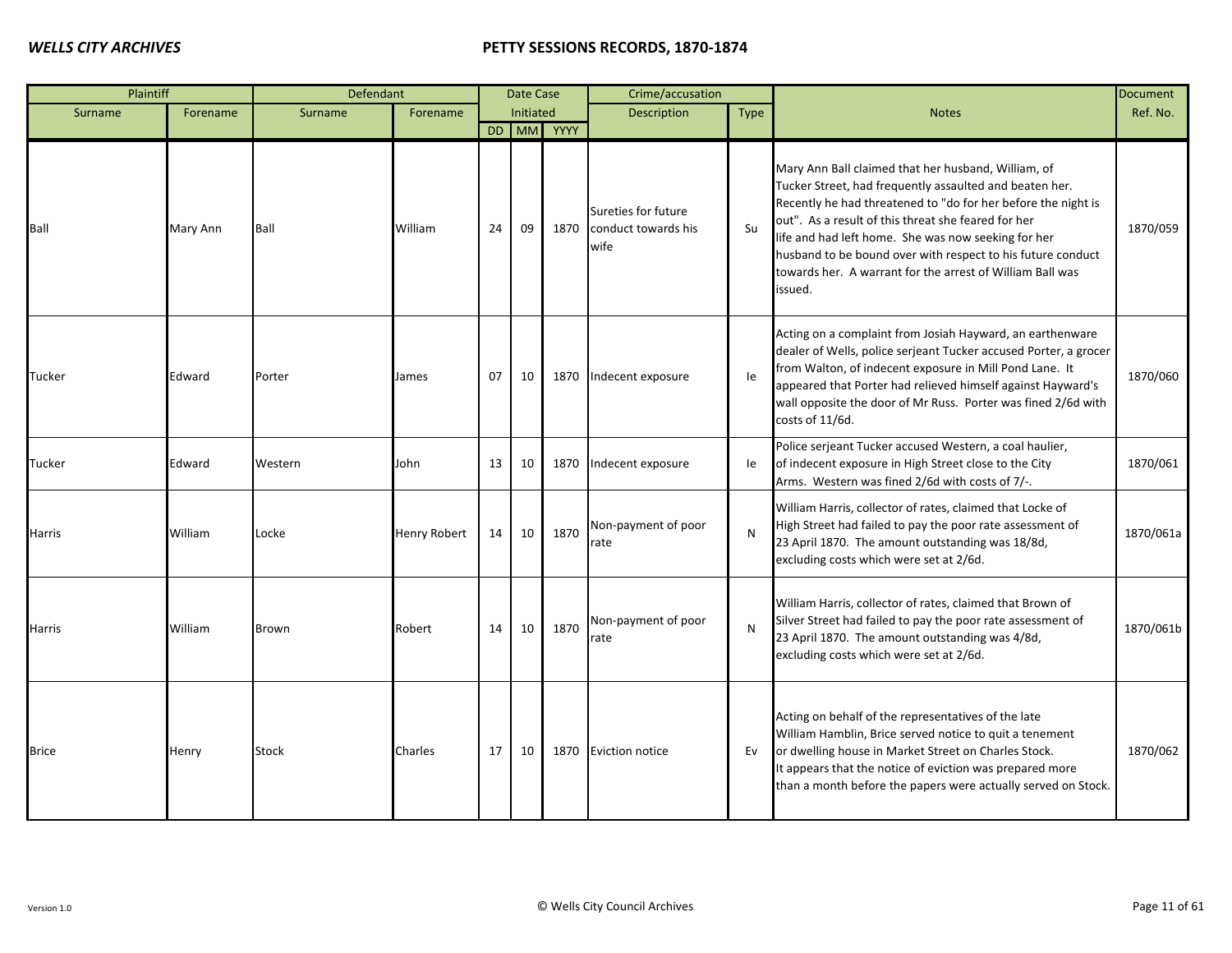| Plaintiff |                     | Defendant       |                   |    | Date Case |            | Crime/accusation                      |                |                                                                                                                                                                                                                                                                                                                                                                                                                                                                                 | <b>Document</b> |
|-----------|---------------------|-----------------|-------------------|----|-----------|------------|---------------------------------------|----------------|---------------------------------------------------------------------------------------------------------------------------------------------------------------------------------------------------------------------------------------------------------------------------------------------------------------------------------------------------------------------------------------------------------------------------------------------------------------------------------|-----------------|
| Surname   | Forename            | Surname         | Forename          |    | Initiated |            | Description                           | Type           | <b>Notes</b>                                                                                                                                                                                                                                                                                                                                                                                                                                                                    | Ref. No.        |
|           |                     |                 |                   |    |           | DD MM YYYY |                                       |                |                                                                                                                                                                                                                                                                                                                                                                                                                                                                                 |                 |
| Tucker    | Edward              | Parker          | Samuel            | 17 | 10        | 1870       | Unlicensed sale of<br>beer            | $\blacksquare$ | Police serjeant Tucker had received information from<br>Louisa Davis that Parker was retailing alcoholic beverages<br>without a licence from his property in Southover. Tucker<br>applied for and was granted a warrant to search Parker's<br>premises. (See 1870/064 for the subsequent actions in this<br>case).                                                                                                                                                              | 1870/063        |
| Tucker    | Edward              | Parker          | Samuel            | 25 | 10        | 1870       | Unlicensed sale of<br>beer            | L              | See 1870/063.<br>Louisa Davis asked Elsie Giles to buy her some beer from<br>Parker's house and gave her a black bottle into which the<br>beer could be poured. Giles bought the beer for 2 pence<br>halfpenny. This transaction was used as evidence that<br>Parker was retailing beer without a licence.<br>Parker confessed and was fined 20/- with costs of 11/6d.                                                                                                          | 1870/064        |
| Tyte      | Cornelius           | Russell         | Flora             | 04 | 11        |            | 1870 Personation                      | Ps             | Tyte, who resided in Sadler Street and acted as an<br>assessor at the municipal elections, saw a voting paper<br>in the name of Catherine Russell handed in by a lady<br>whom he knew as Flora Russell. He accused Flora<br>Russell of pretending to be Catherine Russell, but later<br>asked for the case to be withdrawn.                                                                                                                                                     | 1870/065        |
| Cardwell  | William             | Webb<br>Parsons | Alfred<br>William | 07 | 11        | 1870       | Indecent exposure                     | le             | Cardwell, an employee of Mr Tyack, shoemaker, saw<br>the two defendants relieving themselves against Mr Tyack's<br>wall, exposing themselves within a yard of a public footpath.                                                                                                                                                                                                                                                                                                | 1870/066        |
| Marsh     | Frederick<br>Nelson | Hackhurst       | Edward            | 23 | 11        | 1870       | Obtaining money by<br>false pretences | Fr             | Marsh, a tailor and draper of Priory Road, was approached by<br>Hackhurst, an employee, to advance him the sum of 1/6d so<br>that he could buy a pair of boots from Thorns. Marsh<br>advanced the money but subsequently found that Hackhurst<br>had no boots on order at Thorns. Hackhurst<br>had not paid back the money and had not turned up for work<br>since he had the advance, leaving contracted work incomplete.<br>A warrant for the arrest of Hackhurst was issued. | 1870/067        |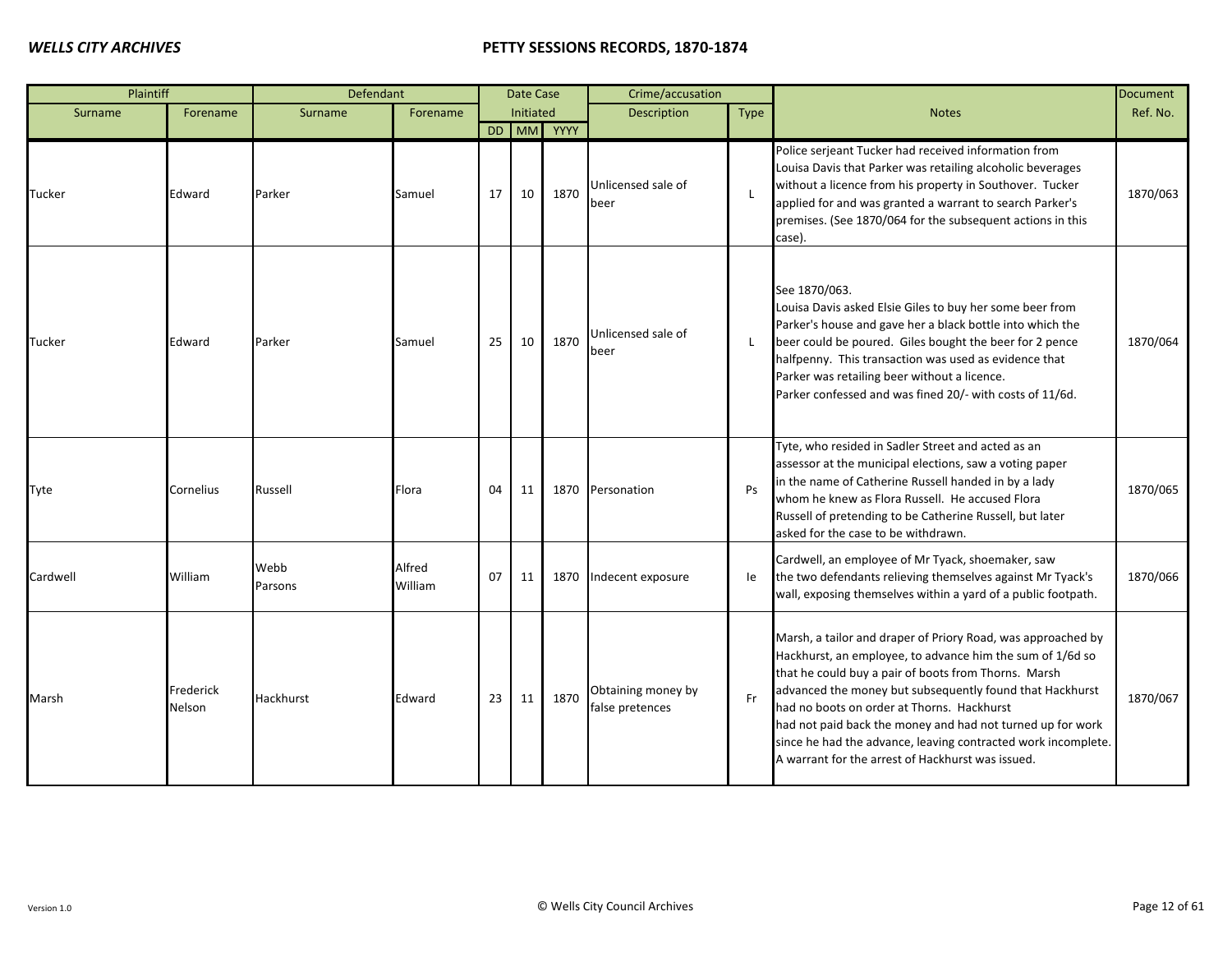| Plaintiff |          | Defendant      |          |    | Date Case |            | Crime/accusation                |                |                                                                                                                                                                                                                                                                                                                                                                                                                                         | <b>Document</b> |
|-----------|----------|----------------|----------|----|-----------|------------|---------------------------------|----------------|-----------------------------------------------------------------------------------------------------------------------------------------------------------------------------------------------------------------------------------------------------------------------------------------------------------------------------------------------------------------------------------------------------------------------------------------|-----------------|
| Surname   | Forename | Surname        | Forename |    | Initiated |            | Description                     | <b>Type</b>    | <b>Notes</b>                                                                                                                                                                                                                                                                                                                                                                                                                            | Ref. No.        |
|           |          |                |          |    |           | DD MM YYYY |                                 |                |                                                                                                                                                                                                                                                                                                                                                                                                                                         |                 |
| Harris    | Thomas   | <b>Stevens</b> | John     | 06 | 12        |            | 1870 Wilful damage              | Wd             | Harris of Southover heard someone kicking his door and<br>window shutters. He saw a crowd of boys in the street.<br>He caught John Stevens and whipped him. Stevens then threw<br>a stone at him and hit his leg and soon after<br>another stone hit Harris' front door. Harris surmised that<br>it was thrown by Stevens. The case was dismissed. The costs<br>are shown as 6/6d, presumably to be paid by Harris.                     | 1870/068        |
| Hatcher   | Robert   | Sweet          | Robert   | 06 | 12        |            | 1870 Wilful damage              | Wd             | Hatcher, the landlord of the Full Moon, alleged that Sweet had<br>come into the pub and demanded liquor. Hatcher<br>had refused to serve him because Sweet was drunk.<br>Sweet then became violent and abusive and hit a settle with<br>his fist causing damage estimated at 5/6d. It had taken 45<br>minutes to remove Sweet from the pub. The<br>case was recorded as being settled.                                                  | 1870/069        |
| Colston   | William  | Willcox        | Abed     | 14 | 12        |            | 1870 Assault                    | $\overline{A}$ | Colston alleged that Willcox had assaulted him and struck him<br>twice with his fists.                                                                                                                                                                                                                                                                                                                                                  | 1870/070        |
| Colston   | William  | <b>Hawkins</b> | Charles  | 14 | 12        |            | 1870 Assault                    | $\overline{A}$ | Colston claimed that Hawkins had assaulted him and struck<br>him several times with his fists.                                                                                                                                                                                                                                                                                                                                          | 1870/071        |
| Tucker    | Edward   | <b>Baker</b>   | Caroline | 20 | 12        | 1870       | Profane and obscene<br>language | Pr             | Police serjeant Tucker pursued a complaint made by<br>George Barber of Union Street that Baker had broken<br>several of his windows and had verbally abused him in private<br>and in public using profane and obscene language. The case<br>appears to have been settled and costs of 4/6d paid.<br>Case header document indicates a charge of wilful<br>damage, but summons refers only to the use of profane and<br>obscene language. | 1870/072        |
| Tucker    | Edward   | Luff           | Walter   | 20 | 12        | 1870       | Profane and obscene<br>language | Pr             | Police serjeant Tucker pursued a complaint from Charles Taylor<br>that his sister had been abused and defamed in<br>profane and obscene language by Luff, a gamekeeper in the<br>employ of Mr Naish of Ston Easton. The case was noted as<br>settled.                                                                                                                                                                                   | 1870/073        |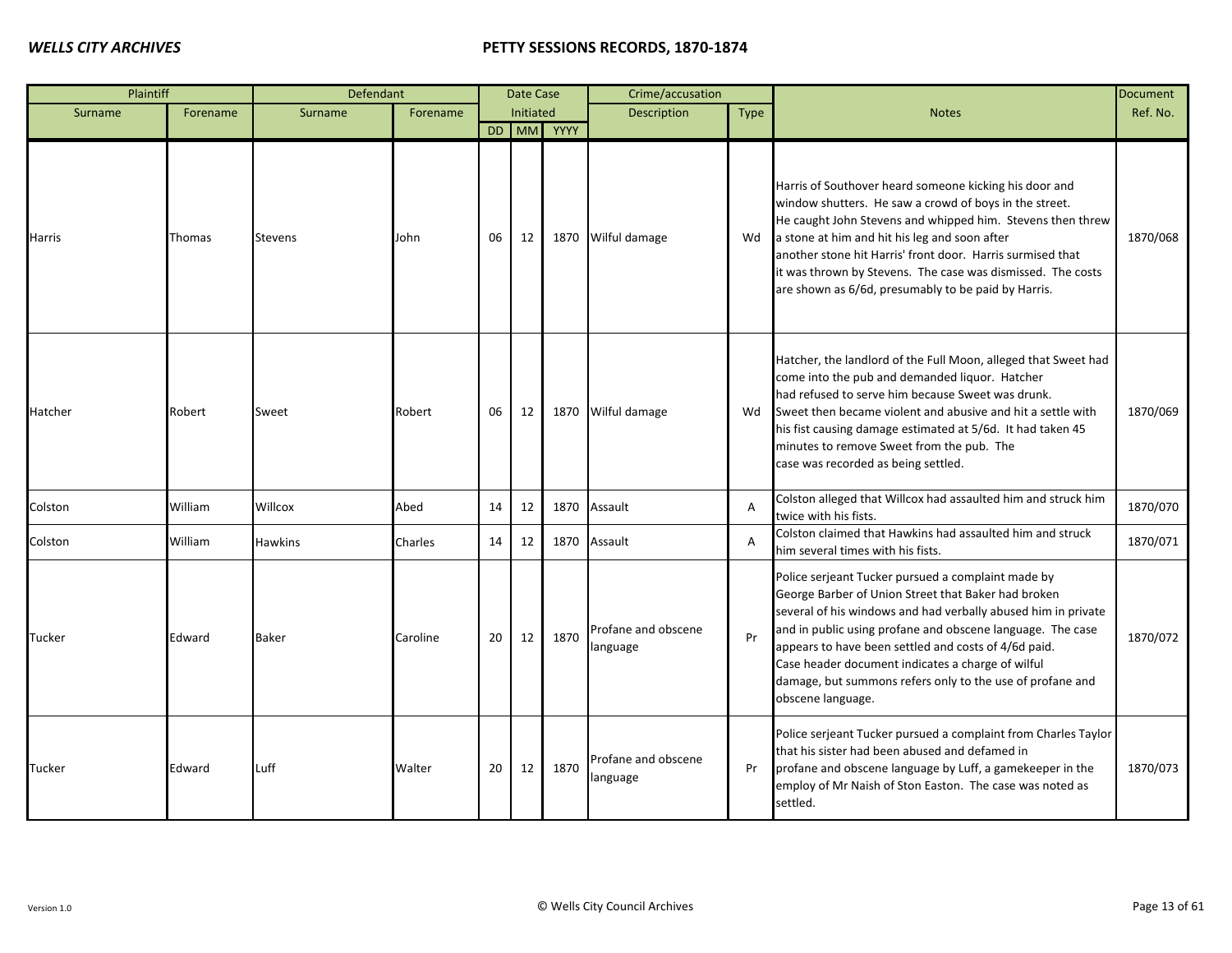| Plaintiff |                  | Defendant      |                     |    | Date Case |            | Crime/accusation           |                |                                                                                                                                                                                                                                                                                                                                                                                                                    | <b>Document</b> |
|-----------|------------------|----------------|---------------------|----|-----------|------------|----------------------------|----------------|--------------------------------------------------------------------------------------------------------------------------------------------------------------------------------------------------------------------------------------------------------------------------------------------------------------------------------------------------------------------------------------------------------------------|-----------------|
| Surname   | Forename         | Surname        | Forename            |    | Initiated |            | Description                | Type           | <b>Notes</b>                                                                                                                                                                                                                                                                                                                                                                                                       | Ref. No.        |
|           |                  |                |                     |    |           | DD MM YYYY |                            |                |                                                                                                                                                                                                                                                                                                                                                                                                                    |                 |
| Harris    | Thomas           | Heal           | Abraham<br>Lewis    | 21 | 12        | 1870       | Absconding apprentice      | Ab             | Harris, a wheelwright, complained that Heal, who had<br>been indentured to him as an apprentice in 1865 for 7 years,<br>had absented himself from work and had not<br>returned.                                                                                                                                                                                                                                    | 1870/074        |
|           |                  |                |                     |    |           |            |                            |                |                                                                                                                                                                                                                                                                                                                                                                                                                    |                 |
| 1871      |                  |                |                     |    |           |            |                            |                |                                                                                                                                                                                                                                                                                                                                                                                                                    |                 |
| Cardwell  | Emma             | Robins         | Champeny            | 02 | 01        | 1871       | Assault                    | $\overline{A}$ | Emma Cardwell was wife of James Cardwell, Robins was a<br>labourer. Fined 5/- with costs of 11/-.                                                                                                                                                                                                                                                                                                                  | 1871/001        |
| Hoddinott | Arthur           | Hatcher        | Robert              | 06 | 01        | 1871       | Offence against<br>licence |                | PC Hoddinott went into the Full Moon Inn at almost 1130<br>pm and found two people still drinking (Robert Sweet<br>and Elizabeth Drew - see 1871/003). Hatcher, the landlord,<br>was charged with having his pub open for the sale and<br>consumption of alcohol outside permitted licensing hours.<br>He admitted the offence and was fined 2/6d with costs of<br>$7/-$ .                                         | 1871/002        |
| Hoddinott | Arthur           | Sweet<br>Drew  | Robert<br>Elizabeth | 06 | 01        | 1871       | Offence against<br>licence |                | See 1871/002. PC Hoddinott charged Sweet and Drew with<br>being on licensed premises outside permitted licensing<br>hours when they were neither servants nor residents in that<br>house. Drew was fined 2/6d with costs of 5/6d while Sweet<br>was required to pay costs of 5/6d but appeared to have no fine<br>imposed, even though he had finished drinking his pot<br>of beer in front of the police officer. | 1871/003        |
| James     | Henry            | <b>Hawkins</b> | John                | 10 | 01        |            | 1871 Assault               | A              | Hawkins was described as a coal hauler from East<br>Horrington.                                                                                                                                                                                                                                                                                                                                                    | 1871/004        |
| Thorn     | George<br>Thomas | Pethybridge    | Samuel              | 18 | 01        | 1871       | Embezzlement               | Em             | Thorn, secretary of a local friendly society, claimed that<br>Pethybridge, a previous secretary of the society, had<br>been given 24/- to pass on to one of the members as<br>sick pay, but had retained the money himself. Although<br>Pethybridge had promised to pay back the money once<br>the issue came to light, he had not done so.                                                                        | 1871/005        |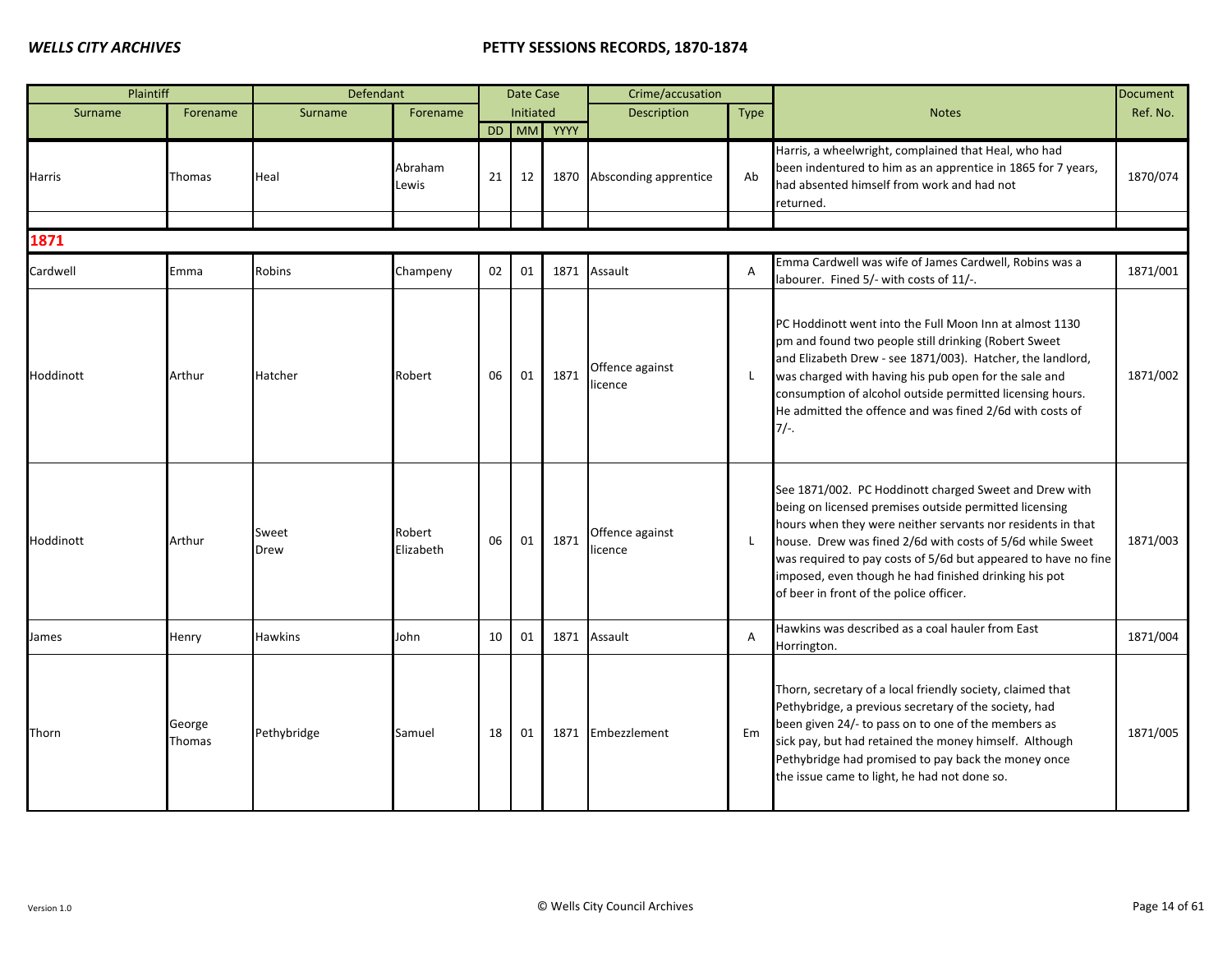| Plaintiff |              | Defendant    |                      |    | Date Case |            | Crime/accusation              |                |                                                                                                                                                                                                                                                                                                                                                   | <b>Document</b> |
|-----------|--------------|--------------|----------------------|----|-----------|------------|-------------------------------|----------------|---------------------------------------------------------------------------------------------------------------------------------------------------------------------------------------------------------------------------------------------------------------------------------------------------------------------------------------------------|-----------------|
| Surname   | Forename     | Surname      | Forename             |    | Initiated |            | Description                   | Type           | <b>Notes</b>                                                                                                                                                                                                                                                                                                                                      | Ref. No.        |
|           |              |              |                      |    |           | DD MM YYYY |                               |                |                                                                                                                                                                                                                                                                                                                                                   |                 |
| Knight    | John Willcox | Ball<br>Ball | Frederick<br>Charles | 26 | 01        |            | 1871 Larceny                  | T              | Knight, landlord of the White Hart, accused the Ball<br>brothers of stealing hay from the loft in his yard (he<br>had caught Charles Ball in the act of taking the hay away<br>and the hay had been returned to Knight's loft). Both<br>brothers were convicted and sentenced to one month<br>in prison with hard labour at Shepton Mallet.       | 1871/006        |
| Chapman   | John         | Lye          | George               | 31 | 01        |            | 1871 Assault                  | $\overline{A}$ | Lye was from Wedmore. He was fined 2/6d with costs<br>of 9/- for the assault.                                                                                                                                                                                                                                                                     | 1871/007        |
| Henry     | John         | Parker       | Samuel               | 01 | 02        | 1871       | Unlicensed sale of<br>alcohol | L              | Henry, an excise officer, had purchased a pint of beer<br>in the house of Samuel Parker, but Parker had no licence<br>to retail alcohol.                                                                                                                                                                                                          | 1871/008        |
| Foster    | Robert       | Sugden       | Hon. Mrs             | 02 | 02        |            | 1871 Ferocious dog            | Dd             | Foster, a resident of Southover, had been walking his dog<br>near Cathedral Green when it was attacked by Mrs Sugden's<br>dog which was in the care of one of her servants. Mrs Sugden's<br>dog was known to have attacked other dogs in the past.                                                                                                | 1871/009        |
| Dell      | John         | Boyce jnr    | John                 | 09 | 02        |            | 1871 Wilful damage            | Wd             | Dell, a resident of St Thomas Street and owner of<br>several properties there, complained that, in one of<br>those properties (tenanted by George Stokes), Boyce had been<br>seen climbing over the wall and walking across the garden;<br>there was no right of way and no path. Damage<br>had been done to the wall to a value of more than 1d. | 1871/010        |
| Hatcher   | Robert       | Binsham      | Henry                | 15 | 02        |            | 1871 Wilful damage            | Wd             | Hatcher, occupier of a field called Bell Close, complained<br>that his wheelbarrow had been deliberately thrown into<br>the stream by Binsham. Hatcher had paid someone 6d<br>to retrieve the barrow which was damaged to a value greater<br>than 1d. Binsham was fined 2/6d with costs of 10/- and a<br>further 1d for the damage.               | 1871/011        |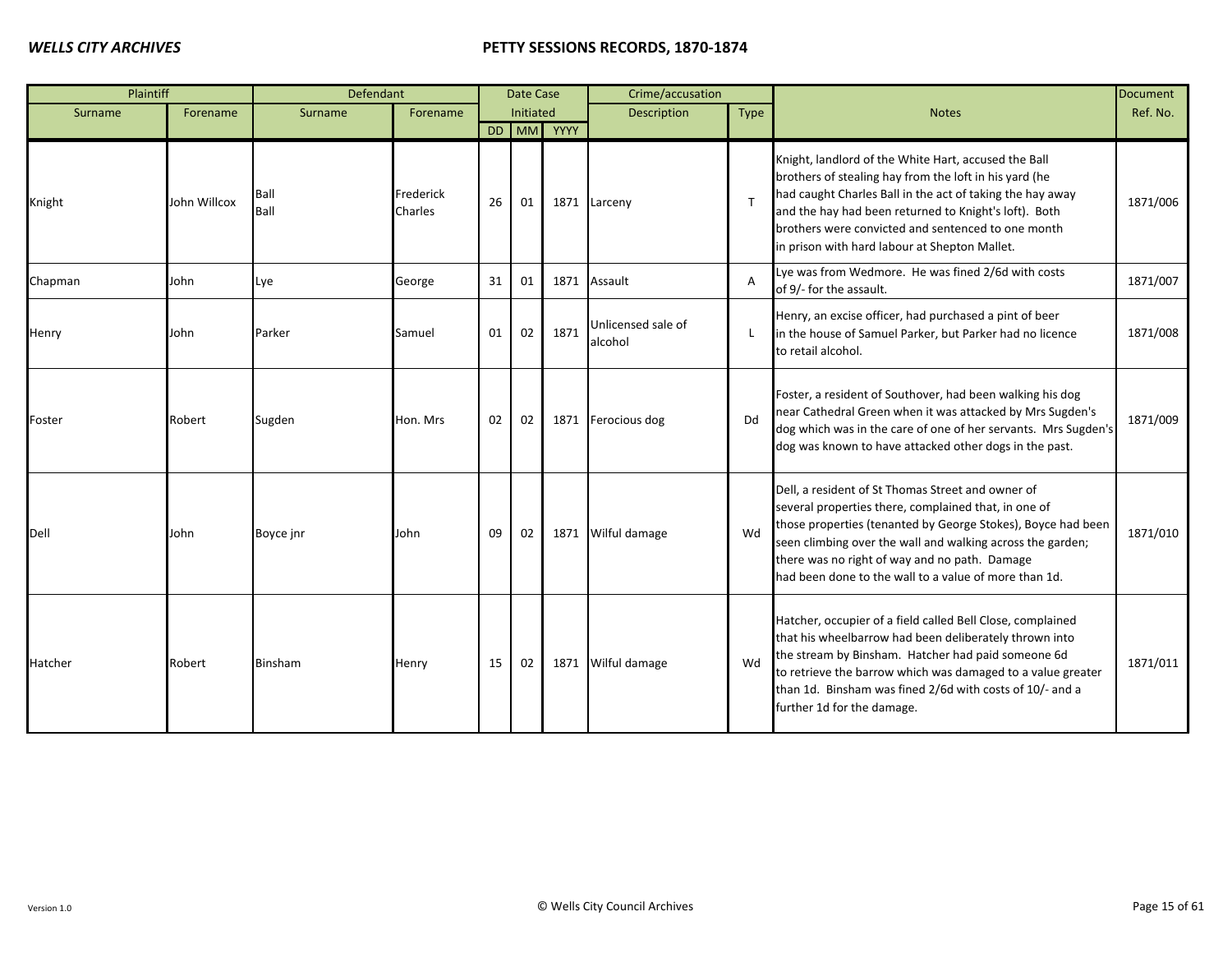| Plaintiff |          | Defendant        |                       |    | Date Case |            | Crime/accusation                        |      |                                                                                                                                                                                                                                                                                                                                                                           | <b>Document</b> |
|-----------|----------|------------------|-----------------------|----|-----------|------------|-----------------------------------------|------|---------------------------------------------------------------------------------------------------------------------------------------------------------------------------------------------------------------------------------------------------------------------------------------------------------------------------------------------------------------------------|-----------------|
| Surname   | Forename | Surname          | Forename              |    | Initiated |            | Description                             | Type | <b>Notes</b>                                                                                                                                                                                                                                                                                                                                                              | Ref. No.        |
|           |          |                  |                       |    |           | DD MM YYYY |                                         |      |                                                                                                                                                                                                                                                                                                                                                                           |                 |
| Creeden   | John     | Keats            | Thomas                | 01 | 03        | 1871       | Ill-treatment of<br>apprentice          | It   | Creeden, an apprentice indentured to Keats, a carpenter<br>and wheelwright, complained of ill-treatnent and<br>physical violence from Keats. He was supported by a<br>letter from the hospital at Bruton which placed him in<br>the apprenticeship and which claimed that Keats was an<br>habitual drunkard. The case was dismissed.                                      | 1871/012        |
| Tucker    | Edward   | <b>Hewlett</b>   | Joel                  | 02 | 03        | 1871       | Indecent exposure                       | le   | Police serjeant Tucker encountered Hewlett relieving<br>himself near Jacob's Pump in Mill Lane. Case adjourned but<br>Hewlett was probably required to pay costs of 12/7d.                                                                                                                                                                                                | 1871/013        |
| Keats     | Thomas   | Creeden          | John                  | 04 | 03        | 1871       | Absconding<br>apprentice                | Ab   | Keats, a wheelwright, complained that Creeden, an<br>indentured apprentice, had absented himself from<br>work without permission (see 1871/012). Case was<br>dismissed.                                                                                                                                                                                                   | 1871/014        |
| Hatcher   | Robert   | House            | Samuel                | 06 | 03        | 1871       | Fraud                                   | Fr   | Hatcher, landlord of the Full Moon Inn, had agreed that<br>House could sell a load of coal for him. House sold the<br>coal to Henry Jefford, a confectioner of Sadler Street,<br>but retained 2/-for himself without the agreement of<br>Hatcher.<br>Note: there is no date on the documents; the date has<br>been estimated in order to enable the data to be<br>sorted. | 1871/015        |
| Cox       | Ann      | Vinnell          | Frederick             | 22 | 03        |            | 1871 Bastardy                           | B    | Ann Cox, a single woman of Priest Row, accused Vinnell<br>of Doulting of being the father of her illegitimate child.                                                                                                                                                                                                                                                      | 1871/016        |
| Tucker    | Edward   | Western          | Aaron                 | 05 | 04        | 1871       | Profane and obscene<br>language         | Pr   | Police serjeant Tucker heard someone shouting and<br>swearing in St John Street; the person concerned was<br>Aaron Western, a coal hauler. The defendant was<br>discharged on payment of costs of 4/6d.                                                                                                                                                                   | 1871/017        |
| Tucker    | Edward   | James<br>Chapman | John<br><b>Thomas</b> | 05 | 04        | 1871       | Riding bicycles on a<br>public footpath | Rd   | Police serjeant Tucker saw James, a mailcart driver, and<br>Chapman, a farmer, riding bicycles along the public<br>footpath forcing pedestrians onto the road. James<br>was fined 1/- with costs of 7/-, while Chapman was<br>fined 1/- with costs of 11/-.                                                                                                               | 1871/018        |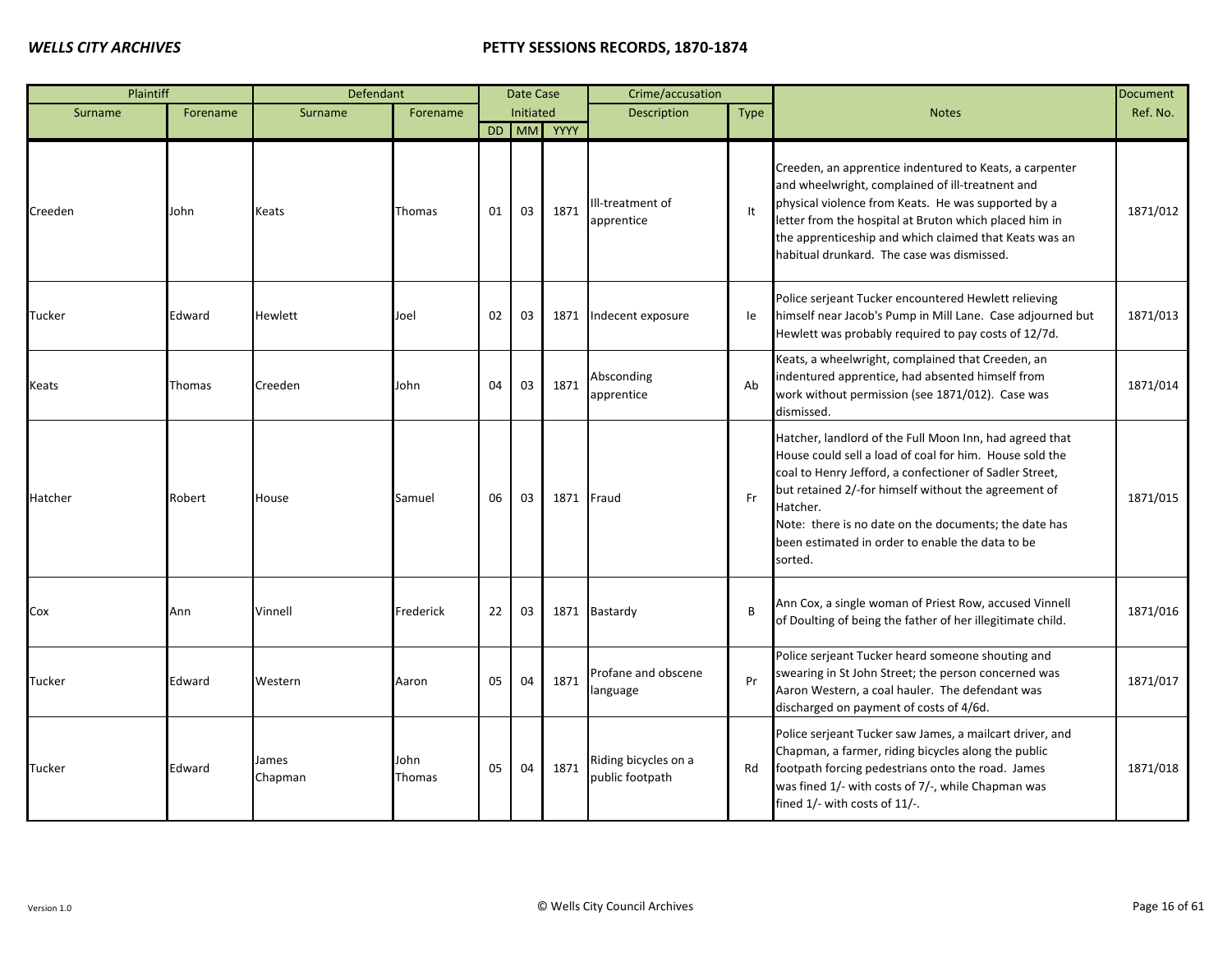| Plaintiff   |          | Defendant      |          |    | Date Case |            | Crime/accusation            |             |                                                                                                                                                                                                                                                                                                | <b>Document</b> |
|-------------|----------|----------------|----------|----|-----------|------------|-----------------------------|-------------|------------------------------------------------------------------------------------------------------------------------------------------------------------------------------------------------------------------------------------------------------------------------------------------------|-----------------|
| Surname     | Forename | Surname        | Forename |    | Initiated |            | <b>Description</b>          | <b>Type</b> | <b>Notes</b>                                                                                                                                                                                                                                                                                   | Ref. No.        |
|             |          |                |          |    |           | DD MM YYYY |                             |             |                                                                                                                                                                                                                                                                                                |                 |
| Harris      | William  | Lukins         | George   | 06 | 04        | 1871       | Non-payment of poor<br>rate | N           | William Harris, collector of rates, claimed that Lukins of<br>Union Street had failed to pay the poor rate assessment of<br>26 October 1870. The amount outstanding was 4/8d,<br>excluding costs which were set at 2/3d.                                                                       | 1871/018a       |
| Harris      | William  | Maynard        | James    | 06 | 04        | 1871       | Non-payment of poor<br>rate | N           | William Harris, collector of rates, claimed that Maynard of<br>Broad Street had failed to pay the poor rate assessment of<br>26 October 1870. The amount outstanding was 4/1d,<br>excluding costs which were set at 2/3d.                                                                      | 1871/018b       |
| Harris      | William  | Merchant       | Martha   | 06 | 04        | 1871       | Non-payment of poor<br>rate | N           | William Harris, collector of rates, claimed that Martha<br>Merchant of South Street had failed to pay the poor rate<br>assessment of 26 October 1870. The amount outstanding was<br>3/6d, excluding costs which were set at 2/3d.                                                              | 1871/018c       |
| Harris      | William  | Hatcher        | Alfred   | 06 | 04        | 1871       | Non-payment of poor<br>rate | N           | William Harris, collector of rates, claimed that Hatcher of<br>Southover had failed to pay the poor rate assessment of<br>26 October 1870. The amount outstanding was 5/3d,<br>excluding costs which were set at 2/3d.                                                                         | 1871/018d       |
| <b>Bush</b> | John     | Raines         | James    | 08 | 04        |            | 1871 Assault                | A           | Raines was required to pay costs of 14/6d and also put<br>forward a bond of £10 with respect to his future<br>conduct towards John Bush.                                                                                                                                                       | 1871/019        |
| Tucker      | Edward   | <b>Bennett</b> | William  | 21 | 04        | 1871       | Obstruction                 | O           | Police serjeant Tucker had received a number of<br>complaints about obstruction of Priory Road near the<br>public weighbridge as a result of the parking of horses and<br>carts. Bennett was accused of leaving 2 horses and carts<br>unattended in Priory Road. Fined 5/- with costs of 11/-. | 1871/020        |
| Tucker      | Edward   | <b>Francis</b> | George   | 21 | 04        | 1871       | Obstruction                 | $\Omega$    | Francis was accused of leaving 2 horses and carts<br>unattended in Priory Road and causing an obstruction to other<br>traffic. He was discharged on payment of costs of<br>$5/6d$ .                                                                                                            | 1871/021        |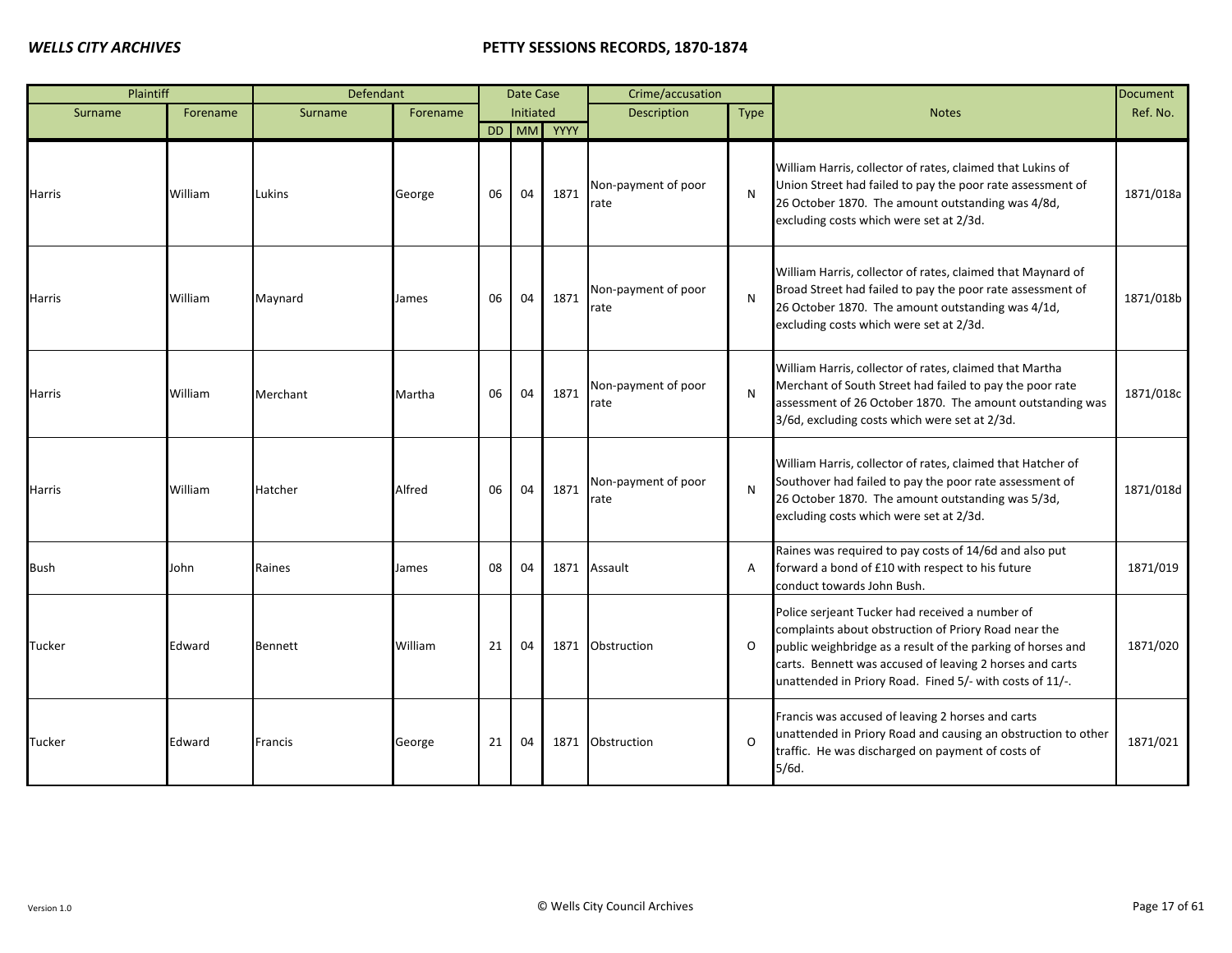| Plaintiff      |                  | Defendant   |          |    | <b>Date Case</b> |            | Crime/accusation                     |                |                                                                                                                                                                                                                                                                                                                                                                      | <b>Document</b> |
|----------------|------------------|-------------|----------|----|------------------|------------|--------------------------------------|----------------|----------------------------------------------------------------------------------------------------------------------------------------------------------------------------------------------------------------------------------------------------------------------------------------------------------------------------------------------------------------------|-----------------|
| Surname        | Forename         | Surname     | Forename |    | Initiated        |            | Description                          | <b>Type</b>    | <b>Notes</b>                                                                                                                                                                                                                                                                                                                                                         | Ref. No.        |
|                |                  |             |          |    |                  | DD MM YYYY |                                      |                |                                                                                                                                                                                                                                                                                                                                                                      |                 |
| Tucker         | Edward           | Francis     | Edward   | 21 | 04               | 1871       | Obstruction                          | $\Omega$       | Francis was accused of leaving a horse and cart unattended for<br>more than 3 hours in Priory Road and causing an obstruction to<br>other traffic. He was discharged on payment<br>of costs of 5/6d.                                                                                                                                                                 | 1871/022        |
| Tucker         | Edward           | Western     | John     | 21 | 04               | 1871       | Obstruction                          | $\Omega$       | Western was accused of leaving a horse and cart unattended<br>for more than an hour in Priory Road and causing an<br>obstruction to other traffic. He was discharged on payment<br>of costs of 4/6d.                                                                                                                                                                 | 1871/023        |
| Russ           | Samuel<br>Perren | Oxley       | Charles  | 22 | 04               | 1871       | Leaving wife<br>chargeable to parish | Ds             | Russ, secretary to the Poor Law Guardians, accused<br>Charles Oxley, poulterer and greengrocer, of failing to<br>support his wife, Esther aged 40 (may possibly be 70?),<br>and leaving her chargeable to the parish, even though<br>he was physically and financially capable of maintaining<br>and supporting her. He was ordered to pay his wife 1/-<br>per week. | 1871/024        |
| Tucker         | Robert           | Vincent     | Henry    | 28 | 04               | 1871       | Absentee apprentice                  | Ab             | Tucker, a boot and shoemaker, complained that Vincent,<br>an indentured apprentice, had absented himself from<br>his employment without permission and had not returned.<br>Tucker was seeking compensation.                                                                                                                                                         | 1871/025        |
| White          | Joseph           | Woolford    | George   | 01 | 05               | 1871       | <b>Furious driving</b>               | Rd             | PC White saw Woolford from Leigh on Mendip driving a<br>horse and cart down High Street at a furious pace and<br>without reins to control the horse.                                                                                                                                                                                                                 | 1871/026        |
| <b>Boulton</b> | James<br>William | Hill        | Robert   | 03 | 05               | 1871       | Assault                              | A              | Hill was described as a coal hauler.                                                                                                                                                                                                                                                                                                                                 | 1871/027        |
| Oxley          | James            | Maule       | William  | 09 | 05               | 1871       | Wilful damage                        | Wd             | Oxley, a poulterer living in St Cuthbert Street, claimed that<br>a tiled shed in his back garden had several tiles removed from<br>it by Maule; the damage was estimated at around 1/-.                                                                                                                                                                              | 1871/028        |
| Russell        | James            | Francis jnr | John     | 09 | 05               | 1871       | Assault                              | Α              | Complaint made on behalf of John Russell, son of James<br>Russell. Allegedly hit in the face by a stone thrown by Francis.                                                                                                                                                                                                                                           | 1871/029        |
| Taylor         | Richard          | Porter      | Thomas   | 20 | 05               | 1871       | Assault                              | $\overline{A}$ | Case was noted as settled.                                                                                                                                                                                                                                                                                                                                           | 1871/030        |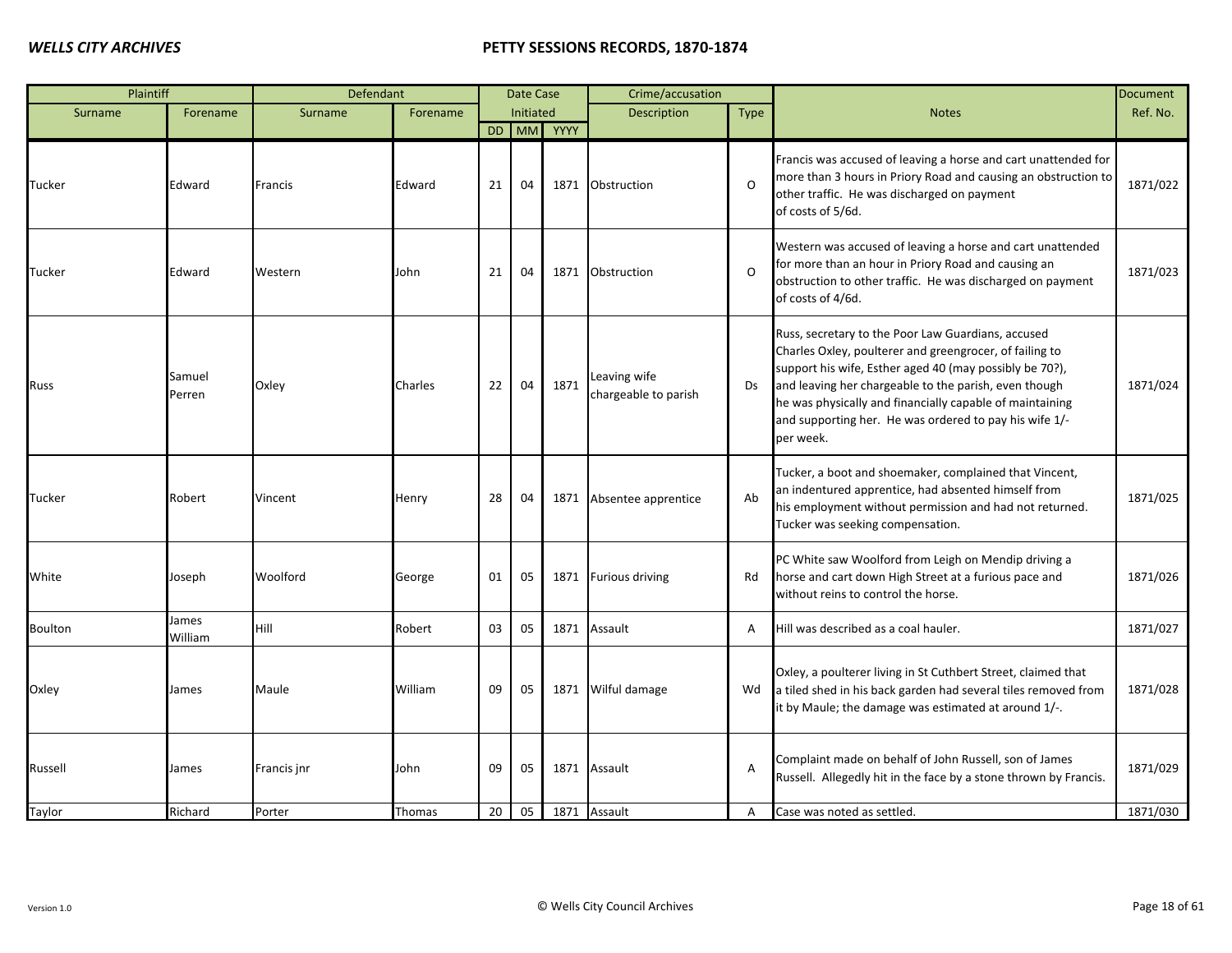| Plaintiff    |          | Defendant |            |    | Date Case |            | Crime/accusation                      |           |                                                                                                                                                                                                                                                                                                                                                                                                                                                                                                                                     | Document |
|--------------|----------|-----------|------------|----|-----------|------------|---------------------------------------|-----------|-------------------------------------------------------------------------------------------------------------------------------------------------------------------------------------------------------------------------------------------------------------------------------------------------------------------------------------------------------------------------------------------------------------------------------------------------------------------------------------------------------------------------------------|----------|
| Surname      | Forename | Surname   | Forename   |    | Initiated |            | Description                           | Type      | <b>Notes</b>                                                                                                                                                                                                                                                                                                                                                                                                                                                                                                                        | Ref. No. |
|              |          |           |            |    |           | DD MM YYYY |                                       |           |                                                                                                                                                                                                                                                                                                                                                                                                                                                                                                                                     |          |
| Hillier & Co |          | Garland   | Robert     | 22 | 05        | 1871       | Obtaining money by<br>false pretences | <b>Fr</b> | Thomas Salisbury of Hillier, Capes & Hillier, brush makers,<br>complained that Garland, a journeyman employee, had<br>taken agreed leave of one month but had then not<br>returned. He had written to Hillier, Capes & Co asking for an<br>advance of money to enable him to return. The firm had sent<br>10/- but Garland had neither returned to work nor repaid the<br>money.                                                                                                                                                    | 1871/031 |
| Sweet        | Mary     | Sweet     | Thomas     | 30 | 05        | 1871       | Assault                               | A         | Husband attacked wife with poker. Wife requested arrest<br>warrant be issued (no warrant in documentation).                                                                                                                                                                                                                                                                                                                                                                                                                         | 1871/032 |
| Hill         | Gilbert  | Moir      | George W W | 31 | 05        | 1871       | Assault                               | A         | Hill was from Dulcote, while Moir was described as a<br>gentleman from Pilton. Hill called James Parsons, a<br>labourer, and Mary Butt, both from Dulcote, as witnesses.                                                                                                                                                                                                                                                                                                                                                            | 1871/033 |
| Anning       | Matilda  | Anning    | James      | 12 | 06        | 1871       | Sureties for the peace                | Su        | Matilda Anning, who lived in Southover, claimed that her<br>husband frequently ill-treated her and had threatened her<br>with a knife, saying that he would murder her. As she left the<br>house in fear, he threw a beer glass at her; she had not<br>returned home since. She requested that James Anning be<br>bound over with respect to his future conduct towards her.<br>A warrant for the arrest of James Anning was issued.<br>The surname originally shown was 'Allen', then replaced<br>by 'Angel' and then by 'Anning'. | 1871/034 |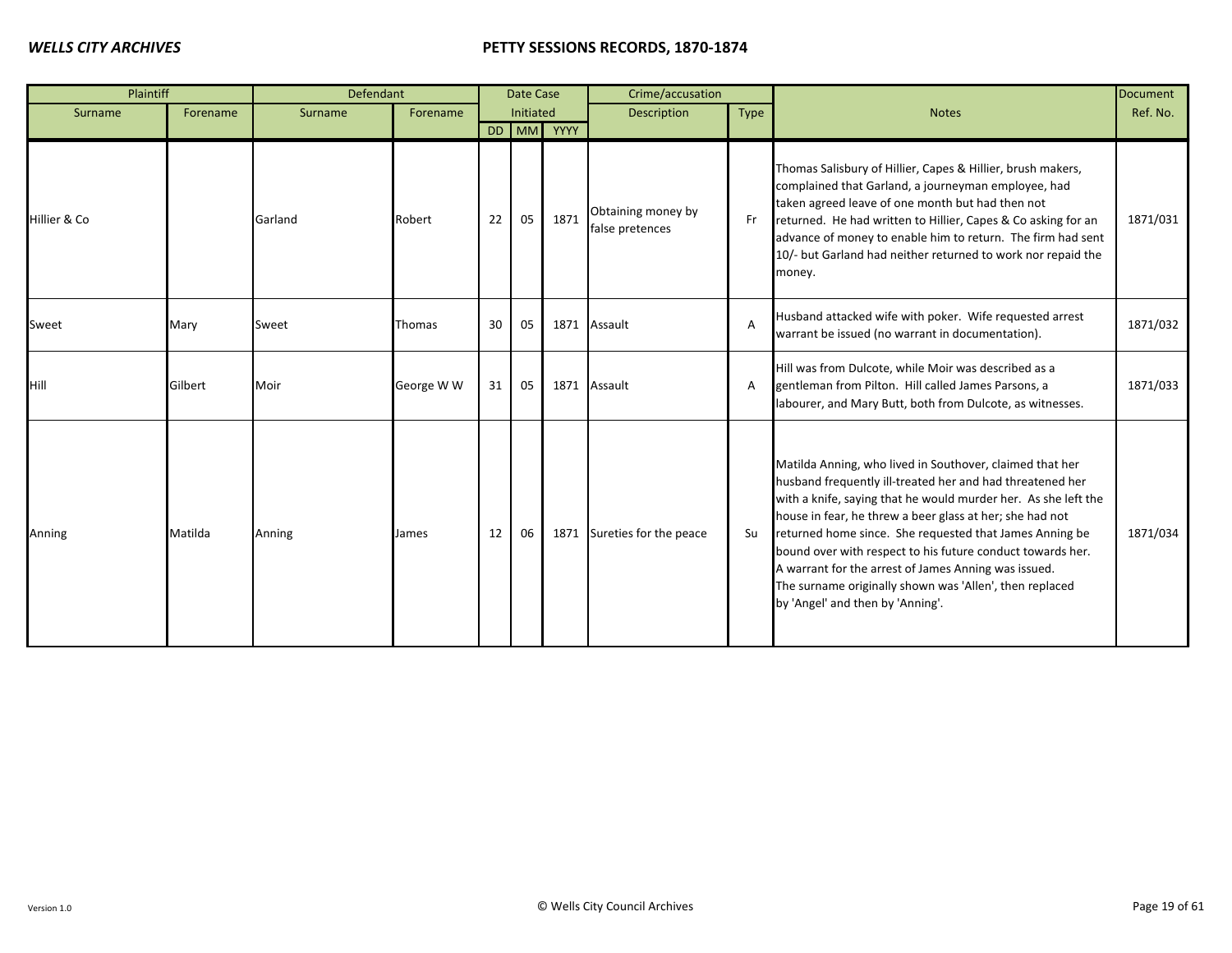| Plaintiff |                   | Defendant      |          |    | Date Case |            | Crime/accusation                            |                |                                                                                                                                                                                                                                                                                                                                                                                                                                                                                                                                          | <b>Document</b> |
|-----------|-------------------|----------------|----------|----|-----------|------------|---------------------------------------------|----------------|------------------------------------------------------------------------------------------------------------------------------------------------------------------------------------------------------------------------------------------------------------------------------------------------------------------------------------------------------------------------------------------------------------------------------------------------------------------------------------------------------------------------------------------|-----------------|
| Surname   | Forename          | Surname        | Forename |    | Initiated |            | <b>Description</b>                          | Type           | <b>Notes</b>                                                                                                                                                                                                                                                                                                                                                                                                                                                                                                                             | Ref. No.        |
|           |                   |                |          |    |           | DD MM YYYY |                                             |                |                                                                                                                                                                                                                                                                                                                                                                                                                                                                                                                                          |                 |
| Tucker    | Edward            | Keen           | John     | 12 | 06        | 1871       | Selling meat unfit for<br>human consumption | E              | Police serjeant Tucker, in his capacity as Inspector of Nuisances<br>accused Keen, a butcher from Godney, of<br>making available for sale meat that was unfit for human<br>consumption. Several local vets and butchers appear to<br>have been summoned to examine the carcase of a sheep<br>that was displayed for sale on the premises of Edwin<br>Augustus Collier - and they supported the view that the<br>meat was not fit for human consumption. The costs<br>(possibly including fine) appear to have amounted to<br>£14.19s.0d. | 1871/035        |
| Sage      | Elizabeth Ann     | Brindley       | James    | 11 | 07        |            | 1871 Bastardy                               | B              | Elizabeth Ann Sage, a single woman of St Thomas Street,<br>accused Brindley, a marine store dealer, of being the father<br>of her illegitimate child.                                                                                                                                                                                                                                                                                                                                                                                    | 1871/036        |
| Henry     | John              | Westcott       | Michael  | 12 | 07        |            | 1871 Unlicensed dog                         | <b>DI</b>      | Henry, an excise officer, accused Westcott of owning an<br>unlicensed dog. Potential penalty was £5.                                                                                                                                                                                                                                                                                                                                                                                                                                     | 1871/037        |
| Henry     | John              | Bennett        | William  | 12 | 07        |            | 1871 Unlicensed horses                      | HI             | Henry, an excise officer, accused Bennett of owning two<br>horses for which he had no licence. Potential penalty was<br>£20.                                                                                                                                                                                                                                                                                                                                                                                                             | 1871/038        |
| Hancock   | Mary Ann          | Stock          | Emma     | 14 | 07        | 1871       | Profane and obscene<br>language             | Pr             | Hancock, servant to Edwin Collins of Broad Street, had<br>been walking with Mr Collins' children in the field opposite<br>Wells Union workhouse when Stock came up and starting<br>abusing her using profane and obscene language in the<br>presence of the children.                                                                                                                                                                                                                                                                    | 1871/039        |
| Moore     | Herbert<br>George | Crandon        | George   | 14 | 07        |            | 1871 Assault                                | $\overline{A}$ | The assault is said to have taken place in the Out Parish of<br>St Cuthbert. No other information is given.                                                                                                                                                                                                                                                                                                                                                                                                                              | 1871/040        |
| Tucker    | Edward            | <b>Bennett</b> | John     | 17 | 07        | 1871       | Unlicensed trading<br>away from market      | Um             | Police serjeant Tucker came across a wide variety of<br>hardware being offered for sale (and being sold) in a yard. The<br>items were for sale in a place not licensed for market trading.                                                                                                                                                                                                                                                                                                                                               | 1871/041        |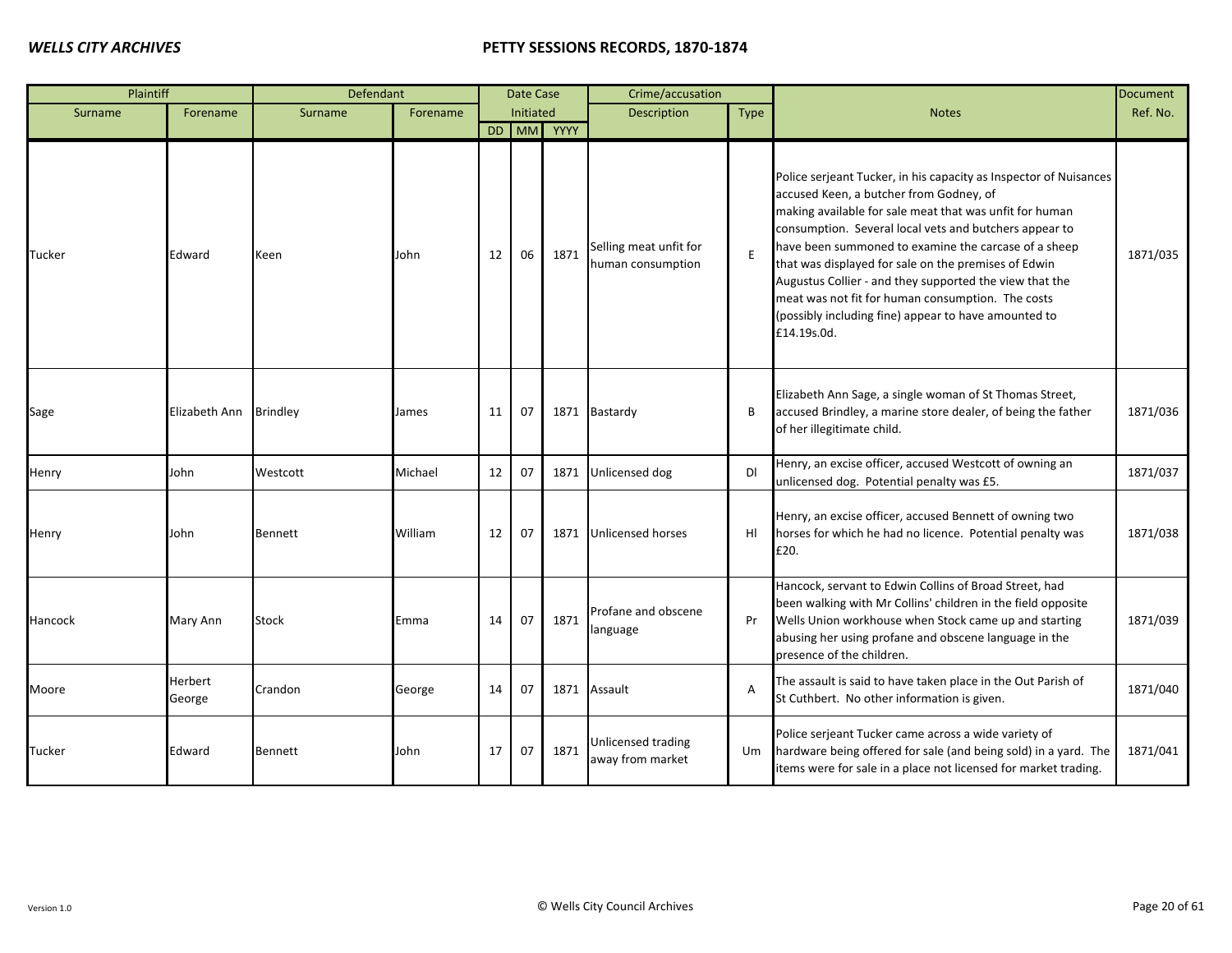| Plaintiff                 |                 | Defendant                  |                           |    | Date Case |            | Crime/accusation                       |                |                                                                                                                                                                                                                                                                                                                                                                        | <b>Document</b> |
|---------------------------|-----------------|----------------------------|---------------------------|----|-----------|------------|----------------------------------------|----------------|------------------------------------------------------------------------------------------------------------------------------------------------------------------------------------------------------------------------------------------------------------------------------------------------------------------------------------------------------------------------|-----------------|
| Surname                   | Forename        | Surname                    | Forename                  |    | Initiated |            | <b>Description</b>                     | <b>Type</b>    | <b>Notes</b>                                                                                                                                                                                                                                                                                                                                                           | Ref. No.        |
|                           |                 |                            |                           |    |           | DD MM YYYY |                                        |                |                                                                                                                                                                                                                                                                                                                                                                        |                 |
| Tucker                    | Edward          | White                      | Charles                   | 21 | 07        | 1871       | Profane and obscene<br>language        | Pr             | Police serjeant Tucker pursued a complaint made by Robert<br>Lewis of St Thomas Street that White had approached him in<br>the street and verbally abused him using profane and obscene<br>language. White admitted the offence.                                                                                                                                       | 1871/042        |
| Jerrard                   | John            | <b>Bennett</b>             | John                      | 24 | 07        | 1871       | Unlicensed trading<br>away from market | Um             | Jerrard, collector of market tolls, complained that Bennett<br>had been offering for sale items of hardware in a location not<br>licensed for market trading. The wording of the witness<br>testimony are almost identical to those used in case 1871/041.<br>The case was withdrawn.                                                                                  | 1871/043        |
| Jerrard                   | John            | <b>Bennett</b>             | <b>Mrs</b>                | 25 | 07        | 1871       | Assault                                | $\overline{A}$ | Jerrard, collector of market tolls, complained that he had been<br>assaulted by the wife of John Bennett, dealer in hardware. He<br>called James Tate and George Savage to support his allegation.                                                                                                                                                                     | 1871/044        |
| Wills jnr<br><b>Wills</b> | James<br>Joseph | Stewart                    | George Frank              | 31 | 07        | 1871       | <b>Stealing horses</b>                 | $\mathsf{T}$   | Both Wills were horse dealers. Despite significant numbers<br>of depositions and witness statements, the case was dismissed.                                                                                                                                                                                                                                           | 1871/045        |
| Wills                     | Joseph          | Wills jnr                  | James                     | 01 | 08        | 1871       | Assault                                | $\overline{A}$ | Violent assault with a pitchfork that caused a severe head<br>wound.                                                                                                                                                                                                                                                                                                   | 1871/046        |
| Perry                     | George          | Midenter                   | John                      | 01 | 08        |            | 1871 Embezzlement                      | Em             | Perry, a baker, had employed Midenter for 3 years. One of<br>Midenter's responsibilities was to collect money from<br>customers and account for those sums to Perry. When he left<br>Perry's employ it became apparent that he had taken<br>money from several customers, including £5 from Miss<br>Champeny in Westbury, but had not passed the money on to<br>Perry. | 1871/047        |
| Tucker                    | Edward          | Emery<br>Parsons<br>Fowler | Alfred<br>Edward<br>Frank | 11 | 08        |            | 1871 Furious driving                   | Rd             | The three defendants were seen driving a horse and cart at a<br>furious pace along St Thomas Street, Sadler Street and St<br>Cuthbert Street, endangering other road users. All admitted<br>the offence, Emery was fined 2/6d and each of them was<br>ordered to pay 4/- in costs.                                                                                     | 1871/048        |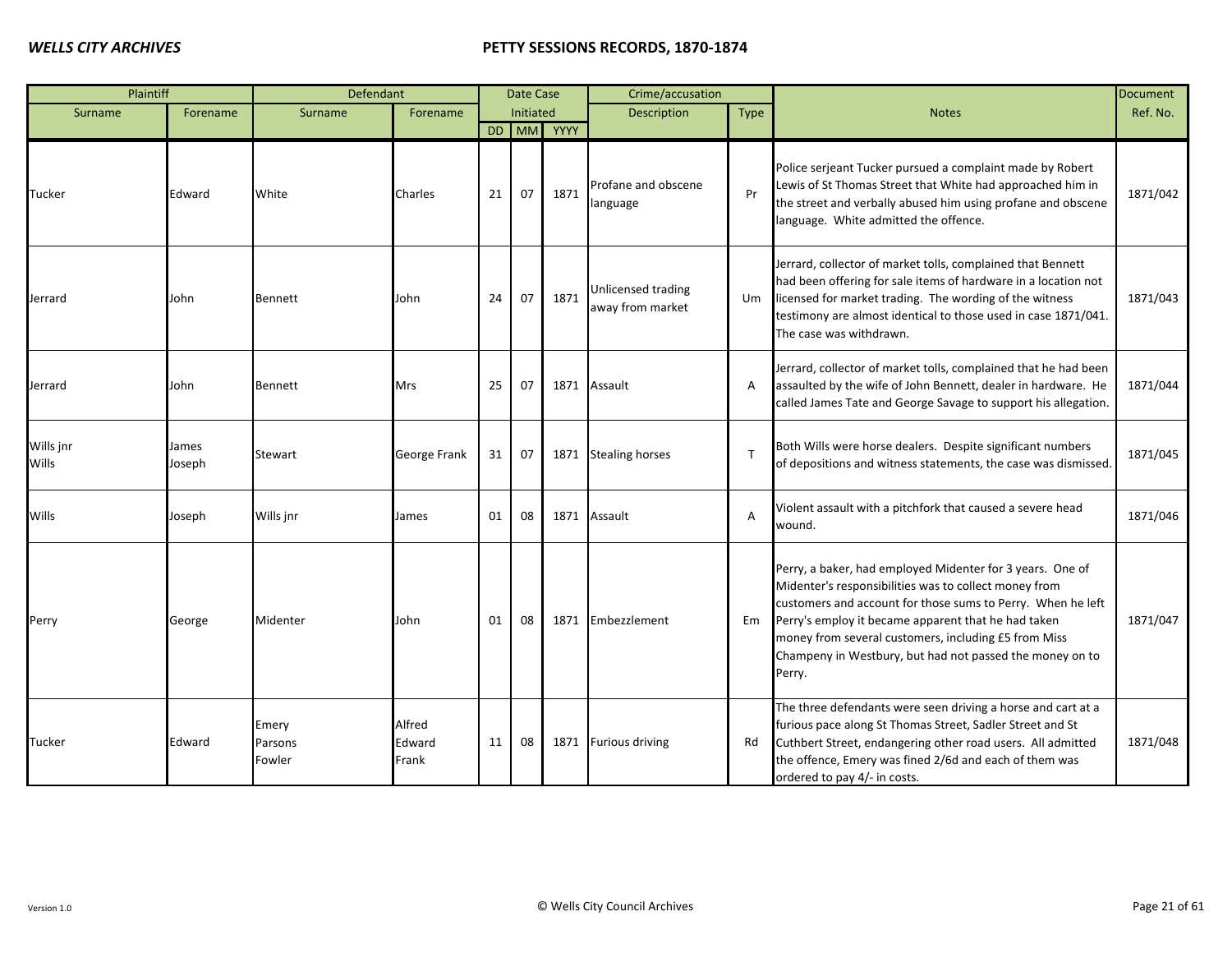| Plaintiff    |                  | Defendant                                     |                                    |          | Date Case |            | Crime/accusation                |                |                                                                                                                                                                                                                                                                                                                                                                                                        | <b>Document</b>      |
|--------------|------------------|-----------------------------------------------|------------------------------------|----------|-----------|------------|---------------------------------|----------------|--------------------------------------------------------------------------------------------------------------------------------------------------------------------------------------------------------------------------------------------------------------------------------------------------------------------------------------------------------------------------------------------------------|----------------------|
| Surname      | Forename         | Surname                                       | Forename                           |          | Initiated |            | <b>Description</b>              | Type           | <b>Notes</b>                                                                                                                                                                                                                                                                                                                                                                                           | Ref. No.             |
|              |                  |                                               |                                    |          |           | DD MM YYYY |                                 |                |                                                                                                                                                                                                                                                                                                                                                                                                        |                      |
| Tucker       | Edward           | Francis                                       | George                             | 11       | 08        | 1871       | Profane and obscene<br>language | Pr             | Police serjeant Tucker charged Francis, a resident of Southover,<br>with using profane and obscene language in a row with Mr<br>Marsh in Priory Road. Frederick Marsh and George Perry were<br>summoned as witnesses.                                                                                                                                                                                  | 1871/049             |
| Tucker       | Edward           | Rossiter                                      | John                               | 11       | 08        | 1871       | Non-payment of<br>market toll   | N              | Rossiter of Oakhill had failed to pay the toll due on a<br>quantity of hurdles offered for sale in Wells market; the<br>amount concerned was 6d.                                                                                                                                                                                                                                                       | 1871/050             |
| <b>White</b> | Joseph           | White<br><b>Clements</b><br>Cardwell<br>Price | Charles<br>Mary<br>Joseph<br>James | 15       | 08        | 1871       | Profane and obscene<br>language | Pr             | PC White saw the defendants in St Thomas Street where<br>they were quarrelling and the three men were fighting. All<br>of them were using profane and obscene language. All<br>admitted the charge.                                                                                                                                                                                                    | 1871/051             |
| Gleaves      | Joseph           | Stoddart                                      | Herbert                            | 17       | 08        | 1871       | Assault                         | $\overline{A}$ | Stoddart was a wine and spirit merchant from Burnham.<br>The case header has a note saying 'not issued'.                                                                                                                                                                                                                                                                                               | 1871/052             |
| Stoddart     | <b>Herbert</b>   | Gleaves                                       | Joseph                             | 17       | 08        |            | 1871 Assault                    | $\overline{A}$ | The reverse case to 1871/052. Gleaves was described as<br>being a resident of Vicar's Close.                                                                                                                                                                                                                                                                                                           | 1871/053             |
| Hellier & Co |                  | Hacker<br>Hacker                              | Emma<br>Edward                     | 18       | 08        |            | 1871 Theft of hair              | $\mathsf{T}$   | Thomas Salisbury, manager of Hellier's brush manufacturing<br>business, complained that Emma Hacker had stolen some of<br>the hair that was to be used in the manufacturing process,<br>approximately 3.5 pounds. She did not deny the theft and later<br>her husband offered to pay the firm for the hair; the offer was<br>refused. An arrest warrant was issued for both Emma and<br>Edward Hacker. | 1871/054             |
| Parsons      | William<br>Harry | Habgood                                       | Charles<br>Charles                 | 19<br>19 | 08<br>08  |            | 1871 Assault<br>1871 Assault    | A<br>Α         | Habgood appears to have been required to put forward a<br>bond of £30 (£10 from him and £20 from someone else)<br>with respect to his future conduct.                                                                                                                                                                                                                                                  | 1871/055<br>1871/056 |
| Parsons      |                  | Habgood                                       |                                    |          |           |            |                                 |                | Habgood appears to have had to pay 3/6d.                                                                                                                                                                                                                                                                                                                                                               |                      |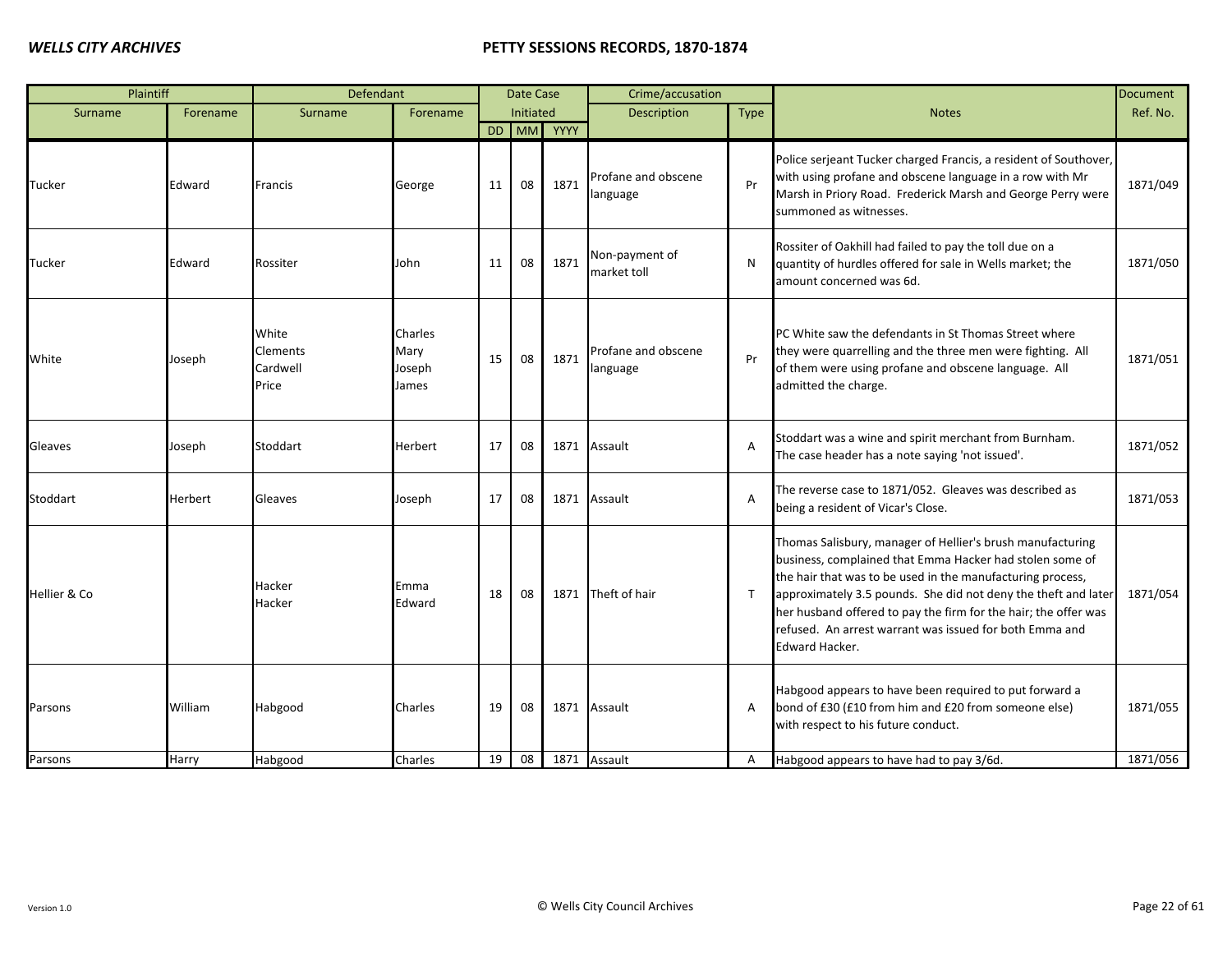| Plaintiff       |                   | Defendant       |              |    | Date Case |            | Crime/accusation                      |                |                                                                                                                                                                                                                                                                                                                                                                                      | Document |
|-----------------|-------------------|-----------------|--------------|----|-----------|------------|---------------------------------------|----------------|--------------------------------------------------------------------------------------------------------------------------------------------------------------------------------------------------------------------------------------------------------------------------------------------------------------------------------------------------------------------------------------|----------|
| Surname         | Forename          | Surname         | Forename     |    | Initiated |            | Description                           | Type           | <b>Notes</b>                                                                                                                                                                                                                                                                                                                                                                         | Ref. No. |
|                 |                   |                 |              |    |           | DD MM YYYY |                                       |                |                                                                                                                                                                                                                                                                                                                                                                                      |          |
| Lewis           | William<br>Edward | James           | Joseph       | 02 | 09        |            | 1871 Unlicensed horse                 | H <sub>l</sub> | Lewis, an excise officer, charged James with having a horse<br>but having no licence for it. Potential penalty was £20.<br>In addition, the documentation also includes reference to<br>George Jefford, charged with having an unlicensed horse<br>(settled) and Jeremiah Salisbury, charged with having an<br>unlicensed carriage (also settled).                                   | 1871/057 |
| Tucker          | Edward            | Western         | Aaron        | 13 | 09        | 1871       | Cruelty to a horse                    | C              | Police serjeant Tucker stopped a horse and cart in Broad<br>Street. The cart was laden with coal and belonged to Aaron<br>Western. The horse had several wounds, some of them under<br>the collar - and was not fit for work. Western admitted the<br>offence and was fined 10/- with costs of 7/-or 14 days in prison.                                                              | 1871/058 |
| Perry           | George            | Isaac           | William      | 15 | 09        | 1871       | Obtaining money by<br>false pretences | Fr             | Perry, a baker, had purchased a horse for £16 from Isaac<br>and had paid him in full by cheque on the understanding that<br>the horse was sound. However, when he took possession of<br>the horse, he found that it was not sound, was badly broken<br>winded, and not worth 40/-. He sought a warrant for Isaac's<br>arrest on a charge of fraud.                                   | 1871/059 |
| Stock           | Emma              | Ball            | Frederick    | 18 | 09        |            | 1871 Assault                          | A              | Emma Stock claimed that she was assaulted by Frederick Ball in<br>the In Parish of St Cuthbert. She asserted that he had struck<br>her several times with great violence and knocked her down<br>resulting in her arm being seriously injured.                                                                                                                                       | 1871/060 |
| <b>Bartlett</b> | William           | <b>Bartlett</b> | Jacob Dudden | 25 | 09        | 1871       | Theft of papers                       | $\mathsf{T}$   | William Bartlett, a resident of Tucker Street, was awoken by his<br>wife telling him that there was a burglar in the house.<br>She saw Jacob Bartlett leaving the house with something bulky<br>in his arms. William Bartlett alleged that a box containing his<br>personal papers had been stolen, along with some other<br>effects such as a shirt. The case was noted as settled. | 1871/061 |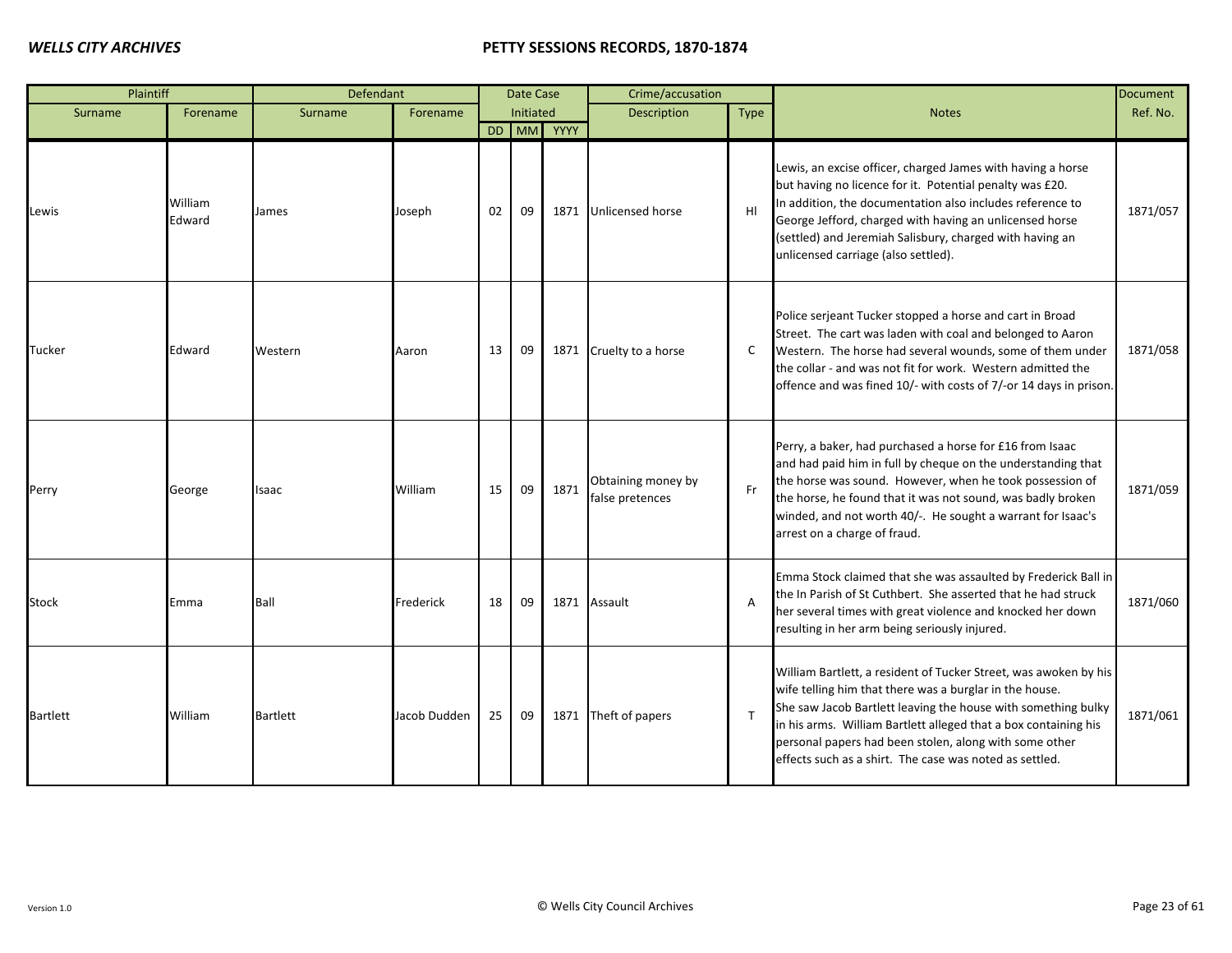| Plaintiff |                  | Defendant                   |                            |    | Date Case        |            | Crime/accusation                                       |                |                                                                                                                                                                                                                                                                                                                                                                                                                             | <b>Document</b> |
|-----------|------------------|-----------------------------|----------------------------|----|------------------|------------|--------------------------------------------------------|----------------|-----------------------------------------------------------------------------------------------------------------------------------------------------------------------------------------------------------------------------------------------------------------------------------------------------------------------------------------------------------------------------------------------------------------------------|-----------------|
| Surname   | Forename         | Surname                     | Forename                   |    | <b>Initiated</b> |            | Description                                            | Type           | <b>Notes</b>                                                                                                                                                                                                                                                                                                                                                                                                                | Ref. No.        |
|           |                  |                             |                            |    |                  | DD MM YYYY |                                                        |                |                                                                                                                                                                                                                                                                                                                                                                                                                             |                 |
| Vowles    | Joseph           | Bartlett jnr<br><b>Bush</b> | William<br>George          | 26 | 09               | 1871       | Trespassing in search<br>of rabbits                    | Pt             | Vowles, a resident of Wells, owned land at Goodymoor.<br>When he went there he found several people on his land<br>hunting rabbits. He caught two of them, Bartlett and Bush.<br>The case was noted as settled.                                                                                                                                                                                                             | 1871/062        |
| Tucker    | Edward           | Potter                      | Robert John                | 02 | 10               | 1871       | Offence against<br>icence                              | $\blacksquare$ | Potter was accused of selling alcohol to George Nutty<br>outside permitted licensing hours.                                                                                                                                                                                                                                                                                                                                 | 1871/063        |
| Hoddinott | Arthur           | White<br>Clements           | Charles<br>Mary            | 10 | 10               | 1871       | Profane and obscene<br>language                        | Pr             | PC Hoddinott encountered White and Clements in St<br>Thomas Street where they were quarrelling in the street and<br>using profane and obscene language. In addition White also<br>struck Clements several times.                                                                                                                                                                                                            | 1871/064        |
| Tomlinson | William          | Sweet<br>Sweet<br>Sweet     | Robert<br>John<br>Eliza    | 10 | 10               | 1871       | Profane and obscene<br>language                        | Pr             | PC Tomlinson heard a disturbance in St John Street and<br>found the defendants in the street, drunk and disorderly,<br>singing and shouting loudly, and using profane and<br>obscene language.                                                                                                                                                                                                                              | 1871/065        |
| Russ      | Samuel<br>Perren | Oxley                       | Charles                    | 11 | 10               | 1871       | Desertion of wife                                      | <b>Ds</b>      | Russ, clerk to the Board of Guardians of Wells Union,<br>reported that the judgement made against Oxley in April<br>(see 1871/024) had not been observed and Oxley had not<br>made the weekly payments of 1/- to help support his wife.<br>He was now ordered to pay £1.5s.0d plus costs; in the<br>event of a failure to do this, the sums should be recovered by<br>distraint of his assets and / or one month in prison. | 1871/066        |
| Tucker    | Edward           | Hill<br>Hill<br>Hill        | George<br>Robert<br>Vernon | 12 | 10               | 1871       | Profane and obscene<br>language                        | Pr             | Police serjeant Tucker encountered the defendants in St.<br>Thomas Street where they were all drunk and behaving in a<br>disorderly manner with much use of profane and obscene<br>language. Each was fined 2/6d with costs of 11/- split<br>across them all.                                                                                                                                                               | 1871/067        |
| Tucker    | Edward           | Hill                        | George                     | 12 | 10               | 1871       | Unattended horse and<br>cart causing an<br>obstruction | Rd             | Police serjeant Tucker found a horse and cart standing<br>unattended in St Andrew Street close to the Fountain Inn;<br>it remained there for some time representing an<br>obstruction to traffic and a danger to other road users.<br>Fined 2/- with costs of 7/-.                                                                                                                                                          | 1871/068        |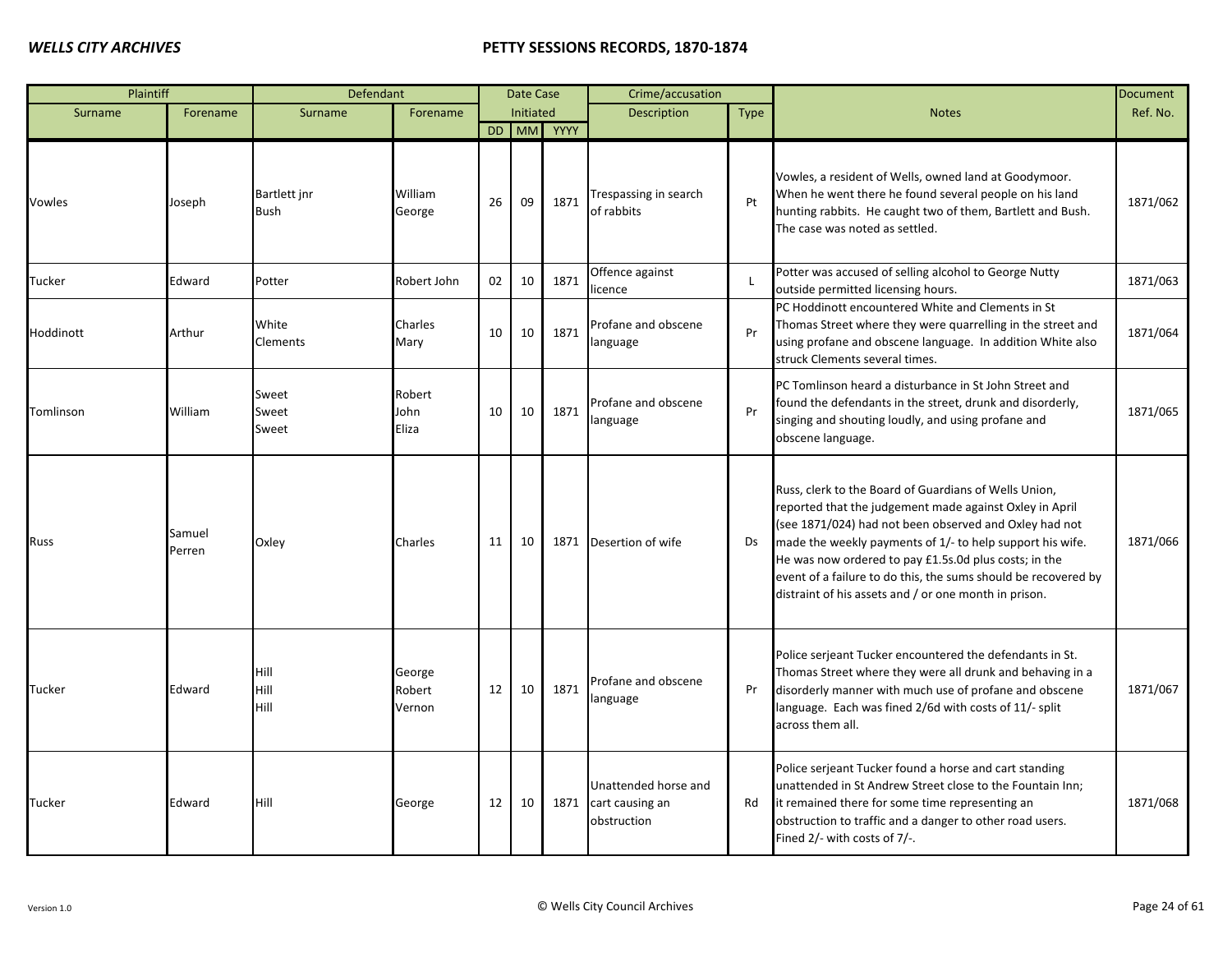| Plaintiff     |          | Defendant            |                          |    | <b>Date Case</b> |            | Crime/accusation                |      |                                                                                                                                                                                                                                                                                                                                                                                                                                                                           | <b>Document</b> |
|---------------|----------|----------------------|--------------------------|----|------------------|------------|---------------------------------|------|---------------------------------------------------------------------------------------------------------------------------------------------------------------------------------------------------------------------------------------------------------------------------------------------------------------------------------------------------------------------------------------------------------------------------------------------------------------------------|-----------------|
| Surname       | Forename | Surname              | Forename                 |    | Initiated        |            | Description                     | Type | <b>Notes</b>                                                                                                                                                                                                                                                                                                                                                                                                                                                              | Ref. No.        |
|               |          |                      |                          |    |                  | DD MM YYYY |                                 |      |                                                                                                                                                                                                                                                                                                                                                                                                                                                                           |                 |
| White         | Joseph   | Hill<br>Hill<br>Hill | George<br>Robert<br>John | 12 | 10               | 1871       | Profane and obscene<br>language | Pr   | PC White encountered the defendants in St Thomas Street<br>where they were all drunk and behaving in a disorderly<br>manner, using profane and obscene language. This incident<br>took place around 2 hours after that reported in case<br>1871/067. The forename of the third defendant differs from<br>the previous case where the name was added later and,<br>possibly, is in error. The fines and costs are not clear, although<br>a fine of 2/6d each seems likely. | 1871/069        |
| Fortune       | John     | James<br>Raines      | Maria<br>Charles         | 12 | 10               | 1871       | Offence against<br>licence      | -L   | PC Fortune entered the Goat Inn at around 4.00pm on a<br>Sunday afternoon and met Eliza Wills who was coming out of<br>the pub with a jug of cider that she had just purchased.<br>James and Raines admitted selling alcohol outside permitted<br>licensing hours; they were ordered to pay the costs of the case.                                                                                                                                                        | 1871/070        |
| Fortune       | John     | <b>Boaden</b>        | William                  | 12 | 10               | 1871       | Offence against<br>licence      | L.   | PC Fortune entered the King's Head at around 10.45am on<br>a Sunday morning and met William Drew who had just<br>purchased some beer. Boaden, the landlord, was charged<br>with selling alcohol outside permitted licensing hours; the<br>case was dismissed.                                                                                                                                                                                                             | 1871/071        |
| <b>Harris</b> | William  | <b>Drewe</b>         | William                  | 13 | 10               | 1871       | Non-payment of poor<br>rate     | N    | William Harris, collector of rates, claimed that Drewe of<br>Union Street had failed to pay the poor rate assessment of<br>22 April 1871. The amount outstanding was 4/-,<br>excluding costs which were set at 2/4d. Drewe admitted<br>the offence and was ordered to pay with a possible penalty for<br>default of 7 days in prison.                                                                                                                                     | 1871/071a       |
| <b>Harris</b> | William  | Woolley              | James                    | 13 | 10               | 1871       | Non-payment of poor<br>rate     | N    | William Harris, collector of rates, claimed that Woolley of<br>St John Street had failed to pay the poor rate assessment of<br>22 April 1871. The amount outstanding was 4/-,<br>excluding costs which were set at 2/4d. Woolley was ordered<br>to pay the sums immediately with a possible penalty for default<br>of 7 days in prison.                                                                                                                                   | 1871/071b       |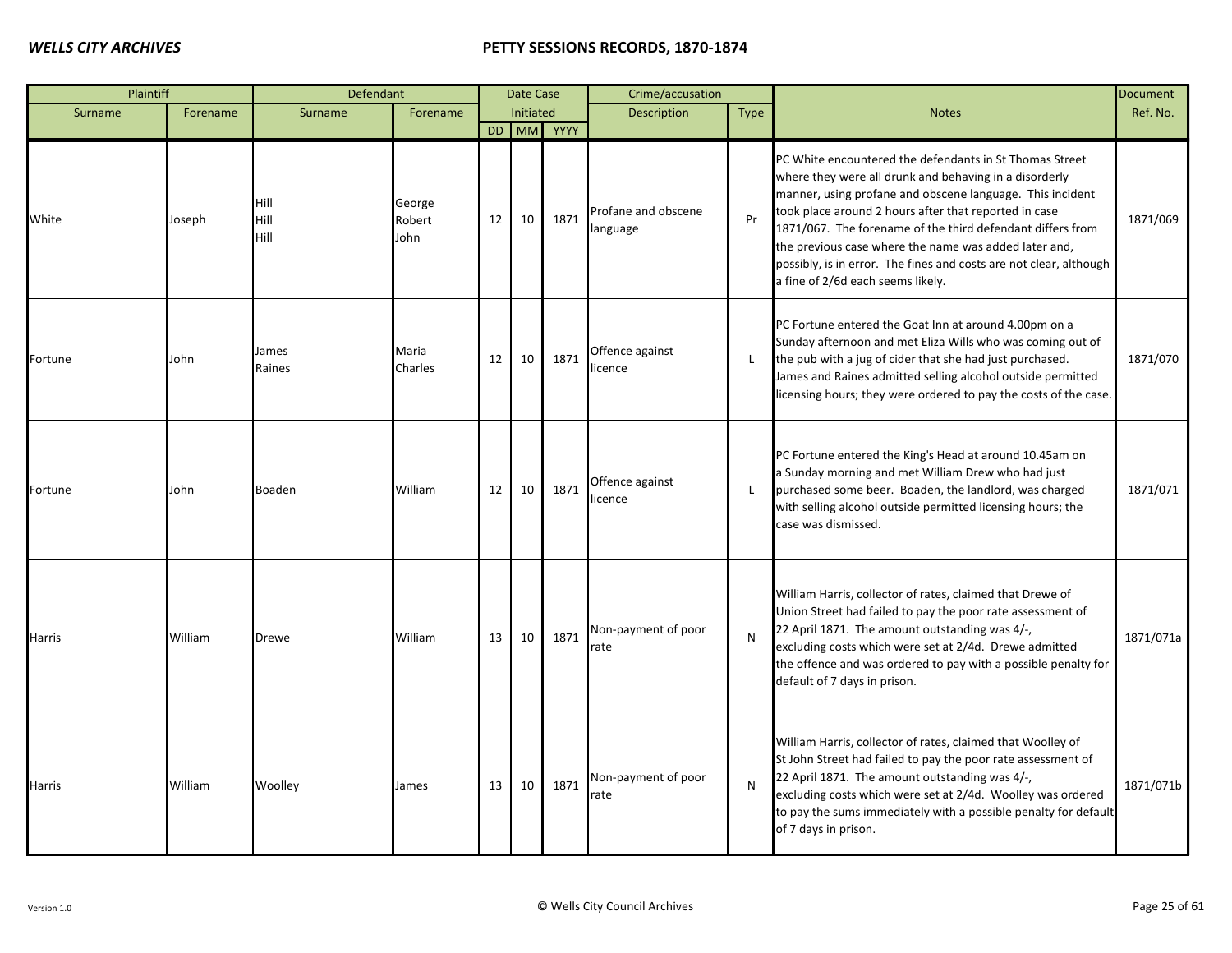| Plaintiff     |          | Defendant   |             |    | Date Case |            | Crime/accusation                     |             |                                                                                                                                                                                                                                                                                                                                                                                                                                                                                                                                                                                                                                       | Document  |
|---------------|----------|-------------|-------------|----|-----------|------------|--------------------------------------|-------------|---------------------------------------------------------------------------------------------------------------------------------------------------------------------------------------------------------------------------------------------------------------------------------------------------------------------------------------------------------------------------------------------------------------------------------------------------------------------------------------------------------------------------------------------------------------------------------------------------------------------------------------|-----------|
| Surname       | Forename | Surname     | Forename    |    | Initiated |            | Description                          | <b>Type</b> | <b>Notes</b>                                                                                                                                                                                                                                                                                                                                                                                                                                                                                                                                                                                                                          | Ref. No.  |
|               |          |             |             |    |           | DD MM YYYY |                                      |             |                                                                                                                                                                                                                                                                                                                                                                                                                                                                                                                                                                                                                                       |           |
| <b>Harris</b> | William  | Oxley       | James       | 13 | 10        | 1871       | Non-payment of poor<br>rate          | N           | William Harris, collector of rates, claimed that Oxley of St<br>Cuthbert Street had failed to pay the poor rate assessment of<br>22 April 1871. The amount outstanding was 6/8d, excluding<br>costs which were set at 2/4d. No summons appears to exist for<br>this case.                                                                                                                                                                                                                                                                                                                                                             | 1871/071c |
| <b>Harris</b> | William  | Potter      | Robert John | 13 | 10        | 1871       | Non-payment of poor<br><b>I</b> rate | N           | William Harris, collector of rates, claimed that Potter had<br>occupied premises for a period of 3 months and was<br>therefore required to pay an appropriate portion of the<br>poor rate assessment for the property which was set at<br>£1.2s.8d. Potter was therefore required to pay 11/4d,<br>excluding costs which were set at 2/6d. Potter was ordered to<br>pay immediately with default potentially leading to 7 days in<br>prison.                                                                                                                                                                                          | 1871/071d |
| <b>Harris</b> | William  | Hatcher jnr | Robert      | 13 | 10        | 1871       | Non-payment of poor<br>rate          | <b>N</b>    | William Harris, collector of rates, claimed that Robert Hatcher<br>the younger had occupied premises for a period of 3 months<br>and was therefore required to pay an appropriate portion of<br>the poor rate assessment for the property which was set at<br>£1.2s.8d. Hatcher was therefore required to pay 11/4d,<br>excluding costs which were set at 2/6d. Hatcher<br>was ordered to pay immediately with default potentially<br>leading to 7 days in prison.<br>Note: the dates of occupation given for Potter and Hatcher are<br>the same. It is unclear whether they were occupying<br>same property or different properties. | 1871/071e |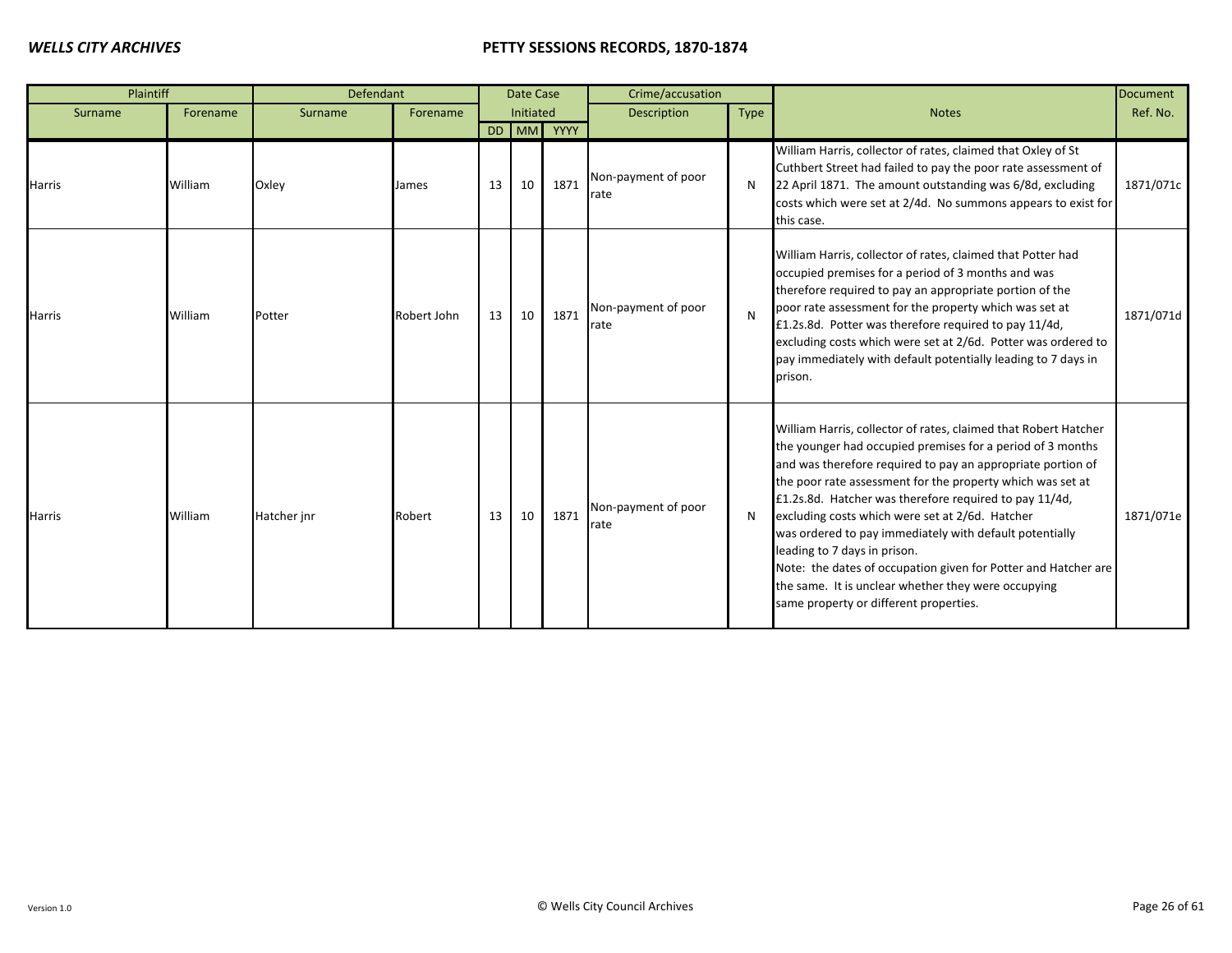| Plaintiff |          | Defendant |          |    | Date Case |            | Crime/accusation                      |      |                                                                                                                                                                                                                                                                                                                                                                                                                                                                                                                                                                                                                                                                                                                                                                                                                                                                                                                                                                                                                                                                                                                           | <b>Document</b> |
|-----------|----------|-----------|----------|----|-----------|------------|---------------------------------------|------|---------------------------------------------------------------------------------------------------------------------------------------------------------------------------------------------------------------------------------------------------------------------------------------------------------------------------------------------------------------------------------------------------------------------------------------------------------------------------------------------------------------------------------------------------------------------------------------------------------------------------------------------------------------------------------------------------------------------------------------------------------------------------------------------------------------------------------------------------------------------------------------------------------------------------------------------------------------------------------------------------------------------------------------------------------------------------------------------------------------------------|-----------------|
| Surname   | Forename | Surname   | Forename |    | Initiated |            | Description                           | Type | <b>Notes</b>                                                                                                                                                                                                                                                                                                                                                                                                                                                                                                                                                                                                                                                                                                                                                                                                                                                                                                                                                                                                                                                                                                              | Ref. No.        |
|           |          |           |          |    |           | DD MM YYYY |                                       |      |                                                                                                                                                                                                                                                                                                                                                                                                                                                                                                                                                                                                                                                                                                                                                                                                                                                                                                                                                                                                                                                                                                                           |                 |
| Hillier   | John     | Pointing  | James    | 20 | 10        | 1871       | Obtaining money by<br>false pretences | Fr   | Hillier, part-owner of Hillier, Capes & Hillier, brush<br>manufacturers, wanted to buy a horse to haul stone from<br>Tudway's quarry to his factory. Pointing, a butcher and horse<br>dealer, offered a horse but it was rejected. Pointing then<br>brought another horse but because it was late in the evening<br>Hillier could not see the animal properly. Pointing<br>represented the horse as previously belonging to William<br>Foxwell, a lime burner, and therefore well suited to pulling<br>heavy loads. He also stated that if the horse was not sold<br>immediately, it would be seized the following day in lieu of<br>rent. Hillier, against the advice of his father, Henry, paid<br>Pointing £4 only to discover that the horse was broken<br>down and had been severely ill treated. There were several<br>witnesses called by Hillier, but the case appears to have been<br>dismissed.<br>The documents for the case are wrapped in a further<br>document dated April 1872 which appears to show<br>Pointing as the plaintiff and Hillier as the defendant,<br>although this document may be in error. | 1871/072        |
| Tucker    | Edward   | Palmer    | James    | 20 | 10        | 1871       | Fish unfit for human<br>consumption   | E    | Police serjeant Tucker, in his capacity as Inspector of<br>Nuisances, stopped Palmer, of Weston super Mare, who<br>had a load of sprats intended for sale as food. Tucker<br>discovered that the sprats were unfit for human<br>consumption and had them destroyed. Palmer was fined 5/-<br>with costs of £1.6s.9d.                                                                                                                                                                                                                                                                                                                                                                                                                                                                                                                                                                                                                                                                                                                                                                                                       | 1871/073        |
| Tucker    | Edward   | Seller    | Benjamin | 20 | 10        | 1871       | Fish unfit for human<br>consumption   | E    | Police serjeant Tucker, in his capacity as Inspector of<br>Nuisances, stopped Seller, of Stoughton near Wedmore, who<br>had a load of sprats intended for sale as food. Tucker<br>discovered that the sprats were unfit for human consumption<br>and had them destroyed. Seller was fined 2/6d with costs of<br>15/9d.                                                                                                                                                                                                                                                                                                                                                                                                                                                                                                                                                                                                                                                                                                                                                                                                    | 1871/074        |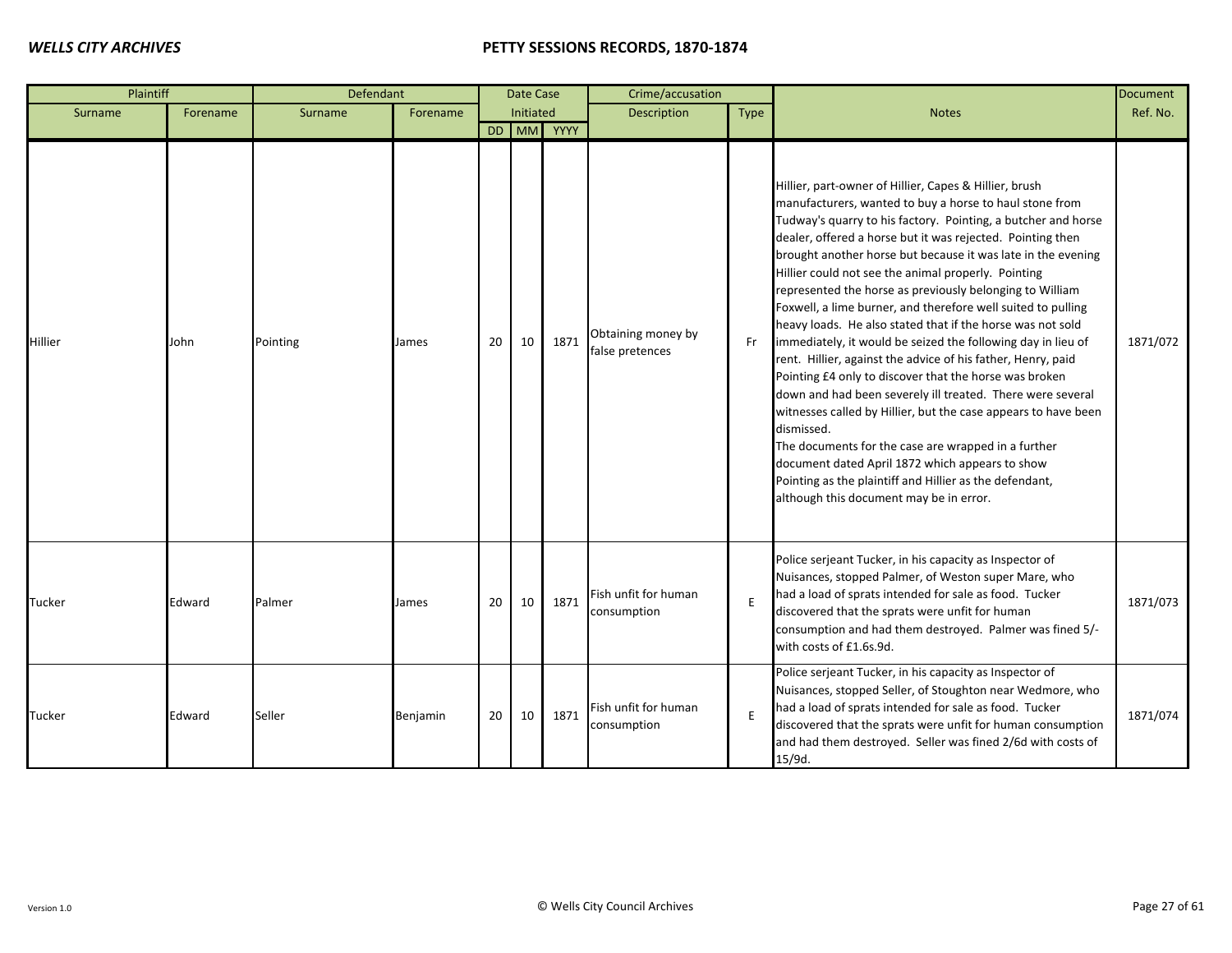| Plaintiff |          | <b>Defendant</b> |          |    | Date Case |            | Crime/accusation                |              |                                                                                                                                                                                                                                                                                                                                                                                                                                                                                                                                                                                                   | <b>Document</b> |
|-----------|----------|------------------|----------|----|-----------|------------|---------------------------------|--------------|---------------------------------------------------------------------------------------------------------------------------------------------------------------------------------------------------------------------------------------------------------------------------------------------------------------------------------------------------------------------------------------------------------------------------------------------------------------------------------------------------------------------------------------------------------------------------------------------------|-----------------|
| Surname   | Forename | Surname          | Forename |    | Initiated |            | Description                     | Type         | <b>Notes</b>                                                                                                                                                                                                                                                                                                                                                                                                                                                                                                                                                                                      | Ref. No.        |
|           |          |                  |          |    |           | DD MM YYYY |                                 |              |                                                                                                                                                                                                                                                                                                                                                                                                                                                                                                                                                                                                   |                 |
| Parsons   | Sarah    | Bird             | Edward   | 21 | 10        | 1871       | Theft of a whip                 | $\mathsf{T}$ | Sarah Parsons, wife of Jacob Parsons of Meare, had been in<br>Wells delivering turf to Mr Collins. During the delivery she lost<br>her riding whip and returned to find it, being told by Collins<br>that it had been picked up by Edward Bird, a labourer. Bird<br>denied that he had found and taken the whip but some days<br>later Sarah Parsons saw him with her whip. A warrant for<br>Bird's arrest was issued.                                                                                                                                                                            | 1871/075        |
| Hoddinott | Arthur   | Cattle           | Samuel   | 24 | 10        | 1871       | Profane and obscene<br>language | Pr           | PC Hoddinott, a resident of St Cuthbert Street, saw a crowd<br>of people in the street where there had clearly been a fight.<br>He told the combatants to go home; a man called Western<br>did so, but Cattle refused, abused the officer and used profane<br>and obscene language.                                                                                                                                                                                                                                                                                                               | 1871/076        |
| Watts     | John     | Moore            | Albert   | 26 | 10        | 1871       | Sureties for the peace          | Su           | Watts, a fishmonger from Shepton Mallet, had been in<br>Southover when Moore came up to him and began to abuse<br>and threaten him with physical violence. Moore then followed<br>Watts along St John Street, Broad Street and High Street,<br>abusing him all the while and issuing more threats of violence.<br>Watts appealed for Moore to be bound over with respect to his<br>future conduct towards him. Moore was required to pay costs<br>/ fines of 7/6d, and put forward three bonds of £10 for 6<br>months, one himself and 2 from referees; the alternative was<br>14 days in prison. | 1871/077        |
| Tucker    | Edward   | <b>Nutty</b>     | George   | 31 | 10        | 1871       | Offence against<br>licence      | $\mathsf{L}$ | Police serjeant Tucker had ascertained that Nutty had<br>purchased alcohol from the Full Moon Inn outside permitted<br>licensing hours (see 1871/063 for case against<br>the landlord). Nutty was fined 5/- with costs of 9/-.                                                                                                                                                                                                                                                                                                                                                                    | 1871/078        |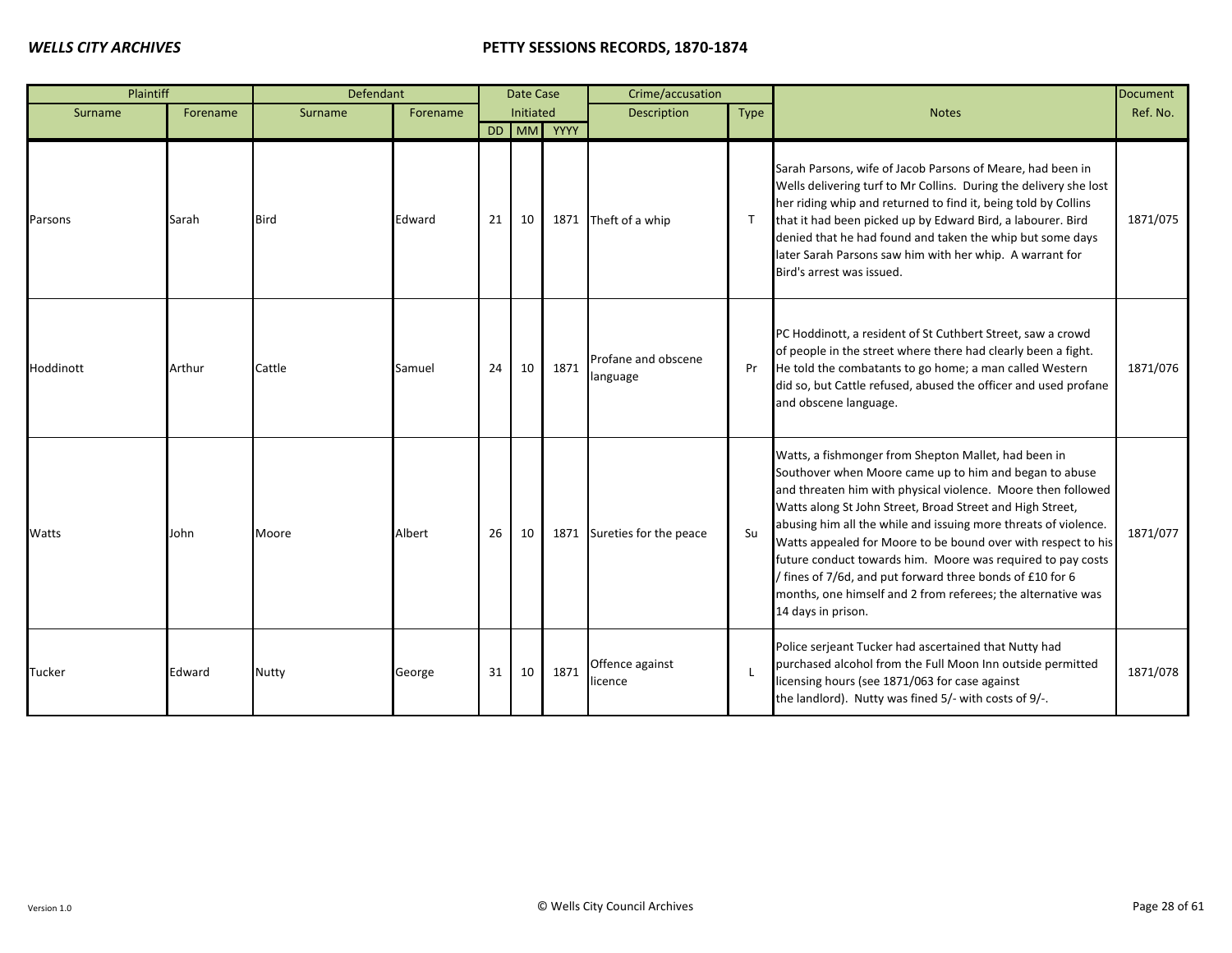| Plaintiff |             | Defendant      |          |    | Date Case |            | Crime/accusation                |              |                                                                                                                                                                                                                                                                                                                                                                                                | <b>Document</b> |
|-----------|-------------|----------------|----------|----|-----------|------------|---------------------------------|--------------|------------------------------------------------------------------------------------------------------------------------------------------------------------------------------------------------------------------------------------------------------------------------------------------------------------------------------------------------------------------------------------------------|-----------------|
| Surname   | Forename    | Surname        | Forename |    | Initiated |            | <b>Description</b>              | <b>Type</b>  | <b>Notes</b>                                                                                                                                                                                                                                                                                                                                                                                   | Ref. No.        |
|           |             |                |          |    |           | DD MM YYYY |                                 |              |                                                                                                                                                                                                                                                                                                                                                                                                |                 |
| Standard  | Jane        | Tripp          | Benjamin | 06 | 11        |            | 1871 Bastardy                   | B            | Jane Standard, a single woman, accused Tripp, a millwright,<br>of being the father of her illegitimate female child. Called as<br>witnesses were: Sarah Ann Tyrrell (of Soho in Wells),<br>Henry Vowles (South Street) and Thomas Richards (Queen<br>Street).<br>There is a note on the Tyrrell summons saying 'dismissed'<br>but it is not clear if this refers to Jane Standard's case.      | 1871/079        |
| [Regina]  |             | <b>Baker</b>   | John     | 10 | 11        | 1871       | Profane and obscene<br>language | Pr           | Baker, of Croscombe, was accused of using profane and<br>obscene language on the Palace Moat Path. Case was<br>settled on payment of 2/6d.                                                                                                                                                                                                                                                     | 1871/080        |
| Serel     | John Thomas | <b>Hawkins</b> | Charles  | 11 | 11        |            | 1871 Wilful damage              | Wd           | Hawkins was accused of breaking a pane of glass to the<br>value of 1/6d.                                                                                                                                                                                                                                                                                                                       | 1871/081        |
| Tucker    | Edward      | Bennett        | William  | 21 | 11        |            | 1871 Obstruction                | $\Omega$     | Police serjeant Tucker found a horse and cart standing<br>unattended in the Market Place; it remained there for more<br>than an hour causing an obstruction to the movement of other<br>traffic. The horse and cart belonged to Bennett, a coal hauler<br>of Burcott Lane. Bennett was ordered to pay costs of 4/6d,<br>although a proposed fine of 2/6d seems to have been deleted.           | 1871/082        |
| Tripp     | Benjamin    | Small          | John     | 21 | 11        |            | 1871 Breaking and entering      | $\mathsf{T}$ | Tripp, a wheelwright resident in the Cheddar Valley Inn, where<br>his father was landlord, claimed that the premises had been<br>broken into overnight and items such as money and food had<br>been taken. Small, a labourer who had worked for Tripp's<br>father and knew both the house and the location of valuable<br>items, was accused of the burglary. The defendant was<br>discharged. | 1871/083        |
| Standard  | Jane        | Tripp          | Benjamin | 05 | 12        |            | 1871 Bastardy                   | В            | This is a continuation of case 1871/079. There is a further<br>summons to Benjamin Tripp, now described as wheelwright<br>of Tucker Street rather than a millwright, and also a further<br>summons to Henry Vowles and Thomas Richards (but not<br>to Sarah Ann Tyrrell).                                                                                                                      | 1871/084        |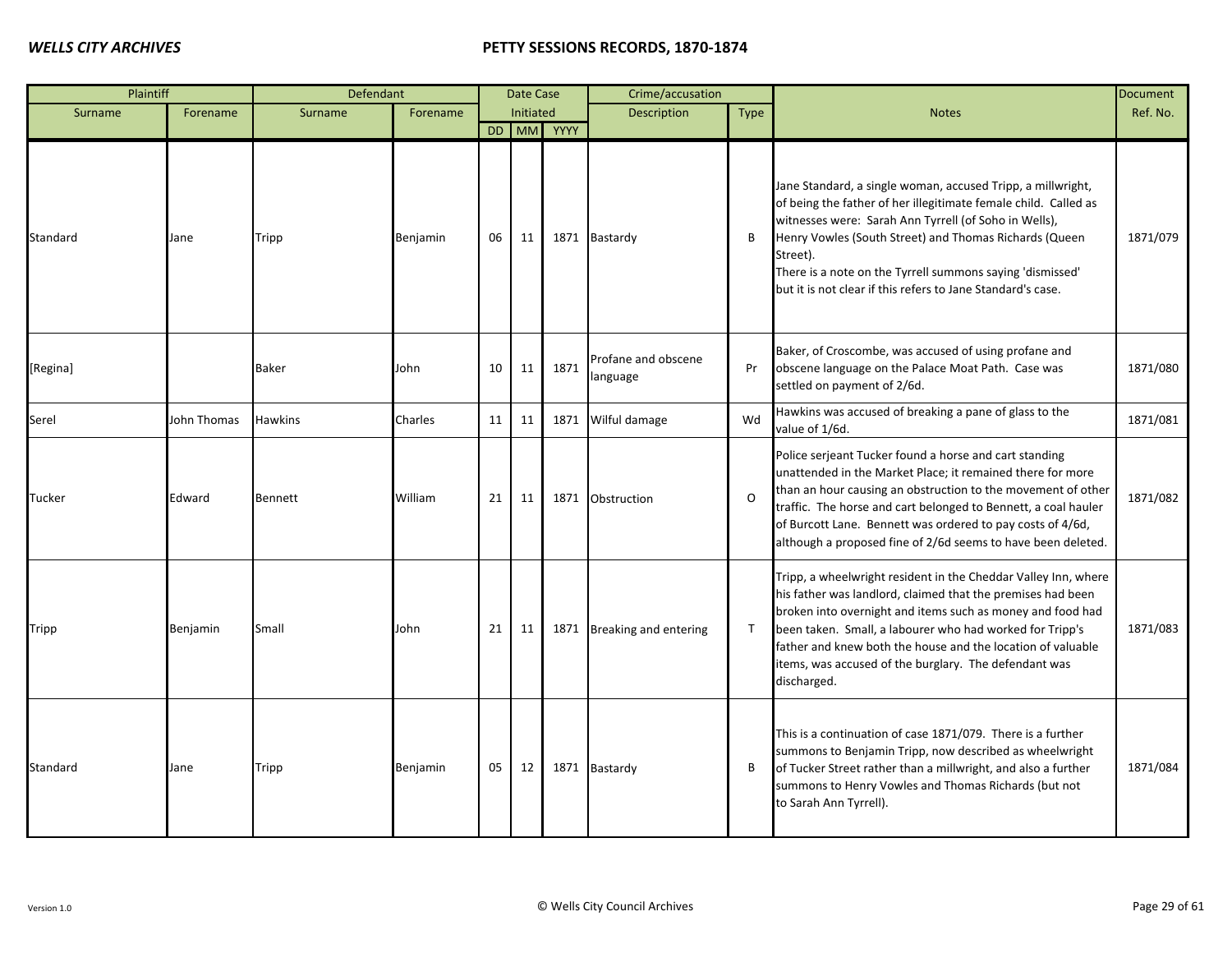| Plaintiff |            | Defendant |          |    | Date Case        |            | Crime/accusation         |              |                                                                                                                                                                                                                                                                                                                                                                                                                                                                                                                                                                                                                                                                | <b>Document</b> |
|-----------|------------|-----------|----------|----|------------------|------------|--------------------------|--------------|----------------------------------------------------------------------------------------------------------------------------------------------------------------------------------------------------------------------------------------------------------------------------------------------------------------------------------------------------------------------------------------------------------------------------------------------------------------------------------------------------------------------------------------------------------------------------------------------------------------------------------------------------------------|-----------------|
| Surname   | Forename   | Surname   | Forename |    | <b>Initiated</b> |            | <b>Description</b>       | Type         | <b>Notes</b>                                                                                                                                                                                                                                                                                                                                                                                                                                                                                                                                                                                                                                                   | Ref. No.        |
|           |            |           |          |    |                  | DD MM YYYY |                          |              |                                                                                                                                                                                                                                                                                                                                                                                                                                                                                                                                                                                                                                                                |                 |
| Jerrard   | John       | Cooke     | Edwin    | 14 | 12               |            | 1871 Evading market toll | N            | Jerrard, collector of market tolls, alleged that Cooke had<br>brought 20 or 30 sheep to market but had avoided paying the<br>toll due of 1/6d per score. Costs of the case appear to have<br>been 9/-.                                                                                                                                                                                                                                                                                                                                                                                                                                                         | 1871/085        |
| 1872      |            |           |          |    |                  |            |                          |              |                                                                                                                                                                                                                                                                                                                                                                                                                                                                                                                                                                                                                                                                |                 |
|           |            |           |          |    |                  |            |                          |              |                                                                                                                                                                                                                                                                                                                                                                                                                                                                                                                                                                                                                                                                |                 |
| Slocombe  | Thomas     | Ball      | Alfred   | 05 | 01               |            | 1872 Larceny             | $\mathsf{T}$ | Slocombe was a miller residing in Bleadney. He had asked<br>an employee, Joseph Gould, to collect 3 hundredweight<br>sacks of bran in Wells from Coles' mill. Apparently, one of<br>the sacks had fallen from the cart between Portway and the<br>cemetery and had supposedly been picked up by Ball,<br>a labourer of South Street, who had been driving towards Wells<br>with his waggon. Ball, it was claimed, had then sold the bran to<br>Charles Fry, a haulier in St Cuthbert Street.<br>Slocombe stated that the value of the bran was 6/- and the<br>bag 2/-. The case appears to have been dismissed on the<br>grounds that no evidence was offered. | 1872/001        |
| Toomer    | John Henry | Gardner   | John     | 08 | 01               |            | 1872 Embezzlement        | Em           | Toomer was the secretary of the Wells Tradesmens'<br>Friendly Society, having taken over the role from Gardner.<br>He had found evidence in the accounts that Gardner had<br>shown payments being made to the Treasurer that were<br>never received and the accounts showed a deficit of over<br>£20. Gardner had supposedly admitted that there were<br>errors in the accounts and had apparently offered a plan for<br>the restitution of the money. Toomer, however, had refused to<br>accept the plan and requested a warrant for Gardner's arrest.<br>This warrant was issued.                                                                            | 1872/002        |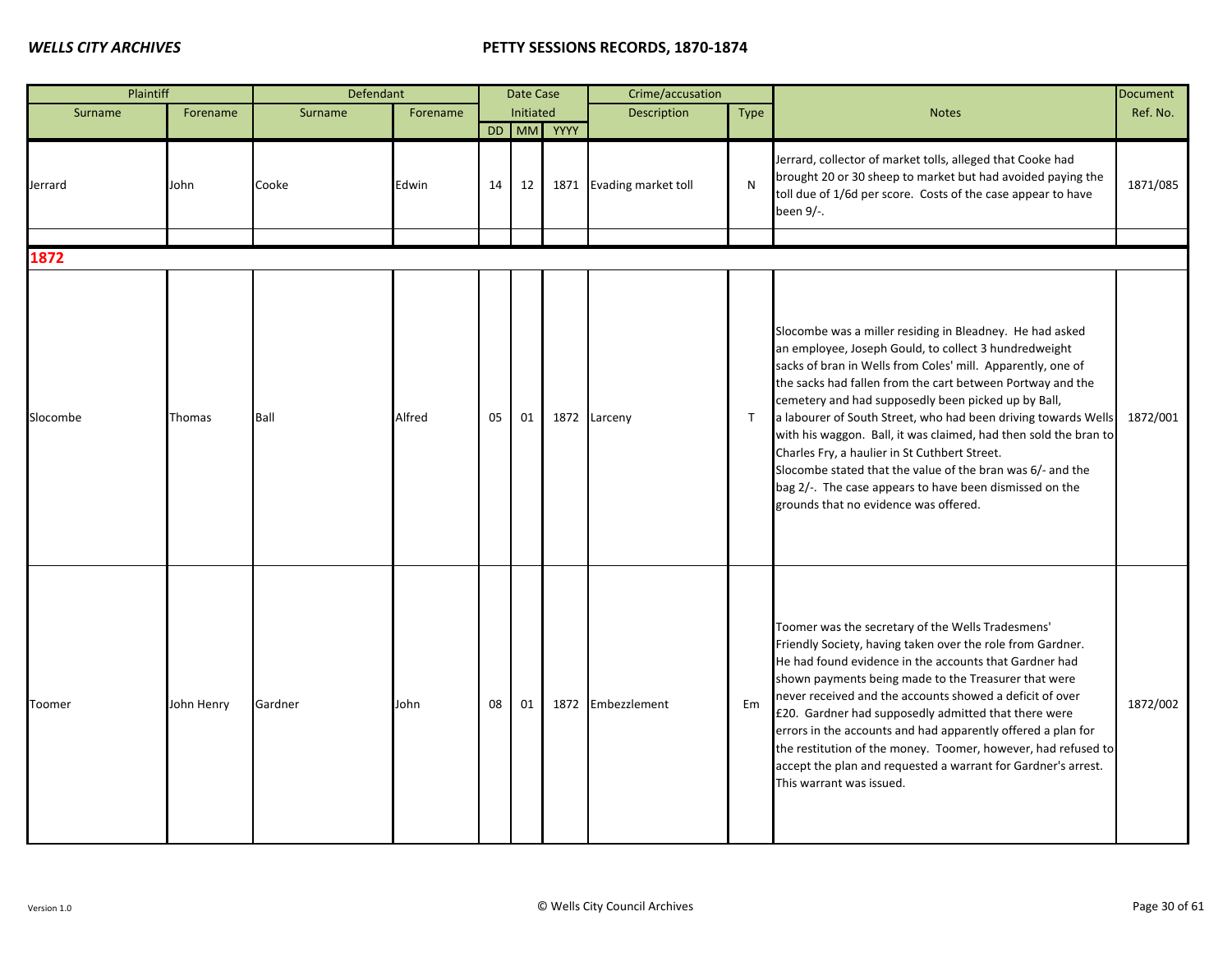| Plaintiff |                   | Defendant            |                 |    | <b>Date Case</b> |            | Crime/accusation            |                |                                                                                                                                                                                                                                                                                                                                                                                                                                                                                         | <b>Document</b> |
|-----------|-------------------|----------------------|-----------------|----|------------------|------------|-----------------------------|----------------|-----------------------------------------------------------------------------------------------------------------------------------------------------------------------------------------------------------------------------------------------------------------------------------------------------------------------------------------------------------------------------------------------------------------------------------------------------------------------------------------|-----------------|
| Surname   | Forename          | Surname              | Forename        |    | Initiated        |            | Description                 | Type           | <b>Notes</b>                                                                                                                                                                                                                                                                                                                                                                                                                                                                            | Ref. No.        |
|           |                   |                      |                 |    |                  | DD MM YYYY |                             |                |                                                                                                                                                                                                                                                                                                                                                                                                                                                                                         |                 |
| Perkins   | William<br>Season | Selway               | Joseph          | 16 | 01               | 1872       | Assault                     | A              | Perkins, an innkeeper, claimed that Selway, also an<br>innkeeper, had grabbed him by the collar and pushed him<br>to the ground.                                                                                                                                                                                                                                                                                                                                                        | 1872/003        |
| Perkins   | William<br>Season | George               | Frederick       | 16 | 01               |            | 1872 Assault                | A              | Perkins, an innkeeper, accused George, described as a<br>hotel keeper, of seizing his jacket and pushing him violently.<br>The case was dismissed.                                                                                                                                                                                                                                                                                                                                      | 1872/004        |
| Tucker    | Edward            | <b>Francis</b>       | Charles         | 24 | 01               | 1872       | Cruelty to animals          | C              | Police serjeant Tucker saw a laden coal cart in High Street<br>drawn by a single horse; he followed it to the Southover<br>turnpike and examined the horse which had a severe wound<br>on its shoulder. Mr Evans, the vet, confirmed that the horse<br>was not fit to be worked. Francis, a haulier from Glastonbury<br>and the owner of the horse (although not the driver who was<br>Matthew Emery), was charged with cruelty. It appears that he<br>settled the case by paying 4/6d. | 1872/005        |
| Allen     | Charles           | Crandon              | George          | 02 | 02               | 1872       | Assault                     | $\overline{A}$ | Allen claimed that Crandon had seized him by the collar and<br>pulled him violently about. The case was dismissed with costs.                                                                                                                                                                                                                                                                                                                                                           | 1872/006        |
| Boley     | Elizabeth         | Sealey               | Sidney          | 02 | 02               | 1872       | Assault                     | Α              | Sealey was a servant at Dr Purnell's.                                                                                                                                                                                                                                                                                                                                                                                                                                                   | 1872/007        |
| Barnard   | Charles           | Dudden               | Silvester       | 01 | 03               | 1872       | Assault                     | A              | Barnard, a butcher, alleged that Dudden, a labourer, had<br>struck him two violent blows in the face with a stick.                                                                                                                                                                                                                                                                                                                                                                      | 1872/008        |
| Tucker    | Edward            | Mason<br>Mason       | Albert<br>Henry | 04 | 03               | 1872 Theft |                             | T              | The two defendants were found guilty of stealing a sausage<br>made of ham, tongue and chicken with a value of 2/-, the<br>property of Frederick Benjamin Wickenden. Albert was 14<br>years of age and Henry 10. As they were minors, they were not<br>sent to jail but ordered to be whipped by police serjeant<br>Tucker, Albert to receive 12 stripes and Henry 9.                                                                                                                    | 1872/009        |
| Nutty     | John              | Marshall<br>Marshall | Thomas<br>John  | 09 | 03               | 1872       | Failure to complete<br>work | <b>Nc</b>      | Nutty was a quarryman and the Marshalls were working for<br>him as labourers. They had apparently refused to complete<br>the quarrying and stone breaking tasks for which they had<br>supposedly contracted with Nutty.                                                                                                                                                                                                                                                                 | 1872/010        |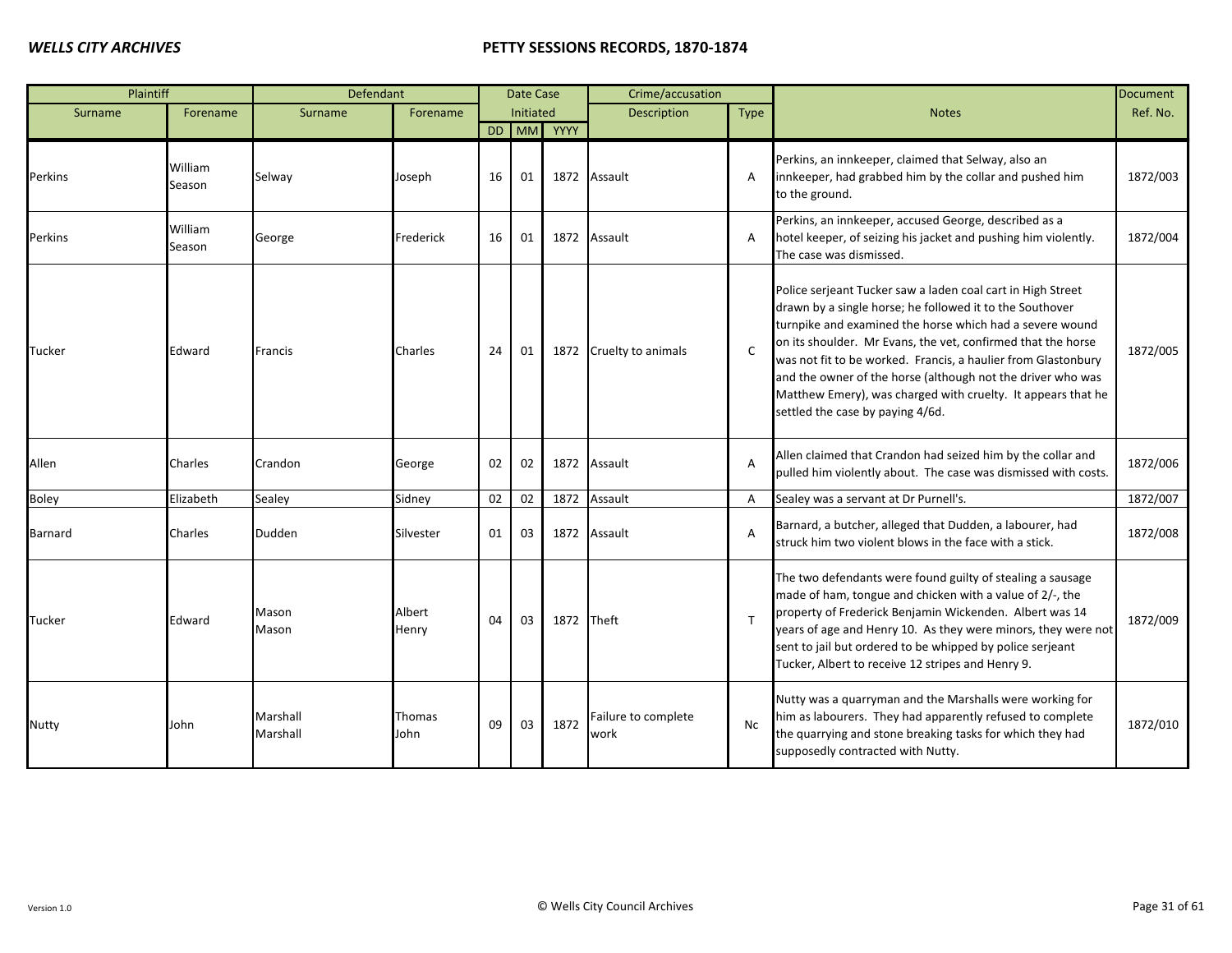| Plaintiff  |          | Defendant                            |                                        |    | Date Case |            | Crime/accusation                        |             |                                                                                                                                                                                                                                                                                                                                            | <b>Document</b> |
|------------|----------|--------------------------------------|----------------------------------------|----|-----------|------------|-----------------------------------------|-------------|--------------------------------------------------------------------------------------------------------------------------------------------------------------------------------------------------------------------------------------------------------------------------------------------------------------------------------------------|-----------------|
| Surname    | Forename | Surname                              | Forename                               |    | Initiated |            | <b>Description</b>                      | <b>Type</b> | <b>Notes</b>                                                                                                                                                                                                                                                                                                                               | Ref. No.        |
|            |          |                                      |                                        |    |           | DD MM YYYY |                                         |             |                                                                                                                                                                                                                                                                                                                                            |                 |
| Higgins    | John     | Keates                               | Thomas                                 | 12 | 03        |            | 1872 Runaway apprentice                 | Ab          | Higgins, a carpenter and wheelwright, had taken on Keates<br>as an apprentice in 1866 for a 7-year term. Keates had<br>recently left his employment without agreement and Higgins<br>claimed that he had information that Keates was about to<br>leave for America. He therefore requested that a warrant for<br>Keates' arrest be issued. | 1872/011        |
| Mapstone   | Robert   | Crandon                              | Thomas                                 | 30 | 03        |            | 1872 Assault                            | A           | Mapstone lived in Wookey and he alleged that Crandon, the<br>son of Robert Crandon, had struck him a violent blow on the<br>head. The case was noted as settled.                                                                                                                                                                           | 1872/012        |
| [Justices] |          | Ceralli<br>Oram<br>Selway<br>Wilkins | Salvatore<br>James<br>Joseph<br>Robert | 03 | 04        | 1872       | Appointment of<br>Overseers of the Poor | $\ast$      | The named individuals were required to show any reason<br>why they should not be appointed to the posts of<br>Overseers of the Poor.                                                                                                                                                                                                       | 1872/012a       |
| Cox        | Louisa   | Cox                                  | John                                   | 06 | 04        |            | 1872 Assault                            | A           | John and Louisa were husband and wife. She asserted that<br>he had attacked her and struck her several times. Neither<br>party appeared at the hearing.                                                                                                                                                                                    | 1872/013        |
| Porter     | Robert   | <b>Brown</b>                         | Aaron                                  | 06 | 04        | 1872       | Non-payment of poor<br>rate             | N           | Robert Porter, collector of rates, claimed that Brown had<br>not paid the poor rate assessment of 2 November 1871.<br>The amount outstanding was 4/1d.                                                                                                                                                                                     | 1872/013a       |
| Tucker     | Edward   | Williams                             | Robert                                 | 15 | 04        | 1872       | Indecent exposure                       | le          | Police serjeant Tucker arrested Williams, a labourer from<br>Welleseley, for urinating in Union Street.                                                                                                                                                                                                                                    | 1872/014        |
| Tucker     | Edward   | Wyatt                                | Garland                                | 15 | 04        | 1872       | Failure to control<br>horse and cart    | Rd          | Police serjeant Tucker charged Wyatt with failure to control a<br>horse and cart in Sadler Street by being too far from the vehicle<br>to affect its movement. Wyatt was fined 2/- with costs of 7/-.                                                                                                                                      | 1872/015        |
| Tucker     | Edward   | Crandon<br>Sweet                     | Thomas<br>Robert                       | 15 | 04        | 1872       | Profane and obscene<br>language         | Pr          | Crandon and Sweet were also fighting in Broad Street<br>as well as cursing and swearing and disturbing the peace.                                                                                                                                                                                                                          | 1872/016        |
| White      | Joseph   | Hutton                               | James                                  | 17 | 04        | 1872       | Offence against<br>licence              | L           | PC White charged Hutton with opening the Red Ox Tavern at<br>8.30am when it should not have been open until<br>midday.                                                                                                                                                                                                                     | 1872/017        |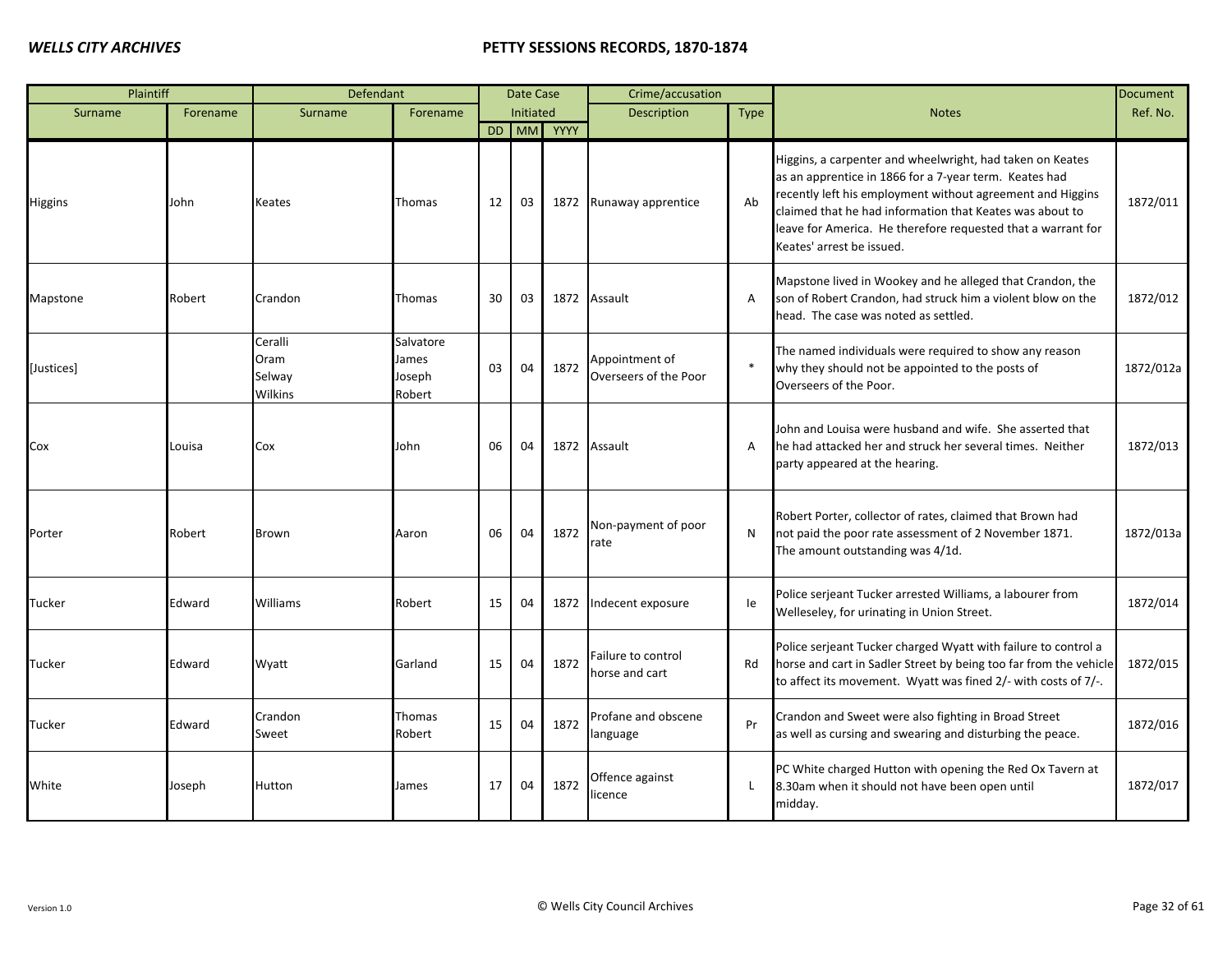| Plaintiff  |             | Defendant                |                   |    | Date Case |            | Crime/accusation                                       |                |                                                                                                                                                                                                                                      | <b>Document</b> |
|------------|-------------|--------------------------|-------------------|----|-----------|------------|--------------------------------------------------------|----------------|--------------------------------------------------------------------------------------------------------------------------------------------------------------------------------------------------------------------------------------|-----------------|
| Surname    | Forename    | Surname                  | Forename          |    | Initiated |            | Description                                            | <b>Type</b>    | <b>Notes</b>                                                                                                                                                                                                                         | Ref. No.        |
|            |             |                          |                   |    |           | DD MM YYYY |                                                        |                |                                                                                                                                                                                                                                      |                 |
| Tucker     | Edward      | Morgan                   | Henry             | 18 | 04        | 1872       | Offence against<br>icence                              | L              | Police serjeant Tucker charged Morgan with using a house or<br>building as a slaughterhouse when the premises were<br>not licensed for such use.                                                                                     | 1872/018        |
| Tucker     | Edward      | <b>Brown</b>             | Walter<br>Emanuel | 24 | 04        | 1872       | Dangerous dog not<br>muzzled                           | Dd             | Police serjeant Tucker charged Brown with allowing a ferocious<br>dog to run free and unmuzzled in St Thomas Street. Brown<br>promised to muzzle the dog and was<br>discharged on payment of costs of 5/6d.                          | 1872/019        |
| White      | Joseph      | Davis<br>Collins         | John<br>Charles   | 24 | 04        | 1872       | Offence against<br>icence                              | L              | PC White charged the defendants with drinking in the Red Ox<br>Tavern outside licensed hours; see 1872/017. Both defendants<br>were fined 2/6d each with costs of 4/- each.                                                          | 1872/020        |
| Knight     | Edwin Henry | Moore<br><b>Clements</b> | William<br>John   | 03 | 05        | 1872       | Wilful damage                                          | Wd             | Damage to tiles of the Local Board. Moore was son of<br>Albert Moore and Clements was residing with Albert<br>Moore. Knight was the surveyor to the Wells Local<br>Board. The defendants apparently confessed; costs were<br>$6/-$ . | 1872/021        |
| Cornish    | Mary Ann    | Cox                      | Louisa            | 03 | 05        | 1872       | Assault                                                | $\overline{A}$ | Mary Ann Cornish, wife of John Cornish, coal hauler,<br>complained that Louisa Cox, wife of John Cox, labourer, had<br>struck her in the face. It appears that neither party<br>attended the hearing.                                | 1872/022        |
| Snook      | Frederick   | Painter                  | Henry             | 06 | 05        | 1872       | Embezzlement                                           | Em             | Obtained £2.18s.2d from George Stone of Wells in an<br>attempt to defraud Mr Snook, a glass and china dealer<br>of Frome. 2/6d paid.                                                                                                 | 1872/023        |
| Snook      | Frederick   | Painter                  | Henry             | 10 | 05        | 1872       | Embezzlement                                           | Em             | Various depositions on this case; see also 1872/023.                                                                                                                                                                                 | 1872/024        |
| Knight     | James       | Parfitt                  | Mary              | 13 | 05        | 1872       | Offence against<br>icence                              | $\mathbf{I}$   | PC Knight charged Mary Parfitt with opening Full Moon<br>Inn at 8.30am when it should not have been open until<br>midday.                                                                                                            | 1872/025        |
| [Justices] |             | <b>Bloxham</b>           | William<br>George | 23 | 05        | 1872       | Appointment of<br>Inspector of Weights<br>and Measures | $\ast$         | Justices confirming the appointment were: William<br>Chester Berryman jnr, William Inman Welsh and John<br><b>Belfour Plowman</b>                                                                                                    | 1872/026        |
| Knight     | James       | Rich (aka Marshall)      | Ann               | 03 | 06        | 1872       | Obscene language                                       | Pr             | PC Knight charged Rich, otherwise known as Marshall,<br>with using obscene language in St Thomas Street.                                                                                                                             | 1872/027        |
| Fry        | Ann         | Rumsey                   | G                 | 17 | 06        | 1872       | Assault                                                | $\overline{A}$ | Rumsey, a razor grinder, was accused of striking Ann<br>Fry, a widow residing in St Thomas Street, with a kettle<br>and with his fist. The incident occurred in St Thomas<br>Street.                                                 | 1872/028        |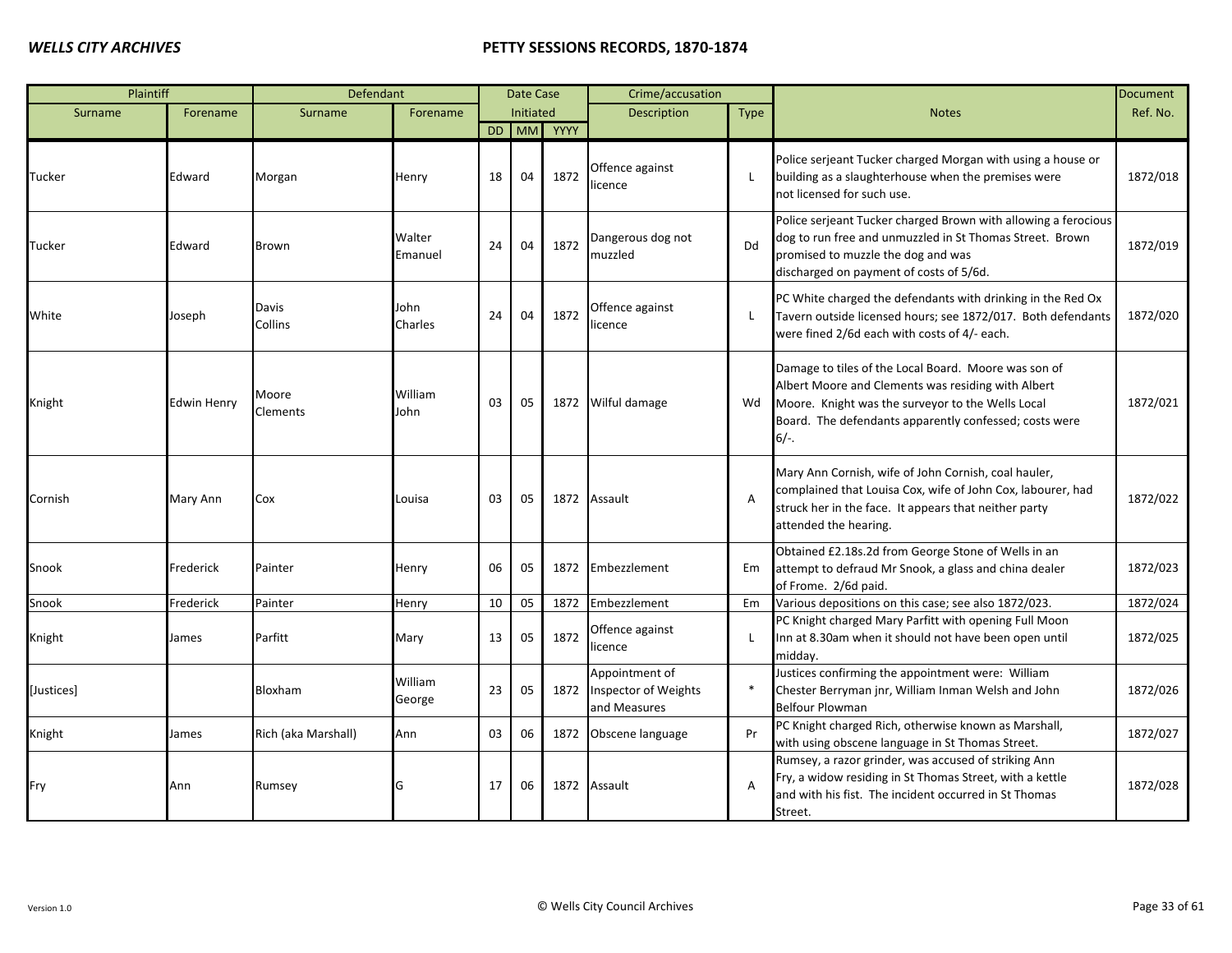| Plaintiff |          | Defendant |          |    | <b>Date Case</b> |            | Crime/accusation                        |              |                                                                                                                                                                                                                                                                                                                                                                                                              | Document |
|-----------|----------|-----------|----------|----|------------------|------------|-----------------------------------------|--------------|--------------------------------------------------------------------------------------------------------------------------------------------------------------------------------------------------------------------------------------------------------------------------------------------------------------------------------------------------------------------------------------------------------------|----------|
| Surname   | Forename | Surname   | Forename |    | Initiated        |            | <b>Description</b>                      | <b>Type</b>  | <b>Notes</b>                                                                                                                                                                                                                                                                                                                                                                                                 | Ref. No. |
|           |          |           |          |    |                  | DD MM YYYY |                                         |              |                                                                                                                                                                                                                                                                                                                                                                                                              |          |
| Evans     | George   | Williams  | Henry    | 18 | 67               | 1872       | Absent from work                        | Ab           | Williams, a shoeing smith, absented himself from his<br>work for George Evans, veterinary surgeon, without<br>leave.                                                                                                                                                                                                                                                                                         | 1872/029 |
| Jerrard   | John     | Allen     | James    | 24 | 06               | 1872       | Profane and obscene<br>language         | Pr           | Allen was also accused of threatening behaviour towards<br>Jerrard, a resident of Priory Road. Allen had come to see<br>Jerrard and accuse him of "bullying" his sister by demanding<br>that she pay her rent arrears.                                                                                                                                                                                       | 1872/030 |
| Ridley    | Mary     | Stock     | Emma     | 01 | 07               | 1872       | Assault                                 | A            | A warrant for the arrest of Emma Stock was issued on<br>her being accused of an assault on Mary Ridley, wife of<br>Matthew Ridley, which resulted in Ridley being struck with<br>several blows and having one of her teeth knocked out.                                                                                                                                                                      | 1872/031 |
| Armstrong | Jane     | Armstrong | Charles  | 08 | 07               | 1872       | Sureties against future<br>conduct      | Su           | Charles and Jane were husband and wife. She applied<br>that he be bound over with respect to his future conduct<br>towards her.                                                                                                                                                                                                                                                                              | 1872/032 |
| Dredge    | James    | Smith     | John     | 12 | 07               | 1872 Theft |                                         | $\mathsf{T}$ | Theft of a pair of boots from James Dredge, shoemaker.<br>Smith was convicted and sentenced to 6 weeks in prison<br>with hard labour at Shepton Mallet.                                                                                                                                                                                                                                                      | 1872/033 |
| Williams  | Sarah    | Guppy     | John     | 16 | 07               |            | 1872 Assault                            | A            | Sarah Williams complained that Guppy, a labourer, had<br>struck her several times and knocked her down. The incident<br>took place in the Out Parish of St Cuthbert.                                                                                                                                                                                                                                         | 1872/034 |
| Gardner   | James    | Moore     | William  | 16 | 07               | 1872       | Absent from work                        | Ab           | Moore was absent without leave from his work as a<br>painter and decorator for James Gardner. Moore admitted<br>the offence.                                                                                                                                                                                                                                                                                 | 1872/035 |
| Cock      | Ann      | Rumson    | John     | 19 | 07               |            | 1872 Bastardy                           | B            | Ann Cock was a single woman resident in St Thomas<br>Street. Rumson was from Ilfracombe in Devon. It appears that<br>Rumson had contributed to the maintenance of his child for a<br>period of around 12 months after the birth, but had ceased to<br>make the requisite payments. He was ordered to pay 2/6d per<br>week until the child was 13 and<br>to pay a lump sum of £4.10s.6d to cover the arrears. | 1872/036 |
| Pearce    | George   | Fry       | Francis  | 22 | 07               | 1872       | Dumping of stones<br>and soil in street | E            | Incident in Southover Street where Pearce and Fry<br>both appear to be residents or owners.                                                                                                                                                                                                                                                                                                                  | 1872/037 |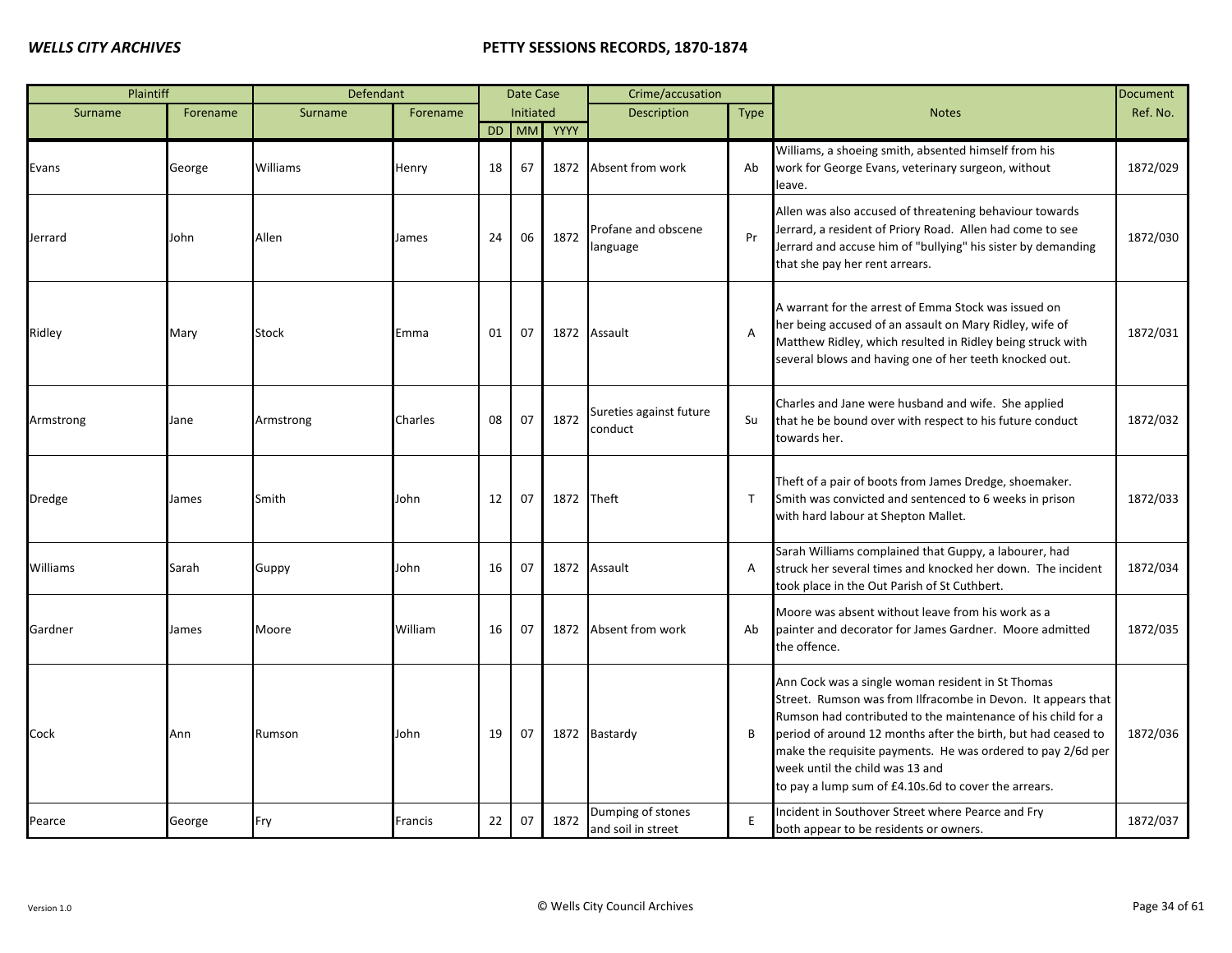| Plaintiff     |                            | Defendant |          |    | Date Case |            | Crime/accusation                      |      |                                                                                                                                                                                                                                                                                                                                                                                     | <b>Document</b> |
|---------------|----------------------------|-----------|----------|----|-----------|------------|---------------------------------------|------|-------------------------------------------------------------------------------------------------------------------------------------------------------------------------------------------------------------------------------------------------------------------------------------------------------------------------------------------------------------------------------------|-----------------|
| Surname       | Forename                   | Surname   | Forename |    | Initiated |            | <b>Description</b>                    | Type | <b>Notes</b>                                                                                                                                                                                                                                                                                                                                                                        | Ref. No.        |
|               |                            |           |          |    |           | DD MM YYYY |                                       |      |                                                                                                                                                                                                                                                                                                                                                                                     |                 |
| Webb          | John                       | Hoyle     | Nelson   | 29 | 07        |            | 1872 Wilful damage                    | Wd   | A window was broken in Webb's property in High Street as<br>was a cup on the window sill inside. The value of the damage<br>was put at 16 pence. Hoyle was said to be a boy.                                                                                                                                                                                                        | 1872/038        |
| Tomlinson     | William                    | Pearse    | Samuel   | 14 | 08        | 1872       | Indecent exposure                     | le   | PC Tomlinson charged Pearse of Binegar with relieving himself<br>in the Market Place in full view of passers by.                                                                                                                                                                                                                                                                    | 1872/039        |
| <b>Tucker</b> | Edward                     | Barber    | James    | 16 | 08        | 1872       | Improper<br>construction of privy     | E    | Police serjeant Tucker, in his capacity as Inspector of<br>Nuisances, had already issued Barber with a notice of<br>unsatisfactory construction and this had been ignored.<br>The properties affected were in Southover.                                                                                                                                                            | 1872/040        |
| Tucker        | Edward                     | Lane      | Charles  | 16 | 08        | 1872       | Improperly<br>constructed privies     | E    | Police serjeant Tucker, in his capacity as Inspector of<br>Nuisances, had already issued Laner with a notice of<br>unsatisfactory construction and this had been ignored.<br>The properties affected were in St Thomas Street.                                                                                                                                                      | 1872/041        |
| Sage          | Elizabeth Ann              | Crandon   | Robert   | 16 | 08        |            | 1872 Dangerous dog                    | Dd   | Sage left her child, Emily, in the care of her mother in St<br>Thomas Street. When she returned the child had been<br>attacked and badly wounded by a dog owned by Robert<br>Crandon. Sage claimed that she herself had been bitten by the<br>dog on two occasions.                                                                                                                 | 1872/042        |
| <b>Silk</b>   | Emma Mary<br>Ann Charlotte | Silk      | Daniel   | 20 | 08        |            | 1872 Protection order                 | Mw   | Mrs Silk of Broad Street claimed that she had been deserted by<br>her husband, Daniel, now resident in Glastonbury. She<br>asserted that since his desertion she had built up a number of<br>possessions which she wished to be protected from her<br>husband and any creditors that he may have. Protection of<br>these assets was awarded.                                        | 1872/043        |
| Armstrong     | Charles                    | Say       | Charles  | 21 | 08        | 1872       | Profane and obscene<br>language       | Pr   | Armstrong claimed that Say was at his house in Priest Row and<br>was drunk and abusive, using profane and obscene<br>language and threatening to fight him.                                                                                                                                                                                                                         | 1872/044        |
| Callard       | Samuel                     | Fortescue | Mrs      | 22 | 08        | 1872       | Obtaining money on<br>false pretences | Fr   | Callard claimed that Mrs Fortescue had persuaded him to lend<br>her money in order to retrieve some boxes belonging to her at<br>Chewton Priory; she had said that she was a relative of Lady<br>Waldegrave who lived there. However,<br>the story was false, there were no boxes and she was no<br>relative. Callard had had to pawn his watch to raise the money<br>that he lent. | 1872/045        |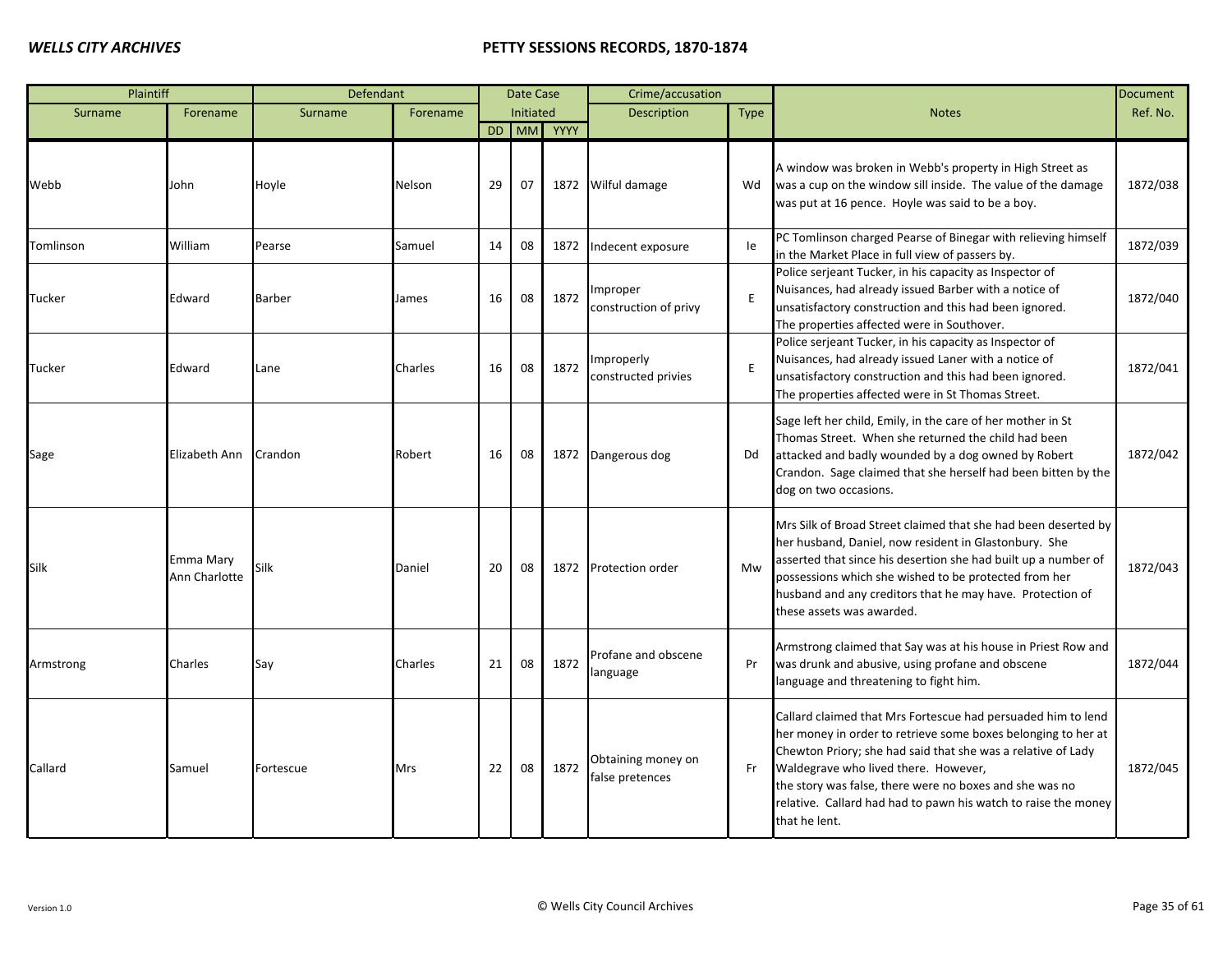| Plaintiff     |                     | Defendant                          |                                    |    | Date Case |         | Crime/accusation                                          |                |                                                                                                                                                                                                                                                                                                                          | <b>Document</b> |
|---------------|---------------------|------------------------------------|------------------------------------|----|-----------|---------|-----------------------------------------------------------|----------------|--------------------------------------------------------------------------------------------------------------------------------------------------------------------------------------------------------------------------------------------------------------------------------------------------------------------------|-----------------|
| Surname       | Forename            | Surname                            | Forename                           |    | Initiated |         | <b>Description</b>                                        | <b>Type</b>    | <b>Notes</b>                                                                                                                                                                                                                                                                                                             | Ref. No.        |
|               |                     |                                    |                                    | DD |           | MM YYYY |                                                           |                |                                                                                                                                                                                                                                                                                                                          |                 |
| Dunford       | Frederick           | Yeoman                             | Charles                            | 26 | 08        | 1872    | Assault                                                   | A              | Dunford of East Pennard claimed that Yeoman had assaulted<br>him and struck him several violent blows.<br>Yeoman is initially referred to as Lowe but the name was later<br>amended.                                                                                                                                     | 1872/046        |
| Way           | John<br>Christopher | [Justices]                         |                                    | 03 | 09        | 1872    | Application for<br>licence to retail wines<br>and spirits | La             | Application for renewal of licence to retail wines and spirits in<br>the High Street. Appears to be occasioned by new Act of<br>Parliament.<br>Application originally drawn up on 12 August, but<br>pencilled amendments indicate a revised date of 3<br>September as a result of Way being sent details of the new Act. | 1872/047        |
| Stock         | Elizabeth           | <b>Stock</b>                       | Emma                               | 05 | 09        | 1872    | Theft of dress and<br>shawl                               | $\mathsf{T}$   | Elizabeth Stock, wife of Charles Stock of High Street,<br>alleged that her daughter, Emma, recently released<br>from gaol, had gone to the family home and taken various<br>items of clothing, including a new dress and shawl. These<br>items had then been pawned. An arrest warrant for Emma<br>Stock was issued.     | 1872/048        |
| Morgan        | Henry               | Brooks inr                         | Walter                             | 05 | 09        | 1872    | Assault                                                   | A              | Morgan claimed that Brooks, son of a pork butcher, had<br>assaulted him. He called Thomas Nelson and George Smith as<br>witnesses on his behalf.                                                                                                                                                                         | 1872/049        |
| Drummond      | Mr                  | Anning<br>Jenkins<br>Sage<br>Price | Edwin<br>John<br>Thomas<br>William | 07 | 09        |         | 1872 Theft of fruit                                       | T              | The four defendants were accused of stealing plums and pears<br>from a garden belonging to the Bishop of Bath &<br>Wells.                                                                                                                                                                                                | 1872/050        |
| <b>Barber</b> | James               | <b>Brook</b>                       | John                               | 08 | 09        | 1872    | <b>Eviction notice</b>                                    | Ev             | Barber, the owner of a property in Southover, issued an<br>eviction notice to the occupant, John Brook.                                                                                                                                                                                                                  | 1872/051        |
| Dunford       | Frederick           | Chinnock                           | Hugh                               | 10 | 09        |         | 1872 Assault                                              | $\overline{A}$ | Dunford alleged that Chinnock of East Pennard had<br>assaulted him.                                                                                                                                                                                                                                                      | 1872/052        |
| Sherlock      | George              | Pearse                             | Henry                              | 27 | 09        |         | 1872 Assault                                              | $\overline{A}$ | George Sherlock alleged that Pearse had assaulted<br>Sherlock's wife, Sarah, and struck her several violent blows.                                                                                                                                                                                                       | 1872/053        |
| Sherlock      | George              | Pearse                             | Henry                              | 27 | 09        |         | 1872 Assault                                              | A              | Sherlock alleged that Pearse had also assaulted him, as<br>well as his wife (see 1872/053).                                                                                                                                                                                                                              | 1872/054        |
| Chapple       | Susan               | Mogford                            | Thomas                             | 14 | 10        | 1872    | Assault                                                   | A              | Chapple alleged that Mogford had assaulted her and struck her<br>several violent blows.                                                                                                                                                                                                                                  | 1872/055        |
| [Justices]    |                     | Knight                             | John<br>Willcox                    | 14 | 10        | 1872    | Approval of liquor<br>licence                             | La             | Approval for White Hart                                                                                                                                                                                                                                                                                                  | 1872/056        |
| [Justices]    |                     | George                             | Frederick<br>Charles               | 14 | 10        | 1872    | Approval of liquor<br>licence                             | La             | Approval for Swan                                                                                                                                                                                                                                                                                                        | 1872/057        |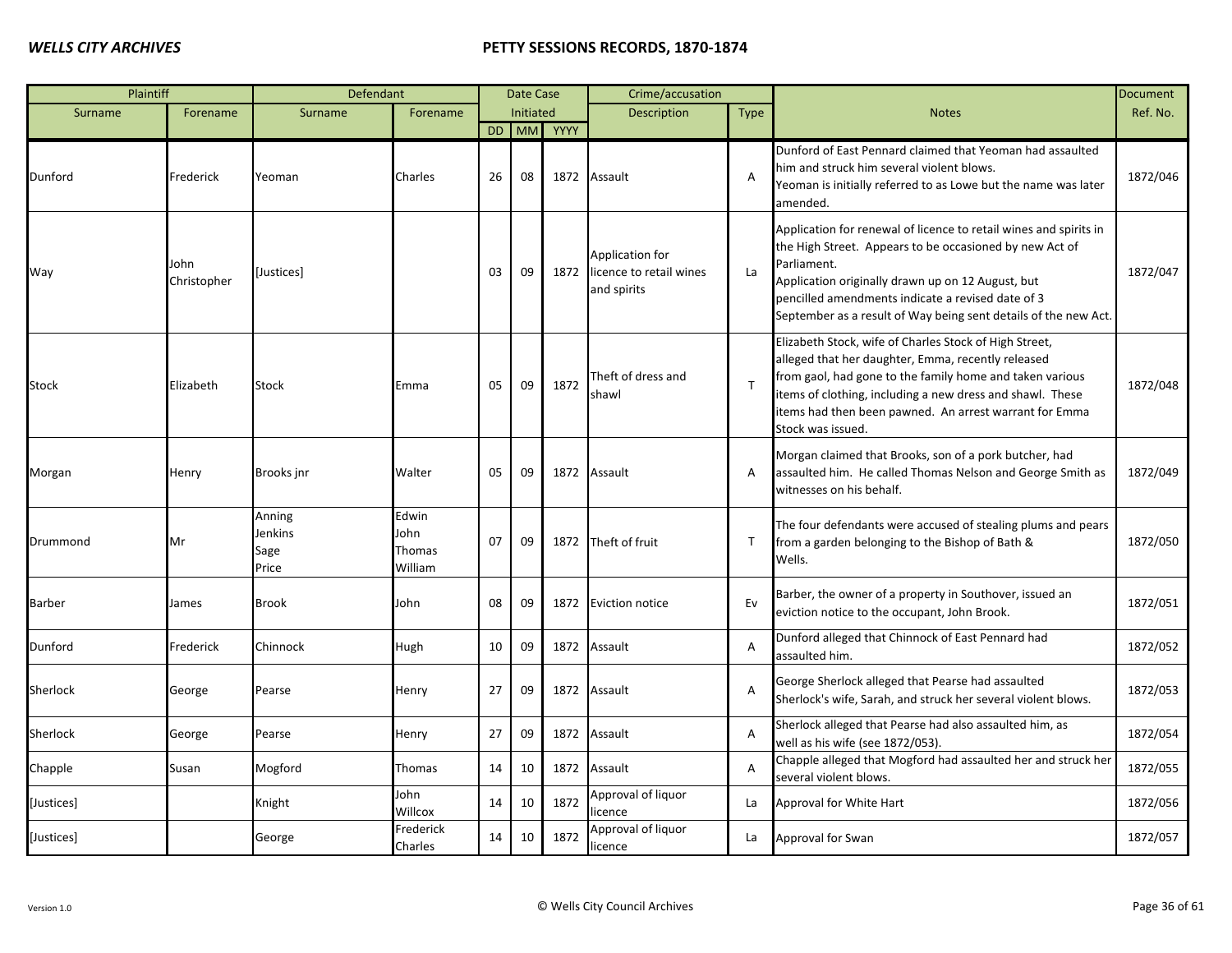| Plaintiff     |          | Defendant      |                  |    | Date Case        |      | Crime/accusation                             |             |                                                                                                                                                                                                                      | <b>Document</b> |
|---------------|----------|----------------|------------------|----|------------------|------|----------------------------------------------|-------------|----------------------------------------------------------------------------------------------------------------------------------------------------------------------------------------------------------------------|-----------------|
| Surname       | Forename | Surname        | Forename         |    | <b>Initiated</b> |      | <b>Description</b>                           | <b>Type</b> | <b>Notes</b>                                                                                                                                                                                                         | Ref. No.        |
|               |          |                |                  |    | DD MM            | YYYY |                                              |             |                                                                                                                                                                                                                      |                 |
| [Justices]    |          | Boyce          | Thomas<br>Tucker | 14 | 10               | 1872 | Approval of liquor<br>licence                | La          | Approval for Somerset Hotel                                                                                                                                                                                          | 1872/058        |
| [Justices]    |          | <b>Wilkins</b> | Robert           | 14 | 10               | 1872 | Approval of liquor<br>licence                | La          | Approval for Red Lion                                                                                                                                                                                                | 1872/059        |
| Porter        | Robert   | Grist          | Charles          | 14 | 10               | 1872 | Non-payment of poor<br>rate                  | N           | Robert Porter, collector of rates, claimed that Grist had<br>not paid the poor rate assessment of 24 April 1872. The<br>amount outstanding was 8/2d, with costs of 2/- in<br>addition.                               | 1872/059a       |
| Turner        | Ribton   | [Justices]     |                  | 25 | 10               | 1872 | Report on charitable<br>relief and mendicity |             | Recommendations from a charitable body regarding<br>ways of potentially relieving vagrancy and mendicity.                                                                                                            | 1872/060        |
| Tomlinson     | William  | Francis        | Charles          | 29 | 10               | 1872 | Profane and obscene<br>language              | Pr          | PC Tomlinson accused Francis of being drunk and using<br>profane and obscene language in Southover. Francis admitted<br>the offence and was fined a total of 13/-, including costs.                                  | 1872/061        |
| Knight        | James    | Francis        | Robert           | 02 | 11               | 1872 | Leaving horse and<br>cart in street          | Rd          | PC Knight found a horse and cart left for a long period in<br>a public thoroughfare opposite Edward Collins' Beer<br>House (The Angel). Robert Francis admitted the offence<br>and was fined 2/6d with costs of 7/-. | 1872/062        |
| Westcott      | John     | Crandon        | Thomas           | 02 | 11               |      | 1872 Drunkenness                             | D           | PC Westcott found Crandon in a drunken state in St<br>Thomas Street; he was disorderly and refused to go home.<br>Crandon admitted the offence and was fined 2/6d with costs of<br>$7/-$ .                           | 1872/063        |
| Sherlock      | George   | <b>Stevens</b> | John             | 04 | 11               |      | 1872 Assault                                 | A           | George Sherlock alleged that Stevens had assaulted<br>Sherlock's wife, Sarah, and struck her several violent blows,<br>knocking her down and causing her a permanent injury.                                         | 1872/064        |
| Tucker        | Edward   | Isaacs         | William          | 04 | 11               | 1872 | <b>Drunkenness</b>                           | D           | Police serjeant Tucker accused Isaacs, a horse dealer of West<br>Harptree, of being drunk and disorderly, and refusing to leave<br>the New Inn when requested to do so by the landlord.                              | 1872/065        |
| Tucker        | Edward   | Lisk           | Matthew          | 08 | 11               | 1872 | Driving without<br>reins                     | Rd          | Police serjeant Tucker alleged that Lisk was riding on a<br>horse-drawn cart in Broad Street but had no reins with which<br>to control the actions of the horse.                                                     | 1872/066        |
| <b>Tucker</b> | Edward   | Teale          | Edward           | 08 | 11               | 1872 | Indecent exposure                            | le          | Police serjeant Tucker accused Teale of exposing himself<br>in St Andrew Street.                                                                                                                                     | 1872/067        |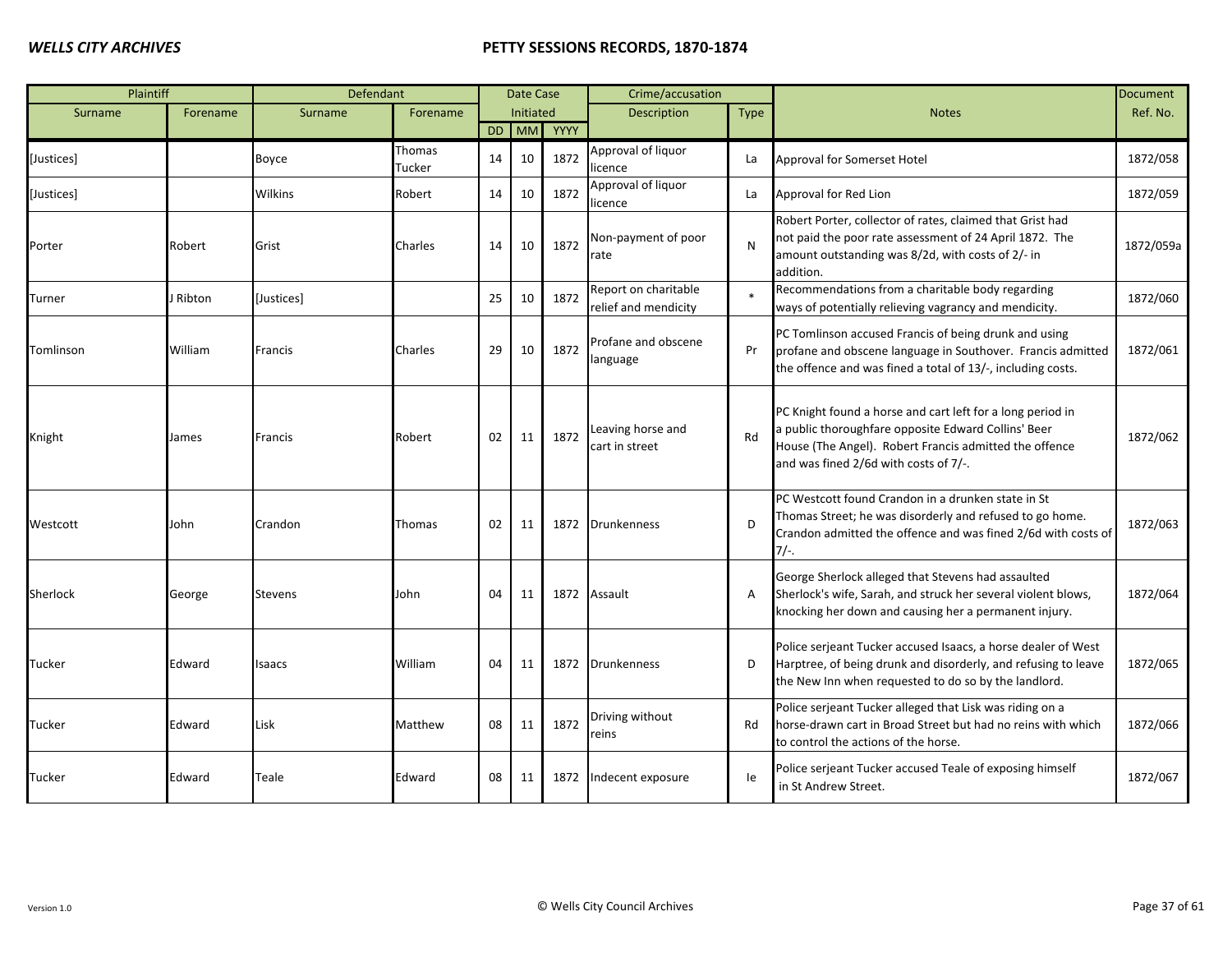| Plaintiff  |                  | Defendant   |                   |    | Date Case |            | Crime/accusation                                              |                |                                                                                                                                                                                                                                                                                                                                                                                                                                                 | Document |
|------------|------------------|-------------|-------------------|----|-----------|------------|---------------------------------------------------------------|----------------|-------------------------------------------------------------------------------------------------------------------------------------------------------------------------------------------------------------------------------------------------------------------------------------------------------------------------------------------------------------------------------------------------------------------------------------------------|----------|
| Surname    | Forename         | Surname     | Forename          |    | Initiated |            | <b>Description</b>                                            | <b>Type</b>    | <b>Notes</b>                                                                                                                                                                                                                                                                                                                                                                                                                                    | Ref. No. |
|            |                  |             |                   |    |           | DD MM YYYY |                                                               |                |                                                                                                                                                                                                                                                                                                                                                                                                                                                 |          |
| Russ       | Samuel<br>Perren | Sparrow     | James<br>Barnard  | 08 | 11        |            | 1872 Neglect of child                                         | Ds             | Sparrow was accused of neglecting his child, Charles<br>Barnard Sparrow, born earlier in 1872, with the result<br>that the child needed to be supported by Wells Union.<br>Sparrow was fined 1/- with costs of 8/-.                                                                                                                                                                                                                             | 1872/068 |
| Main       | Alfred           | Payne       | William           | 09 | 11        | 1872       | Assault                                                       | $\overline{A}$ | Main accused Payne of assault. The costs / fines appear<br>to amount to £2.2s.6d, presumably to be paid by Payne.                                                                                                                                                                                                                                                                                                                               | 1872/069 |
| Jerrard    | John             | Crandon     | Frederick         | 09 | 11        | 1872       | Theft of a hurdle                                             | $\mathsf{T}$   | Jerrard accused Crandon of St Cuthbert Street of<br>stealing a wooden hurdle to the value of 1/-. The case<br>was adjourned until the December meeting.                                                                                                                                                                                                                                                                                         | 1872/070 |
| [Justices] |                  | Bisgood     | John              | 18 | 11        | 1872       | Appointment of<br><b>Inspector of Weights</b><br>and Measures |                | Justices confirming the appointment were: William<br>Dore, Albion Andrews and Thomas Purnell.                                                                                                                                                                                                                                                                                                                                                   | 1872/071 |
| Westcott   | John             | Webb        | John              | 03 | 12        | 1872       | Offence against<br>licence                                    |                | PC Westcott charged Webb, a publican, with allowing gaming<br>to go on in his establishment. The case was dismissed.                                                                                                                                                                                                                                                                                                                            | 1872/072 |
| Westcott   | John             | Parfitt     | Mary              | 03 | 12        | 1872       | Offence against<br>licence                                    | $\mathbf{I}$   | Parfitt, the publican of the Full Moon, was accused of<br>selling intoxicating liquor outside the permitted hours<br>specified by the licence. Case dismissed on payment of costs of<br>6/6d.                                                                                                                                                                                                                                                   | 1872/073 |
| Tucker     | Edward           | <b>Drew</b> | Elizabeth         | 03 | 12        | 1872       | <b>Drunkenness</b>                                            | D              | Drew was accused of being drunk and creating a<br>disturbance in Southover.                                                                                                                                                                                                                                                                                                                                                                     | 1872/074 |
| Tucker     | Edward           | Brown       | Walter<br>Emanuel | 07 | 12        | 1872       | Offence against<br>licence                                    |                | Police serjeant Tucker had attended a case in which<br>John Vincent was found to be drunk in a field near Dulcote.<br>Vincent claimed that he had been supplied with brandy at the<br>Exmouth Inn in St Thomas Street. Tucker concluded that the<br>brandy must have been sold when the pub was supposed to be<br>shut and brought a case against Brown,<br>the publican, for selling liquor outside licensed hours. The case<br>was dismissed. | 1872/075 |
| Knight     | James            | Brown       | Walter<br>Emanuel | 07 | 12        | 1872       | Offence against<br>icence                                     |                | PC Knight had been passing the Exmouth Inn late at night<br>when he had seen a number of people leaving the pub.<br>Brown, the publican, claimed that he had been trying to get<br>people to leave and was about to call the police to get them<br>evicted.                                                                                                                                                                                     | 1872/076 |
| Knight     | James            | Hill        | Sarah             | 07 | 12        | 1872       | <b>Drunkenness</b>                                            | D              | PC Knight found Sarah Hill to be drunk and disorderly<br>in St Cuthbert Street. She was fined 1/- with costs of<br>7/- or, if in default, to be sent to prison for 7 days.                                                                                                                                                                                                                                                                      | 1872/077 |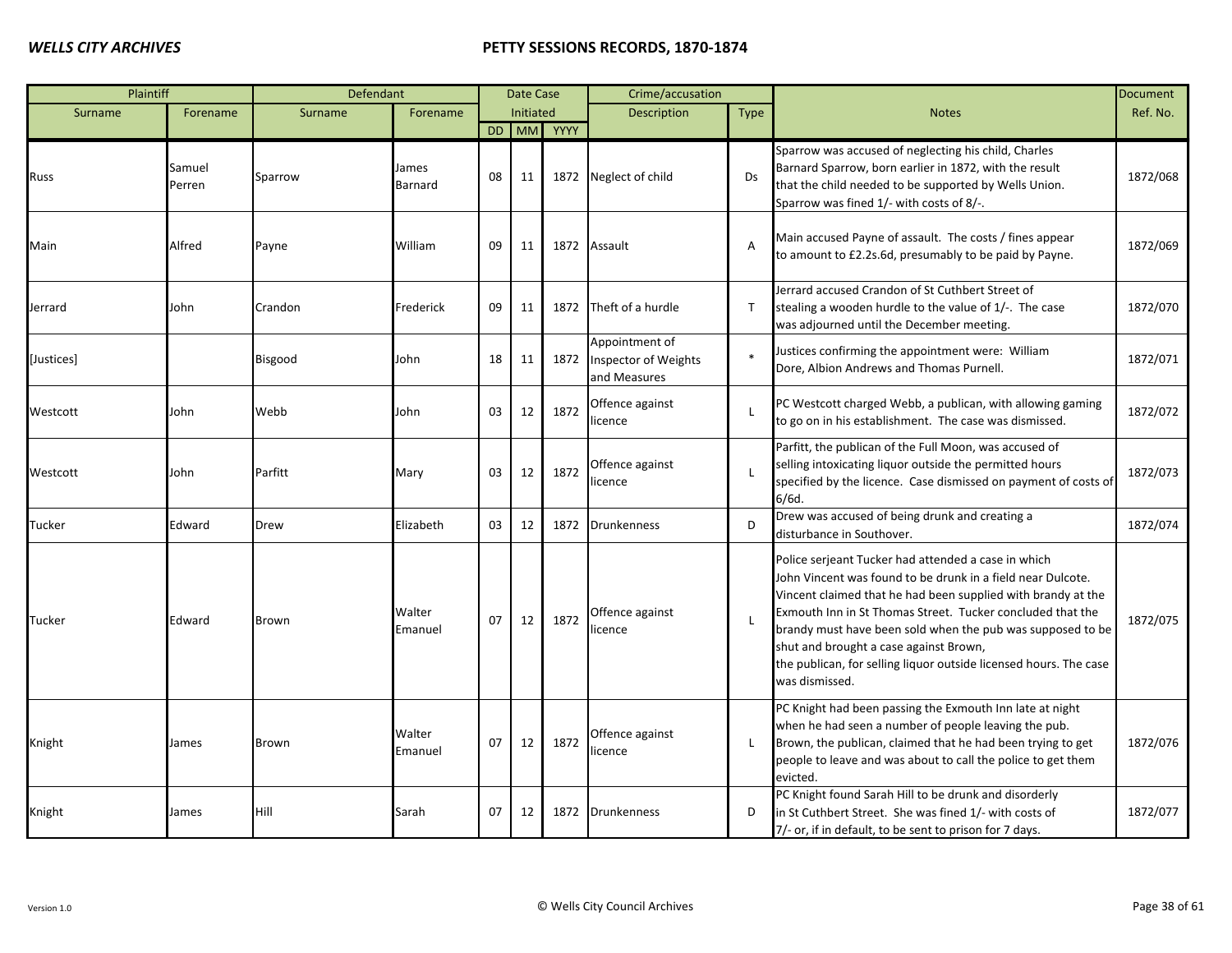| Plaintiff     |          | Defendant      |           |    | Date Case |            | Crime/accusation                      |                |                                                                                                                                                                                                                                                                                                                                                                                                                                                                                               | <b>Document</b> |
|---------------|----------|----------------|-----------|----|-----------|------------|---------------------------------------|----------------|-----------------------------------------------------------------------------------------------------------------------------------------------------------------------------------------------------------------------------------------------------------------------------------------------------------------------------------------------------------------------------------------------------------------------------------------------------------------------------------------------|-----------------|
| Surname       | Forename | Surname        | Forename  |    | Initiated |            | <b>Description</b>                    | <b>Type</b>    | <b>Notes</b>                                                                                                                                                                                                                                                                                                                                                                                                                                                                                  | Ref. No.        |
|               |          |                |           |    |           | DD MM YYYY |                                       |                |                                                                                                                                                                                                                                                                                                                                                                                                                                                                                               |                 |
| Bisgood       | John     | Cheeseman      | Harriett  | 07 | 12        | 1872       | Offence against<br>licence            | $\mathbf{I}$   | Bisgood reported that people were drinking in the Crown after<br>midnight, but did not actually see any beer cups or glasses.<br>Cheeseman, the publican, claimed that the people in the bar<br>were her friends.<br>The document containing this complaint was included with the<br>documents for case 1872/080; on the reverse of<br>this document there is also a reference to a Charles Heath(?)<br>being drunk in the Market Place on Saturday<br>7th, but the actual date is uncertain. | 1872/077a       |
| <b>Stokes</b> | Henry    | <b>Bowell</b>  | Sidney    | 10 | 12        |            | 1872 Assault                          | A              | Stokes claimed that he had been assaulted by Bowell who<br>struck him several violent blows.<br>The documents give the defendant's surname as Ball, but the<br>summons was amended to Bowell.                                                                                                                                                                                                                                                                                                 | 1872/078        |
| <b>Stokes</b> | Henry    | Cornish        | John      | 10 | 12        |            | 1872 Assault                          | A              | Stokes claimed that he had been assaulted by Cornish who<br>struck him several violent blows.                                                                                                                                                                                                                                                                                                                                                                                                 | 1872/079        |
| Tucker        | Edward   | <b>Francis</b> | Robert    | 11 | 12        | 1872       | Obstruction of the<br>highway         | $\Omega$       | Police serjeant Tucker claimed that he had found a donkey and<br>cart outside the Angel Inn in Broad Street and it was still there<br>some two hours later. Francis admitted the offence and was<br>fined 5/- with total costs of 8/-.                                                                                                                                                                                                                                                        | 1872/080        |
| Tucker        | Edward   | <b>Stock</b>   | Charles   | 11 | 12        |            | 1872 Drunkenness                      | D              | Police serjeant Tucker found Stock in the Market Place<br>where he was so drunk that he was unable to stand without<br>support.                                                                                                                                                                                                                                                                                                                                                               | 1872/081        |
| Roach         | Jane     | Francis        | Elizabeth | 13 | 12        |            | 1872 Assault                          | $\overline{A}$ | Roach claimed that Elizabeth Francis, wife of George, had<br>assaulted her.                                                                                                                                                                                                                                                                                                                                                                                                                   | 1872/082        |
| Raines        | Charles  | Wills          | John      | 17 | 12        | 1872       | Obtaining money on<br>false pretences | Fr             | Raines alleged that Wills had come to his house and asked him<br>to buy a watch and gold chain; the latter was said to have been<br>pawned for £7. Raines bought the watch and chain for £2, but<br>then discovered that the chain was brass not gold and the<br>watch was only worth 10/-.                                                                                                                                                                                                   | 1872/083        |
| Welchman      | William  | Russell        | Joseph    | 27 | 12        |            | 1872 Damage to highway                | H              | Welchman, surveyor of highways, claimed that Russell had<br>been observed using a tipstick to slow down the descent of his<br>horse and cart when coming down the hill towards Stoberry.<br>This had caused substantial damage to the<br>surface of the highway to the value of 5/-. Russell was fined 6/-<br>with costs of 7/-.                                                                                                                                                              | 1872/084        |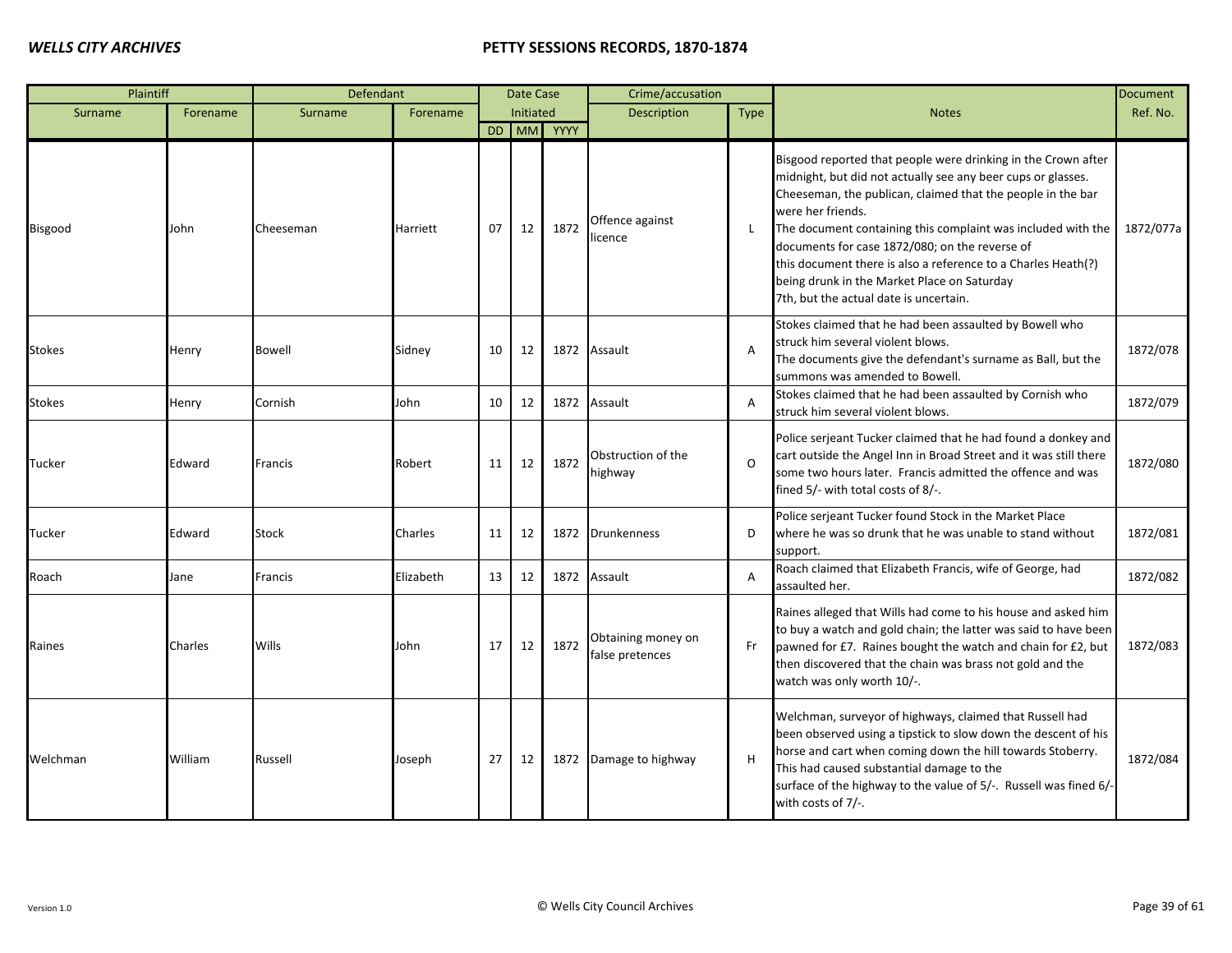| Plaintiff |          | Defendant              |                             |    | Date Case |            | Crime/accusation                    |                |                                                                                                                                                                                                                                                                                                                     | <b>Document</b> |
|-----------|----------|------------------------|-----------------------------|----|-----------|------------|-------------------------------------|----------------|---------------------------------------------------------------------------------------------------------------------------------------------------------------------------------------------------------------------------------------------------------------------------------------------------------------------|-----------------|
| Surname   | Forename | Surname                | Forename                    |    | Initiated |            | Description                         | Type           | <b>Notes</b>                                                                                                                                                                                                                                                                                                        | Ref. No.        |
|           |          |                        |                             |    |           | DD MM YYYY |                                     |                |                                                                                                                                                                                                                                                                                                                     |                 |
| Tucker    | Edward   | Sweet<br>Sweet<br>Drew | Robert<br>John<br>Elizabeth | 30 | 12        | 1872       | Drinking outside<br>permitted hours | $\mathsf{L}$   | Police serjeant Tucker charged the defendants with being in a<br>public house during hours when it should have<br>been closed. The two Sweets admitted the offence, and<br>seemed to be fined 3/6d each with total costs of 7/-. Drew was<br>not present as she was apparently in prison for a separate<br>offence. | 1872/085        |
|           |          |                        |                             |    |           |            |                                     |                |                                                                                                                                                                                                                                                                                                                     |                 |
| 1873      |          |                        |                             |    |           |            |                                     |                |                                                                                                                                                                                                                                                                                                                     |                 |
| Mansfield | Henry    | Morgan                 | Henry                       | 04 | 01        | 1873       | Stealing a dog                      | $\mathsf{T}$   | Mansfield of St Cuthbert Street had a dog stolen. It was<br>recovered from the house of William Morgan in Bedminster.<br>Morgan claimed to have bought the dog from his brother,<br>Henry, the accused.                                                                                                             | 1873/001        |
| Vowles    | Emma     | Barnard                | Charles                     | 06 | 01        | 1873       | Assault                             | Α              | Emma Vowles was the wife of Charles Vowles, a butcher.<br>Barnard was also a butcher. Case was dismissed, as was<br>request for sureties as to the future conduct of Barnard.                                                                                                                                       | 1873/002        |
| Hubbard   | Sarah    | Binsham                | Caroline                    | 17 | 01        | 1873       | Assault                             | A              | Caroline Binsham was wife of John Binsham See also<br>1873/005.                                                                                                                                                                                                                                                     | 1873/003        |
| Fawcett   | William  | Hawkins                | Joseph                      | 18 | 01        | 1873       | Absent from work<br>without leave   | Ab             | Hawkins was an indentured apprentice to Fawcett, a currier<br>in Priest Row. Hawkins had absented himself from work on a<br>number of occasions and Fawcett was seeking compensation of<br>$10/-$ .                                                                                                                 | 1873/004        |
| Binsham   | Caroline | Hubbard                | Sarah                       | 18 | 01        | 1873       | Assault                             | $\overline{A}$ | Sarah Hubbard was wife of Albert Hubbard. See 1873/003 for<br>reverse case.                                                                                                                                                                                                                                         | 1873/005        |
| Tomlinson | William  | Pointing<br>Vowles     | Richard<br>William          | 25 | 01        |            | 1873 Licensing Act                  | L              | PC Tomlinson charged the defendants with being present on<br>licensed premises (the White Hart) more than 30 minutes after<br>closing time, despite having been requested to leave by the<br>landlord. Fined 2/6d with total costs of 8/-, each therefore<br>paid 6/6d.                                             | 1873/006        |
| Knight    | James    | Parfitt                | Mary                        | 31 | 01        | 1873       | <b>Licensing Act</b>                | L              | PC Knight found a number of people still drinking in the Full<br>Moon at 11.25pm. Mary Parfitt, the landlady, was fined £1<br>with costs of 8/-, but given until the next meeting of the<br>ustices to pay it off.                                                                                                  | 1873/007        |
| Parsons   | George   | Roe                    | Lot                         | 01 | 02        |            | 1873 Assault                        | $\overline{A}$ | See 1873/013 for the reverse complaint.                                                                                                                                                                                                                                                                             | 1873/008        |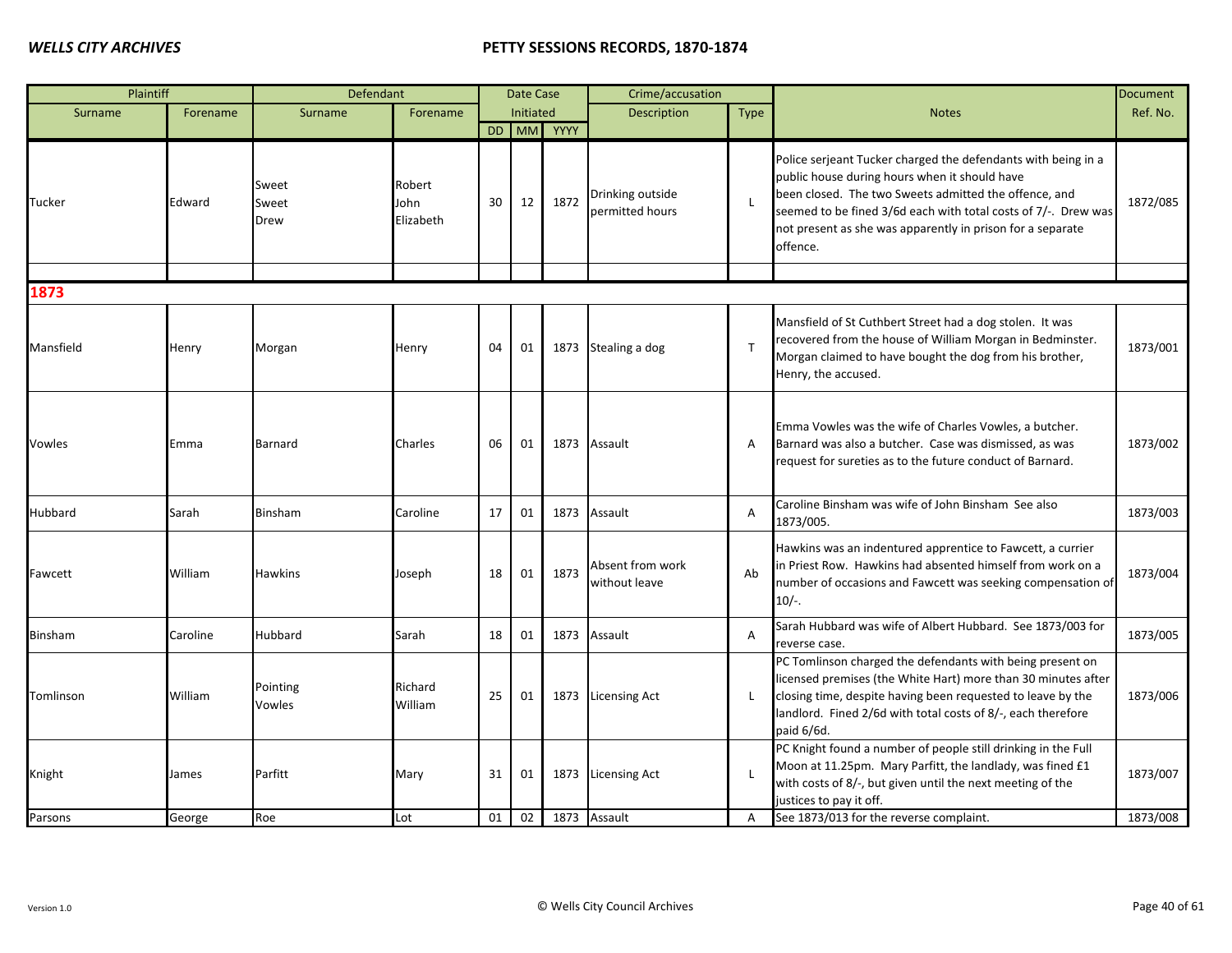| Plaintiff     |          | Defendant      |              |    | Date Case |      | Crime/accusation       |                |                                                                                                                                                                                                                                                                                            | <b>Document</b> |
|---------------|----------|----------------|--------------|----|-----------|------|------------------------|----------------|--------------------------------------------------------------------------------------------------------------------------------------------------------------------------------------------------------------------------------------------------------------------------------------------|-----------------|
| Surname       | Forename | Surname        | Forename     |    | Initiated |      | Description            | <b>Type</b>    | <b>Notes</b>                                                                                                                                                                                                                                                                               | Ref. No.        |
|               |          |                |              | DD | <b>MM</b> | YYYY |                        |                |                                                                                                                                                                                                                                                                                            |                 |
| Eades         | Thomas   | <b>Hawkins</b> | William      | 03 | 02        | 1873 | Assault                | $\overline{A}$ | Eades was a farmer from North Wootton, while Hawkins was a<br>butcher. Witnesses: Charles Cock, John Keates, Joseph Perren.                                                                                                                                                                | 1873/009        |
| Adlam         | George   | Bendall jnr    | George       | 04 | 02        | 1873 | Assault                | Α              | see also 1873/011 The alleged incident took place in the<br>Liberty and involved throwing snow at Adlam.                                                                                                                                                                                   | 1873/010        |
| Adlam         | George   | Brown jnr      | Walter       | 04 | 02        | 1873 | Assault                | $\overline{A}$ | see also 1873/010 The alleged incident took place in the<br>Liberty and involved throwing snow at Adlam.                                                                                                                                                                                   | 1873/011        |
| Tucker        | Edward   | White          | William      | 06 | 02        | 1873 | Riding without reins   | Rd             | Police serjeant Tucker saw a horse-drawn waggon proceeding<br>along Portway with no-one guiding it. White was asleep in the<br>cart. He was fined 5/- with costs of 7/- and further expenses of<br>$4/-$ .                                                                                 | 1873/012        |
| Roe           | Lot      | Parsons        | George       | 07 | 02        | 1873 | Assault                | $\overline{A}$ | Parsons was from Coxley. See 1873/008 for the reverse<br>complaint.                                                                                                                                                                                                                        | 1873/013        |
| Knight        | James    | Lockyer        | George       | 07 | 02        | 1873 | Cruelty to animals     | $\mathsf{C}$   | PC Knight stopped a coal waggon drawn by two donkeys in<br>Queen Street. One of the donkeys was bleeding from a wound<br>on the shoulder. Lockyer, of St Thomas Street, was found<br>guilty and fined 10/- with costs of 7/-.                                                              | 1873/014        |
| <b>Tucker</b> | Edward   | Francis jnr    | Edward       | 08 | 02        | 1873 | Local Govt. Act        | Rd             | Police serjeant Tucker stopped two horse-drawn carts in High<br>Street that appeared to have no-one controlling their progress.<br>The carts belonged to Edward Francis and were supposedly<br>being guided by his son, Edward.                                                            | 1873/015        |
| Tucker        | Edward   | Morgan         | Elijah Henry | 08 | 02        | 1873 | Local Govt. Act        | Ε              | Morgan of Wookey Hole had been ordered previously to<br>erect water closets or privies on several properties that he<br>owned in Wells. Morgan had failed to comply and police<br>serjeant Tucker, in his capacity as inspector of nuisances, was<br>pressing Morgan to act as instructed. | 1873/016        |
| [Regina]      |          | Western        | John         | 08 | 02        | 1873 | <b>Furious driving</b> | Rd             | Western was accused of driving a horse and cart at a<br>furious pace along Tucker Street - and without reins. He<br>was fined 2/6d with costs of 7/- and additional expenses of<br>$1/-$ .                                                                                                 | 1873/017        |
| Boaden        | William  | [Justices]     |              | 03 | 03        | 1873 | Licence application    | La             | Boaden applied for a transfer of the alcohol licence for the<br>King's Head in High Street to George Blacker of Dinder.<br>Transfer was approved on a pro tem basis.                                                                                                                       | 1873/018        |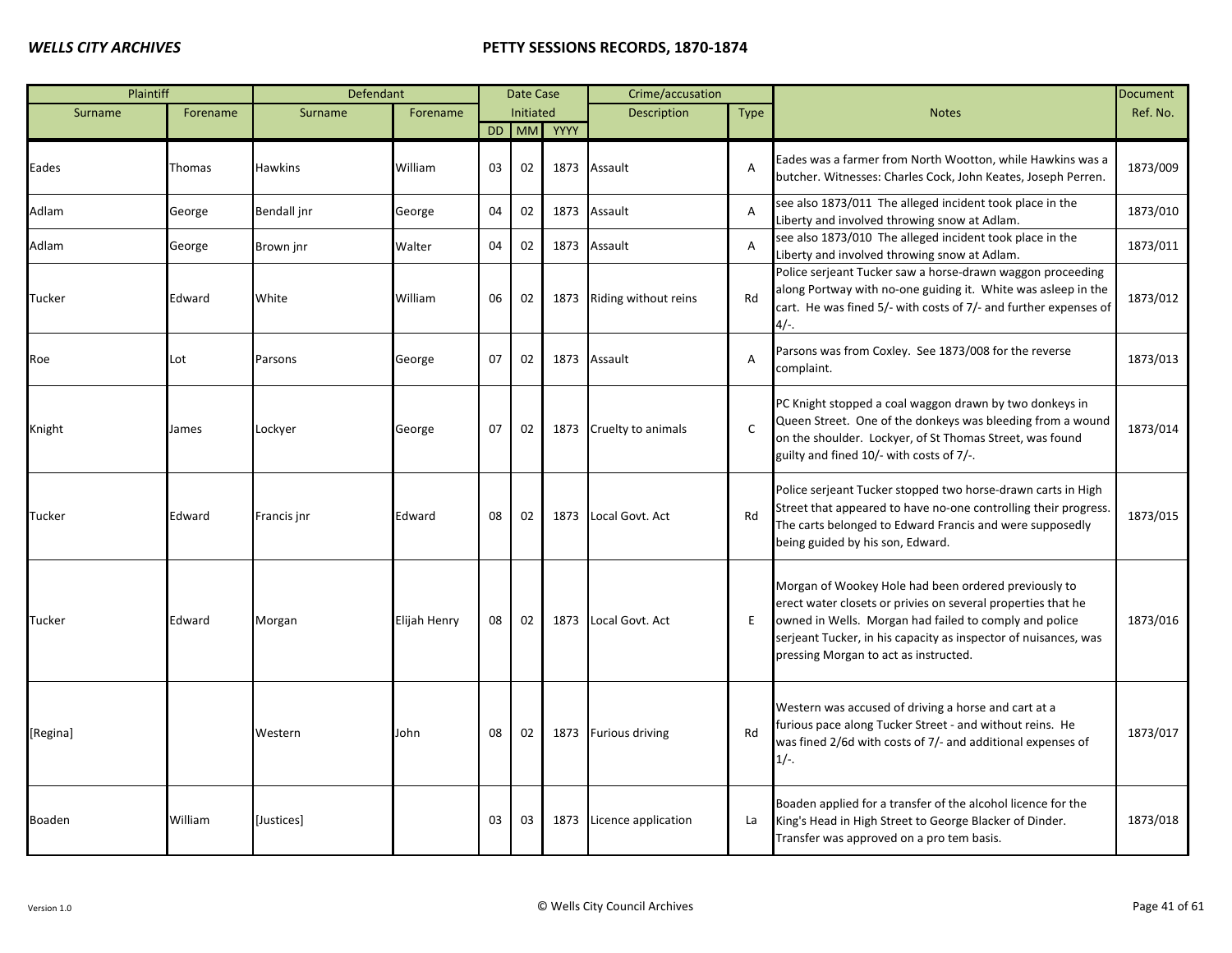| Plaintiff     |                  | Defendant          |                 |    | Date Case |            | Crime/accusation            |              |                                                                                                                                                                                                                                                                                                                                                        | <b>Document</b> |
|---------------|------------------|--------------------|-----------------|----|-----------|------------|-----------------------------|--------------|--------------------------------------------------------------------------------------------------------------------------------------------------------------------------------------------------------------------------------------------------------------------------------------------------------------------------------------------------------|-----------------|
| Surname       | Forename         | Surname            | Forename        |    | Initiated |            | <b>Description</b>          | <b>Type</b>  | <b>Notes</b>                                                                                                                                                                                                                                                                                                                                           | Ref. No.        |
|               |                  |                    |                 |    |           | DD MM YYYY |                             |              |                                                                                                                                                                                                                                                                                                                                                        |                 |
| Boyce         | Thomas<br>Tucker | <b>Stevens</b>     | Alfred          | 05 | 03        |            | 1873 Larceny                | $\mathsf{T}$ | Boyce, landlord of the Somerset Hotel, accused Stevens, a boy<br>of all work in his employ, of stealing 5/- from the bar. Stevens<br>claimed that he had got the money elsewhere. He was<br>charged under Juvenile Offenders Act and sentenced<br>to 14 days at Shepton Mallet prison followed by 5 years<br>at a reform school at Red Hill in Surrey. | 1873/019        |
| Westcott      | John             | Ball               | Alfred          | 07 | 03        |            | 1873 Licensing Act 1872     | D            | PC Westcott accused Ball of being drunk and disorderly in the<br>King's Head and refusing to leave when requested by Boaden,<br>the landlord. Ball admitted the offence.                                                                                                                                                                               | 1873/020        |
| Westcott      | John             | Churches<br>West   | Edward<br>Henry | 07 | 03        |            | 1873 Local Govt. Act        | $\Omega$     | PC Westcott found two horse-drawn carts laden with coal<br>standing unattended in Broad Street. They were causing an<br>obstruction to traffic. Both defendants admitted the<br>offence.                                                                                                                                                               | 1873/021        |
| Knight        | James            | Cornish            | John            | 07 | 03        |            | 1873 Licensing Act 1872     | D            | PC Knight found Cornish to be drunk & disorderly and refusing<br>to leave the Rose and Crown in St John Street.<br>Cornish admitted the offence.                                                                                                                                                                                                       | 1873/022        |
| <b>Tucker</b> | Edward           | Western<br>Bennett | John<br>James   | 07 | 03        |            | 1873 Public Health Act 1872 | E            | Police serjeant Tucker accused Western and Bennett of<br>dumping manure in West Street, annoying the residents and<br>obstructing traffic. Tucker had previously cautioned the pair<br>for a similar offence.                                                                                                                                          | 1873/023        |
| <b>Tucker</b> | Edward           | Sweet              | John            | 07 | 03        | 1873       | Public Health Act 1872      | E            | Police serjeant Tucker inspected the slaughterhouse in<br>Southover of Sweet, a pork butcher. Live pigs were not being<br>kept correctly, the slaughterhouse had not been cleaned within<br>3 hours of an animal being slaughtered and there was<br>considerable accumulated filth.                                                                    | 1873/024        |
| Tucker        | Edward           | Wareham            | Henry           | 24 | 03        | 1873       | Local Govt. Act             | Rd           | Police serjeant Tucker found several horse-drawn carts in New<br>Street not being properly attended. Three carts belonged to<br>Charles Wareham of Chewton Mendip and were in the care of<br>Henry Wareham who was fined 1/- with costs of 7/-.                                                                                                        | 1873/025        |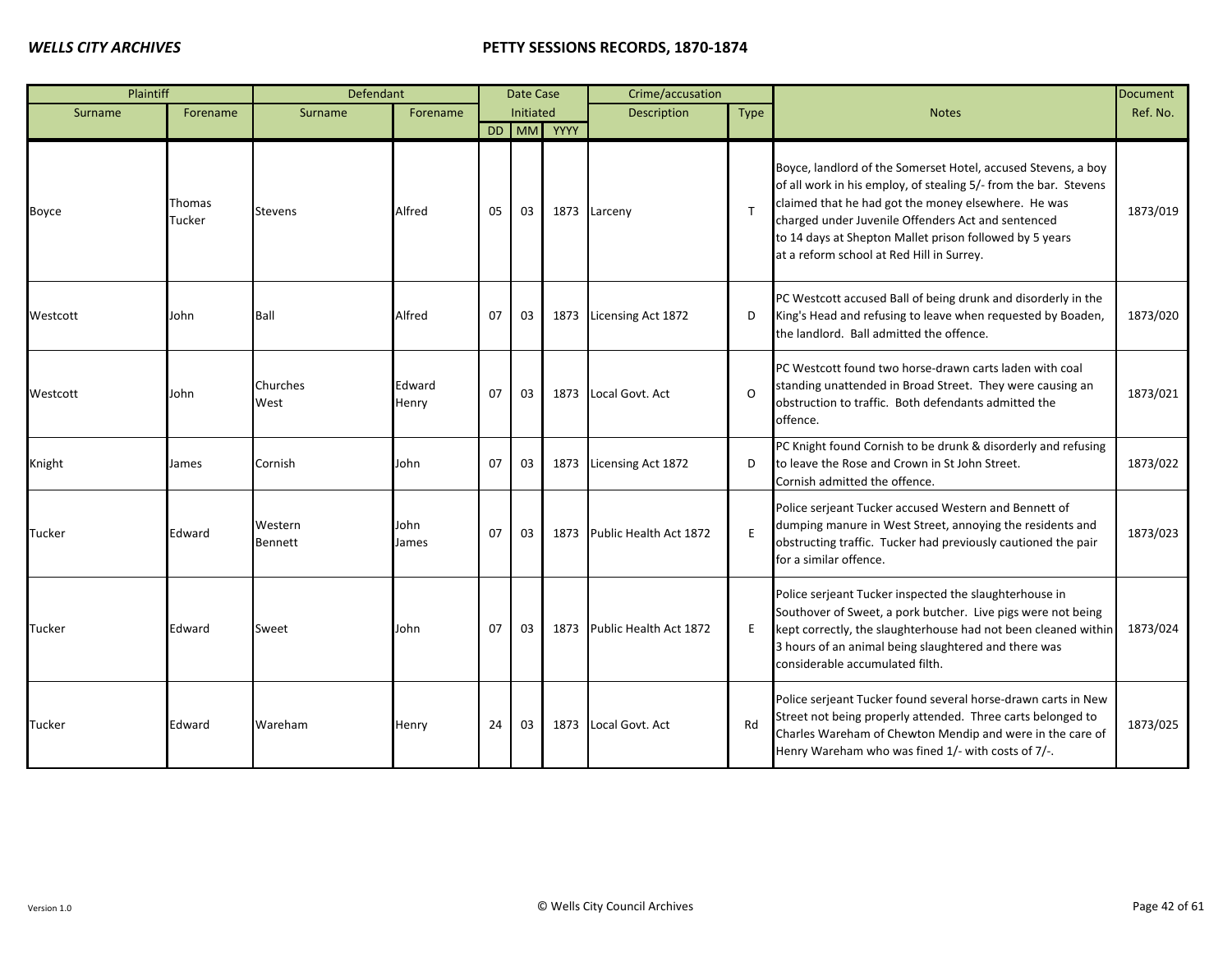| Plaintiff |          | Defendant      |          |    | Date Case |            | Crime/accusation                       |              |                                                                                                                                                                                                                                                                                                                                                                                                                                                        | <b>Document</b> |
|-----------|----------|----------------|----------|----|-----------|------------|----------------------------------------|--------------|--------------------------------------------------------------------------------------------------------------------------------------------------------------------------------------------------------------------------------------------------------------------------------------------------------------------------------------------------------------------------------------------------------------------------------------------------------|-----------------|
| Surname   | Forename | Surname        | Forename |    | Initiated |            | Description                            | <b>Type</b>  | <b>Notes</b>                                                                                                                                                                                                                                                                                                                                                                                                                                           | Ref. No.        |
|           |          |                |          |    |           | DD MM YYYY |                                        |              |                                                                                                                                                                                                                                                                                                                                                                                                                                                        |                 |
| Tucker    | Edward   | Wareham        | Henry    | 24 | 03        | 1873       | Cruelty to animals                     | C            | See 1873/025. Having stopped the horse-drawn carts in<br>New Street, police serjeant Tucker found that at least one of<br>the horses had major sores and diseased feet and was unfit for<br>work. Wareham admitted the offence and was fined 30/- with<br>costs of $9/-$ .                                                                                                                                                                             | 1873/025a       |
| Tucker    | Edward   | Wareham        | Charles  | 24 | 03        | 1873       | Cruelty to animals                     | C            | See 1873/025 and 1873/025a. As the owner of the horses<br>involved, Charles Wareham was accused of having knowingly<br>sent an unfit horse out to work. Wareham was fined 20/- with<br>costs of 30/- (presumably including vet bills) with an alternative<br>of 7 days in prison.                                                                                                                                                                      | 1873/026        |
| Tucker    | Edward   | Ford           | Robert   | 24 | 03        | 1873       | ailure to control<br>horse-drawn carts | Rd           | See 1873/025. Two of the carts that were not being<br>properly controlled in New Street belonged to Jonathan Pearce<br>of Chewton Mendip. They were in the care of Robert Ford who<br>was fined 2/6 with costs of 7/- and further<br>expenses of 2/-.                                                                                                                                                                                                  | 1873/027        |
| Seal      | Albion   | Griffin        | William  | 31 | 03        | 1873       | Fraudulent removal<br>of goods         | Rg           | Seal, landlord of a tenement in Southover, accused Griffin, who<br>had rent arrears of £6 on a quarterly rental of £2, of<br>clandestinely removing his goods and chattels to avoid them<br>being sold under distraint to defray the rent arrears. Seal<br>claimed that Griffin had been helped by Joseph Woodburn and<br>these goods were now stored in a tenement in Union Street<br>occupied by Henry Woodburn, a tenant of Thomas Tucker<br>Boyce. | 1873/028        |
| Taylor    | Henry    | Ball           | Edwin    | 01 | 04        | 1873       | Cruelty to animals                     | $\mathsf{C}$ | Taylor, of the RSPCA, saw Ball in St Thomas Street working a<br>horse that was unfit as a result of sores. Ball admitted the<br>offence.                                                                                                                                                                                                                                                                                                               | 1873/029        |
| Tucker    | Edward   | Cardwell       | William  | 01 | 04        | 1873       | Profane & obscene<br>language          | Pr           | Cardwell and another man called Taylor appear to have been<br>ejected from the Royal Oak near the Market Place. They began<br>fighting in the street using much profane and obscene<br>language. Cardwell was fined 1/- with costs of 7/-.                                                                                                                                                                                                             | 1873/030        |
| Taylor    | Henry    | <b>Bennett</b> | James    | 01 | 04        | 1873       | Cruelty to animals                     | $\mathsf{C}$ | Seen in the Market Place by Taylor of the RSPCA, Bennett was<br>accused of working a horse that was unfit by virtue of<br>a number of wounds on its side and back. He was ordered to<br>pay costs of 7/6d.                                                                                                                                                                                                                                             | 1873/031        |
| Taylor    | Henry    | Allen          | William  | 01 | 04        |            | 1873 Cruelty to animals                | $\mathsf{C}$ | Taylor of the RSPCA saw Allen beating an ass with a stick in the<br>Liberty.                                                                                                                                                                                                                                                                                                                                                                           | 1873/032        |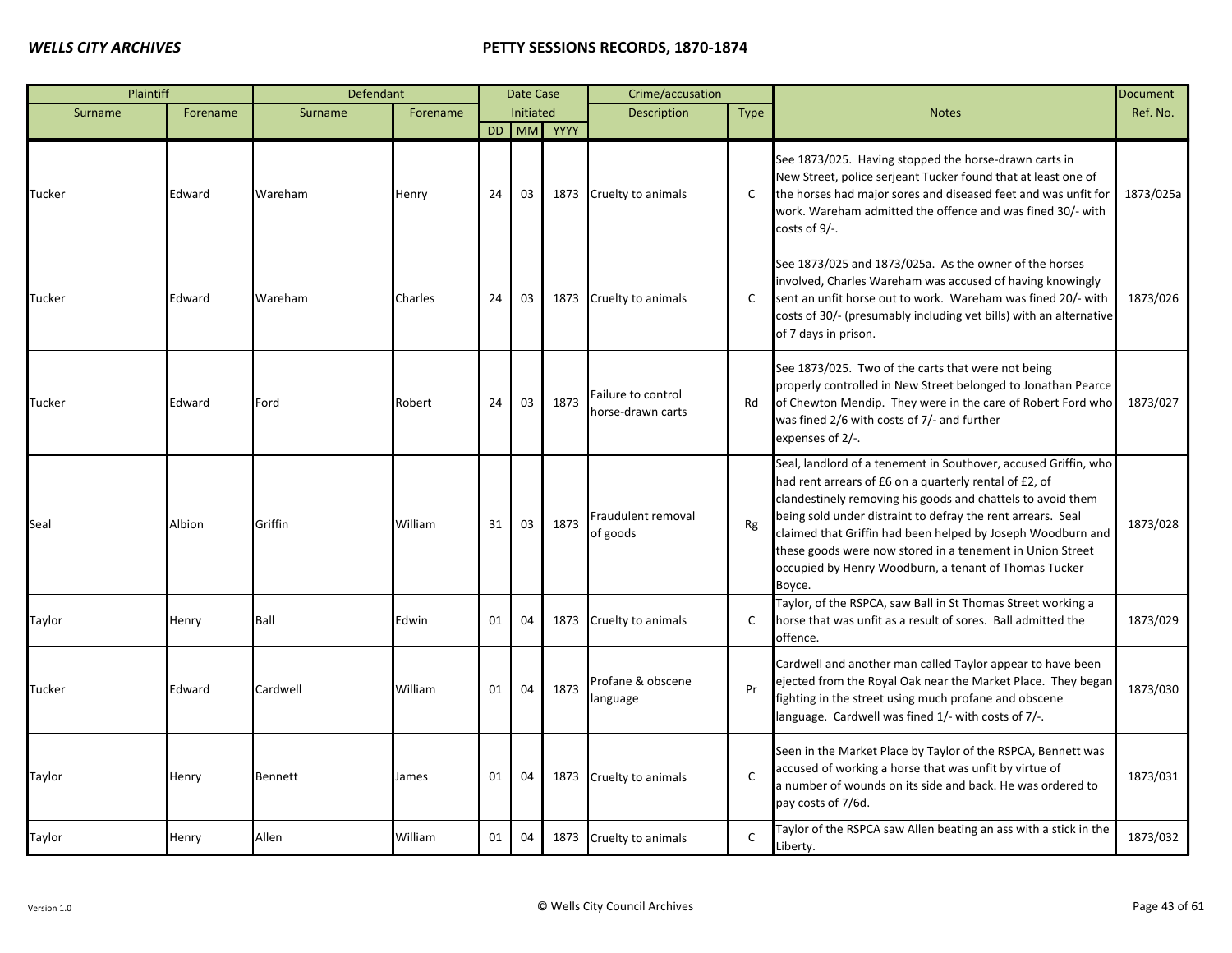| Plaintiff |          | Defendant                   |                            |    | Date Case |            | Crime/accusation           |                |                                                                                                                                                                                                                                                                                                    | <b>Document</b> |
|-----------|----------|-----------------------------|----------------------------|----|-----------|------------|----------------------------|----------------|----------------------------------------------------------------------------------------------------------------------------------------------------------------------------------------------------------------------------------------------------------------------------------------------------|-----------------|
| Surname   | Forename | Surname                     | Forename                   |    | Initiated |            | <b>Description</b>         | Type           | <b>Notes</b>                                                                                                                                                                                                                                                                                       | Ref. No.        |
|           |          |                             |                            |    |           | DD MM YYYY |                            |                |                                                                                                                                                                                                                                                                                                    |                 |
| Taylor    | Henry    | Crandon                     | Robert                     | 02 | 04        | 1873       | Cruelty to animals         | $\mathsf{C}$   | Taylor of the RSPCA accused Crandon, a butcher, of cruelty to 4<br>calves that had been transported from Blagdon in extremely<br>cramped conditions such that they could no longer stand when<br>released.                                                                                         | 1873/033        |
| Tucker    | Edward   | Pearce                      | Jonathan                   | 05 | 04        | 1873       | <b>Furious driving</b>     | Rd             | Police serjeant Tucker charged Pearce of Chewton Mendip with<br>driving a horse and cart at a furious pace along Wells High<br>Street to the danger of pedestrians and other road<br>users. He was fined 2/6d with costs of 7/- and further<br>expenses of 2/-.                                    | 1873/034        |
| Hill      | John     | Charles                     | John                       | 22 | 04        | 1873       | Assault                    | $\overline{A}$ | Hill was a marine store dealer. Neither party appeared.                                                                                                                                                                                                                                            | 1873/035        |
| Hoggan    | Emma     | Ridley                      | Joseph                     | 23 | 04        | 1873       | Wilful damage              | Wd             | Ridley, a young boy, was accused of constantly slamming the<br>gate at the home of the Revd. Oliver in Tor Street until,<br>eventually, the gate broke. Ridley's mother attended court,<br>admitted the offence and was fined 2/6d with costs of 7/-; in<br>the event of default 7 days in prison. | 1873/036        |
| Knight    | James    | Ward                        | Ann                        | 25 | 04        | 1873       | Cruelty to animals         | $\mathsf{C}$   | PC Knight spotted a donkey-drawn cart in Queen Street where<br>the donkey was carrying several sores. Its owner, Ann Ward of<br>Theale, was fined 1/- with costs of 7/- and additional expenses<br>of $2/-$ .                                                                                      | 1873/037        |
| Knight    | James    | Western<br>Collins<br>Allen | Aaron<br>George<br>William | 25 | 04        | 1873       | Obstructing the<br>highway | $\Omega$       | PC Knight accused the three defendants of leaving 4 carts<br>unattended overnight in Tucker Street and causing an<br>obstruction. Western and Allen were fined 1/- each with<br>costs of 7/- (or 7 days in prison), Collins was ordered to pay<br>costs of 4/6d.                                   | 1873/038        |
| Knight    | James    | Walwyn                      | Alfred                     | 25 | 04        | 1873       | Obstructing the<br>highway | $\Omega$       | PC Knight found a horse and cart standing unattended in Broad<br>Street for more than an hour. The owner and driver, Walwyn,<br>was in the Angel Inn and very much the worse for wear.<br>Walwyn, from Oakhill, was fined 20/- with costs of 7/- and<br>additional expenses of 2/6d.               | 1873/039        |
| Knight    | James    | <b>Binning</b>              | Henry                      | 25 | 04        | 1873       | Cruelty to animals         | $\mathsf{C}$   | Binning, of Burcott, had been seen on Portway using a donkey<br>to draw a loaded cart where the donkey was clearly unfit for<br>work by virtue of a large wound on its shoulder. Binning was<br>fined 1/- with costs of 8/6d.                                                                      | 1873/040        |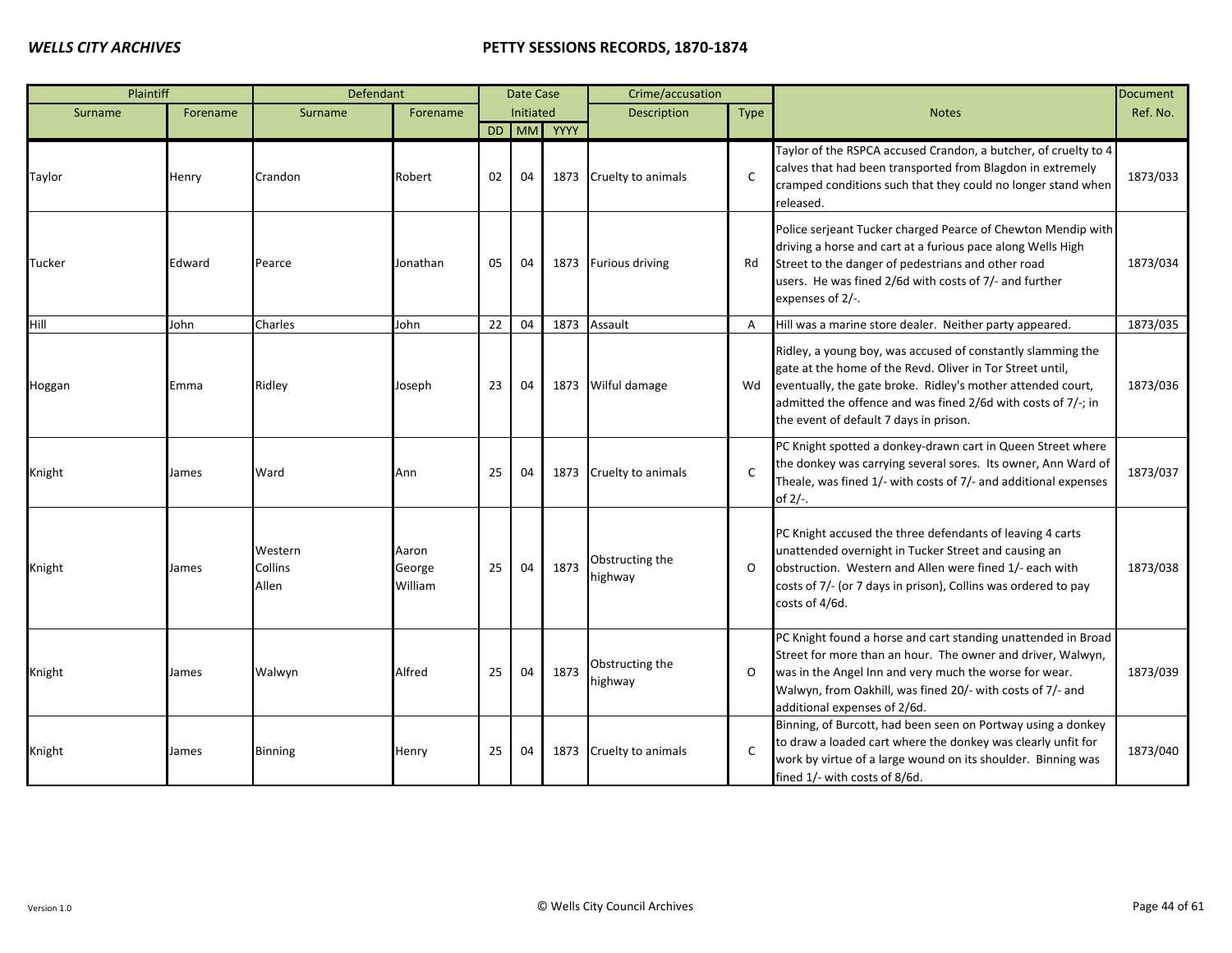| Plaintiff      |          | Defendant            |           |    | Date Case |            | Crime/accusation                                            |                |                                                                                                                                                                                                                                                                                                                                       | <b>Document</b> |
|----------------|----------|----------------------|-----------|----|-----------|------------|-------------------------------------------------------------|----------------|---------------------------------------------------------------------------------------------------------------------------------------------------------------------------------------------------------------------------------------------------------------------------------------------------------------------------------------|-----------------|
| Surname        | Forename | Surname              | Forename  |    | Initiated |            | <b>Description</b>                                          | <b>Type</b>    | <b>Notes</b>                                                                                                                                                                                                                                                                                                                          | Ref. No.        |
|                |          |                      |           |    |           | DD MM YYYY |                                                             |                |                                                                                                                                                                                                                                                                                                                                       |                 |
| Westcott       | John     | Sweet                | Robert    | 26 | 04        |            | 1873 Licensing Act 1872                                     | $\blacksquare$ | PC Westcott was asked for help by the landlady of the Full<br>Moon to remove a drunken and troublesome customer who<br>refused to leave the premises. Westcott was able to get Sweet<br>to leave, but charged him with being on licensed premises<br>outside statutory licensing hours. Sweet was fined 10/- with<br>costs of $7/-$ . | 1873/041        |
| <b>Ball</b>    | John     | Ball                 | Alfred    | 30 | 04        | 1873       | Assault                                                     | $\overline{A}$ | Settled without a hearing. No indication of relationship<br>between plaintiff and defendant.                                                                                                                                                                                                                                          | 1873/042        |
| Westcott       | John     | Tyrrell              | John      | 02 | 05        | 1873       | <b>Drunkenness</b>                                          | D              | PC Westcott was asked for help by the landlord of the King's<br>Head to remove a drunken and quarrelsome customer.<br>Westcott forcibly removed Tyrrell with the assistance of<br>another officer and charged him with drunkenness. Tyrrell was<br>fined 3/6d with costs of 7/6d.                                                     | 1873/043        |
| Westcott       | John     | Parker               | Robert    | 02 | 05        | 1873       | <b>Furious driving</b>                                      | Rd             | Parker, of Shepton Mallet, was seen driving a horse and trap<br>containing three people along High Street at a furious rate,<br>endangering pedestrians and other traffic. Parker was fined<br>10/- with costs of 8/6d.                                                                                                               | 1873/044        |
| Westcott       | John     | Tyrrell (aka Phipps) | Sarah Ann | 02 | 05        | 1873       | Obstructing the police<br>in the execution of<br>their duty | Op             | When PC Westcott was removing John Tyrrell from the King's<br>Head with the assistance of PC Knight (see 1873/043), Sarah<br>Ann Tyrrell (aka Phipps) was seen to push PC Knight in an<br>attempt to release her husband. She was fined 2/6d with costs<br>of 7/-.                                                                    | 1873/045        |
| Bisgood        | John     | Collins              | Edwin     | 06 | 05        | 1873       | Incorrect cups or<br>measures                               | Wm             | 2 incorrect measures. Collins was landlord of the Rose and<br>Crown in St John Street. May have had to pay costs of 4/6d.                                                                                                                                                                                                             | 1873/046        |
| Bisgood        | John     | Rolls                | William   | 06 | 05        | 1873       | ncorrect cups or<br>measures                                | Wm             | 4 incorrect measures. Rolls was landlord of the Royal Oak in<br>the Market Place. He was fined 5/- with costs of 7/-.                                                                                                                                                                                                                 | 1873/047        |
| <b>Bisgood</b> | John     | <b>Perkins</b>       | William   | 06 | 05        | 1873       | ncorrect cups or<br>measures                                | Wm             | 5 incorrect measures. Perkins was landlord of the Mermaid Inn<br>in Tucker Street. He was fined 10/- with costs of 7/-.                                                                                                                                                                                                               | 1873/048        |
| Bisgood        | John     | Moore                | Albert    | 06 | 05        | 1873       | Incorrect cups or<br>measures                               | Wm             | 1 incorrect measure. Moore kept a beer house in Southover.<br>May have had to pay costs of 4/6d.                                                                                                                                                                                                                                      | 1873/049        |
| Bisgood        | John     | Ball                 | Edwin     | 06 | 05        | 1873       | ncorrect cups or<br>measures                                | Wm             | 4 incorrect measures. Ball was landlord of the Coach and<br>Horses in St Thomas Street. He was fined 5/- with costs<br>of 7/-.                                                                                                                                                                                                        | 1873/050        |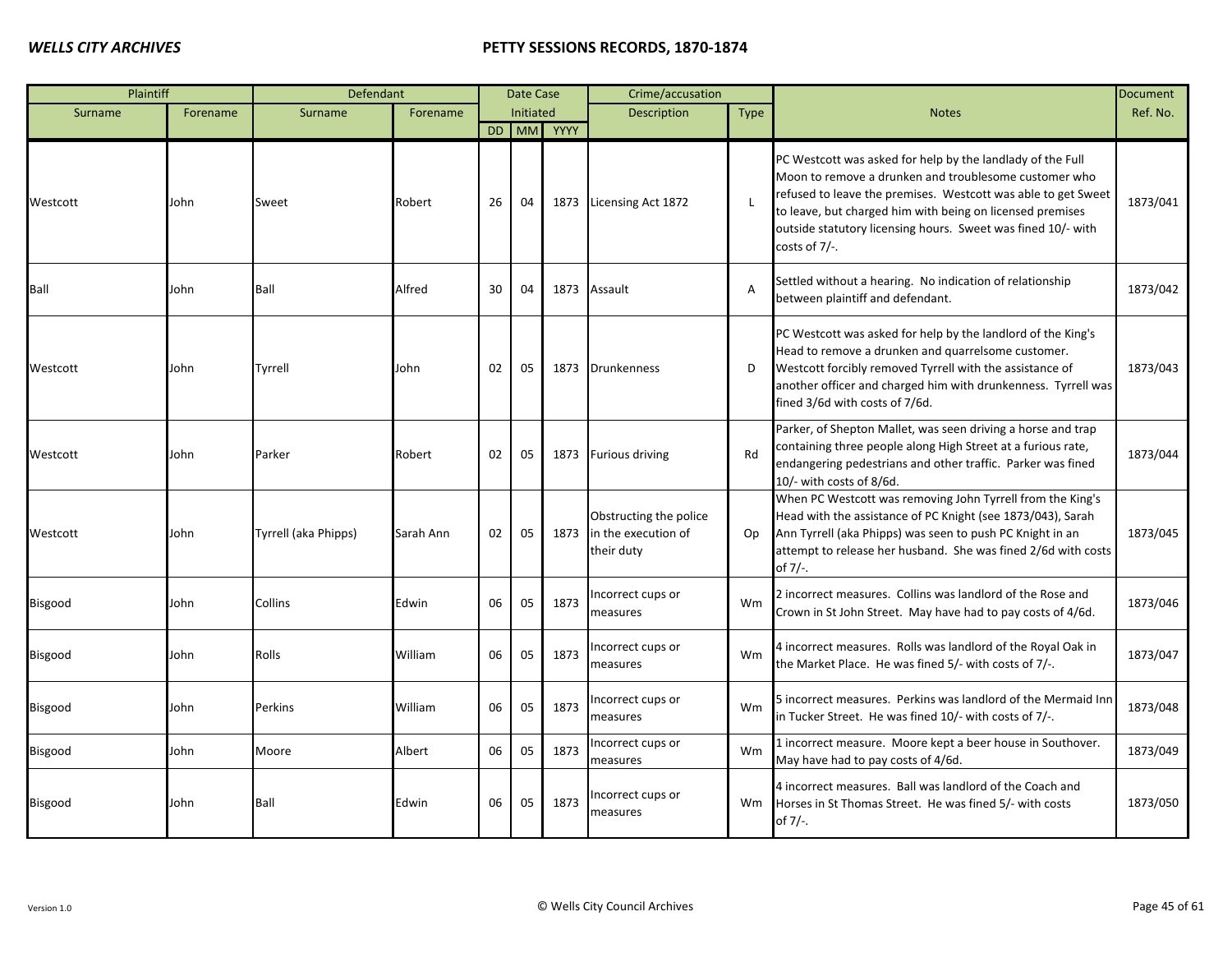| Plaintiff |            | Defendant                             |                                         |    | Date Case        |      | Crime/accusation                  |             |                                                                                                                                                                                                                                                                                                                                                                                         | <b>Document</b> |
|-----------|------------|---------------------------------------|-----------------------------------------|----|------------------|------|-----------------------------------|-------------|-----------------------------------------------------------------------------------------------------------------------------------------------------------------------------------------------------------------------------------------------------------------------------------------------------------------------------------------------------------------------------------------|-----------------|
| Surname   | Forename   | Surname                               | Forename                                |    | <b>Initiated</b> |      | <b>Description</b>                | <b>Type</b> | <b>Notes</b>                                                                                                                                                                                                                                                                                                                                                                            | Ref. No.        |
|           |            |                                       |                                         |    | DD MM            | YYYY |                                   |             |                                                                                                                                                                                                                                                                                                                                                                                         |                 |
| Bisgood   | John       | Tripp                                 | William                                 | 06 | 05               | 1873 | ncorrect cups or<br>measures      | <b>Wm</b>   | 4 incorrect measures. Tripp was landlord of the Cheddar Valley<br>Inn in Tucker Street. He was fined 5/- with costs of<br>$12/-$ .                                                                                                                                                                                                                                                      | 1873/051        |
| Bisgood   | John       | Francis                               | James                                   | 06 | 05               | 1873 | ncorrect cups or<br>measures      | Wm          | 2 incorrect measures. Francis ran a beer house in Broad Street.<br>He was required to pay costs of 4/6d, but there was no<br>indication of a fine.                                                                                                                                                                                                                                      | 1873/052        |
| Bisgood   | John       | Parfitt                               | Mary                                    | 06 | 05               | 1873 | Incorrect cups or<br>measures     | Wm          | 2 incorrect measures. Mary Parfitt was landlady of the Full<br>Moon in Southover. She was fined 5/= with costs of 7/-.                                                                                                                                                                                                                                                                  | 1873/053        |
| Bisgood   | John       | Cheeseman                             | Henrietta                               | 06 | 05               | 1873 | ncorrect cups or<br>measures      | Wm          | 10 incorrect measures. Henrietta Cheeseman was the landlady<br>of the Crown Inn in Market Place. She was fined £1 with costs<br>of 7/-.                                                                                                                                                                                                                                                 | 1873/054        |
| Bisgood   | John       | White                                 | Thomas                                  | 06 | 05               | 1873 | Incorrect cups or<br>measures     | Wm          | 6 incorrect measures. White was landlord of the Angel Inn in<br>Broad Street. He appears to have paid 4/6d in costs but no<br>fine.                                                                                                                                                                                                                                                     | 1873/055        |
| Stoward   | Joseph     | George<br>Hippisley<br>Moore<br>Slade | Alfred<br>James<br>Herbert<br>Frederick | 10 | 05               | 1873 | Harassment of an<br>individual    | It          | Stoward claimed that he was subject to constant verbal abuse<br>and defamation of his character by the four defendants. The<br>defendants were required to pay costs of 8/-.                                                                                                                                                                                                            | 1873/056        |
| Hillier   | John       | Chappell                              | John                                    | 22 | 05               | 1873 | Refusal to work                   | Rw          | Hiller, Capes & Hillier were brush manufacturers.<br>Refusal of apprentice to carry out work as required by<br>employer. Hillier subsequently notified the justices that<br>differences with the two apprentices had been resolved (see<br>also 1873/058).                                                                                                                              | 1873/057        |
| Hillier   | John       | Drew                                  | Frank                                   | 27 | 05               | 1873 | Absent from work<br>without leave | Ab          | Firm of Hillier, Capes & Hillier represented by Thomas<br>Salisbury, manager of the business. See also 1873/057.                                                                                                                                                                                                                                                                        | 1873/058        |
| Jerrard   | Jerrard    | Rolls                                 | William                                 | 05 | 06               | 1873 | Assault                           | A           | Jerrard of Priory Road claimed that he was verbally and<br>physically assaulted at his own front door by Rolls, a carpenter.<br>Settled without a hearing.                                                                                                                                                                                                                              | 1873/059        |
| Johnston  | John Irish | <b>Brooks</b>                         | Walter                                  | 06 | 06               | 1873 | Profane & obscene<br>language     | Pr          | Joseph and Walter Brooks, labourer and pork butcher<br>respectively, were driving a pig down Chamberlain Street.<br>The pig was exhausted so Johnston intervened, but received a<br>volley of verbal abuse from Walter Brooks. The language<br>would have been heard by passers by and young ladies from<br>Mrs Sugden's academy. Walter Brooks was fined 2/6d with<br>costs of $8/-$ . | 1873/060        |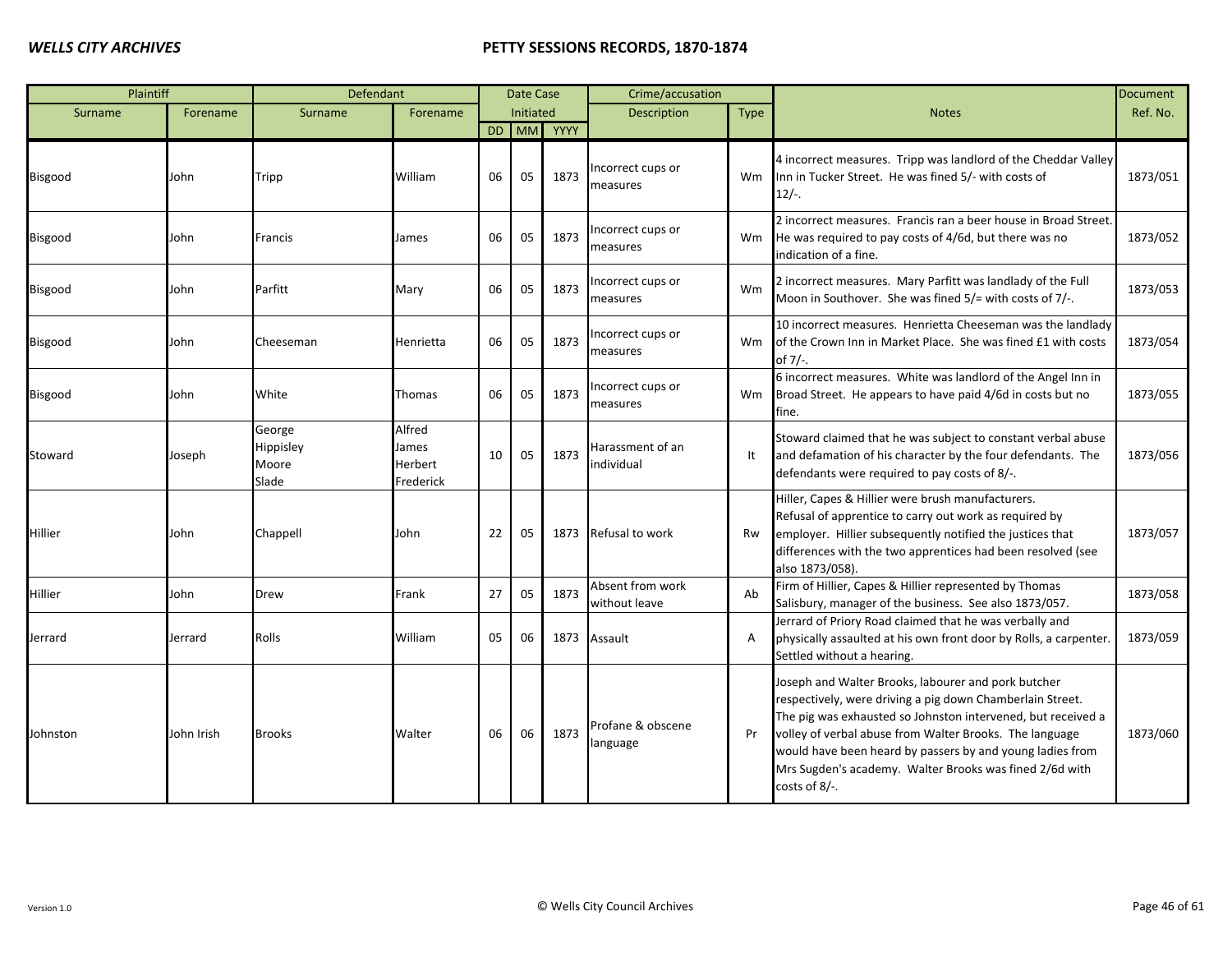| Plaintiff      |            | Defendant     |             |    | Date Case |            | Crime/accusation                |                |                                                                                                                                                                                                                                                                 | <b>Document</b> |
|----------------|------------|---------------|-------------|----|-----------|------------|---------------------------------|----------------|-----------------------------------------------------------------------------------------------------------------------------------------------------------------------------------------------------------------------------------------------------------------|-----------------|
| Surname        | Forename   | Surname       | Forename    |    | Initiated |            | Description                     | <b>Type</b>    | <b>Notes</b>                                                                                                                                                                                                                                                    | Ref. No.        |
|                |            |               |             |    |           | DD MM YYYY |                                 |                |                                                                                                                                                                                                                                                                 |                 |
| Johnston       | John Irish | <b>Brooks</b> | Joseph      | 06 | 06        | 1873       | Cruelty to animals              | $\mathsf{C}$   | See 1873/060. Arising from the same incident as in the<br>other case Joseph Brooks was accused of cruelty for driving the<br>pig to exhaustion. Case was dismissed by the magistrates.                                                                          | 1873/061        |
| Knight         | James      | Francis       | John        | 07 | 06        | 1873       | <b>Furious driving</b>          | Rd             | PC Knight saw Francis driving a horse and cart at a furious pace<br>along St Andrew's Street to the danger of other road users.<br>Francis was fined 5/- with costs of 9/-.                                                                                     | 1873/062        |
| Knight         | James      | Gulliford     | Alfred      | 07 | 06        | 1873       | Obstructing the<br>highway      | $\Omega$       | PC Knight found two horses and carts unattended in Broad<br>Street near the Angel Inn. Gulliford, the owner of the carts,<br>was in the bowling alley of the Angel Inn. Knight claimed that<br>the vehicles were causing an obstruction.                        | 1873/063        |
| Cocks          | Daniel     | Jessett       |             | 12 | 06        | 1873       | Assault                         | A              | Cocks, a bailiff, was attempting to distrain goods from Jessett's<br>house when the latter assaulted him. Jessett was fined 5/-<br>with costs of 9/-.                                                                                                           | 1873/064        |
| Tucker         | Edward     | Day           | Charles     | 14 | 06        | 1873       | Cruelty to animals              | C              | Police serjeant Tucker saw Day driving a horse and cart along<br>High Street where the horse was unfit for work by reason of<br>the sores and wounds it bore. Fines and costs for Day<br>amounted to £1.12s.6d, including fees for a veterinary<br>examination. | 1873/065        |
| Armstrong      | Charles    | Say           | Alfred      | 17 | 06        | 1873       | Assault                         | $\overline{A}$ | Armstrong was a tailor, Say a labourer.                                                                                                                                                                                                                         | 1873/066        |
| Armstrong      | Charles    | Say           | Henry       | 17 | 06        | 1873       | Assault                         | Α              | Armstrong was a tailor, Say a painter.                                                                                                                                                                                                                          | 1873/067        |
| Bisgood        | John       | Ashman        | Mary        | 19 | 06        | 1873       | Incorrect scales and<br>weights | Wm             | Mary Ashman ran a butcher's shop in High Street. Case header<br>document refers to Charles Lewis (probably in error; see<br>1873/072 for case involving Lewis).                                                                                                 | 1873/068        |
| Bisgood        | John       | Parker        | Jonas Lucas | 19 | 06        | 1873       | Incorrect scales and<br>weights | Wm             | Parker ran a butcher's shop. He was fined 10/- with costs of 7/-                                                                                                                                                                                                | 1873/069        |
| Bisgood        | John       | Barnard       | Charles     | 19 | 06        | 1873       | ncorrect scales and<br>weights  | Wm             | Barnard ran a butcher's shop in High Street. He admitted the<br>offence and was fined 10/- with costs of 7/-.                                                                                                                                                   | 1873/070        |
| Bisgood        | John       | White         | John        | 19 | 06        | 1873       | Incorrect scales and<br>weights | Wm             | White ran a butcher's shop in High Street. He admitted the<br>offence and was fined 10/- with costs of 7/-.                                                                                                                                                     | 1873/071        |
| Bisgood        | John       | Lewis         | Charles     | 19 | 06        | 1873       | Incorrect scales and<br>weights | Wm             | Lewis ran a butcher's shop in High Street. He admitted the<br>offence and was fined 10/- with costs of 7/-.                                                                                                                                                     | 1873/072        |
| <b>Bisgood</b> | John       | Vowles        | Charles     | 19 | 06        | 1873       | ncorrect scales and<br>weights  | Wm             | Vowles ran a butcher's shop in High Street. He admitted the<br>offence and was fined 10/- with costs of 7/-.                                                                                                                                                    | 1873/073        |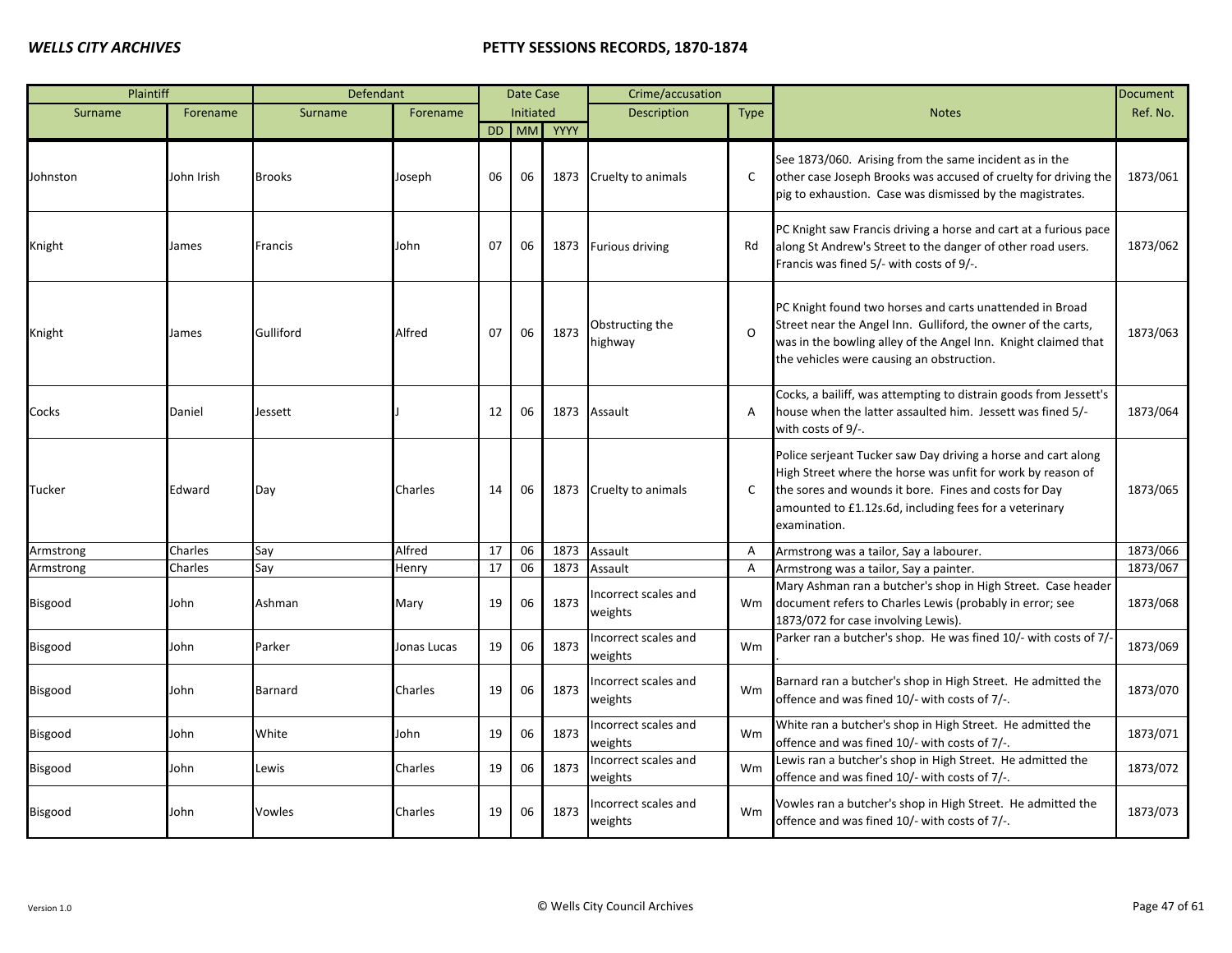| Plaintiff  |                      | Defendant                                 |                                                |    | Date Case |      | Crime/accusation             |              |                                                                                                                                                                                                                                                                                                                       | <b>Document</b> |
|------------|----------------------|-------------------------------------------|------------------------------------------------|----|-----------|------|------------------------------|--------------|-----------------------------------------------------------------------------------------------------------------------------------------------------------------------------------------------------------------------------------------------------------------------------------------------------------------------|-----------------|
| Surname    | Forename             | Surname                                   | Forename                                       |    | Initiated |      | <b>Description</b>           | <b>Type</b>  | <b>Notes</b>                                                                                                                                                                                                                                                                                                          | Ref. No.        |
|            |                      |                                           |                                                | DD | <b>MM</b> | YYYY |                              |              |                                                                                                                                                                                                                                                                                                                       |                 |
| [Mayor]    |                      | [Justices]                                |                                                | 21 | 06        | 1873 | Appeal for attendance        |              | Mayor requests attendance of justices at hearing on 23<br>June because of heavy caseload.                                                                                                                                                                                                                             | 1873/074        |
| [Justices] |                      | [Various]                                 |                                                | 21 | 06        | 1873 | Appeals against Poor<br>Rate |              | Notification of dates when appeals against Poor Rate<br>will be heard.                                                                                                                                                                                                                                                | 1873/075        |
| Fry        | Francis              | Green<br>Green<br>Herley<br>Webb<br>James | Isaac<br>Robert<br>Joel<br>Thomas<br>Frederick | 21 | 06        | 1873 | Wilful damage                | Wd           | Damage to grass, gates and fence to value of 5/-. Case was<br>settled out of court.                                                                                                                                                                                                                                   | 1873/076        |
| Tucker     | Edward               | Allen                                     | James                                          | 21 | 06        | 1873 | Cruelty to animals           | C            | Police serjeant Tucker, on duty at the cattle market, saw<br>a horse and cart, property of Allen, a farmer from Ashcott,<br>where he considered the horse unfit for work by reason of<br>wounds on its shoulder and back. Allen was fined 2/6d with<br>costs which appear to amount to 19/-.                          | 1873/077        |
| Holloway   | James                | Hawkins, (aka Crump)                      | Joseph                                         | 28 | 06        | 1873 | Stealing a plant             | $\mathsf{T}$ | Holloway, a boot and shoemaker of St Thomas Street,<br>accused Hawkins of Back Lane of uprooting and stealing a<br>geranium from his front garden and damaging several other<br>geraniums.                                                                                                                            | 1873/078        |
| Roe        | Lot                  | Napper                                    | Henry                                          | 05 | 07        | 1873 | Assault                      | A            | Roe was from Wedmore and Napper from Compton Dundon.                                                                                                                                                                                                                                                                  | 1873/079        |
| Look       | William<br>Frederick | Dyer                                      | William                                        | 08 | 07        | 1873 | Larceny                      | $\top$       | Dyer, a gardener from Batheaston, had a horse and trap parked<br>at the Crown Inn as did Mr Coombs of Doulting. It appears that<br>when Dyer departed he took a new halter recently purchased<br>by Mr Coombs. Dyer had promised to return the halter to Look,<br>the landlord of the Crown Inn, but had not done so. | 1873/080        |
| Tucker     | Edward               | Ball                                      | Alfred                                         | 08 | 07        | 1873 | Drunk & disorderly           | $\mathsf{D}$ | Police serjeant Tucker had received a complaint from Mr<br>Selway, landlord of the Star Hotel, that Ball was drunk and<br>quarrelsome and would not leave the premises. Case was<br>settled out of court.                                                                                                             | 1873/081        |
| Tucker     | Edward               | Ball                                      | Alfred                                         | 08 | 07        | 1873 | Drunk & disorderly           | D            | PC Westcott arrested Ball and Sidney Barrington for riotous and<br>drunken behaviour in St Thomas Street. Ball was fined 2/6 with<br>costs of 8/-. (see also 1873/083)                                                                                                                                                | 1873/082        |
| Tucker     | Edward               | Barrington                                | Sidney                                         | 08 | 07        |      | 1873 Drunk & disorderly      | D            | See 1873/082. Barrington was fined 2/6d with costs of 8/-.                                                                                                                                                                                                                                                            | 1873/083        |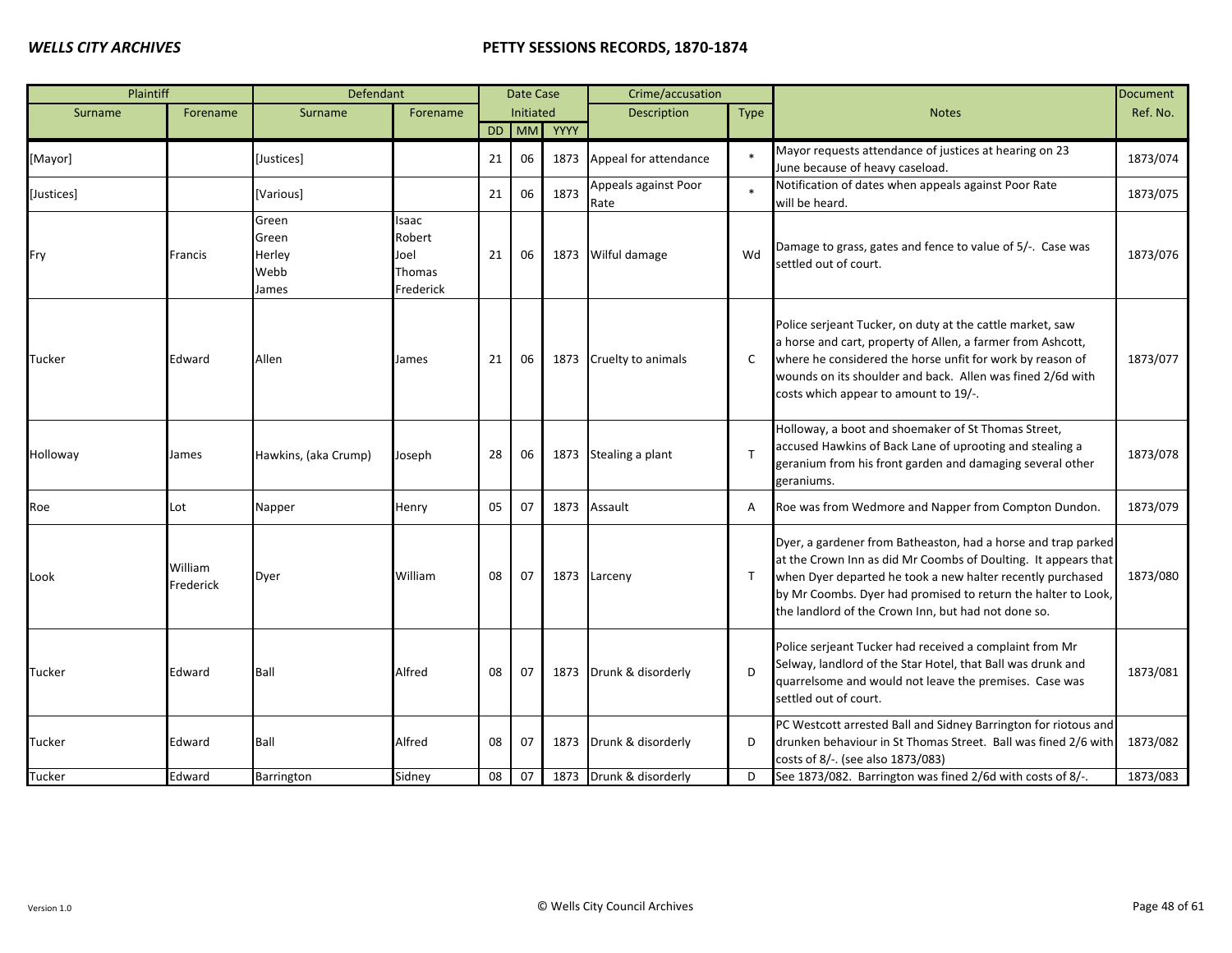| Plaintiff    |          | Defendant        |                 |    | Date Case |            | Crime/accusation                                      |              |                                                                                                                                                                                                                                                                                                                                                                                                                                                                                                                                                                                                                                                                                                | Document |
|--------------|----------|------------------|-----------------|----|-----------|------------|-------------------------------------------------------|--------------|------------------------------------------------------------------------------------------------------------------------------------------------------------------------------------------------------------------------------------------------------------------------------------------------------------------------------------------------------------------------------------------------------------------------------------------------------------------------------------------------------------------------------------------------------------------------------------------------------------------------------------------------------------------------------------------------|----------|
| Surname      | Forename | Surname          | Forename        |    | Initiated |            | <b>Description</b>                                    | <b>Type</b>  | <b>Notes</b>                                                                                                                                                                                                                                                                                                                                                                                                                                                                                                                                                                                                                                                                                   | Ref. No. |
|              |          |                  |                 |    |           | DD MM YYYY |                                                       |              |                                                                                                                                                                                                                                                                                                                                                                                                                                                                                                                                                                                                                                                                                                |          |
| Hallett      | Mary     | Willmott         | Sarah           | 10 | 07        |            | 1873 Obscene language                                 | Pr           | Mary Hallett, wife of Henry Hallett and resident of South<br>Street, was confronted in the street by Sarah Willmott, a single<br>woman also residing in South Street, and subjected to a tirade<br>of verbal, defamatory abuse. Elizabeth Tutton was called as a<br>witness. Willmott was fined 2/6d with costs of 14/6d.                                                                                                                                                                                                                                                                                                                                                                      | 1873/084 |
| Charles      | John     | Hawkins<br>Scott | James<br>George | 11 | 07        | 1873       | Clandestine removal<br>of goods to avoid<br>distraint | Rg           | Charles, a property owner, had Hawkins as a tenant with<br>significant arrears of rent. He served a distress order on<br>Hawkins enabling him to sell Hawkins' chattels and effects<br>to defray the arrears of rent. However, Hawkins<br>clandestinely moved assets to the value of around 30/- out<br>of the property overnight with the assistance of George<br>Scott. Scott was fined 8/-, while Hawkins was required to<br>pay the rent arrears of £3, plus costs of 9/- and additional<br>expenses of 3/-. It appears that Hawkins was unable to pay<br>immediately but there was evidence that he was able to pay<br>a substantial portion of the outstanding sum later in the<br>year. | 1873/085 |
| Meek         | Joseph   | Fry              | John            | 19 | 07        |            | 1873 Evading tolls                                    | N            | Meek was the operator of the turnpike gate at Southover.<br>He claimed that John Fry had avoided paying the toll of 41/2d for<br>a horse and cart by obtaining a ticket at the Hartlake gate and<br>passing it off at the Southover gate.                                                                                                                                                                                                                                                                                                                                                                                                                                                      | 1873/086 |
| Merrick      | Joseph   | Rice (aka Bird)  | Nancy           | 22 | 07        | 1873       | Drunk & disorderly                                    | D            | Merrick, landlord of the Lamb Inn in St Thomas Street,<br>accused Rice (aka Bird) of drunken and riotous behaviour<br>in his pub and of assaulting him once she had been removed<br>into the street.                                                                                                                                                                                                                                                                                                                                                                                                                                                                                           | 1873/087 |
| <b>Brice</b> | Henry    | Sage             | Thomas          | 28 | 07        | 1873       | Theft of fruit                                        | $\mathsf{T}$ | Brice of St Thomas Street accused Sage, a labourer, also of St<br>Thomas Street, of stealing apples from his orchard. Sage<br>admitted the offence, having been caught red-handed by<br>Brice's housekeeper, Mrs White.                                                                                                                                                                                                                                                                                                                                                                                                                                                                        | 1873/088 |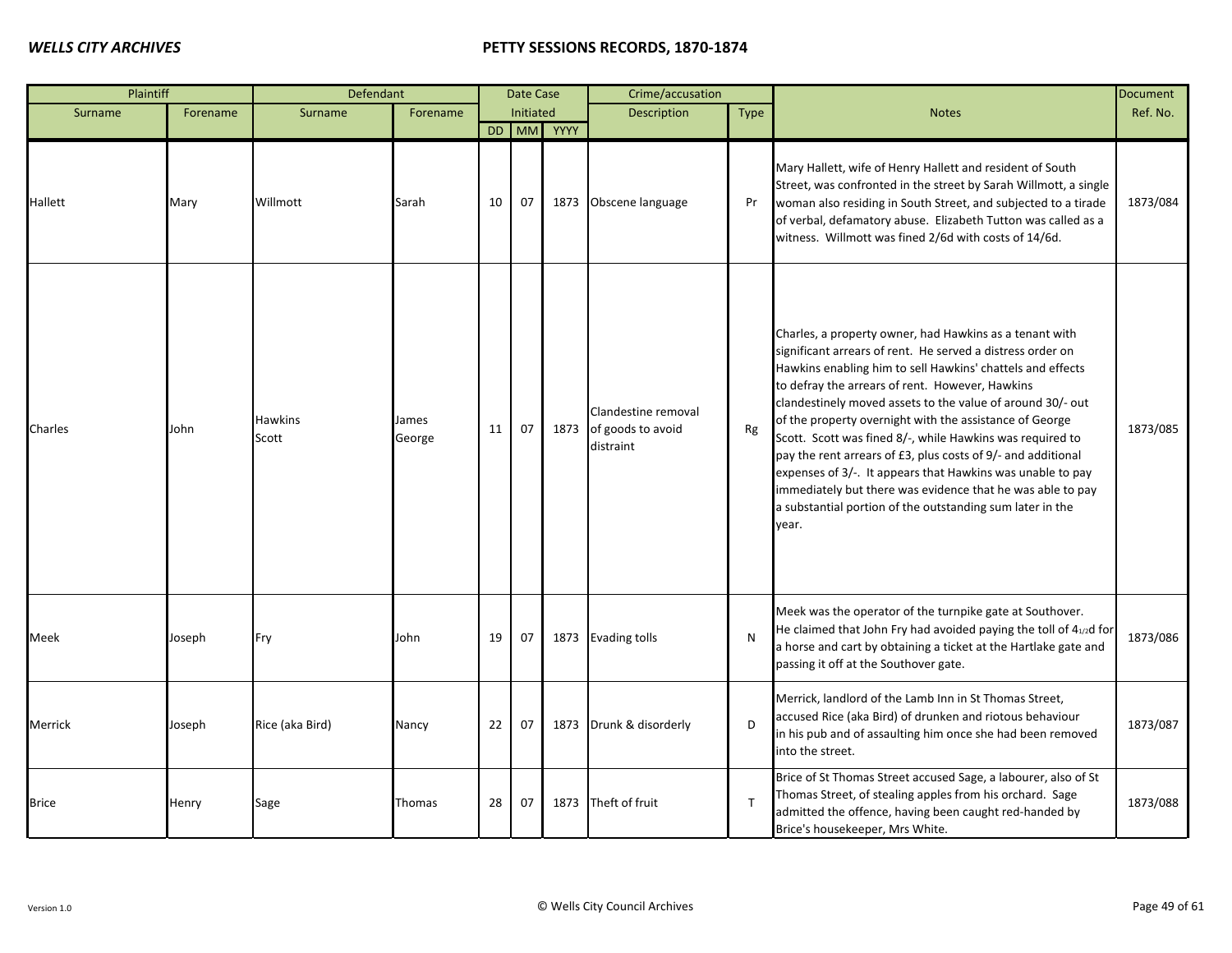| Plaintiff            |          | Defendant        |                |           | Date Case |      | Crime/accusation              |             |                                                                                                                                                                                                                                                                                                                                                                                                    | <b>Document</b> |
|----------------------|----------|------------------|----------------|-----------|-----------|------|-------------------------------|-------------|----------------------------------------------------------------------------------------------------------------------------------------------------------------------------------------------------------------------------------------------------------------------------------------------------------------------------------------------------------------------------------------------------|-----------------|
| Surname              | Forename | Surname          | Forename       |           | Initiated |      | <b>Description</b>            | <b>Type</b> | <b>Notes</b>                                                                                                                                                                                                                                                                                                                                                                                       | Ref. No.        |
|                      |          |                  |                | <b>DD</b> | <b>MM</b> | YYYY |                               |             |                                                                                                                                                                                                                                                                                                                                                                                                    |                 |
| [Secretary of State] |          | [Justices]       |                | 04        | 08        | 1873 | Procedures re<br>deserters    | $\ast$      | Changes to procedures regarding medical examinations                                                                                                                                                                                                                                                                                                                                               | 1873/089        |
| Clothier             | Maria    | Scudamore        | Mary Ann       | 07        | 08        | 1873 | Obscene language              | Pr          | Maria Clothier was the wife of John Clothier of Broad<br>Street. She claimed that Mary Ann Scudamore had come<br>to her house in a drunken state and used profane and obscene<br>language to the annoyance of residents and<br>passers by.                                                                                                                                                         | 1873/090        |
| Palmer               | Joseph   | Richardson       | Edwin          | 13        | 08        | 1873 | <b>Malicious trespass</b>     | Pt          | Palmer accused Richardson, a labourer, of deliberately<br>trespassing on his field, causing damage to a fence / hedge to<br>the value of 1/- when getting into or out of the field.                                                                                                                                                                                                                | 1873/091        |
| Knight               | James    | Ball             | Alfred         | 14        | 08        |      | 1873 Furious driving          | Rd          | PC Knight saw Ball driving a horse and cart at a furious rate<br>down St Thomas Street to the danger of pedestrians and other<br>road users. Ball was fined 10/6d.                                                                                                                                                                                                                                 | 1873/092        |
| Tucker               | Edward   | Vining<br>Phipps | Henry<br>James | 14        | 08        |      | 1873 Breach of peace          | Dp          | Police serjeant Tucker was advised that Vining and Phipps had<br>been fighting in a field near Priory Road. Phipps was required<br>to pay a total of 5/3d, Vining failed to appear at the hearing but<br>was ordered to pay costs of 8/-.                                                                                                                                                          | 1873/093        |
| Meek                 | Joseph   | Gulliford        | Alfred         | 15        | 08        |      | 1873 Evading tolls            | N           | Meek, the operator of the Southover gate, accused Gulliford of<br>evading the toll of threepence three farthings for a horse and<br>cart. See also 1873/096                                                                                                                                                                                                                                        | 1873/094        |
| Cox                  | Henry    | Luscombe         | Philip         | 15        | 08        | 1873 | Absenteeism                   | Ab          | Cox, a baker in High Street, had taken on Luscombe as a<br>journeyman baker, but after one month he had walked out<br>without notice and had not returned. Cox claimed that<br>Luscombe's absence without notice had cost him at least 15/-<br>and he was seeking redress.                                                                                                                         | 1873/095        |
| Meek                 | Joseph   | Gulliford        | Alfred         | 26        | 08        | 1873 | Evading tolls -<br>commitment | N           | When case 1873/094 was heard, judgement was made against<br>Gulliford for evading the toll. He was fined 5/- with costs of 9/-<br>and given until 25 August to pay or to go to jail for 14 days. A<br>committal order was raised to send him to jail but Gulliford<br>paid the outstanding sum of 14/- (plus<br>additional fees of 1/6d for the committal preparation) on the<br>last day allowed. | 1873/096        |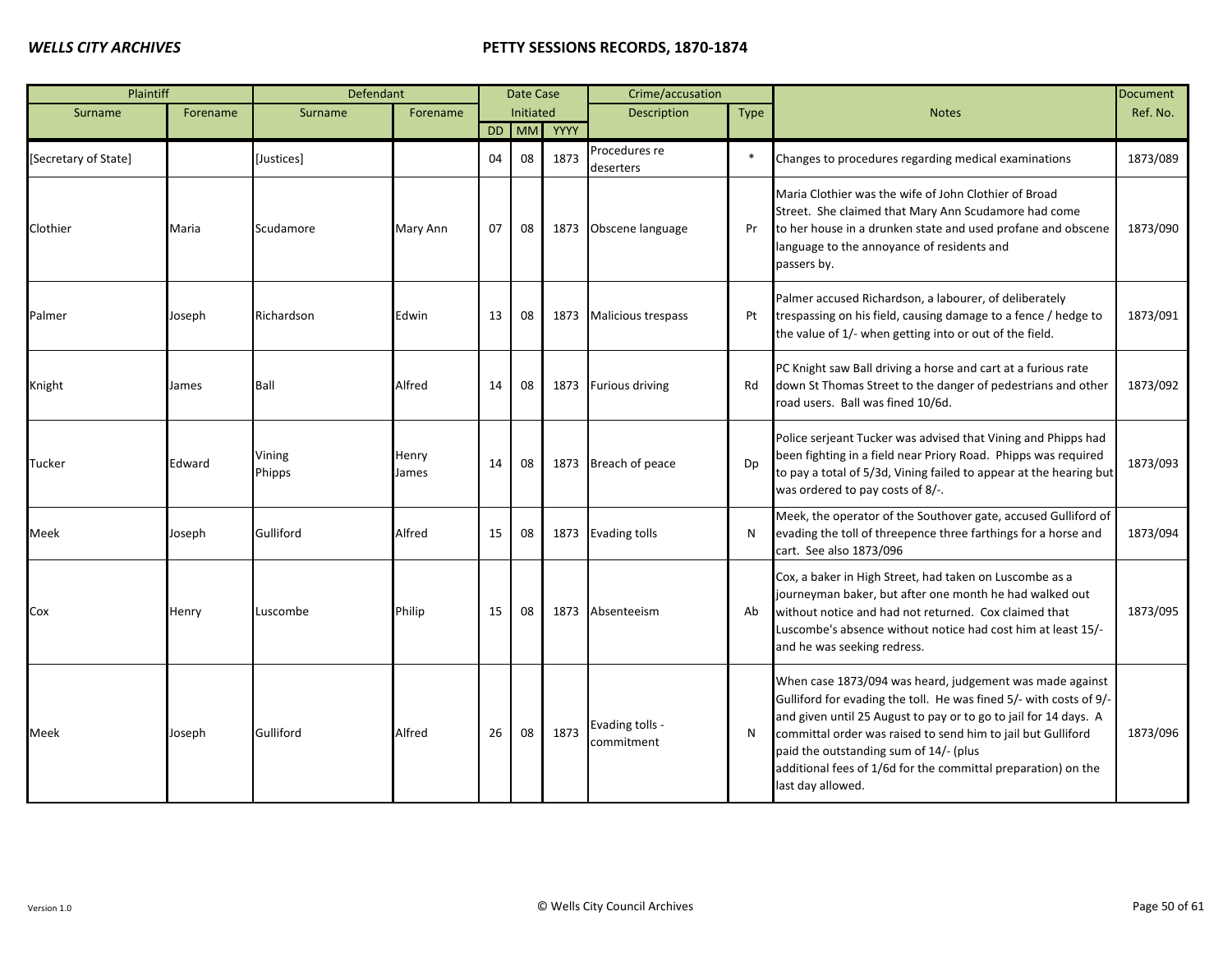| Plaintiff      |           | Defendant                |                 |    | Date Case        |            | Crime/accusation              |              |                                                                                                                                                                                                                                                                                                                                                                   | <b>Document</b> |
|----------------|-----------|--------------------------|-----------------|----|------------------|------------|-------------------------------|--------------|-------------------------------------------------------------------------------------------------------------------------------------------------------------------------------------------------------------------------------------------------------------------------------------------------------------------------------------------------------------------|-----------------|
| Surname        | Forename  | Surname                  | Forename        |    | <b>Initiated</b> |            | <b>Description</b>            | <b>Type</b>  | <b>Notes</b>                                                                                                                                                                                                                                                                                                                                                      | Ref. No.        |
|                |           |                          |                 |    |                  | DD MM YYYY |                               |              |                                                                                                                                                                                                                                                                                                                                                                   |                 |
| Dore           | James     | Hurley                   | John            | 01 | 09               | 1873       | Theft                         | $\mathsf{T}$ | Dore was the landlord of the Golden Heart in St John<br>Street. Hurley, a plasterer and tiler working at Wookey Hole,<br>had stayed at the pub for two weeks before moving his lodging<br>elsewhere. Dore accused him of stealing a purse of money and<br>some of his wife's jewellery before leaving.                                                            | 1873/097        |
| Fry            | Francis   | <b>Phillis</b><br>Loxton | James<br>Joseph | 10 | 09               | 1873       | <b>Malicious trespass</b>     | Wd           | Fry, a maltster, complained that his premises in Southover had<br>been broken into and various items such as malt<br>shovels, brushes and corn measures had been broken, while<br>malt had also been strewn over the floor. Phillis of<br>Southover and Loxton of Behind Walls were suspected of being<br>the culprits.                                           | 1873/098        |
| Howe           | Ann Rhoda | Teal                     | Elizabeth       | 10 | 09               | 1873       | Obscene language              | Pr           | Ann Rhoda Howe was a single woman living in St Thomas<br>Street. Teal had abused her and made defamatory remarks<br>about her using profane and obscene language that would<br>have been heard by many other people.                                                                                                                                              | 1873/099        |
| Milton         | George    | Oldfield                 | Kitty           | 15 | 09               |            | 1873 Theft of boots           | $\mathsf{T}$ | Milton was a tailor living in Vicar's Close. He employed<br>Kitty Oldfield as a domestic servant for around 6 weeks before<br>sacking her for dishonesty. He subsequently discovered that 3<br>pairs of gentlemen's boots were missinng and suspected<br>Oldfield of taking them.                                                                                 | 1873/100        |
| Harris         | Thomas    | Cattell                  | Robert          | 16 | 09               |            | 1873 Absenteeism              | Ab           | Harris was a wheelwright in Southover. Cattell had been<br>indentured as an apprentice in 1868, but had absented himself<br>from work on a number of occasions. He had then left again<br>and had not returned.                                                                                                                                                   | 1873/101        |
| <b>Hopkins</b> | Eliza     | Francis                  | Phillis         | 26 | 09               |            | 1873 Drunk & disorderly       | D            | Eliza Hopkins was wife of Robert Hopkins, a labourer living in<br>Southover. She claimed that she was verbally abused by a<br>drunken Phillis Francis, wife of George Francis, haulier.<br>(Uncertain whether Phillis is correct name for wife of George<br>Francis [see e.g.1873/108 and others], unless there were two<br>hauliers, both named George Francis). | 1873/102        |
| Knight         | James     | Sheppard                 | Sarah           | 30 | 09               | 1873       | Profane & obscene<br>language | Pr           | PC Knight arrested Sheppard for cursing and swearing loudly in<br>St Thomas Street where she lived. George Lockyer, coal<br>haulier, was called as a witness.                                                                                                                                                                                                     | 1873/103        |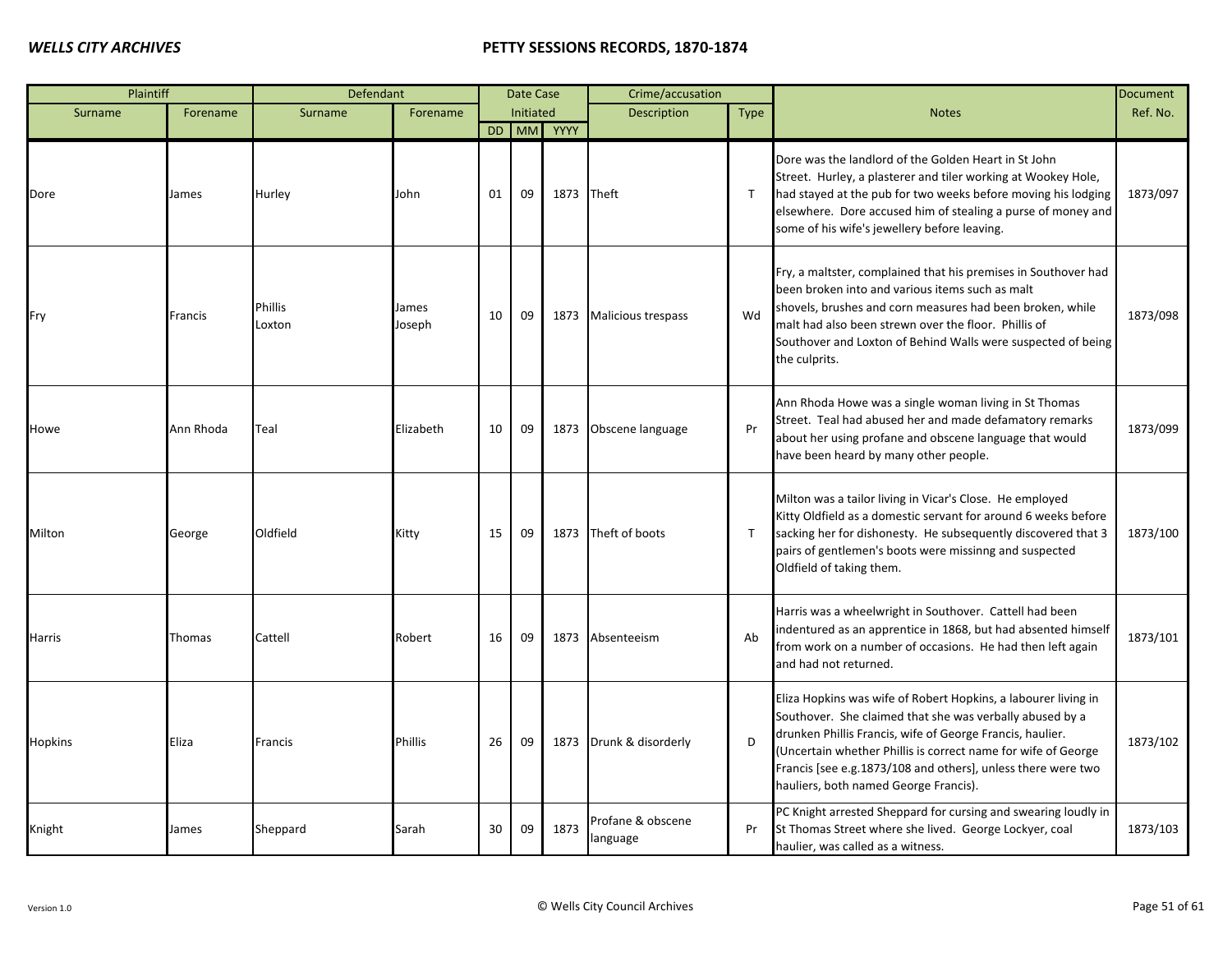| Plaintiff      |                    | Defendant          |                |    | Date Case |            | Crime/accusation                      |                |                                                                                                                                                                                                                                                                                                                                            | <b>Document</b> |
|----------------|--------------------|--------------------|----------------|----|-----------|------------|---------------------------------------|----------------|--------------------------------------------------------------------------------------------------------------------------------------------------------------------------------------------------------------------------------------------------------------------------------------------------------------------------------------------|-----------------|
| Surname        | Forename           | Surname            | Forename       |    | Initiated |            | <b>Description</b>                    | <b>Type</b>    | <b>Notes</b>                                                                                                                                                                                                                                                                                                                               | Ref. No.        |
|                |                    |                    |                |    |           | DD MM YYYY |                                       |                |                                                                                                                                                                                                                                                                                                                                            |                 |
| Bisgood        | John               | <b>Stevens</b>     | William        | 09 | 10        | 1873       | Maintenance order                     | Mo             | Alfred Stevens, son of William Stevens, had been sent to<br>reform school (see 1873/019). William Stevens was summoned<br>to explain why he should not contribute to the maintenance of<br>his son while at the reform school.<br>It seems likely that Stevens was judged to have the ability to<br>provide financial support for his son. | 1873/104        |
| Vowles         | Charles            | Slater             | William        | 20 | 10        | 1873       | Assault                               | $\overline{A}$ | Vowles was a butcher, Slater was a labourer.                                                                                                                                                                                                                                                                                               | 1873/105        |
| Knight         | James              | Wall               | Thomas         | 30 | 10        | 1873       | Cruelty to animals                    | C              | PC Knight saw Wall hauling a load of coal in St Andrew Street<br>using a horse and donkey where the donkey was unfit to work<br>because of a large bleeding wound on its shoulder.                                                                                                                                                         | 1873/106        |
| Whitehead      | John               | Snooks<br>Cardwell | John<br>Joseph | 03 | 11        | 1873       | Assault                               | $\overline{A}$ | Whitehead was a labourer. Snooks and Cardwell both<br>lived in St Thomas Street.                                                                                                                                                                                                                                                           | 1873/107        |
| Francis        | Elizabeth          | Cox                | Louisa         | 03 | 11        | 1873       | Obscene language                      | Pr             | Elizabeth Francis was the wife of George Francis, haulier. She<br>complained that Cox had come to her house and had abused<br>her from the street using profane and obscene language.<br>Settled out of court.                                                                                                                             | 1873/108        |
| Bisgood        | John               | Perry              | George         | 04 | 11        | 1873       | Selling bread other<br>than by weight | Wm             | The type of bread bought by the police officer from another<br>force was one which had to be sold by weight. It was not<br>sold by weight - and it was also short weight. Perry ran a<br>bakery in High Street. He pleaded guilty to the offence.                                                                                          | 1873/109        |
| Bisgood        | John               | <b>Duckett</b>     | George         | 04 | 11        | 1873       | Selling bread other<br>than by weight | Wm             | The type of bread bought by the police officer from another<br>force was one which had to be sold by weight. It was not<br>sold by weight - and it was also short weight. Duckett was a<br>baker in Priest Row.                                                                                                                            | 1873/110        |
| Bisgood        | John               | Cox                | Henry          | 04 | 11        | 1873       | Selling bread other<br>than by weight | Wm             | The type of bread bought by the police officer from another<br>force was one which had to be sold by weight. It was not<br>sold by weight - and it was also short weight. Cox was a<br>baker in High Street.                                                                                                                               | 1873/111        |
| <b>Bisgood</b> | John               | Armstrong          | William        | 04 | 11        | 1873       | Selling bread other<br>than by weight | Wm             | The type of bread bought by the police officer from another<br>force was one which had to be sold by weight. It was not<br>sold by weight - and it was also short weight.                                                                                                                                                                  | 1873/112        |
| Taylor         | William<br>Bennett | Guppy              | John           | 06 | 11        | 1873       | Assault                               | A              | Taylor was a brewer, Guppy was a labourer.                                                                                                                                                                                                                                                                                                 | 1873/113        |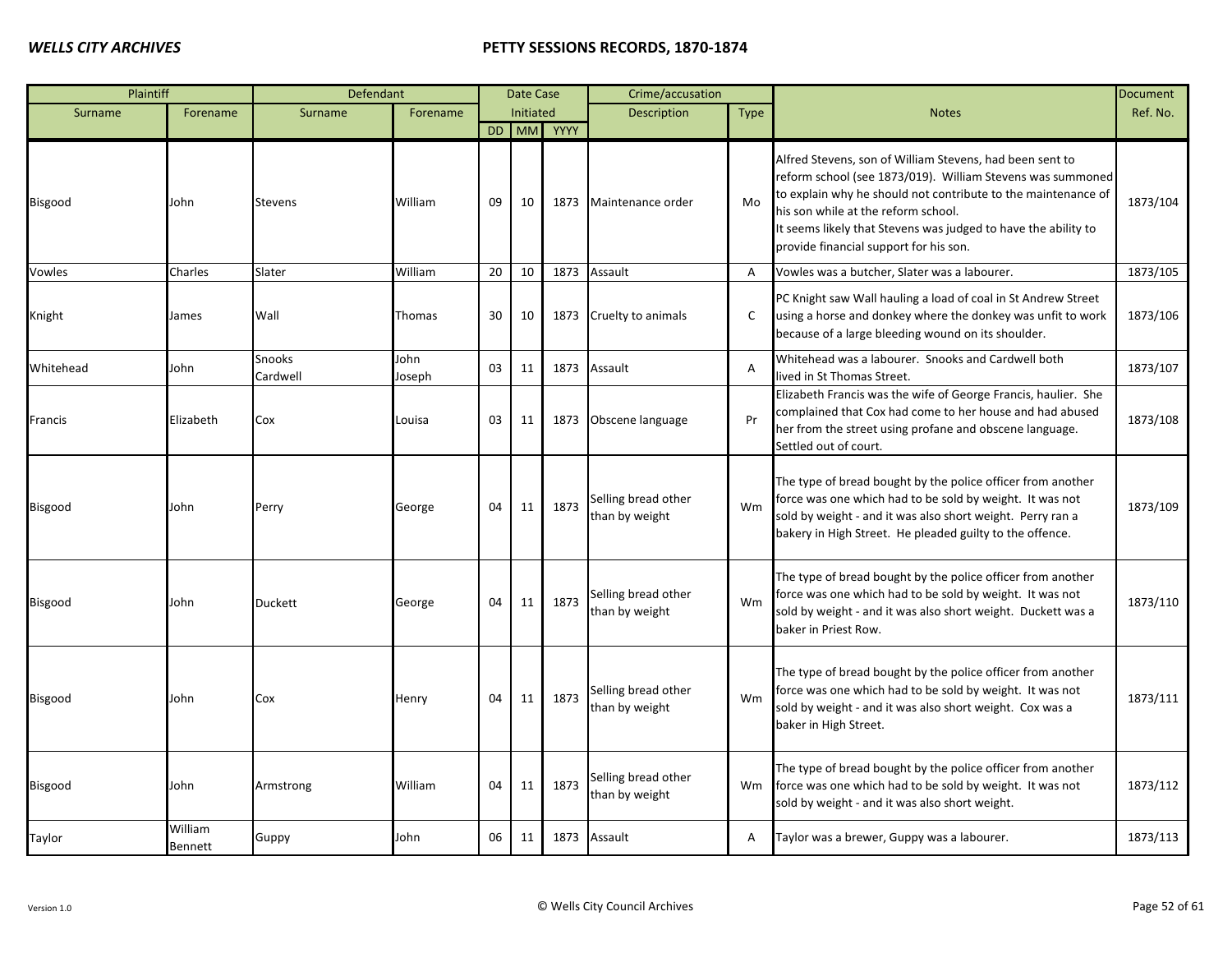| Plaintiff    |          | Defendant                      |                  |    | Date Case |            | Crime/accusation                                      |                |                                                                                                                                                                                                                                                                                                                                                                                                                                                                                                                                                                   | <b>Document</b> |
|--------------|----------|--------------------------------|------------------|----|-----------|------------|-------------------------------------------------------|----------------|-------------------------------------------------------------------------------------------------------------------------------------------------------------------------------------------------------------------------------------------------------------------------------------------------------------------------------------------------------------------------------------------------------------------------------------------------------------------------------------------------------------------------------------------------------------------|-----------------|
| Surname      | Forename | Surname                        | Forename         |    | Initiated |            | Description                                           | <b>Type</b>    | <b>Notes</b>                                                                                                                                                                                                                                                                                                                                                                                                                                                                                                                                                      | Ref. No.        |
|              |          |                                |                  |    |           | DD MM YYYY |                                                       |                |                                                                                                                                                                                                                                                                                                                                                                                                                                                                                                                                                                   |                 |
| Tucker       | Edward   | Pearce                         | George           | 13 | 11        | 1873       | Profane & obscene<br>anguage                          | Pr             | Police serjeant Tucker received complaints from residents that<br>Pearce of Priory Road was shouting and swearing in the street.<br>John Jerrard and Charles Cock were called as witnesses. Pearce<br>appears to have been found guilty and required to pay 7/-.                                                                                                                                                                                                                                                                                                  | 1873/114        |
| Tucker       | Edward   | Drew                           | William          | 13 | 11        | 1873       | Profane & obscene<br>anguage                          | Pr             | Police serjeant Tucker received complaints from John Jerrard<br>that Drew, a haulier of Priory Road, was shouting and swearing<br>in the street. John Jerrard was called as a<br>witness.                                                                                                                                                                                                                                                                                                                                                                         | 1873/115        |
| Morgan       | Henry    | <b>Brooks</b>                  | Walter           | 19 | 11        | 1873       | Assault                                               | $\overline{A}$ | Morgan was a pork butcher. He accused both Walter and<br>Joseph Brooks of assault (see also 1873/117).                                                                                                                                                                                                                                                                                                                                                                                                                                                            | 1873/116        |
| Morgan       | Henry    | <b>Brooks</b>                  | Joseph           | 19 | 11        | 1873       | Assault                                               | A              | See 1873/116 - same incident                                                                                                                                                                                                                                                                                                                                                                                                                                                                                                                                      | 1873/117        |
| Morgan       | Henry    | <b>Brooks</b><br><b>Brooks</b> | Walter<br>Joseph | 22 | 11        | 1873       | Assault                                               | Α              | Morgan requested that summons be issued to 2 witnesses<br>to support his case(s) against Walter and Joseph Brooks.<br>The witnesses called were Charles Barnard and William Tucker.                                                                                                                                                                                                                                                                                                                                                                               | 1873/118        |
| Cox          | Henry    | Luscombe                       | Philip           | 20 | 11        | 1873       | Embezzlement                                          | Em             | Cox, a baker in High Street, had employed Luscombe as a<br>journeyman baker before Luscombe left his employ. Cox<br>complained that Luscombe had not correctly accounted for the<br>monies that he had received from clients before leaving Cox's<br>employ and that he (Luscombe) had kept at least<br>some of the money for himself. The case was said to be<br>settled.                                                                                                                                                                                        | 1873/119        |
| Charles      | John     | Loxton                         | William          | 26 | 11        | 1873       | Clandestine removal<br>of goods to avoid<br>distraint | Rg             | Charles, a property owner, had Loxton as a tenant with<br>substantial arrears of rent. Loxton, aware that Charles was<br>initiating distraint proceedings against him, clandestinely<br>removed goods and chattels from his tenement in St John<br>Street so that they could not be sold to defray the rent arrears.<br>Loxton was ordered to pay the rent arrears of £5, together with<br>Charles' costs (unspecified). It appears that a schedule of<br>staged payments was agreed since there are receipts of<br>payments from Loxton recorded well into 1875. | 1873/120        |
| <b>RSPCA</b> |          | [Various]                      |                  | 06 | 12        |            | 1873 Circular                                         |                | Advice to magistraates on payment of damages and<br>penalties in cases of animal cruelty.                                                                                                                                                                                                                                                                                                                                                                                                                                                                         | 1873/121        |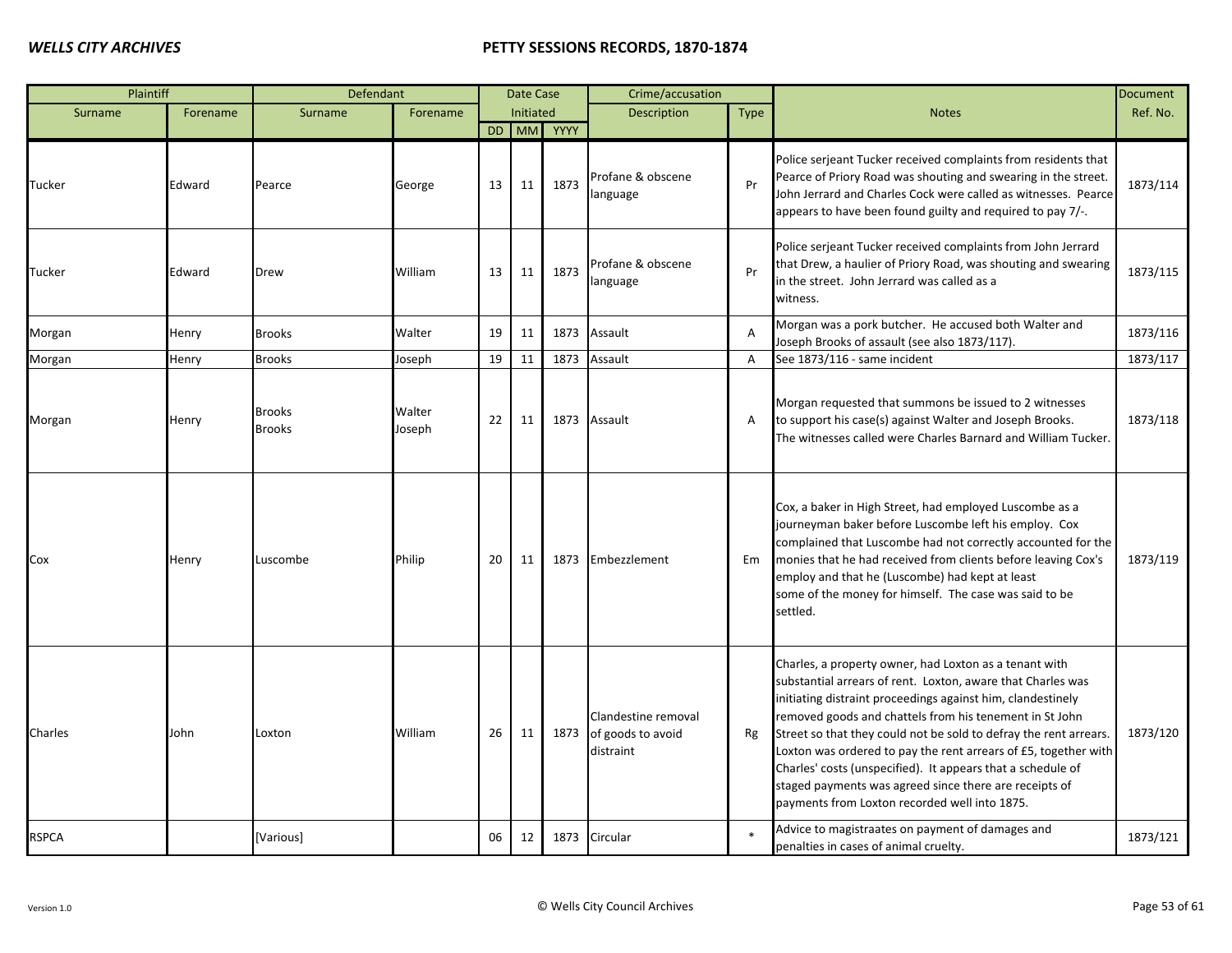| Plaintiff |           | Defendant |              |    | Date Case        |            | Crime/accusation              |                |                                                                                                                                                                                                                                                                                                                                                                                                                                                                                                                                                        | <b>Document</b> |
|-----------|-----------|-----------|--------------|----|------------------|------------|-------------------------------|----------------|--------------------------------------------------------------------------------------------------------------------------------------------------------------------------------------------------------------------------------------------------------------------------------------------------------------------------------------------------------------------------------------------------------------------------------------------------------------------------------------------------------------------------------------------------------|-----------------|
| Surname   | Forename  | Surname   | Forename     |    | <b>Initiated</b> |            | <b>Description</b>            | Type           | <b>Notes</b>                                                                                                                                                                                                                                                                                                                                                                                                                                                                                                                                           | Ref. No.        |
|           |           |           |              |    |                  | DD MM YYYY |                               |                |                                                                                                                                                                                                                                                                                                                                                                                                                                                                                                                                                        |                 |
| [Regina]  |           | Scudamore | Mary Ann     | 22 | 12               |            | 1873 Vagrantcy                | -V             | Mary Ann Scudamore was found to be living in an<br>outhouse or passage. She had no visible means of support and<br>could not give a good account of herself. She was convicted as<br>'an incorrigible rogue and vagabond' and was committed to be<br>dealt with at the next quarter sessions in Taunton.<br>An unusual feature of the case was the police officers Tucker<br>and Knight had to put forward recognizances of £20 each -<br>seemingly suggesting that their conduct during the case had in<br>some way offended against correct practice | 1873/122        |
| Langley   | Emma      | Gumm      | Charlotte    | 24 | 12               | 1873       | Assault                       | $\overline{A}$ |                                                                                                                                                                                                                                                                                                                                                                                                                                                                                                                                                        | 1873/123        |
| Oxley     | Elizabeth | Oxley     | Jane         | 27 | 12               | 1873       | Assault                       | $\overline{A}$ | No indication of relationship between plaintiff and<br>defendant                                                                                                                                                                                                                                                                                                                                                                                                                                                                                       | 1873/124        |
| 1874      |           |           |              |    |                  |            |                               |                |                                                                                                                                                                                                                                                                                                                                                                                                                                                                                                                                                        |                 |
| Elsworth  | Mary Ann  | Elsworth  | George       | 23 | 04               | 1874       | Sureties for the peace        | Su             | Mary Ann Elsworth had apparently complained about the<br>behaviour towards her of her husband, George. George,<br>a sawyer, was bound over for 6 months to keep the peace,<br>particularly towards his wife, with a £5 recognisance in his own<br>name and another £5 recognisance from Thomas Vining of<br>Shepton Mallet, another sawyer.                                                                                                                                                                                                            | 1874/000a       |
| Vowles    | Joseph    | Jelly     | Benjamin     | 19 | 05               | 1874       | Drunk in charge of a<br>horse | D              | Jelly, a groom from Frome, was found to be drunk in<br>charge of a horse on the Glastonbury Road. Fines and costs<br>came to 9/-.                                                                                                                                                                                                                                                                                                                                                                                                                      | 1874/001        |
| Bisgood   | John      | Talbot    | John William | 04 | 06               | 1874       | Adulteration of<br>foodstuffs | E              | Bisgood, deputy chief constable, brought an accusation of<br>foodstuff adulteration against Talbot, a trader in High<br>Street. Police serjeant Joseph Vowles bought a quantity<br>of redcurrant jam from Talbot, but, when tested, proved<br>to have been adulterated with apples and other vegetable<br>matter. Fines and costs totalled £1.11s.6d.                                                                                                                                                                                                  | 1874/002        |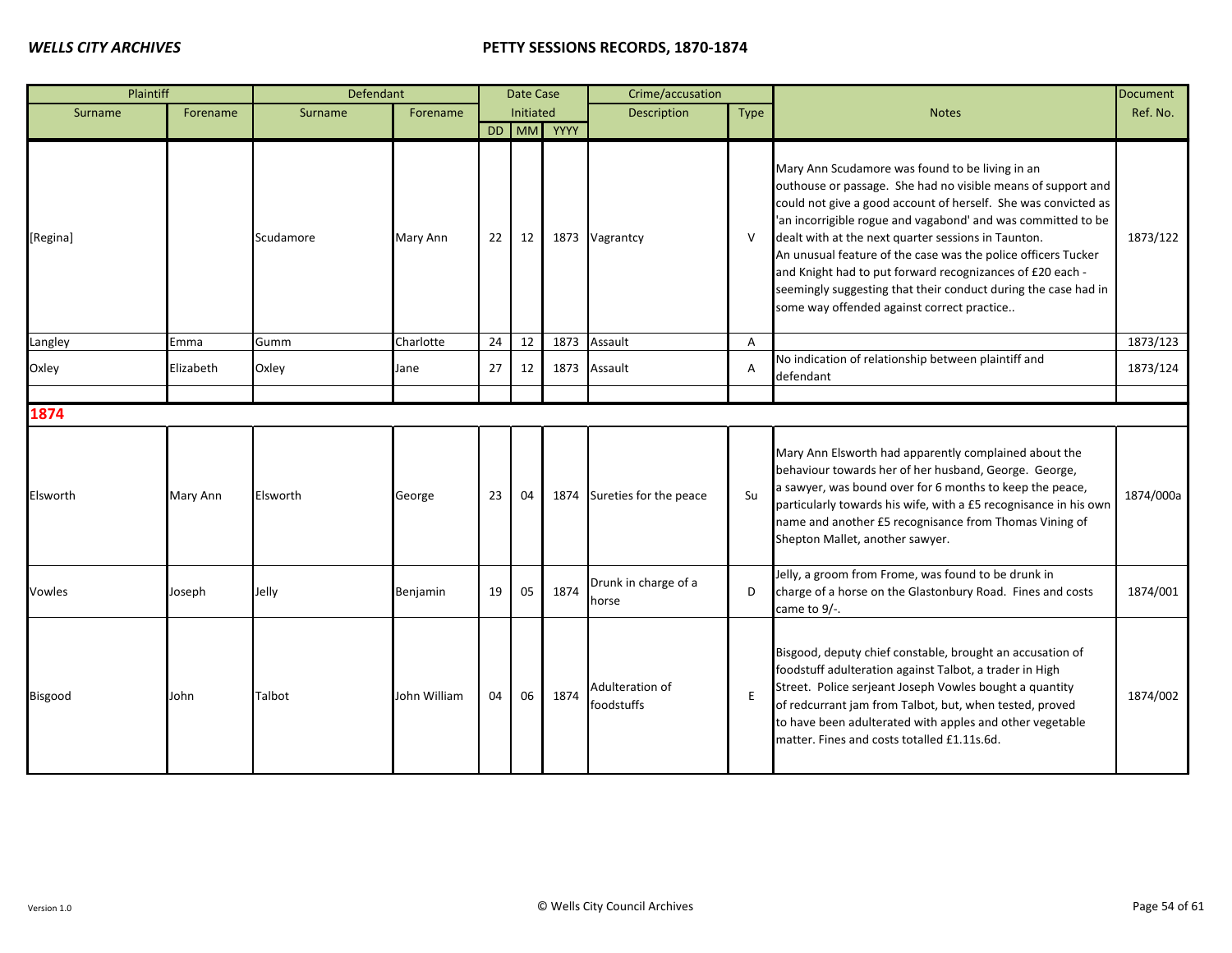| Plaintiff  |          | Defendant      |          |    | Date Case |            | Crime/accusation                  |                |                                                                                                                                                                                                                                                                                                    | <b>Document</b> |
|------------|----------|----------------|----------|----|-----------|------------|-----------------------------------|----------------|----------------------------------------------------------------------------------------------------------------------------------------------------------------------------------------------------------------------------------------------------------------------------------------------------|-----------------|
| Surname    | Forename | Surname        | Forename |    | Initiated |            | Description                       | <b>Type</b>    | <b>Notes</b>                                                                                                                                                                                                                                                                                       | Ref. No.        |
|            |          |                |          |    |           | DD MM YYYY |                                   |                |                                                                                                                                                                                                                                                                                                    |                 |
| Bisgood    | John     | Perry          | George   | 04 | 06        | 1874       | Adulteration of<br>foodstuffs     | E              | Bisgood, deputy chief constable, brought an accusation of<br>foodstuff adulteration against Perry, a trader in High<br>Street. PC William Tomlinson bought a quantity of bread from<br>Perry, but, when tested, proved to have been adulterated with<br>alum(?).                                   | 1874/003        |
| Vowles     | Joseph   | Francis        | John     | 04 | 06        |            | 1874 Furious driving              | Rd             | Police serjeant Vowles saw Francis, of Southover, driving a<br>horse and cart at a furious rate along Priory Road. Total of<br>fines and costs 13/- (incorrect arithmetic shows 12/- on case<br>documentation).                                                                                    | 1874/004        |
| Vowles     | Joseph   | Tucker         | William  | 04 | 06        | 1874       | Obstructing roadway               | $\Omega$       | Police serjeant Vowles charged Tucker, a pork butcher resident<br>in Queen Street, with leaving a cart overnight in Queen Street<br>and causing an obstruction to other traffic. Fines and costs<br>totalled 9/-.                                                                                  | 1874/005        |
| Jerrard    | John     | Gane           | George   | 05 | 06        | 1874       | Evading payment of<br>market toll | N              | Gane had supposedly paid a toll of 3/4d for penning 44<br>pigs, but the correct amount should have been 3/6d. Gane<br>refused to pay the additional 2d. John Sweet, a butcher<br>residing in Southover, was called as a witness to support the<br>complainant, Jerrard, collector of market tolls. | 1874/006        |
| Ball       | Eliza    | Fry            | David    | 06 | 06        | 1874       | Profane and obscene<br>language   | Pr             | Eliza Ball, wife of Edwin Ball, a haulier living in St Thomas<br>Street, complained that Fry, a coal haulier, also from St<br>Thomas Street, had been using profane and obscene<br>language in the street. Costs of the case appeared to amount<br>to 9/-.                                         | 1874/007        |
| [Justices] |          | Various        |          | 08 | 06        | 1874       | Magistrates' papers               | $\ast$         | List of fines and costs related to a variety of cases.                                                                                                                                                                                                                                             | 1874/007a       |
| Collins    | William  | Lewis          | Charles  | 13 | 06        |            | 1874 Assault                      | $\overline{A}$ | Collins claimed that Lewis, a pork butcher, had assaulted<br>him by striking him several times with a stake.                                                                                                                                                                                       | 1874/007b       |
| Knight     | James    | <b>Stevens</b> | John     | 17 | 06        |            | 1874 Drunk & disorderly           | D              | PC Knight encountered Stevens, of South Street, causing a<br>great disturbance in Broad Street; he was drunk and<br>disorderly. Stevens was fined 5/- with costs of 8/-.                                                                                                                           | 1874/007c       |
| Hatcher    | Robert   | Chamberlain    | Henry    | 18 | 06        |            | 1874 Petty trespass               | Pt             | Hatcher, a resident of Southover, owned a plot of land called<br>Bell Close. He claimed that Chamberlain of South Street had<br>deliberately caused damage to the grass in that field to the<br>value of 2d by wilfully trespassing on it.                                                         | 1874/008        |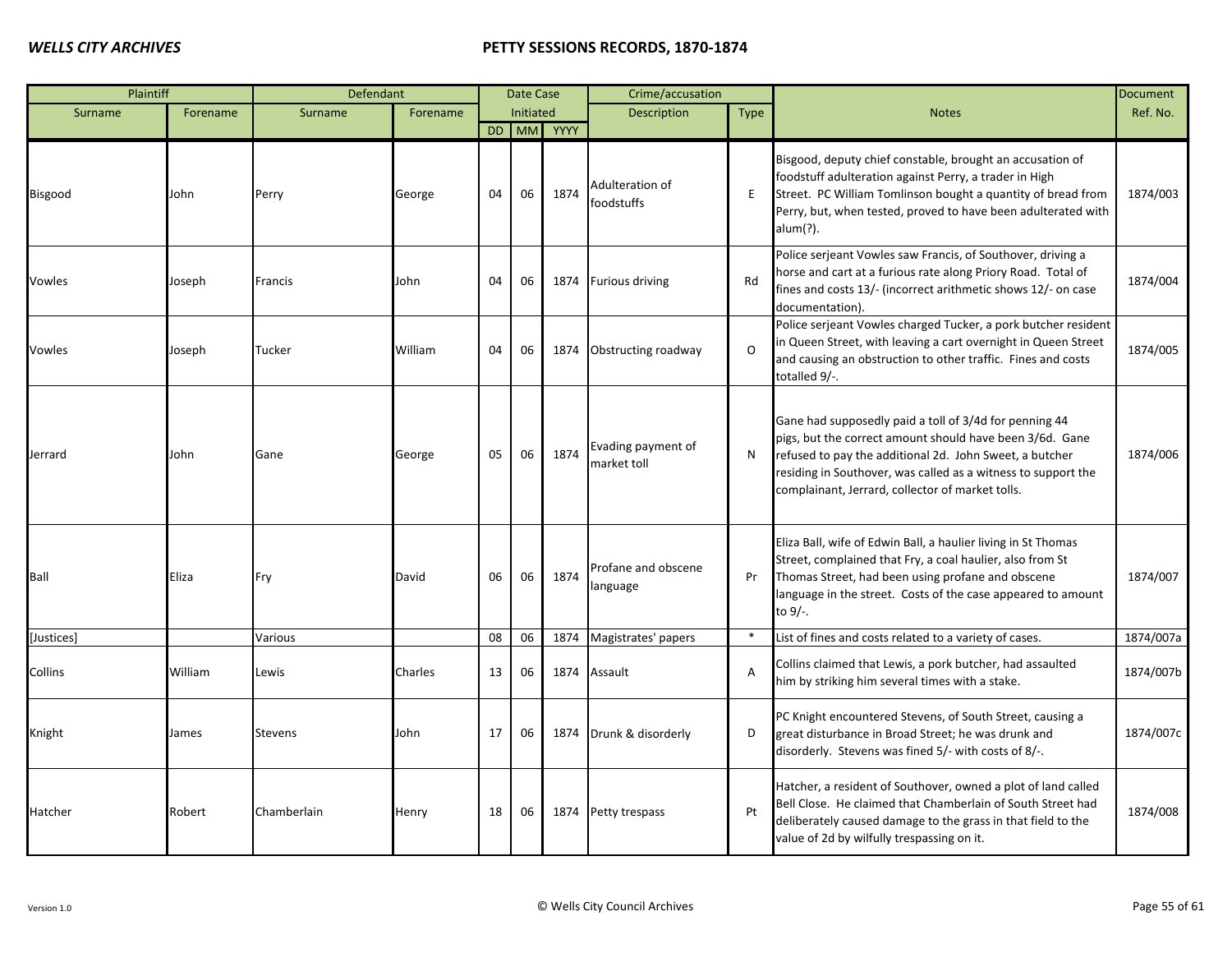| Plaintiff    |               | Defendant |          |    | Date Case |            | Crime/accusation                |        |                                                                                                                                                                                                                                                                                                                                                                                                                                                                                   | <b>Document</b> |
|--------------|---------------|-----------|----------|----|-----------|------------|---------------------------------|--------|-----------------------------------------------------------------------------------------------------------------------------------------------------------------------------------------------------------------------------------------------------------------------------------------------------------------------------------------------------------------------------------------------------------------------------------------------------------------------------------|-----------------|
| Surname      | Forename      | Surname   | Forename |    | Initiated |            | <b>Description</b>              | Type   | <b>Notes</b>                                                                                                                                                                                                                                                                                                                                                                                                                                                                      | Ref. No.        |
|              |               |           |          |    |           | DD MM YYYY |                                 |        |                                                                                                                                                                                                                                                                                                                                                                                                                                                                                   |                 |
| Hatcher      | Robert        | Weare     | Mark     | 18 | 06        |            | 1874 Petty trespass             | Pt     | Hatcher, a resident of Southover, owned a plot of land called<br>Bell Close. He claimed that Weare of Guardhouse Lane had<br>deliberately caused damage to the grass in that field to the<br>value of 2d by wilfully trespassing on it.                                                                                                                                                                                                                                           | 1874/009        |
| Hatcher      | Robert        | Parker    | George   | 18 | 06        |            | 1874 Petty trespass             | Pt     | Hatcher, a resident of Southover, owned a plot of land called<br>Bell Close. He claimed that Parker of South Street had<br>deliberately caused damage to the grass in that field to the<br>value of 2d by wilfully trespassing on it.<br>The documents for this case include a poster that Hatcher<br>had put on public display complaining that a number of people<br>were trespassing on his land and offering a reward of 10/- for<br>information leading to their conviction. | 1874/010        |
| Lewis        | Ann Matilda   | Guppy     | John     | 19 | 06        | 1874       | Profane and obscene<br>language | Pr     | Ann Matilda Lewis, wife of Robert Lewis of St Thomas<br>Street, saw Guppy, a labourer, removing hay from a horse's<br>nosebag while it was feeding and its owner was getting<br>refreshment. She went out to remonstrate with him and<br>he abused her verbally, using profane and obscene language.<br>Guppy was fined 5/- with costs of 9/-.                                                                                                                                    | 1874/011        |
| Hillier & Co |               | Drew      | William  | 19 | 06        | 1874       | Apprentice refusing to<br>work  | Rw     | Thomas Salisbury, manager of Hillier, Capes & Hillier, brush<br>manufacturers, complained that Drew, an apprentice, had<br>refused to obey the instructions of his superiors and carry<br>out a particular task. The case was settled out of court.                                                                                                                                                                                                                               | 1874/012        |
| [Justices]   |               | Various   |          | 22 | 06        |            | 1874 List of recognisances      | $\ast$ | In addition to a list of recognisances (none of which seem to<br>relate to the cases shown above) there is also a postcard from<br>Mr Carthy, a solicitor in Frome, with an urgent request for<br>copies of depositions in the case of Regina v Ryde (not<br>mentioned in the list of recognisances).                                                                                                                                                                             | 1874/013        |
| Archer       | Alfred George | George    | James    | 25 | 09        | 1874       | Keeping an unlicensed<br>dog    | DI     | Archer was an excise officer. Costs appeared to amount to<br>$8/-$ .                                                                                                                                                                                                                                                                                                                                                                                                              | 1874/014        |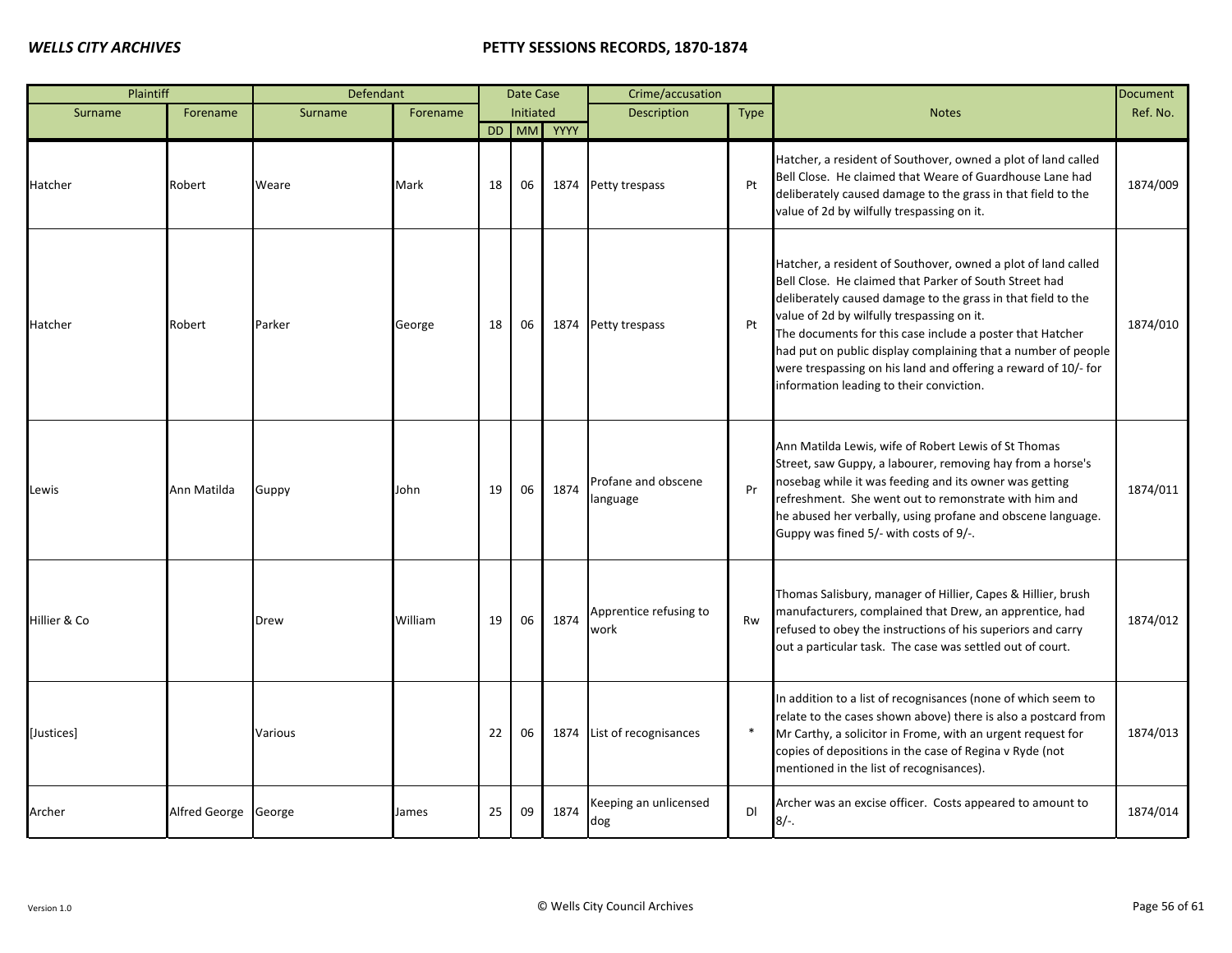| Plaintiff  |          | Defendant                                |                                  |    | Date Case |            | Crime/accusation                   |              |                                                                                                                                                                                                                                                                                                                                                  | Document  |
|------------|----------|------------------------------------------|----------------------------------|----|-----------|------------|------------------------------------|--------------|--------------------------------------------------------------------------------------------------------------------------------------------------------------------------------------------------------------------------------------------------------------------------------------------------------------------------------------------------|-----------|
| Surname    | Forename | Surname                                  | Forename                         |    | Initiated |            | <b>Description</b>                 | <b>Type</b>  | <b>Notes</b>                                                                                                                                                                                                                                                                                                                                     | Ref. No.  |
|            |          |                                          |                                  |    |           | DD MM YYYY |                                    |              |                                                                                                                                                                                                                                                                                                                                                  |           |
| Carvile    | Louis    | Hallett<br>Clements<br>Badman<br>Crandon | George<br>John<br>Henry<br>Henry | 26 | 09        | 1874       | Stealing apples from an<br>orchard | $\mathsf{T}$ | Carvile rented an orchard and complained that the four<br>defendants had stolen a quantity of apples from it. Hallett<br>lived in Southover, Clements and Badman in Silver Street and<br>Crandon in St Cuthbert Street.                                                                                                                          | 1874/015  |
| Wilkins    | William  | Morgan                                   | Henry                            | 09 | 10        |            | 1874 Petty trespass                | Pt           | Wilkins complained that two cows belonging to Morgan<br>had trespassed on a field occupied by his mother by<br>pushing through one of the hedges. He had tried to drive the<br>cows towards the pound but had been prevented from doing<br>so by Morgan and one of his men. Wilkins called James Russell<br>as a witness in support of his case. | 1874/016  |
| Collins    | Hannah   | Collins                                  | Henry                            | 10 | 10        |            | 1874 Assault                       | Α            | Hannah Collins was wife of George Collins. Henry Collins<br>was a labourer residing in Tucker Street. The relationship<br>between plaintiff and defendant is not specified.<br>Henry Collins called Caroline Fowler as a witness in support<br>of his case.                                                                                      | 1874/017  |
| [Justices] |          | Various                                  |                                  | 12 | 10        | 1874       | Magistrates' papers                | $\ast$       | List of fines and costs for a variety of cases                                                                                                                                                                                                                                                                                                   | 1874/017a |
| Vowles     | Joseph   | Perkins                                  | Elizabeth<br>Jane                | 15 | 10        | 1874       | Offence against<br>licence         | L            | Police serjeant Vowles accused Perkins of opening her<br>public house (name not given) earlier than permitted by<br>licensing laws. Costs of the case appeared to be 8/-.                                                                                                                                                                        | 1874/018  |
| Lewis      | Charles  | Barnard                                  | Charles                          | 19 | 10        |            | 1874 Wilful damage                 | Wd           | Lewis, a butcher residing in High Street, claimed that Barnard,<br>another butcher, had deliberately broken one of his windows<br>by throwing stones at it. The cost of the damage was<br>estimated at 4/10d.                                                                                                                                    | 1874/019  |
| Gleaves    | Joseph   | Noad                                     | Charles                          | 20 | 10        |            | 1874 Sureties for the peace        | Su           | Gleaves, a member of the vicars choral, complained that Noad,<br>a bookseller continually made observations about Gleaves<br>owing him money whenever they met in public. Gleaves was<br>sufficiently upset by these allegations that he requested that<br>Noad be bound over as to his future conduct towards him.                              | 1874/020  |
| Vowles     | Joseph   | Ball                                     | Edwin                            | 20 | 10        | 1874       | Offence against<br>licence         | L            | Police serjeant Vowles accused Ball, landlord of the Coach and<br>Horses in St Thomas Street, of opening his establishment for<br>the sale of alcohol at a time not permitted by the licensing<br>laws, i.e. at 10.05am on Sunday morning. Ball admitted the<br>offence and seems to have been fined £2 with costs of 8/-.                       | 1874/021  |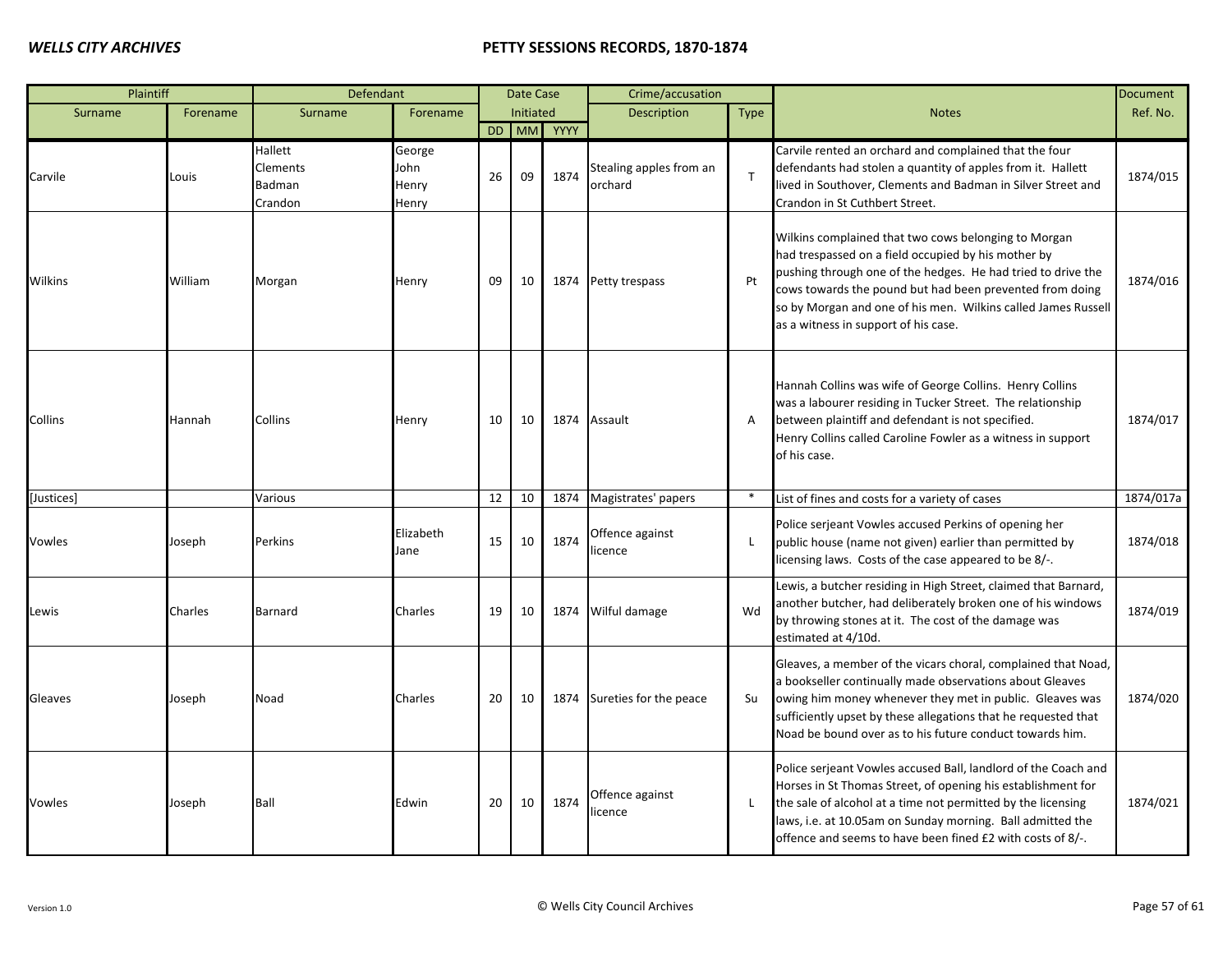| Plaintiff |           | Defendant                 |                    |    | Date Case |            | Crime/accusation                       |              |                                                                                                                                                                                                                                                                                                                                                                                                                                                                                                                                                                                      | Document |
|-----------|-----------|---------------------------|--------------------|----|-----------|------------|----------------------------------------|--------------|--------------------------------------------------------------------------------------------------------------------------------------------------------------------------------------------------------------------------------------------------------------------------------------------------------------------------------------------------------------------------------------------------------------------------------------------------------------------------------------------------------------------------------------------------------------------------------------|----------|
| Surname   | Forename  | Surname                   | Forename           |    | Initiated |            | <b>Description</b>                     | Type         | <b>Notes</b>                                                                                                                                                                                                                                                                                                                                                                                                                                                                                                                                                                         | Ref. No. |
|           |           |                           |                    |    |           | DD MM YYYY |                                        |              |                                                                                                                                                                                                                                                                                                                                                                                                                                                                                                                                                                                      |          |
| Vowles    | Joseph    | Say<br>Francis            | Daniel<br>William  | 20 | 10        | 1874       | Offence against<br>licence             | L            | Police serjeant Vowles found the defendants, both of<br>St Thomas Street, in the Coach and Horses at 10.05am on<br>a Sunday morning when the pub should only have allowed in<br>overnight residents or travellers (see 1874/021). Both men<br>admitted the offence. Each man seems to have been<br>fined 1/- with costs of 7/-.                                                                                                                                                                                                                                                      | 1874/022 |
| Vowles    | Joseph    | Francis<br>Francis        | Charles<br>John    | 23 | 10        | 1874       | Failure to control<br>horses and carts | Rd           | Police serjeant Vowles claimed that both defendants, both<br>hauliers from Glastonbury, were seen driving horses and<br>carts down Broad Street and Priory Road, but were so far<br>behind their vehicles that they were not in a position to control<br>them - to the danger of pedestrians and other road users. Both<br>men admitted the offence. Each seems to have been fined 1/-<br>with costs of 7/-.                                                                                                                                                                         | 1874/023 |
| Oxley     | Elizabeth | Barnard                   | Charles            | 24 | 10        | 1874       | Assault                                | A            | Costs possibly set at 6/-                                                                                                                                                                                                                                                                                                                                                                                                                                                                                                                                                            | 1874/024 |
| Oxley jnr | Elizabeth | Barnard<br><b>Barnard</b> | Charles<br>William | 24 | 10        | 1874       | Sureties for the peace                 | Su           | Elizabeth Oxley jnr, a poultrywoman, lived in High Street in<br>a property rented from Charles Barnard. She claimed that<br>Barnard and his son, William, had called on her and made<br>multiple threats of physical violence if she did not leave<br>the property by 5 November. She appealed that Barnard be<br>bound over with respect to his future conduct towards her.<br>Charles Barnard was bound over for 6 months in the sum of<br>£10 with respect to his future behaviour. Costs payable by the<br>two defendants appear to have been £1.0s.6d and 18/-<br>respectively. | 1874/025 |
| [Regina]  |           | James                     | George             | 26 | 10        | 1874       | Larceny                                | $\mathsf{T}$ | James, a labourer, and a juvenile, had apparently been<br>convicted of theft. He appears to have pleaded guilty to<br>the charge and was sentenced to 14 days imprisonment with<br>hard labour and then to 5 years in a reformatory.                                                                                                                                                                                                                                                                                                                                                 | 1874/026 |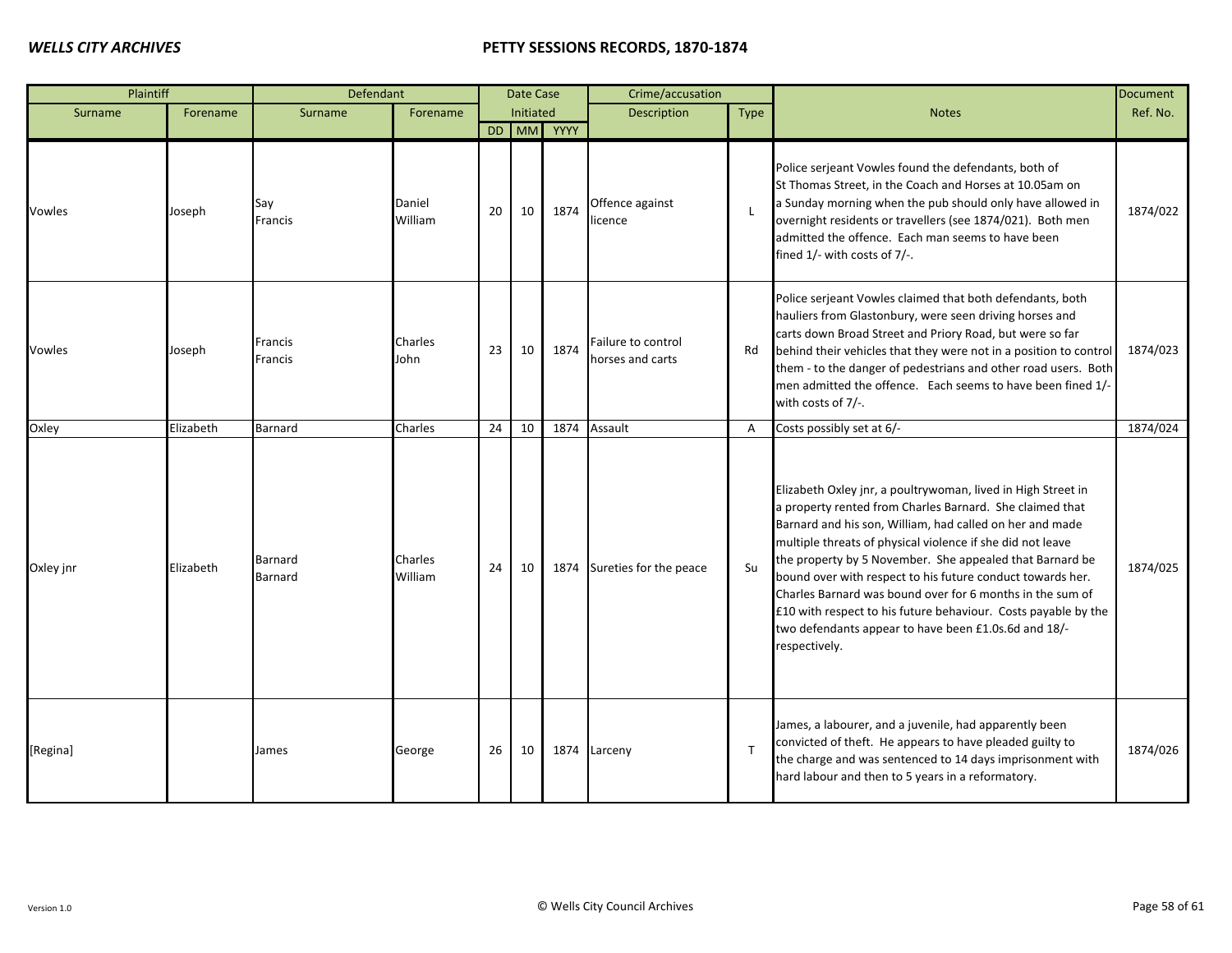| Plaintiff      |             | Defendant |           |    | Date Case |            | Crime/accusation                 |              |                                                                                                                                                                                                                                                                                                                                                                                                                      | <b>Document</b> |
|----------------|-------------|-----------|-----------|----|-----------|------------|----------------------------------|--------------|----------------------------------------------------------------------------------------------------------------------------------------------------------------------------------------------------------------------------------------------------------------------------------------------------------------------------------------------------------------------------------------------------------------------|-----------------|
| Surname        | Forename    | Surname   | Forename  |    | Initiated |            | <b>Description</b>               | Type         | <b>Notes</b>                                                                                                                                                                                                                                                                                                                                                                                                         | Ref. No.        |
|                |             |           |           |    |           | DD MM YYYY |                                  |              |                                                                                                                                                                                                                                                                                                                                                                                                                      |                 |
| Bishop         | Bartholomew | Clear     | James     | 26 | 10        |            | 1874 Sureties for the peace      | Su           | James Clear of Farrington Gurney was bound over in the sum of<br>£10 of his own money to keep the peace, particularly towards<br>Bartholomew Bishop of Gurney Slade, for a period of 3 months<br>(see also 1874/033b).                                                                                                                                                                                               | 1874/026a       |
| [Justices]     |             | Various   |           | 26 | 10        | 1874       | Petty sessions<br>administration | $\ast$       | List of fines and fees received. Some of the names do not<br>appear in petty sessions cases for which documents are<br>available.                                                                                                                                                                                                                                                                                    | 1874/027        |
| <b>Barnard</b> | Charles     | Oxley jnr | Elizabeth | 27 | 10        |            | 1874 Sureties for the peace      | Su           | Charles Barnard, a butcher of High Street, complained that he<br>and his wife had been verbally threatened by Elizabeth Oxley<br>jnr in a way that could involve physical violence. He requested<br>that she be bound over with respect to her<br>future conduct. Both Elizabeth Oxley, a poultrywoman,<br>and her husband, Henry, a poultryman, were bound over<br>in the sum of £10 each for a period of 6 months. | 1874/028        |
| <b>Barnard</b> | Charles     | Oxley snr | Elizabeth | 27 | 10        |            | 1874 Sureties for the peace      | Su           | Charles Barnard, a butcher of High Street, complained that he<br>and his wife had been verbally threatened by Elizabeth Oxley<br>snr in a way that could involve physical violence. He requested<br>that she be bound over with respect to her future conduct.<br>The outcome of this request was not<br>apparent.                                                                                                   | 1874/029        |
| Barnard        | Eliza       | Day       | Harriett  | 29 | 10        | 1874       | Assault                          | A            | Eliza Barnard complained that Day had attacked her 3-year old<br>boy, Alfred James, by throwing a quantity of lime in his eyes.                                                                                                                                                                                                                                                                                      | 1874/030        |
| Vowles         | Joseph      | Withers   | William   | 29 | 10        | 1874       | Offence against<br>icence        | $\mathsf{L}$ | Police serjeant Vowles charged Withers, of Southover, with<br>being in the Golden Heart at a time (7.15am) when the<br>establishment should have been closed according to the<br>terms of the licence. Fines and costs totalled 8/-.                                                                                                                                                                                 | 1874/031        |
| Vowles         | Joseph      | Lewis     | John      | 29 | 10        | 1874       | Drunk and disorderly             | D            | Police serjeant Vowles found Lewis of Henton in the City<br>Arms where he was drunk and behaving in a disorderly<br>fashion. He was asked to leave, refused to do so and was<br>removed by force.                                                                                                                                                                                                                    | 1874/032        |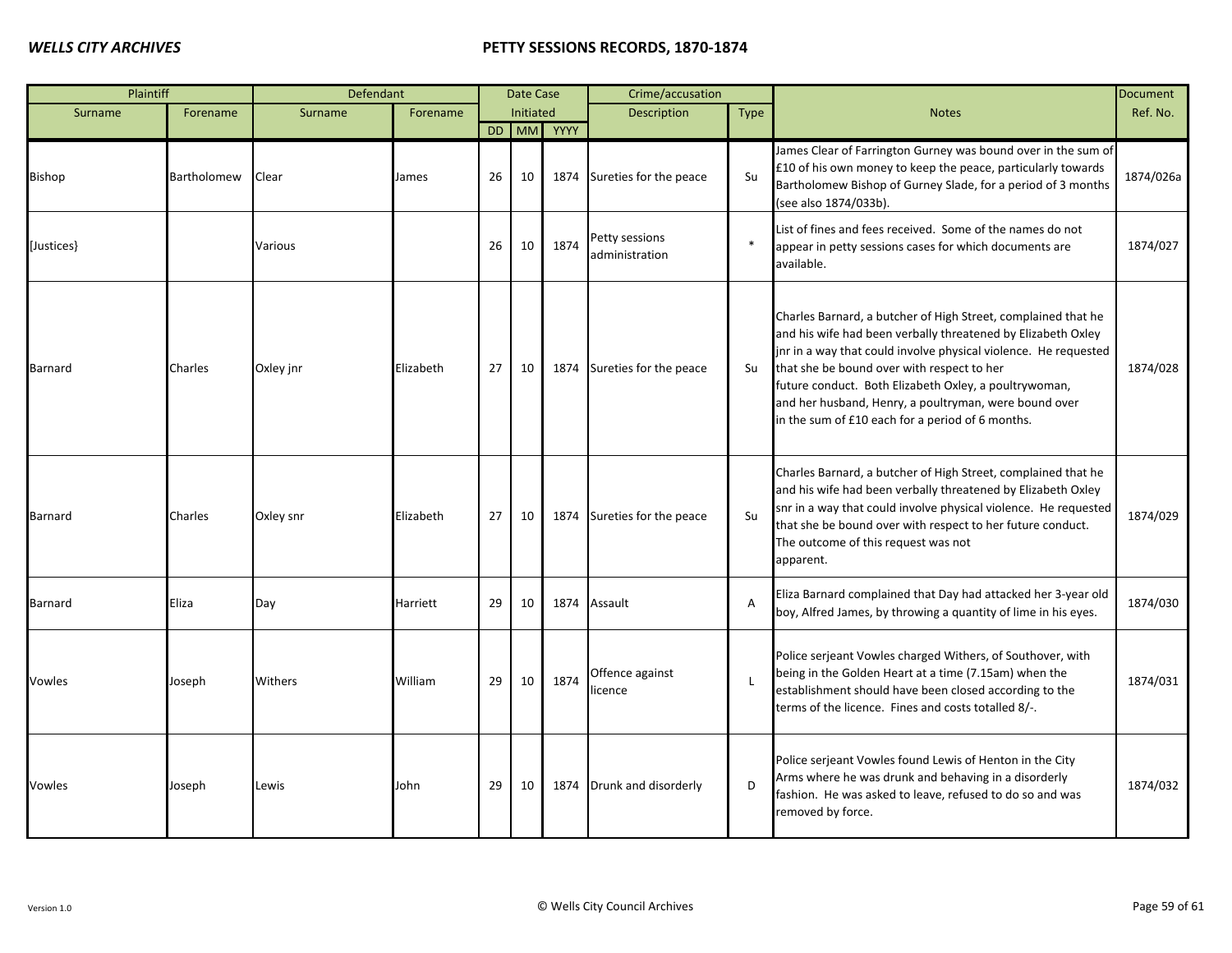| Plaintiff     |              | Defendant |                      |    | Date Case |            | Crime/accusation                     |              |                                                                                                                                                                                                                                                                                                                                                                                       | <b>Document</b> |
|---------------|--------------|-----------|----------------------|----|-----------|------------|--------------------------------------|--------------|---------------------------------------------------------------------------------------------------------------------------------------------------------------------------------------------------------------------------------------------------------------------------------------------------------------------------------------------------------------------------------------|-----------------|
| Surname       | Forename     | Surname   | Forename             |    | Initiated |            | Description                          | <b>Type</b>  | <b>Notes</b>                                                                                                                                                                                                                                                                                                                                                                          | Ref. No.        |
|               |              |           |                      |    |           | DD MM YYYY |                                      |              |                                                                                                                                                                                                                                                                                                                                                                                       |                 |
| Walter        | <b>Silas</b> | Smith     | ? (aka Frome<br>Bob) | 29 | 10        | 1874       | Sureties for the peace               | Su           | Walter, the landlord of the Railway Tavern, complained<br>that Smith, alias Frome Bob, had verbally threatened him<br>with physical violence, while at the same time holding a<br>knife to emphasise his threat. Walter asked that Smith be<br>bound over with respect to his future conduct. A warrant<br>for the arrest of Smith was issued.                                        | 1874/033        |
| Vowles        | Joseph       | Dore      | James                | 29 | 10        | 1874       | Offence against licence              | $\mathsf{L}$ | Police serjeant Vowles found that Dore, the landlord of the<br>Golden Heart, had opened the pub for the sale of intoxicating<br>liquor at a time prohibited by the terms of the licence. Dore<br>appears to have been fined 1/- with costs of 7/-.                                                                                                                                    | 1874/033a       |
| <b>Bishop</b> | Bartholomew  | Clear     | Henry                | 02 | 11        | 1874       | Sureties for the peace               | Su           | Henry Clear of Farrington Gurney was bound over in the sum of<br>£10 of his own money to keep the peace, particularly towards<br>Bartholomew Bishop of Gurney Slade, for a period of 3 months<br>(see also 1874/026a).                                                                                                                                                                | 1874/033b       |
| Vowles        | Joseph       | Ball      | Alfred               | 11 | 11        | 1874       | Failure to control<br>horse and cart | Rd           | Police serjeant Vowles charged Ball, a haulier from St John<br>Street, with failing to control a horse and cart in Sadler<br>Street, being at such a distance from the cart that he could not<br>control its movement. Ball was fined £1 with costs of 9/-, but<br>was unable or unwilling to pay the sums involved and therefore<br>was sent to prison for 14 days with hard labour. | 1874/034        |
| Vowles        | Joseph       | Rymes     | James                | 04 | 12        | 1874       | <b>Drunkenness</b>                   | D            | Rymes was accused of being drunk and disorderly in New<br>Street.                                                                                                                                                                                                                                                                                                                     | 1874/034a       |
| Hayward       | Peter        | Rossiter  | lames                | 12 | 12        | 1874       | Cruelty to a horse                   | C            | Total of fines and costs £1.4s.6d.                                                                                                                                                                                                                                                                                                                                                    | 1874/035        |
| Charles       | John         | Sutcliffe | Fanny                | 12 | 12        | 1874       | Clandestine removal of<br>goods      | Rg           | Charles, a landlord of a property in Union Street, was<br>pursuing arrears of rent from Fanny Sutcliffe of around £8.<br>He claimed that she had clandestinely removed her<br>property from the accommodation in order to avoid distraint.<br>Costs of the case appeared to be 15/-.                                                                                                  | 1874/035a       |
| {justices]    |              | Various   |                      | 14 | 12        | 1874       | Administration of fines<br>and costs |              | List of fines and costs; most relate to cases where the<br>documents appear not to be available.                                                                                                                                                                                                                                                                                      | 1874/036        |